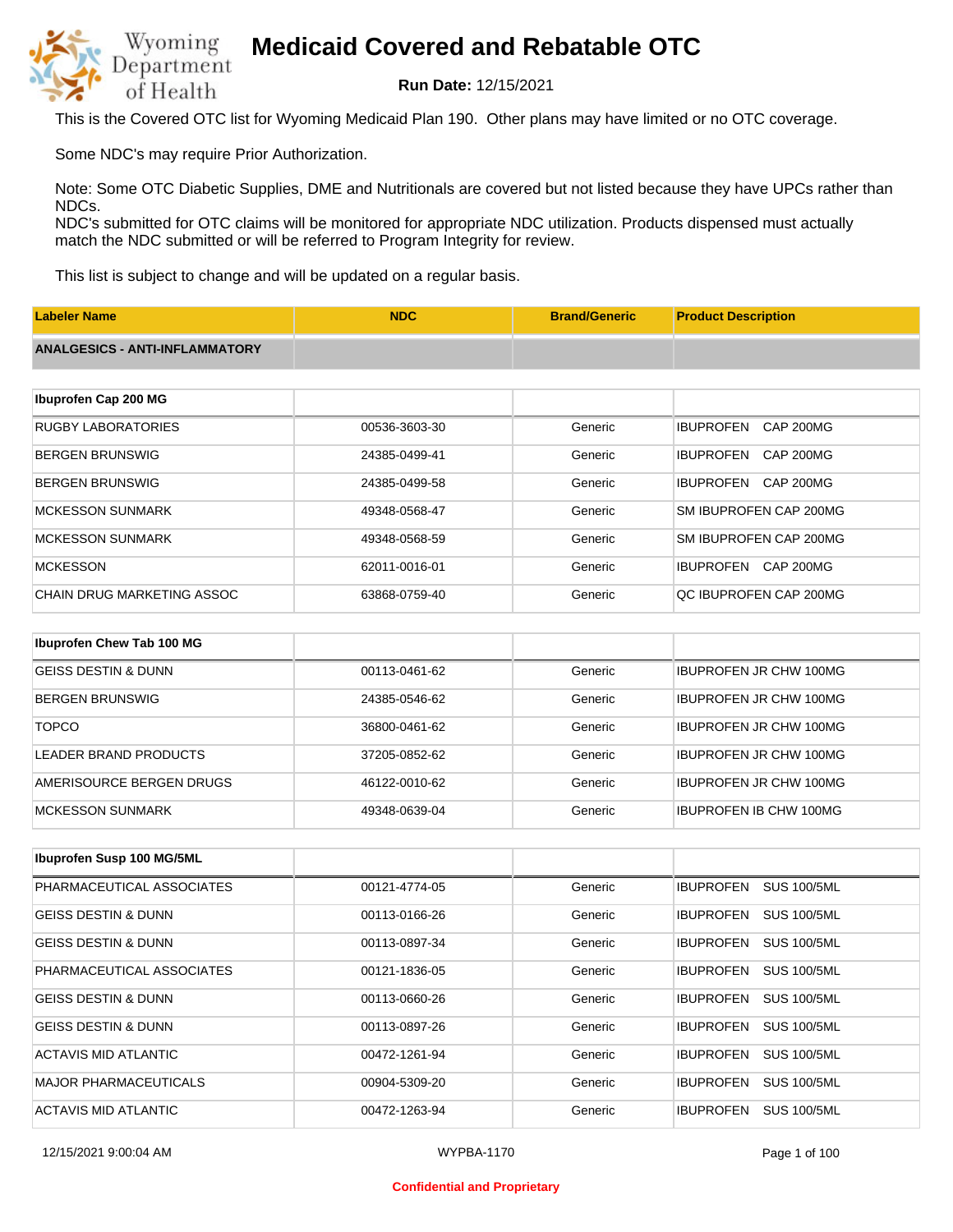| Wyoming                      | <b>Medicaid Covered and Rebatable OTC</b> |         |                                        |
|------------------------------|-------------------------------------------|---------|----------------------------------------|
| Department<br>of Health      | <b>Run Date: 12/15/2021</b>               |         |                                        |
| <b>ACTAVIS MID ATLANTIC</b>  | 00472-1255-94                             | Generic | <b>IBUPROFEN</b><br><b>SUS 100/5ML</b> |
| <b>MAJOR PHARMACEUTICALS</b> | 00904-5309-09                             | Generic | <b>IBUPROFEN</b><br><b>SUS 100/5ML</b> |
| <b>MAJOR PHARMACEUTICALS</b> | 00904-5577-20                             | Generic | <b>SUS 100/5ML</b><br><b>IBUPROFEN</b> |
| <b>BERGEN BRUNSWIG</b>       | 24385-0009-26                             | Generic | <b>IBUPROFEN</b><br><b>SUS 100/5ML</b> |
| <b>BERGEN BRUNSWIG</b>       | 24385-0372-26                             | Generic | <b>SUS 100/5ML</b><br><b>IBUPROFEN</b> |
| <b>SELECT BRAND</b>          | 15127-0900-04                             | Generic | <b>IBUPROFEN</b><br><b>SUS 100/5ML</b> |
| <b>BERGEN BRUNSWIG</b>       | 24385-0905-26                             | Generic | <b>SUS 100/5ML</b><br><b>IBUPROFEN</b> |
| <b>BERGEN BRUNSWIG</b>       | 24385-0905-34                             | Generic | <b>IBUPROFEN</b><br><b>SUS 100/5ML</b> |
| <b>TOPCO</b>                 | 36800-0166-26                             | Generic | <b>SUS 100/5ML</b><br><b>IBUPROFEN</b> |
| SELECT BRAND                 | 15127-0978-04                             | Generic | <b>IBUPROFEN</b><br><b>SUS 100/5ML</b> |
| <b>BERGEN BRUNSWIG</b>       | 24385-0009-34                             | Generic | <b>SUS 100/5ML</b><br><b>IBUPROFEN</b> |
| <b>BERGEN BRUNSWIG</b>       | 24385-0361-26                             | Generic | <b>IBUPROFEN</b><br><b>SUS 100/5ML</b> |
| <b>BERGEN BRUNSWIG</b>       | 24385-0361-34                             | Generic | <b>SUS 100/5ML</b><br><b>IBUPROFEN</b> |
| <b>TOPCO</b>                 | 36800-0660-26                             | Generic | <b>IBUPROFEN</b><br><b>SUS 100/5ML</b> |
| <b>TOPCO</b>                 | 36800-0897-26                             | Generic | <b>SUS 100/5ML</b><br><b>IBUPROFEN</b> |
| <b>LEADER BRAND PRODUCTS</b> | 37205-0643-26                             | Generic | <b>IBUPROFEN</b><br><b>SUS 100/5ML</b> |
| LEADER BRAND PRODUCTS        | 37205-0660-26                             | Generic | <b>SUS 100/5ML</b><br><b>IBUPROFEN</b> |
| LEADER BRAND PRODUCTS        | 37205-0282-26                             | Generic | <b>IBUPROFEN</b><br><b>SUS 100/5ML</b> |
| LEADER BRAND PRODUCTS        | 37205-0283-26                             | Generic | <b>SUS 100/5ML</b><br><b>IBUPROFEN</b> |
| <b>PADAGIS</b>               | 45802-0140-26                             | Generic | <b>IBUPROFEN</b><br><b>SUS 100/5ML</b> |
| LEADER BRAND PRODUCTS        | 37205-0848-26                             | Generic | <b>IBUPROFEN</b><br><b>SUS 100/5ML</b> |
| <b>MCKESSON SUNMARK</b>      | 49348-0229-37                             | Generic | IBUPROFEN SUS 100/5ML                  |
| <b>PADAGIS</b>               | 45802-0133-26                             | Generic | IBUPROFEN SUS 100/5ML                  |
| <b>PADAGIS</b>               | 45802-0897-26                             | Generic | <b>IBUPROFEN</b><br><b>SUS 100/5ML</b> |
| <b>PADAGIS</b>               | 45802-0897-34                             | Generic | <b>IBUPROFEN</b><br><b>SUS 100/5ML</b> |
| <b>MCKESSON SUNMARK</b>      | 49348-0499-34                             | Generic | <b>SUS 100/5ML</b><br><b>IBUPROFEN</b> |
| <b>MCKESSON SUNMARK</b>      | 49348-0500-34                             | Generic | <b>IBUPROFEN</b><br><b>SUS 100/5ML</b> |
| <b>MCKESSON SUNMARK</b>      | 49348-0876-34                             | Generic | <b>SUS 100/5ML</b><br><b>IBUPROFEN</b> |
| AMERISOURCE BERGEN DRUGS     | 46122-0110-26                             | Generic | <b>IBUPROFEN</b><br><b>SUS 100/5ML</b> |
| <b>MCKESSON SUNMARK</b>      | 49348-0229-34                             | Generic | <b>IBUPROFEN</b><br><b>SUS 100/5ML</b> |
| <b>MCKESSON</b>              | 62011-0011-01                             | Generic | <b>IBUPROFEN</b><br><b>SUS 100/5ML</b> |
| <b>MCKESSON</b>              | 62011-0030-01                             | Generic | <b>IBUPROFEN</b><br><b>SUS 100/5ML</b> |
| <b>MCKESSON</b>              | 62011-0214-01                             | Generic | <b>IBUPROFEN</b><br><b>SUS 100/5ML</b> |
| <b>MCKESSON</b>              | 62011-0010-01                             | Generic | <b>IBUPROFEN</b><br><b>SUS 100/5ML</b> |
| <b>MCKESSON</b>              | 62011-0030-02                             | Generic | <b>SUS 100/5ML</b><br><b>IBUPROFEN</b> |
| PRECISION DOSE, INC.         | 68094-0503-61                             | Generic | <b>SUS 100/5ML</b><br><b>IBUPROFEN</b> |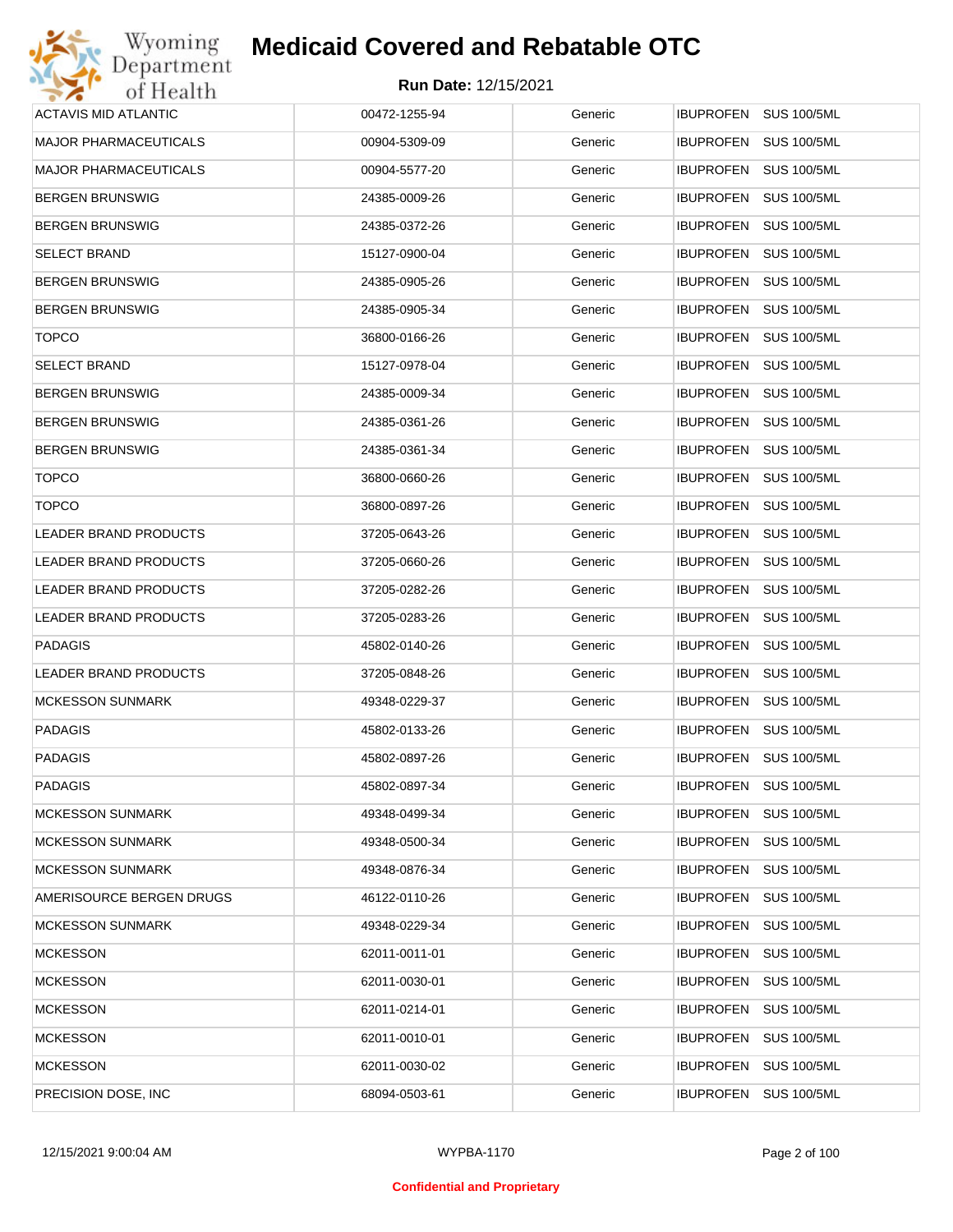

| PRECISION DOSE, INC.              | 68094-0494-58 | Generic | <b>IBUPROFEN</b><br><b>SUS 100/5ML</b> |
|-----------------------------------|---------------|---------|----------------------------------------|
| PRECISION DOSE, INC.              | 68094-0494-59 | Generic | <b>IBUPROFEN</b><br><b>SUS 100/5ML</b> |
| PRECISION DOSE, INC.              | 68094-0494-61 | Generic | <b>SUS 100/5ML</b><br><b>IBUPROFEN</b> |
| <b>CHAIN DRUG MARKETING ASSOC</b> | 63868-0758-18 | Generic | <b>SUS 100/5ML</b><br><b>IBUPROFEN</b> |
| PRECISION DOSE, INC.              | 68094-0503-62 | Generic | <b>SUS 100/5ML</b><br><b>IBUPROFEN</b> |
| CHAIN DRUG MARKETING ASSOC        | 63868-0756-18 | Generic | <b>SUS 100/5ML</b><br><b>IBUPROFEN</b> |
| PRECISION DOSE, INC.              | 68094-0494-62 | Generic | <b>SUS 100/5ML</b><br><b>IBUPROFEN</b> |
| <b>PRECISION DOSE, INC.</b>       | 68094-0503-59 | Generic | <b>IBUPROFEN</b><br><b>SUS 100/5ML</b> |

| <b>Ibuprofen Susp 40 MG/ML</b> |               |         |                                 |
|--------------------------------|---------------|---------|---------------------------------|
| <b>GEISS DESTIN &amp; DUNN</b> | 00113-0057-05 | Generic | DRO 50/1.25<br><b>IBUPROFEN</b> |
| <b>MAJOR PHARMACEUTICALS</b>   | 00904-5463-35 | Generic | <b>IBUPROFEN</b><br>DRO 50/1.25 |
| <b>TOPCO</b>                   | 36800-0057-05 | Generic | <b>IBUPROFEN</b><br>DRO 50/1.25 |
| <b>TOPCO</b>                   | 36800-0255-10 | Generic | <b>IBUPROFEN</b><br>DRO 50/1.25 |
| <b>BERGEN BRUNSWIG</b>         | 24385-0550-10 | Generic | <b>IBUPROFEN</b><br>DRO 50/1.25 |
| <b>LEADER BRAND PRODUCTS</b>   | 37205-0436-10 | Generic | <b>IBU-DROPS</b><br>DRO 50/1.25 |
| <b>LEADER BRAND PRODUCTS</b>   | 37205-0646-05 | Generic | <b>IBU-DROPS</b><br>DRO 40MG/ML |
| <b>ACTAVIS</b>                 | 45963-0125-23 | Generic | <b>IBUPROFEN</b><br>DRO 50/1.25 |
| <b>MCKESSON SUNMARK</b>        | 49348-0374-69 | Generic | <b>IBUPROFEN</b><br>DRO 50/1.25 |
| <b>MCKESSON SUNMARK</b>        | 49348-0642-27 | Generic | <b>IBUPROFEN</b><br>DRO 50/1.25 |
| <b>PADAGIS</b>                 | 45802-0057-05 | Generic | <b>IBUPROFEN</b><br>DRO 50/1.25 |
| <b>ACTAVIS</b>                 | 45963-0125-24 | Generic | <b>IBUPROFEN</b><br>DRO 50/1.25 |
| <b>MCKESSON</b>                | 62011-0004-01 | Generic | <b>IBUPROFEN</b><br>DRO 50/1.25 |
| <b>MCKESSON</b>                | 62011-0012-01 | Generic | <b>IBUPROFEN</b><br>DRO 50/1.25 |
| CHAIN DRUG MARKETING ASSOC     | 63868-0076-30 | Generic | <b>IBUPROFEN</b><br>DRO 50/1.25 |

| Ibuprofen Tab 200 MG           |               |         |                                      |
|--------------------------------|---------------|---------|--------------------------------------|
| <b>PERRIGO</b>                 | 00113-0074-71 | Generic | <b>IBUPROFEN</b><br><b>TAB 200MG</b> |
| PERRIGO                        | 00113-0074-78 | Generic | <b>IBUPROFEN</b><br><b>TAB 200MG</b> |
| <b>PERRIGO</b>                 | 00113-0647-62 | Generic | <b>TAB 200MG</b><br><b>IBUPROFEN</b> |
| <b>PERRIGO</b>                 | 00113-0647-71 | Generic | <b>TAB 200MG</b><br><b>IBUPROFEN</b> |
| <b>GEISS DESTIN &amp; DUNN</b> | 00113-0517-71 | Generic | <b>IBUPROFEN</b><br><b>TAB 200MG</b> |
| <b>PERRIGO</b>                 | 00113-0604-62 | Generic | <b>IBUPROFEN</b><br><b>TAB 200MG</b> |
| <b>PERRIGO</b>                 | 00113-0604-71 | Generic | <b>IBUPROFEN</b><br><b>TAB 200MG</b> |
| <b>PERRIGO</b>                 | 00113-0647-78 | Generic | <b>TAB 200MG</b><br><b>IBUPROFEN</b> |
| <b>PERRIGO</b>                 | 00113-0604-78 | Generic | <b>IBUPROFEN</b><br><b>TAB 200MG</b> |
| <b>PERRIGO</b>                 | 00113-0604-90 | Generic | <b>TAB 200MG</b><br><b>IBUPROFEN</b> |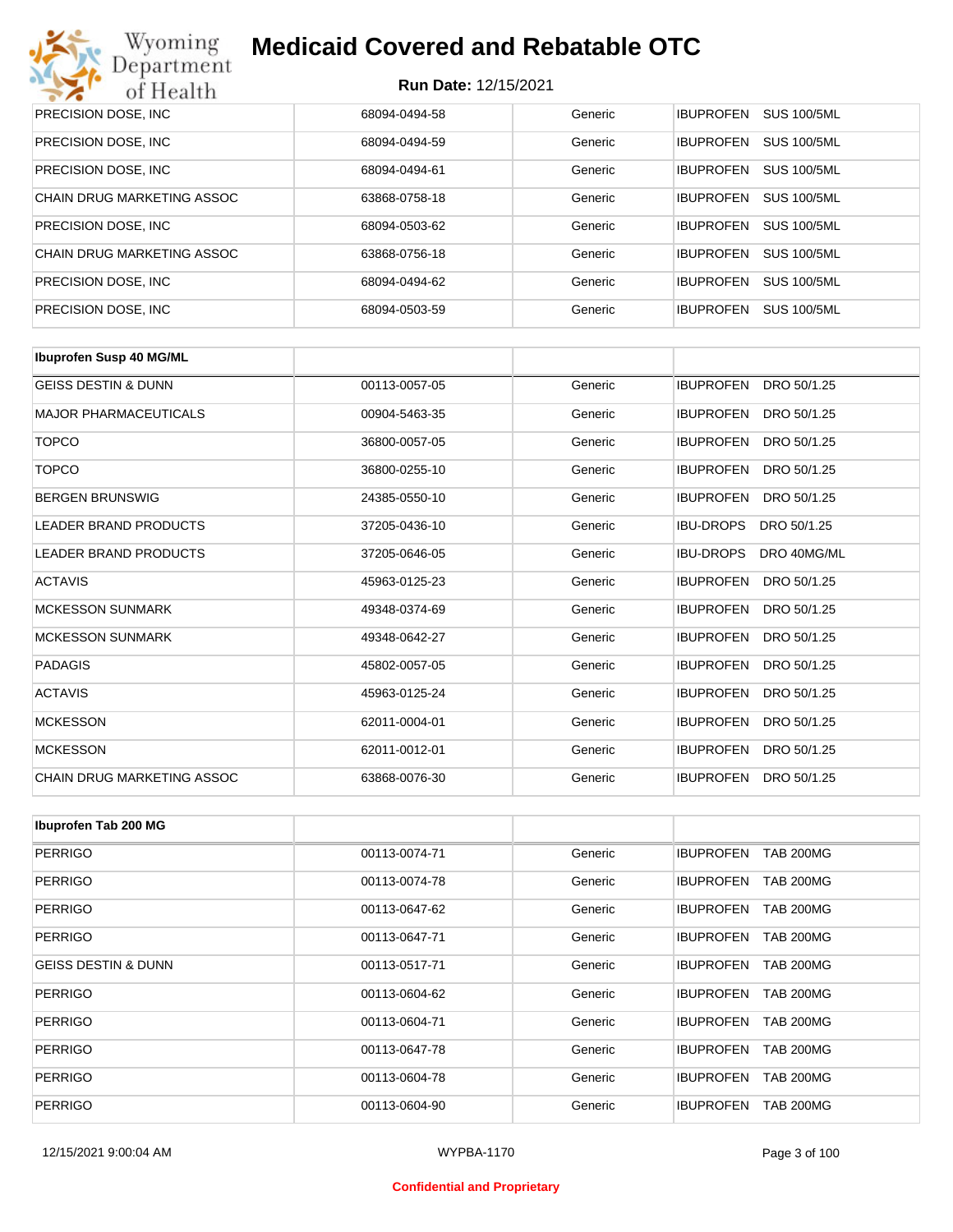| <b>RUGBY LABORATORIES</b>    | 00536-3587-06 | Generic | <b>IBUPROFEN TAB 200MG</b>           |
|------------------------------|---------------|---------|--------------------------------------|
| <b>RUGBY LABORATORIES</b>    | 00536-3587-01 | Generic | IBUPROFEN TAB 200MG                  |
| <b>MAJOR PHARMACEUTICALS</b> | 00904-7915-24 | Generic | <b>IBUPROFEN TAB 200MG</b>           |
| <b>MAJOR PHARMACEUTICALS</b> | 00904-7915-40 | Generic | IBUPROFEN TAB 200MG                  |
| <b>MAJOR PHARMACEUTICALS</b> | 00904-7915-51 | Generic | <b>IBUPROFEN TAB 200MG</b>           |
| <b>MAJOR PHARMACEUTICALS</b> | 00904-7915-59 | Generic | IBUPROFEN TAB 200MG                  |
| <b>SELECT BRAND</b>          | 15127-0312-01 | Generic | SB IBUPROFEN TAB 200MG               |
| <b>SELECT BRAND</b>          | 15127-0312-24 | Generic | SB IBUPROFEN TAB 200MG               |
| <b>MAJOR PHARMACEUTICALS</b> | 00904-7914-59 | Generic | <b>IBU-200</b><br><b>TAB 200MG</b>   |
| <b>MAJOR PHARMACEUTICALS</b> | 00904-7915-80 | Generic | IBUPROFEN TAB 200MG                  |
| <b>SELECT BRAND</b>          | 15127-0312-50 | Generic | SB IBUPROFEN TAB 200MG               |
| <b>SELECT BRAND</b>          | 15127-0335-50 | Generic | SB IBUPROFEN TAB 200MG               |
| <b>SELECT BRAND</b>          | 15127-0905-50 | Generic | SB IBUPROFEN TAB 200MG               |
| <b>SELECT BRAND</b>          | 15127-0907-50 | Generic | SB IBUPROFEN TAB 200MG               |
| PHARBEST PHARMACEUTICALS     | 16103-0393-06 | Generic | IBUPROFEN TAB 200MG                  |
| <b>BERGEN BRUNSWIG</b>       | 24385-0059-78 | Generic | IBUPROFEN TAB 200MG                  |
| <b>BERGEN BRUNSWIG</b>       | 24385-0604-78 | Generic | <b>IBUPROFEN TAB 200MG</b>           |
| <b>BERGEN BRUNSWIG</b>       | 24385-0604-90 | Generic | <b>IBUPROFEN</b><br>TAB 200MG        |
| <b>BERGEN BRUNSWIG</b>       | 24385-0647-71 | Generic | <b>IBUPROFEN TAB 200MG</b>           |
| <b>BERGEN BRUNSWIG</b>       | 24385-0058-78 | Generic | <b>IBUPROFEN</b><br><b>TAB 200MG</b> |
| <b>BERGEN BRUNSWIG</b>       | 24385-0058-82 | Generic | <b>IBUPROFEN TAB 200MG</b>           |
| <b>BERGEN BRUNSWIG</b>       | 24385-0604-71 | Generic | <b>IBUPROFEN</b><br>TAB 200MG        |
| <b>BERGEN BRUNSWIG</b>       | 24385-0647-78 | Generic | <b>IBUPROFEN TAB 200MG</b>           |
| <b>TOPCO</b>                 | 36800-0517-78 | Generic | <b>IBUPROFEN</b><br>TAB 200MG        |
| <b>TOPCO</b>                 | 36800-0604-90 | Generic | <b>IBUPROFEN TAB 200MG</b>           |
| <b>TOPCO</b>                 | 36800-0647-62 | Generic | IBUPROFEN TAB 200MG                  |
| <b>TOPCO</b>                 | 36800-0647-78 | Generic | <b>IBUPROFEN</b><br><b>TAB 200MG</b> |
| <b>TOPCO</b>                 | 36800-0604-62 | Generic | <b>IBUPROFEN</b><br>TAB 200MG        |
| <b>TOPCO</b>                 | 36800-0604-71 | Generic | <b>IBUPROFEN</b><br><b>TAB 200MG</b> |
| <b>TOPCO</b>                 | 36800-0604-78 | Generic | <b>IBUPROFEN</b><br>TAB 200MG        |
| <b>TOPCO</b>                 | 36800-0604-85 | Generic | <b>IBUPROFEN</b><br><b>TAB 200MG</b> |
| LEADER BRAND PRODUCTS        | 37205-0341-78 | Generic | <b>IBUPROFEN</b><br>TAB 200MG        |
| LEADER BRAND PRODUCTS        | 37205-0345-71 | Generic | <b>IBUPROFEN</b><br><b>TAB 200MG</b> |
| LEADER BRAND PRODUCTS        | 37205-0345-78 | Generic | <b>IBUPROFEN</b><br>TAB 200MG        |
| LEADER BRAND PRODUCTS        | 37205-0350-71 | Generic | IBUPROFEN TAB 200MG                  |
| <b>MAJOR PHARMACEUTICALS</b> | 00904-7914-51 | Generic | <b>IBU-200</b><br><b>TAB 200MG</b>   |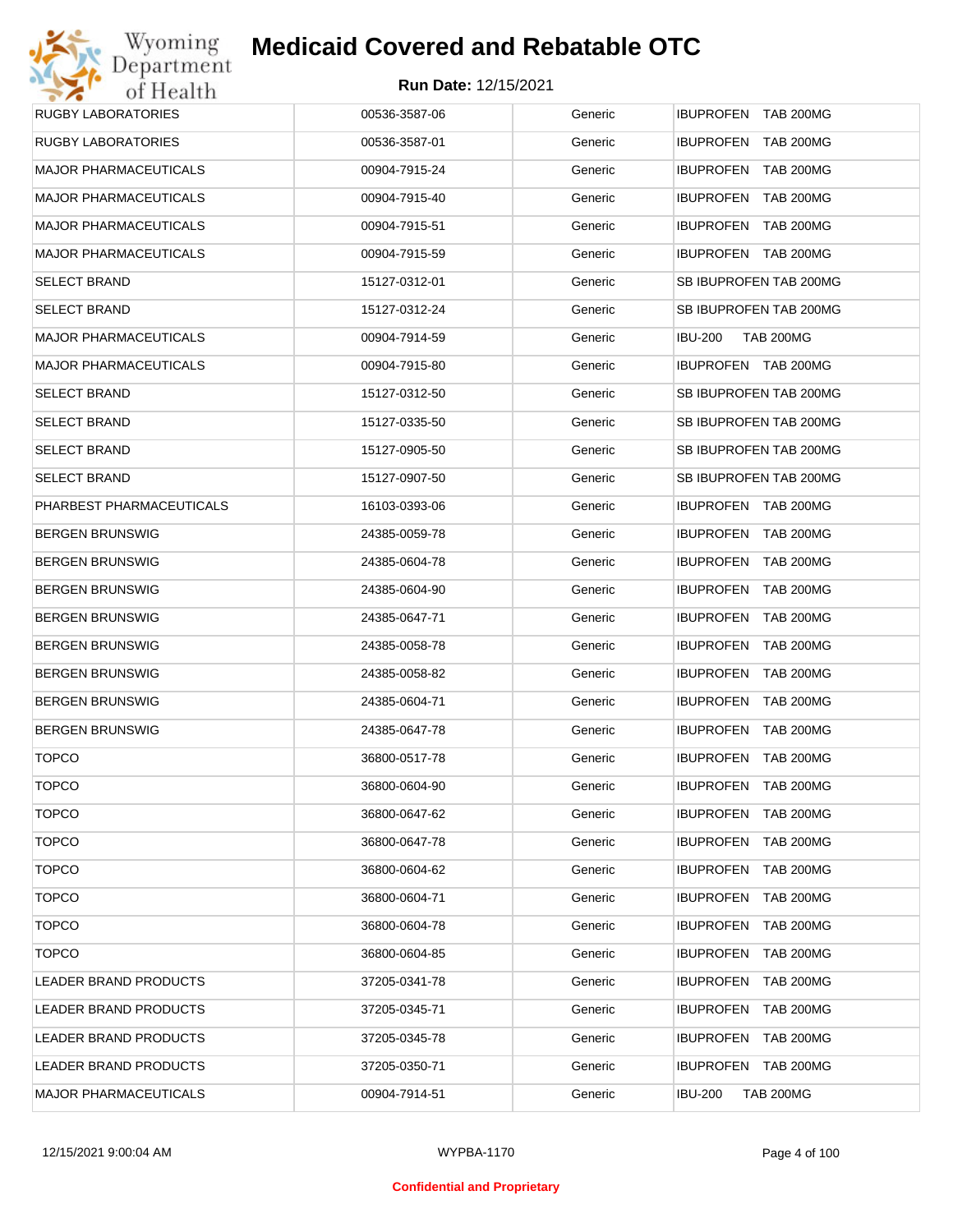

| <b>MAJOR PHARMACEUTICALS</b> | 00904-7914-61 | Generic | IBUPROFEN TAB 200MG    |
|------------------------------|---------------|---------|------------------------|
| <b>MAJOR PHARMACEUTICALS</b> | 00904-7915-70 | Generic | IBUPROFEN TAB 200MG    |
| <b>SELECT BRAND</b>          | 15127-0312-25 | Generic | SB IBUPROFEN TAB 200MG |
| <b>SELECT BRAND</b>          | 15127-0335-24 | Generic | SB IBUPROFEN TAB 200MG |
| <b>SELECT BRAND</b>          | 15127-0907-24 | Generic | SB IBUPROFEN TAB 200MG |
| <b>MAJOR PHARMACEUTICALS</b> | 00904-7912-51 | Generic | IBUPROFEN TAB 200MG    |
| <b>MAJOR PHARMACEUTICALS</b> | 00904-7912-59 | Generic | IBUPROFEN TAB 200MG    |
| <b>SELECT BRAND</b>          | 15127-0335-01 | Generic | SB IBUPROFEN TAB 200MG |
| PHARBEST PHARMACEUTICALS     | 16103-0393-08 | Generic | IBUPROFEN TAB 200MG    |
| <b>TOPCO</b>                 | 36800-0074-71 | Generic | IBUPROFEN TAB 200MG    |
| <b>TOPCO</b>                 | 36800-0074-78 | Generic | IBUPROFEN TAB 200MG    |
| <b>BERGEN BRUNSWIG</b>       | 24385-0604-85 | Generic | IBUPROFEN TAB 200MG    |
| <b>TOPCO</b>                 | 36800-0183-83 | Generic | IBUPROFEN TAB 200MG    |
| <b>TOPCO</b>                 | 36800-0517-71 | Generic | IBUPROFEN TAB 200MG    |
| <b>TOPCO</b>                 | 36800-0604-93 | Generic | IBUPROFEN TAB 200MG    |
| LEADER BRAND PRODUCTS        | 37205-0605-71 | Generic | IBUPROFEN TAB 200MG    |
| <b>TOPCO</b>                 | 36800-0647-71 | Generic | IBUPROFEN TAB 200MG    |
| <b>TOPCO</b>                 | 36800-0647-90 | Generic | IBUPROFEN TAB 200MG    |
| LEADER BRAND PRODUCTS        | 37205-0341-71 | Generic | IBUPROFEN TAB 200MG    |
| <b>MCKESSON SUNMARK</b>      | 49348-0196-09 | Generic | IBUPROFEN TAB 200MG    |
| <b>MCKESSON SUNMARK</b>      | 49348-0196-10 | Generic | IBUPROFEN TAB 200MG    |
| <b>MCKESSON SUNMARK</b>      | 49348-0196-35 | Generic | IBUPROFEN TAB 200MG    |
| <b>MCKESSON SUNMARK</b>      | 49348-0706-09 | Generic | IBUPROFEN TAB 200MG    |
| <b>MCKESSON SUNMARK</b>      | 49348-0706-14 | Generic | IBUPROFEN TAB 200MG    |
| <b>MCKESSON SUNMARK</b>      | 49348-0727-09 | Generic | SM IBUPROFEN TAB 200MG |
| <b>MCKESSON SUNMARK</b>      | 49348-0706-04 | Generic | IBUPROFEN TAB 200MG    |
| <b>MCKESSON SUNMARK</b>      | 49348-0706-10 | Generic | IBUPROFEN TAB 200MG    |
| <b>MCKESSON SUNMARK</b>      | 49348-0727-10 | Generic | SM IBUPROFEN TAB 200MG |
| AMNEAL PHARMACEUTICALS       | 53746-0140-01 | Generic | IBUPROFEN TAB 200MG    |
| AMNEAL PHARMACEUTICALS       | 53746-0140-10 | Generic | IBUPROFEN TAB 200MG    |
| <b>MCKESSON</b>              | 62011-0014-01 | Generic | HM IBUPROFEN TAB 200MG |
| <b>MCKESSON</b>              | 62011-0014-02 | Generic | HM IBUPROFEN TAB 200MG |
| <b>MCKESSON</b>              | 62011-0014-03 | Generic | HM IBUPROFEN TAB 200MG |
| <b>MCKESSON</b>              | 62011-0015-02 | Generic | HM IBUPROFEN TAB 200MG |
| <b>MCKESSON</b>              | 62011-0222-02 | Generic | HM IBUPROFEN TAB 200MG |
| <b>MCKESSON</b>              | 62011-0015-01 | Generic | HM IBUPROFEN TAB 200MG |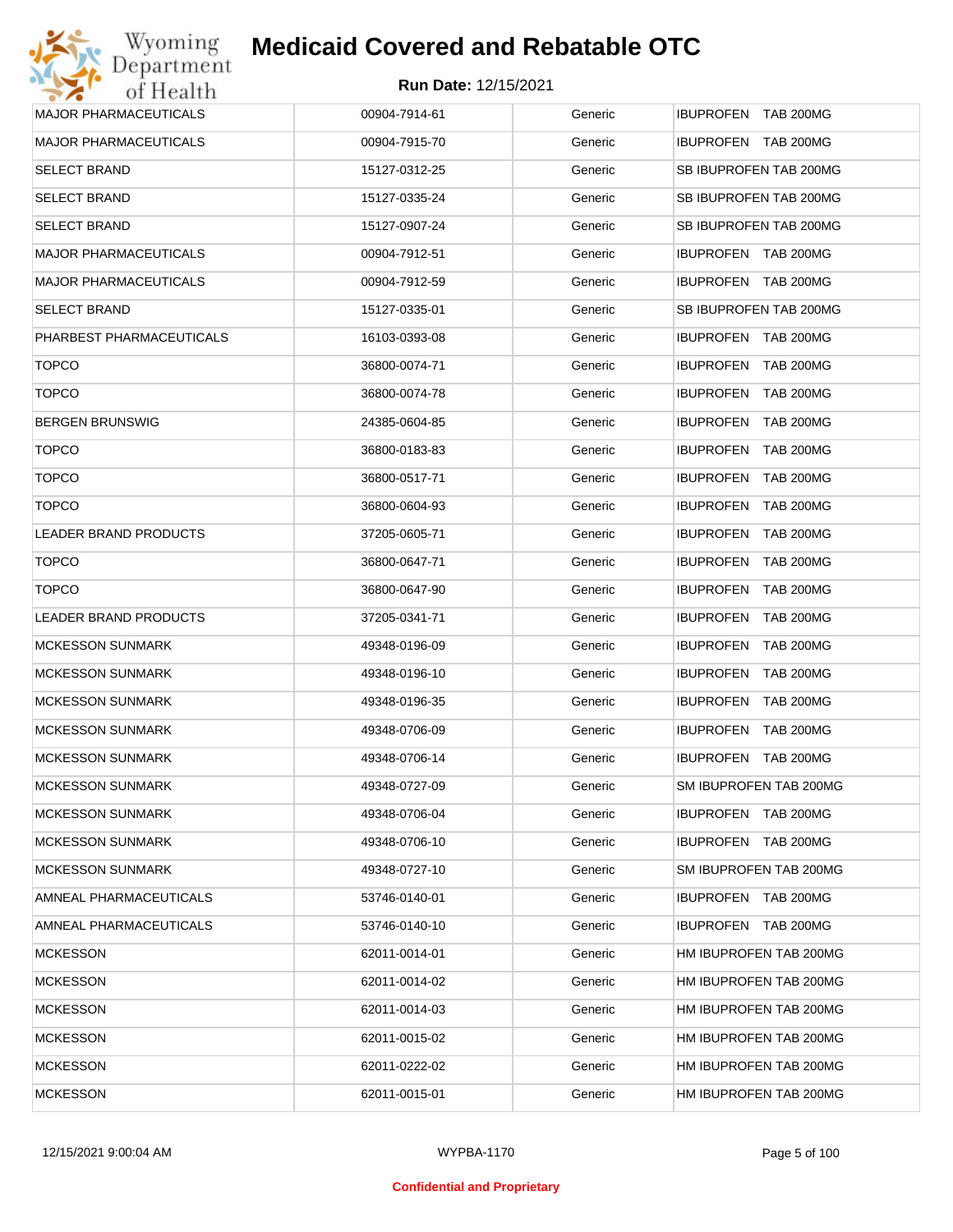| Wyoming<br><b>Medicaid Covered and Rebatable OTC</b><br>Department |                             |         |                                      |  |
|--------------------------------------------------------------------|-----------------------------|---------|--------------------------------------|--|
| of Health                                                          | <b>Run Date: 12/15/2021</b> |         |                                      |  |
| AUBURN PHARMACEUTICAL                                              | 62107-0002-01               | Generic | <b>PROVIL</b><br><b>TAB 200MG</b>    |  |
| AUBURN PHARMACEUTICAL                                              | 62107-0002-50               | Generic | <b>PROVIL</b><br><b>TAB 200MG</b>    |  |
| <b>SKY PACKAGING</b>                                               | 63739-0134-01               | Generic | <b>TAB 200MG</b><br><b>IBUPROFEN</b> |  |
| CHAIN DRUG MARKETING ASSOC                                         | 63868-0790-50               | Generic | OC IBUPROFEN TAB 200MG               |  |
| CHAIN DRUG MARKETING ASSOC                                         | 63868-0983-50               | Generic | QC IBUPROFEN TAB 200MG               |  |
| <b>MCKESSON</b>                                                    | 62011-0213-01               | Generic | HM IBUPROFEN TAB 200MG               |  |
| <b>MCKESSON</b>                                                    | 62011-0222-01               | Generic | HM IBUPROFEN TAB 200MG               |  |
| CHAIN DRUG MARKETING ASSOC                                         | 63868-0791-50               | Generic | OC IBUPROFEN TAB 200MG               |  |

| Naproxen Sodium Cap 220 MG |               |         |                        |
|----------------------------|---------------|---------|------------------------|
| LEADER BRAND PRODUCTS      | 37205-0854-58 | Generic | NAPROXEN SOD CAP 220MG |
| LEADER BRAND PRODUCTS      | 37205-0854-60 | Generic | NAPROXEN SOD CAP 220MG |
| AMERISOURCE BERGEN DRUGS   | 46122-0038-58 | Generic | NAPROXEN SOD CAP 220MG |
| AMERISOURCE BERGEN DRUGS   | 46122-0038-60 | Generic | NAPROXEN SOD CAP 220MG |
| <b>MCKESSON</b>            | 62011-0007-01 | Generic | NAPROXEN SOD CAP 220MG |

| Naproxen Sodium Tab 220 MG     |               |         |                        |
|--------------------------------|---------------|---------|------------------------|
| <b>GEISS DESTIN &amp; DUNN</b> | 00113-0368-62 | Generic | NAPROXEN SOD TAB 220MG |
| <b>GEISS DESTIN &amp; DUNN</b> | 00113-0368-71 | Generic | NAPROXEN SOD TAB 220MG |
| <b>GEISS DESTIN &amp; DUNN</b> | 00113-0368-78 | Generic | NAPROXEN SOD TAB 220MG |
| <b>GEISS DESTIN &amp; DUNN</b> | 00113-9490-62 | Generic | NAPROXEN SOD TAB 220MG |
| <b>GEISS DESTIN &amp; DUNN</b> | 00113-9490-71 | Generic | NAPROXEN SOD TAB 220MG |
| <b>GEISS DESTIN &amp; DUNN</b> | 00113-9490-78 | Generic | NAPROXEN SOD TAB 220MG |
| <b>RUGBY LABORATORIES</b>      | 00536-1022-01 | Generic | ALL DAY RELF TAB 220MG |
| <b>RUGBY LABORATORIES</b>      | 00536-1022-06 | Generic | ALL DAY RELF TAB 220MG |
| <b>RUGBY LABORATORIES</b>      | 00536-1023-01 | Generic | ALL DAY RELF TAB 220MG |
| <b>SELECT BRAND</b>            | 15127-0466-01 | Generic | NAPROXEN SOD TAB 220MG |
| <b>BERGEN BRUNSWIG</b>         | 24385-0368-71 | Generic | ALL DAY PAIN TAB 220MG |
| <b>BERGEN BRUNSWIG</b>         | 24385-0368-78 | Generic | ALL DAY PAIN TAB 220MG |
| <b>BERGEN BRUNSWIG</b>         | 24385-0368-81 | Generic | ALL DAY PAIN TAB 220MG |
| <b>BERGEN BRUNSWIG</b>         | 24385-0490-78 | Generic | ALL DAY PAIN TAB 220MG |
| <b>TOPCO</b>                   | 36800-0490-62 | Generic | ALL DAY PAIN TAB 220MG |
| <b>TOPCO</b>                   | 36800-0490-78 | Generic | ALL DAY PAIN TAB 220MG |
| <b>SELECT BRAND</b>            | 15127-0466-24 | Generic | NAPROXEN SOD TAB 220MG |
| <b>SELECT BRAND</b>            | 15127-0466-50 | Generic | NAPROXEN SOD TAB 220MG |
| <b>TOPCO</b>                   | 36800-0368-62 | Generic | ALL DAY PAIN TAB 220MG |
| <b>TOPCO</b>                   | 36800-0368-71 | Generic | ALL DAY PAIN TAB 220MG |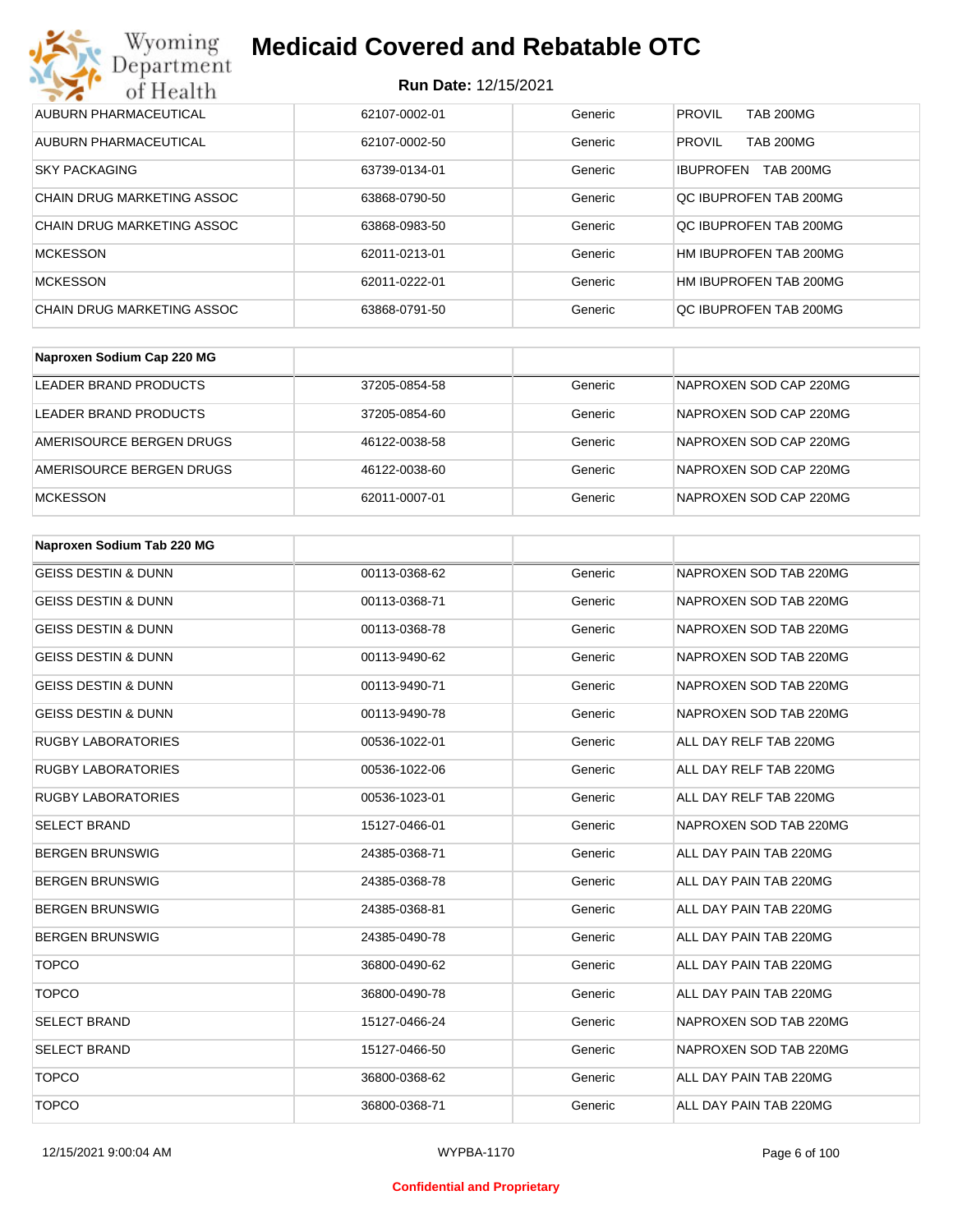

# Wyoming<br>Department<br>of Health

## **Medicaid Covered and Rebatable OTC**

| <b>TOPCO</b>                    | 36800-0368-78 | Generic | ALL DAY PAIN TAB 220MG |
|---------------------------------|---------------|---------|------------------------|
| <b>TOPCO</b>                    | 36800-0368-82 | Generic | ALL DAY PAIN TAB 220MG |
| <b>BERGEN BRUNSWIG</b>          | 24385-0490-71 | Generic | ALL DAY PAIN TAB 220MG |
| <b>PADAGIS</b>                  | 45802-0490-78 | Generic | NAPROXEN SOD TAB 220MG |
| <b>MCKESSON SUNMARK</b>         | 49348-0306-09 | Generic | NAPROXEN SOD TAB 220MG |
| PADAGIS                         | 45802-0490-71 | Generic | NAPROXEN SOD TAB 220MG |
| <b>MCKESSON</b>                 | 62011-0017-01 | Generic | NAPROXEN SOD TAB 220MG |
| <b>MCKESSON</b>                 | 62011-0017-02 | Generic | NAPROXEN SOD TAB 220MG |
| CHAIN DRUG MARKETING ASSOC      | 63868-0465-01 | Generic | NAPROXEN SOD TAB 220MG |
| CHAIN DRUG MARKETING ASSOC      | 63868-0465-50 | Generic | NAPROXEN SOD TAB 220MG |
| <b>ANALGESICS - NonNarcotic</b> |               |         |                        |

| Acetaminophen Cap 500 MG |               |         |              |                  |
|--------------------------|---------------|---------|--------------|------------------|
| MAJOR PHARMACEUTICALS    | 00904-1987-80 | Generic | <b>MAPAP</b> | <b>CAP 500MG</b> |
| MAJOR PHARMACEUTICALS    | 00904-1987-60 | Generic | <b>MAPAP</b> | CAP 500MG        |

| Acetaminophen Chew Tab 80 MG |               |         |                       |
|------------------------------|---------------|---------|-----------------------|
| RUGBY LABORATORIES           | 00536-1014-07 | Generic | PAIN & FEVER CHW 80MG |
| MAJOR PHARMACEUTICALS        | 00904-5256-46 | Generic | CHW 80MG<br>MAPAP     |
| MAJOR PHARMACEUTICALS        | 00904-5791-46 | Generic | MAPAP CHILD CHW 80MG  |

| Acetaminophen Disintegrating Tab 160 MG |               |         |                           |
|-----------------------------------------|---------------|---------|---------------------------|
| MAJOR PHARMACEUTICALS                   | 00904-5754-24 | Generic | JUNIOR MAPAP TAB 160MG RT |
| MCKESSON SUNMARK                        | 49348-0063-04 | Generic | SM RPD MELT TAB 160MG     |
| MCKESSON                                | 62011-0230-01 | Generic | HM RPD MELT TAB 160MG     |
| CHAIN DRUG MARKETING ASSOC              | 63868-0158-24 | Generic | NON-ASA JR TAB 160MG      |

| Acetaminophen Disintegrating Tab 80 MG |               |         |                         |
|----------------------------------------|---------------|---------|-------------------------|
| MAJOR PHARMACEUTICALS                  | 00904-5751-46 | Generic | CHLDS MAPAP TAB 80MG RT |
| LEADER BRAND PRODUCTS                  | 37205-0516-65 | Generic | CHLD PAIN RL TAB 80MG   |

| Acetaminophen Liquid 160 MG/5ML |               |         |                             |
|---------------------------------|---------------|---------|-----------------------------|
| <b>PAR PHARMACEUTICALS</b>      | 00603-0839-94 | Generic | Q-PAP<br>LIQ 160/5ML        |
| MAJOR PHARMACEUTICALS           | 00904-1985-00 | Generic | <b>MAPAP</b><br>LIQ 160/5ML |
| <b>MAJOR PHARMACEUTICALS</b>    | 00904-1985-20 | Generic | <b>MAPAP</b><br>LIQ 160/5ML |
| <b>PAR PHARMACEUTICALS</b>      | 00603-0840-94 | Generic | Q-PAP<br>LIQ 160/5ML        |
| WOMEN'S CHOICE PHARMACEUTICALS  | 00485-0057-08 | Generic | ED-APAP<br>LIQ 80MG/2.5     |
| <b>MAJOR PHARMACEUTICALS</b>    | 00904-1985-16 | Generic | <b>MAPAP</b><br>LIQ 160/5ML |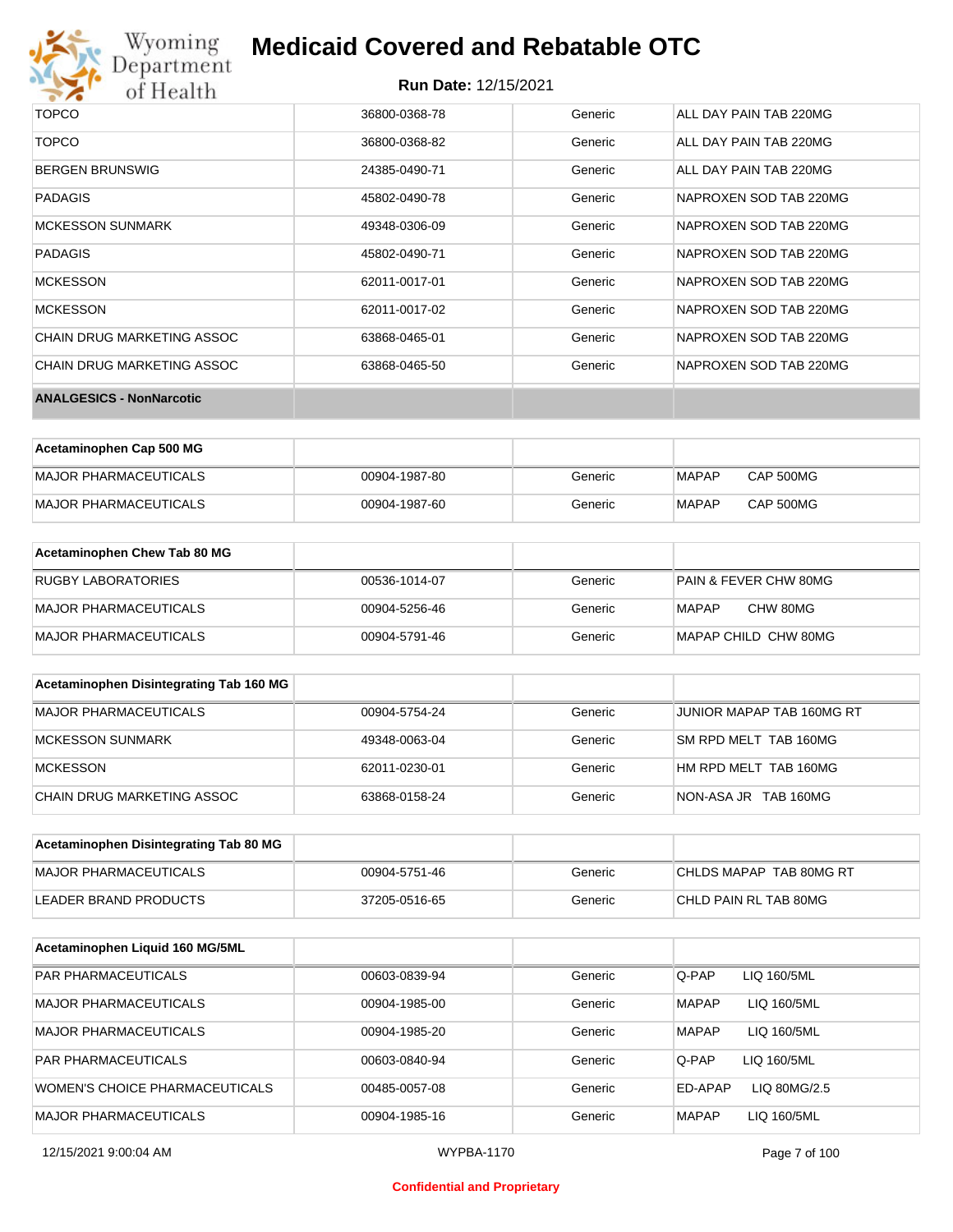

| <b>PAR PHARMACEUTICALS</b>      | 00603-0839-58 | Generic      | Q-PAP<br>LIQ 160/5ML                  |
|---------------------------------|---------------|--------------|---------------------------------------|
| <b>SILARX</b>                   | 54838-0144-40 | Generic      | CHLD SILAPAP LIQ 160/5ML              |
| <b>SILARX</b>                   | 54838-0144-70 | Generic      | CHLD SILAPAP LIQ 160/5ML              |
| <b>SILARX</b>                   | 54838-0144-80 | Generic      | CHLD SILAPAP LIQ 160/5ML              |
| <b>METHOD PHARMACEUTICALS</b>   | 58657-0520-16 | Generic      | <b>ACETAMIN</b><br>LIQ 160/5ML        |
|                                 |               |              |                                       |
| Acetaminophen Liquid 167 MG/5ML |               |              |                                       |
| <b>MAJOR PHARMACEUTICALS</b>    | 00904-5847-09 | Generic      | MAPAP APAP LIQ 500/15ML               |
| Acetaminophen Soln 100 MG/ML    |               |              |                                       |
| PAR PHARMACEUTICALS             | 00603-0838-73 | Generic      | Q-PAP INFANT DRO 80/0.8ML             |
|                                 |               |              |                                       |
| <b>SILARX</b>                   | 54838-0145-15 | <b>Brand</b> | INF SILAPAP DRO 80/0.8ML              |
| <b>SILARX</b>                   | 54838-0145-30 | <b>Brand</b> | INF SILAPAP DRO 80/0.8ML              |
| Acetaminophen Soln 160 MG/5ML   |               |              |                                       |
| PHARMACEUTICAL ASSOCIATES       | 00121-0657-11 | Generic      | <b>SOL 160/5ML</b><br><b>ACETAMIN</b> |
| PHARMACEUTICAL ASSOCIATES       | 00121-0657-21 | Generic      | <b>SOL 160/5ML</b><br><b>ACETAMIN</b> |
| PHARMACEUTICAL ASSOCIATES       | 00121-0657-05 | Generic      | <b>SOL 160/5ML</b><br><b>ACETAMIN</b> |
| <b>RUGBY LABORATORIES</b>       | 00536-0122-85 | Generic      | PAIN & FEVER SOL 160/5ML              |
| <b>RUGBY LABORATORIES</b>       | 00536-0122-97 | Generic      | PAIN & FEVER SOL 160/5ML              |
|                                 |               |              |                                       |
| Acetaminophen Suppos 120 MG     |               |              |                                       |
| <b>COSETTE PHARMACEUTICALS</b>  | 00713-0118-12 | Generic      | <b>ACEPHEN</b><br><b>SUP 120MG</b>    |
| COSETTE PHARMACEUTICALS         | 00713-0118-01 | Generic      | <b>ACEPHEN</b><br><b>SUP 120MG</b>    |
| COSETTE PHARMACEUTICALS         | 00713-0118-50 | Generic      | <b>ACEPHEN</b><br>SUP 120MG           |
| <b>PERRIGO</b>                  | 45802-0732-30 | Generic      | <b>ACETAMIN</b><br>SUP 120MG          |
| <b>PERRIGO</b>                  | 45802-0732-33 | Generic      | <b>ACETAMIN</b><br><b>SUP 120MG</b>   |
| <b>TARO</b>                     | 51672-2115-04 | Generic      | <b>FEVERALL</b><br><b>SUP 120MG</b>   |
| <b>TARO</b>                     | 51672-2115-02 | Generic      | <b>FEVERALL</b><br><b>SUP 120MG</b>   |
|                                 |               |              |                                       |
| Acetaminophen Suppos 325 MG     |               |              |                                       |
| <b>COSETTE PHARMACEUTICALS</b>  | 00713-0164-50 | Generic      | <b>SUP 325MG</b><br><b>ACEPHEN</b>    |
| COSETTE PHARMACEUTICALS         | 00713-0164-12 | Generic      | <b>SUP 325MG</b><br><b>ACEPHEN</b>    |
| COSETTE PHARMACEUTICALS         | 00713-0164-01 | Generic      | <b>ACEPHEN</b><br><b>SUP 325MG</b>    |
| <b>TARO</b>                     | 51672-2116-04 | <b>Brand</b> | <b>FEVERALL</b><br><b>SUP 325MG</b>   |
| <b>TARO</b>                     | 51672-2116-02 | <b>Brand</b> | <b>SUP 325MG</b><br><b>FEVERALL</b>   |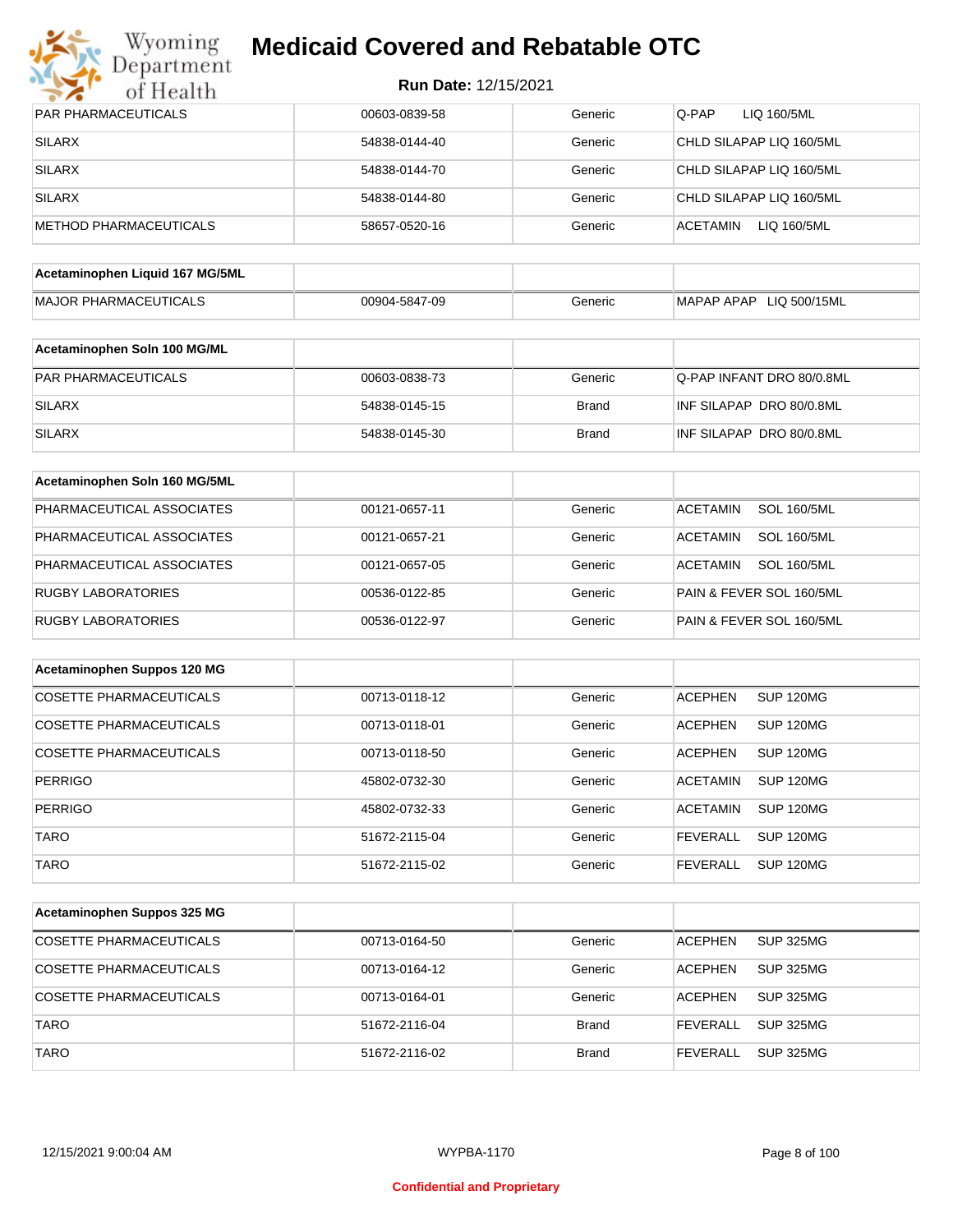

| Acetaminophen Suppos 650 MG    |               |              |                              |
|--------------------------------|---------------|--------------|------------------------------|
| <b>COSETTE PHARMACEUTICALS</b> | 00713-0165-01 | Generic      | SUP 650MG<br><b>ACEPHEN</b>  |
| COSETTE PHARMACEUTICALS        | 00713-0165-12 | Generic      | <b>ACEPHEN</b><br>SUP 650MG  |
| <b>COSETTE PHARMACEUTICALS</b> | 00713-0165-50 | Generic      | <b>ACEPHEN</b><br>SUP 650MG  |
| <b>PERRIGO</b>                 | 45802-0730-30 | Generic      | <b>ACETAMIN</b><br>SUP 650MG |
| <b>PERRIGO</b>                 | 45802-0730-32 | Generic      | <b>ACETAMIN</b><br>SUP 650MG |
| <b>PERRIGO</b>                 | 45802-0730-33 | Generic      | <b>ACETAMIN</b><br>SUP 650MG |
| TARO                           | 51672-2117-04 | Generic      | <b>FEVERALL</b><br>SUP 650MG |
|                                |               |              |                              |
| Acetaminophen Suppos 80 MG     |               |              |                              |
| <b>TARO</b>                    | 51672-2114-04 | <b>Brand</b> | FEVERALL INF SUP 80MG        |
| <b>TARO</b>                    | 51672-2114-02 | Brand        | FEVERALL INF SUP 80MG        |
|                                |               |              |                              |
| Acetaminophen Susp 160 MG/5ML  |               |              |                              |
| <b>PERRIGO</b>                 | 00113-0105-26 | Generic      | PAIN RELIEF SUS 160/5ML      |
| <b>GEISS DESTIN &amp; DUNN</b> | 00113-0608-26 | Generic      | PAIN & FEVER SUS 160/5ML     |
| GEISS DESTIN & DUNN            | 00113-0212-26 | Generic      | PAIN & FEVER SUS 160/5ML     |
| <b>PERRIGO</b>                 | 00113-0590-10 | Generic      | PAIN & FEVER SUS 160/5ML     |
| PHARMACEUTICAL ASSOCIATES      | 00121-1781-05 | Generic      | ACETAMINOPHN SUS 160/5ML     |
| PAR PHARMACEUTICALS            | 00603-0841-54 | Generic      | Q-PAP CHILD SUS 160/5ML      |
| PAR PHARMACEUTICALS            | 00603-0842-54 | Generic      | Q-PAP CHILD SUS 160/5ML      |
| PAR PHARMACEUTICALS            | 00603-0843-54 | Generic      | Q-PAP CHILD SUS 160/5ML      |
| RUGBY LABORATORIES             | 00536-3606-96 | Generic      | PAIN & FEVER SUS 160/5ML     |
| <b>MAJOR PHARMACEUTICALS</b>   | 00904-6308-20 | Generic      | MAPAP CHILD SUS 160/5ML      |
| <b>TOPCO</b>                   | 36800-0105-26 | Generic      | PAIN RELIEF SUS 160/5ML      |
| <b>TOPCO</b>                   | 36800-0130-26 | Generic      | PAIN RELIEF SUS 160/5ML      |
| <b>BERGEN BRUNSWIG</b>         | 24385-0130-26 | Generic      | PAIN RELIEF SUS 160/5ML      |
| LEADER BRAND PRODUCTS          | 37205-0576-16 | Generic      | PAIN & FEVER SUS 160/5ML     |
| LEADER BRAND PRODUCTS          | 37205-0577-16 | Generic      | PAIN & FEVER SUS 160/5ML     |
| <b>LEADER BRAND PRODUCTS</b>   | 37205-0676-26 | Generic      | PAIN & FEVER SUS 160/5ML     |
| <b>TOPCO</b>                   | 36800-0175-26 | Generic      | PAIN RELIEF SUS 160/5ML      |
| AMERISOURCE BERGEN DRUGS       | 46122-0042-03 | Generic      | PAIN & FEVER SUS 160/5ML     |
| AMERISOURCE BERGEN DRUGS       | 46122-0105-26 | Generic      | PAIN & FEVER SUS 160/5ML     |
| LEADER BRAND PRODUCTS          | 37205-0575-16 | Generic      | PAIN & FEVER SUS 160/5ML     |
| AMERISOURCE BERGEN DRUGS       | 46122-0050-46 | Generic      | PAIN RELIEF SUS 160/5ML      |
| AMERISOURCE BERGEN DRUGS       | 46122-0211-26 | Generic      | PAIN & FEVER SUS 160/5ML     |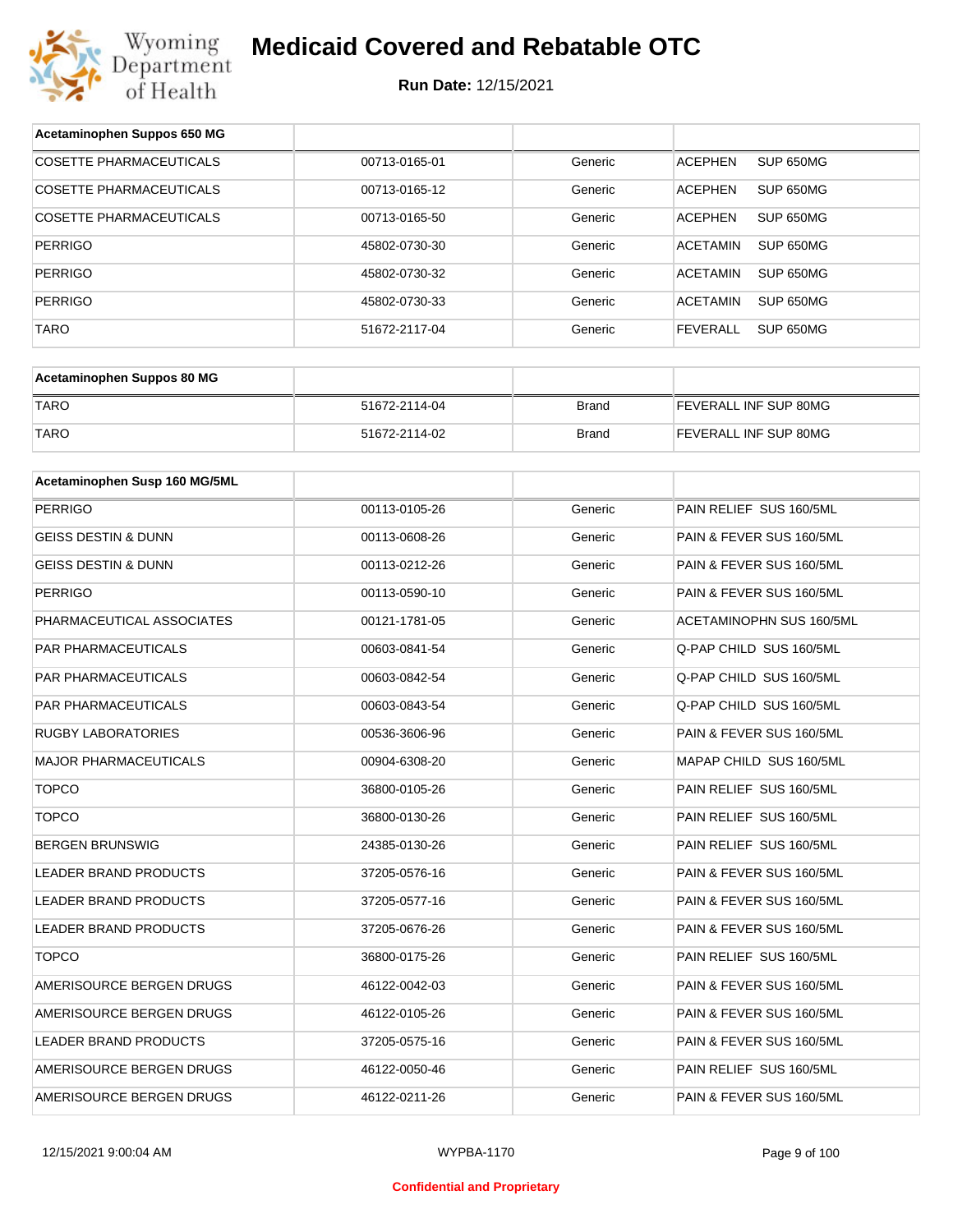

| AMERISOURCE BERGEN DRUGS          | 46122-0214-26 | Generic | PAIN & FEVER SUS 160/5ML |
|-----------------------------------|---------------|---------|--------------------------|
| <b>MCKESSON SUNMARK</b>           | 49348-0081-30 | Generic | PAIN & FEVER SUS 160/5ML |
| <b>MCKESSON SUNMARK</b>           | 49348-0123-34 | Generic | PAIN & FEVER SUS 160/5ML |
| <b>PADAGIS</b>                    | 45802-0203-26 | Generic | ACETAMINOPHN SUS 160/5ML |
| AMERISOURCE BERGEN DRUGS          | 46122-0056-03 | Generic | PAIN & FEVER SUS 160/5ML |
| AMERISOURCE BERGEN DRUGS          | 46122-0209-26 | Generic | PAIN & FEVER SUS 160/5ML |
| MCKESSON SUNMARK                  | 49348-0119-34 | Generic | PAIN & FEVER SUS 160/5ML |
| <b>PADAGIS</b>                    | 45802-0201-26 | Generic | ACETAMINOPHN SUS 160/5ML |
| AMERISOURCE BERGEN DRUGS          | 46122-0042-46 | Generic | PAIN & FEVER SUS 160/5ML |
| AMERISOURCE BERGEN DRUGS          | 46122-0106-26 | Generic | PAIN RELIEF SUS 160/5ML  |
| AMERISOURCE BERGEN DRUGS          | 46122-0210-26 | Generic | PAIN & FEVER SUS 160/5ML |
| AMERISOURCE BERGEN DRUGS          | 46122-0212-26 | Generic | PAIN & FEVER SUS 160/5ML |
| <b>MCKESSON SUNMARK</b>           | 49348-0325-34 | Generic | PAIN & FEVER SUS 160/5ML |
| <b>MCKESSON SUNMARK</b>           | 49348-0430-30 | Generic | PAIN & FEVER SUS 160/5ML |
| <b>MCKESSON</b>                   | 62011-0029-01 | Generic | PAIN RELIEF SUS 160/5ML  |
| <b>MCKESSON</b>                   | 62011-0001-01 | Generic | PAIN & FEVER SUS 160/5ML |
| <b>MCKESSON</b>                   | 62011-0022-01 | Generic | PAIN & FEVER SUS 160/5ML |
| <b>MCKESSON</b>                   | 62011-0247-01 | Generic | PAIN & FEVER SUS 160/5ML |
| <b>MCKESSON</b>                   | 62011-0183-01 | Generic | PAIN & FEVER SUS 160/5ML |
| <b>MCKESSON</b>                   | 62011-0002-01 | Generic | PAIN & FEVER SUS 160/5ML |
| <b>CHAIN DRUG MARKETING ASSOC</b> | 63868-0175-26 | Generic | NON-ASPIRIN SUS 160/5ML  |
| CHAIN DRUG MARKETING ASSOC        | 63868-0176-26 | Generic | NON-ASPIRIN SUS 160/5ML  |
| PRECISION DOSE, INC.              | 68094-0588-59 | Generic | ACETAMINOPHN SUS 325MG   |
| PRECISION DOSE, INC               | 68094-0586-58 | Generic | ACETAMINOPHN SUS 160/5ML |
| PRECISION DOSE, INC.              | 68094-0587-58 | Generic | ACETAMINOPHN SUS 160/5ML |
| PRECISION DOSE, INC               | 68094-0587-59 | Generic | ACETAMINOPHN SUS 160/5ML |
| PRECISION DOSE, INC.              | 68094-0587-61 | Generic | ACETAMINOPHN SUS 160/5ML |
| PRECISION DOSE, INC               | 68094-0587-62 | Generic | ACETAMINOPHN SUS 160/5ML |
| PRECISION DOSE, INC               | 68094-0588-62 | Generic | ACETAMINOPHN SUS 325MG   |

| Acetaminophen Susp 80 MG/0.8ML |               |         |                          |
|--------------------------------|---------------|---------|--------------------------|
| <b>TOPCO</b>                   | 36800-0289-05 | Generic | PAIN RELIEF DRO 80/0.8ML |
| <b>TOPCO</b>                   | 36800-0008-05 | Generic | PAIN RELIEF DRO 80/0.8ML |
| <b>TOPCO</b>                   | 36800-0289-10 | Generic | PAIN RELIEF DRO 80/0.8ML |

| Acetaminophen Tab 325 MG  |               |         |                                   |
|---------------------------|---------------|---------|-----------------------------------|
| <b>RUGBY LABORATORIES</b> | 00536-3222-01 | Generic | <b>PAIN &amp; FEVER TAB 325MG</b> |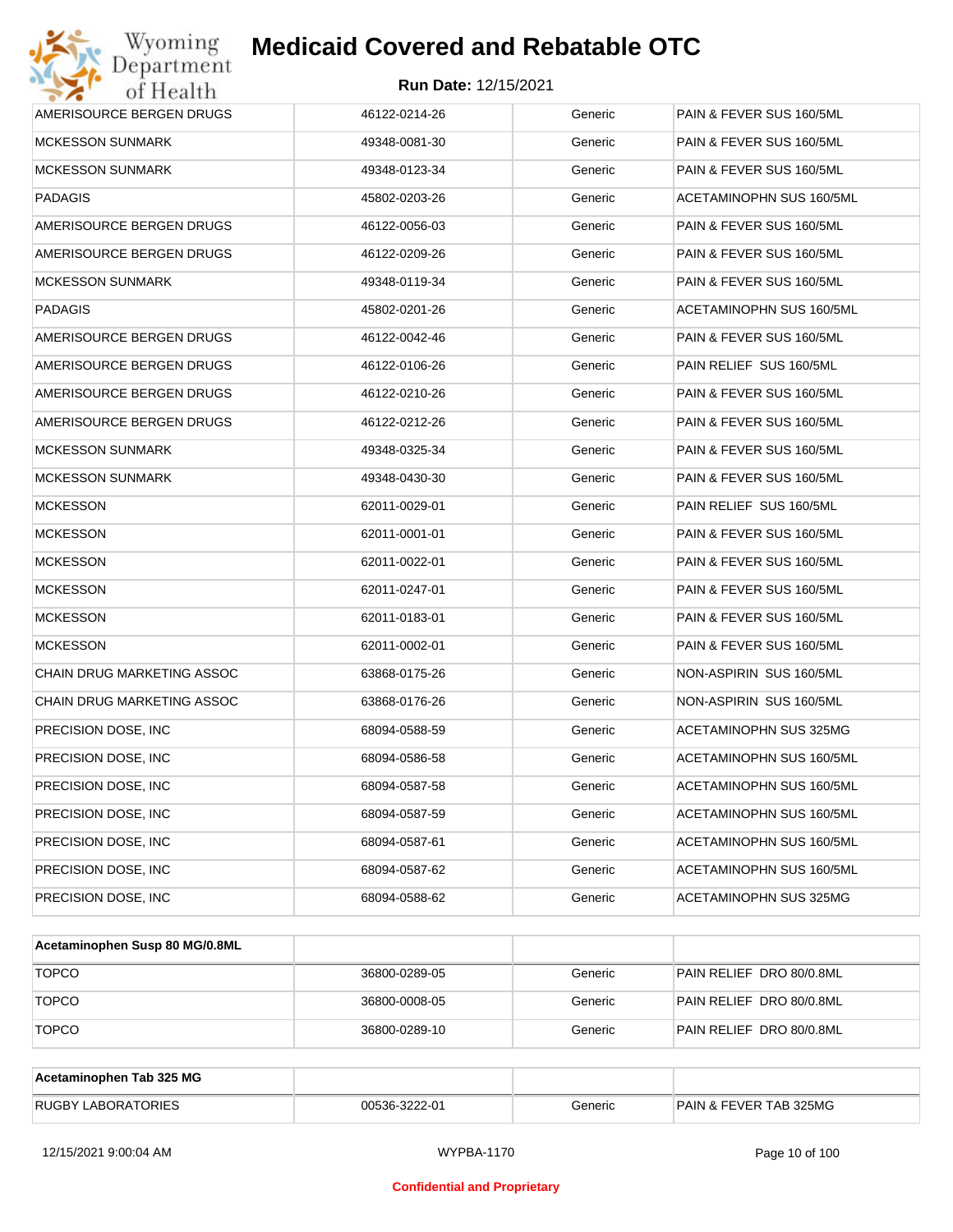# Wyoming<br>Department<br>of Health

## **Medicaid Covered and Rebatable OTC**

#### **Run Date:** 12/15/2021

| <b>OF TECALLE</b>            |               |         |                                  |
|------------------------------|---------------|---------|----------------------------------|
| <b>RUGBY LABORATORIES</b>    | 00536-3222-10 | Generic | PAIN & FEVER TAB 325MG           |
| PAR PHARMACEUTICAL           | 00603-0263-32 | Generic | Q-PAP<br><b>TAB 325MG</b>        |
| <b>MAJOR PHARMACEUTICALS</b> | 00904-1982-51 | Generic | <b>MAPAP</b><br><b>TAB 325MG</b> |
| <b>MAJOR PHARMACEUTICALS</b> | 00904-1982-59 | Generic | <b>MAPAP</b><br><b>TAB 325MG</b> |
| <b>MAJOR PHARMACEUTICALS</b> | 00904-1982-60 | Generic | <b>MAPAP</b><br><b>TAB 325MG</b> |
| <b>MAJOR PHARMACEUTICALS</b> | 00904-1982-61 | Generic | <b>MAPAP</b><br><b>TAB 325MG</b> |
| PAR PHARMACEUTICAL           | 00603-0263-29 | Generic | Q-PAP<br><b>TAB 325MG</b>        |
| <b>MAJOR PHARMACEUTICALS</b> | 00904-1982-80 | Generic | <b>MAPAP</b><br><b>TAB 325MG</b> |
| <b>SELECT BRAND</b>          | 15127-0072-24 | Generic | NON-ASPIRIN TAB 325MG            |
| PHARBEST PHARMACEUTICALS     | 16103-0353-07 | Generic | PHARBETOL TAB 325MG              |
| PHARBEST PHARMACEUTICALS     | 16103-0353-11 | Generic | PHARBETOL TAB 325MG              |
| <b>SELECT BRAND</b>          | 15127-0072-08 | Generic | NON-ASPIRIN TAB 325MG            |
| PHARBEST PHARMACEUTICALS     | 16103-0353-08 | Generic | PHARBETOL TAB 325MG              |
| <b>BERGEN BRUNSWIG</b>       | 24385-0403-78 | Generic | PAIN RELIEF TAB 325MG            |
| <b>TOPCO</b>                 | 36800-0403-78 | Generic | PAIN RELIEF TAB 325MG            |
| AMERISOURCE BERGEN DRUGS     | 46122-0247-78 | Generic | PAIN RELIEF TAB 325MG            |
| <b>MCKESSON SUNMARK</b>      | 49348-0973-10 | Generic | PAIN RELIEVE TAB 325MG           |
| <b>MCKESSON</b>              | 62011-0032-01 | Generic | PAIN RELIEVE TAB 325MG           |
| AUBURN PHARMACEUTICAL        | 62107-0052-01 | Generic | TACTINAL<br><b>TAB 325MG</b>     |
| AUBURN PHARMACEUTICAL        | 62107-0052-10 | Generic | TACTINAL<br><b>TAB 325MG</b>     |
| <b>SKY PACKAGING</b>         | 63739-0440-01 | Generic | ACETAMIN<br>TAB 325MG            |
| CHAIN DRUG CONSORTIUM        | 68016-0246-00 | Generic | NON-ASPIRIN TAB 325MG            |
|                              |               |         |                                  |
| Acetaminophen Tab 500 MG     |               |         |                                  |
| <b>PERRIGO</b>               | 00113-0227-71 | Generic | PAIN RELIEF TAB 500MG            |
| <b>PERRIGO</b>               | 00113-0484-62 | Generic | PAIN RELIEF TAB 500MG            |
| <b>PERRIGO</b>               | 00113-0484-78 | Generic | PAIN RELIEF TAB 500MG            |
| <b>PERRIGO</b>               | 00113-0484-71 | Generic | PAIN RELIEF TAB 500MG            |
| <b>PERRIGO</b>               | 00113-0484-90 | Generic | PAIN RELIEF TAB 500MG            |
| <b>RUGBY LABORATORIES</b>    | 00536-3218-01 | Generic | PAIN & FEVER TAB 500MG           |
| RUGBY LABORATORIES           | 00536-3218-10 | Generic | PAIN & FEVER TAB 500MG           |

MAJOR PHARMACEUTICALS 00904-1983-24 Generic MAPAP TAB 500MG MAJOR PHARMACEUTICALS 00904-1983-51 Generic MAPAP TAB 500MG MAJOR PHARMACEUTICALS **COMBUS 200904-1988-59** Generic MAPAP TAB 500MG MAJOR PHARMACEUTICALS 00904-1988-60 Generic MAPAP TAB 500MG MAJOR PHARMACEUTICALS 
(00904-1988-61 Generic MAPAP TAB 500MG MAJOR PHARMACEUTICALS 00904-1988-80 Generic MAPAP TAB 500MG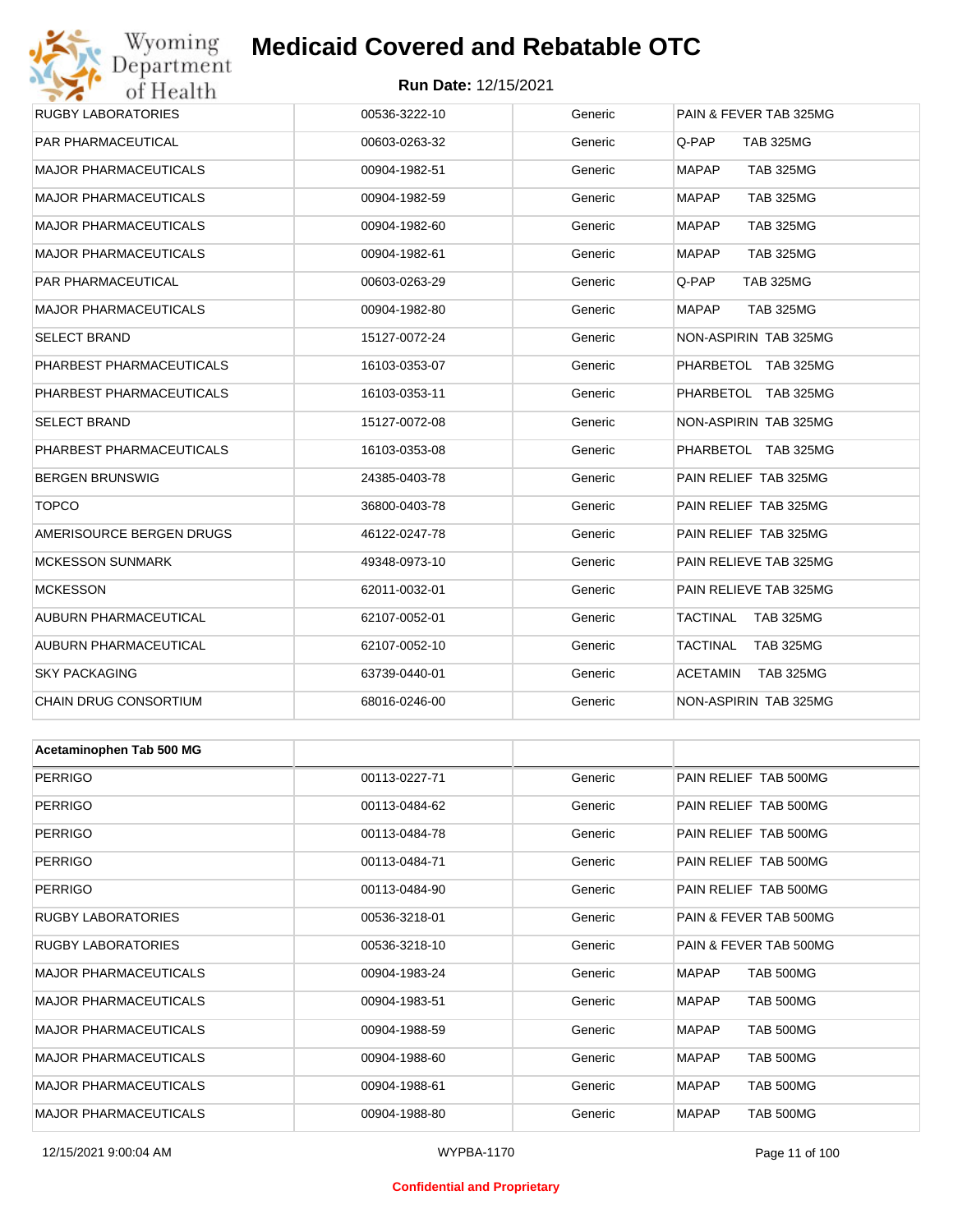

| <b>RUGBY LABORATORIES</b>    | 00536-3231-10 | Generic | PAIN & FEVER TAB 500MG       |
|------------------------------|---------------|---------|------------------------------|
| <b>RUGBY LABORATORIES</b>    | 00536-3231-01 | Generic | PAIN & FEVER TAB 500MG       |
| <b>MAJOR PHARMACEUTICALS</b> | 00904-1983-40 | Generic | TAB 500MG<br>MAPAP           |
| PAR PHARMACEUTICAL           | 00603-0268-29 | Generic | TAB 500MG<br>Q-PAP           |
| PAR PHARMACEUTICAL           | 00603-0268-32 | Generic | TAB 500MG<br>Q-PAP           |
| <b>MAJOR PHARMACEUTICALS</b> | 00904-1983-59 | Generic | <b>MAPAP</b><br>TAB 500MG    |
| <b>MAJOR PHARMACEUTICALS</b> | 00904-1983-60 | Generic | <b>MAPAP</b><br>TAB 500MG    |
| <b>MAJOR PHARMACEUTICALS</b> | 00904-1983-80 | Generic | <b>MAPAP</b><br>TAB 500MG    |
| <b>MAJOR PHARMACEUTICALS</b> | 00904-1983-94 | Generic | MAPAP<br>TAB 500MG           |
| <b>MAJOR PHARMACEUTICALS</b> | 00904-5816-60 | Generic | <b>MAPAP</b><br>TAB 500MG/RR |
| <b>SELECT BRAND</b>          | 15127-0735-09 | Generic | NON-ASPIRIN TAB 500MG        |
| PHARBEST PHARMACEUTICALS     | 16103-0376-06 | Generic | PHARBETOL TAB 500MG          |
| PHARBEST PHARMACEUTICALS     | 16103-0376-08 | Generic | PHARBETOL TAB 500MG          |
| PHARBEST PHARMACEUTICALS     | 16103-0376-11 | Generic | PHARBETOL TAB 500MG          |
| <b>TOPCO</b>                 | 36800-0227-71 | Generic | PAIN RELIEF TAB 500MG        |
| <b>TOPCO</b>                 | 36800-0227-78 | Generic | PAIN RELIEF TAB 500MG        |
| <b>TOPCO</b>                 | 36800-0010-71 | Generic | PAIN RELIEF TAB 500MG        |
| <b>TOPCO</b>                 | 36800-0405-72 | Generic | PAIN RELIEF TAB 500MG        |
| <b>TOPCO</b>                 | 36800-0484-71 | Generic | PAIN RELIEF TAB 500MG        |
| <b>TOPCO</b>                 | 36800-0484-90 | Generic | PAIN RELIEF TAB 500MG        |
| <b>SELECT BRAND</b>          | 15127-0735-08 | Generic | NON-ASPIRIN TAB 500MG        |
| <b>SELECT BRAND</b>          | 15127-0735-16 | Generic | NON-ASPIRIN TAB 500MG        |
| <b>SELECT BRAND</b>          | 15127-0730-06 | Generic | NON-ASPIRIN TAB 500MG        |
| <b>SELECT BRAND</b>          | 15127-0730-21 | Generic | NON-ASPIRIN TAB 500MG        |
| <b>SELECT BRAND</b>          | 15127-0735-05 | Generic | NON-ASPIRIN TAB 500MG        |
| <b>BERGEN BRUNSWIG</b>       | 24385-0145-71 | Generic | PAIN RELIEF TAB 500MG        |
| <b>BERGEN BRUNSWIG</b>       | 24385-0484-71 | Generic | PAIN RELIEF TAB 500MG        |
| <b>BERGEN BRUNSWIG</b>       | 24385-0484-78 | Generic | PAIN RELIEF TAB 500MG        |
| <b>BERGEN BRUNSWIG</b>       | 24385-0484-90 | Generic | PAIN RELIEF TAB 500MG        |
| <b>TOPCO</b>                 | 36800-0010-78 | Generic | PAIN RELIEF TAB 500MG        |
| <b>TOPCO</b>                 | 36800-0046-62 | Generic | PAIN RELIEVE TAB 500MG       |
| <b>TOPCO</b>                 | 36800-0046-71 | Generic | PAIN RELIEVE TAB 500MG       |
| <b>TOPCO</b>                 | 36800-0046-78 | Generic | PAIN RELIEVE TAB 500MG       |
| <b>TOPCO</b>                 | 36800-0046-83 | Generic | PAIN RELIEVE TAB 500MG       |
| <b>BERGEN BRUNSWIG</b>       | 24385-0484-47 | Generic | PAIN RELIEF TAB 500MG        |
| LEADER BRAND PRODUCTS        | 37205-0594-90 | Generic | PAIN RELIEVE TAB 500MG       |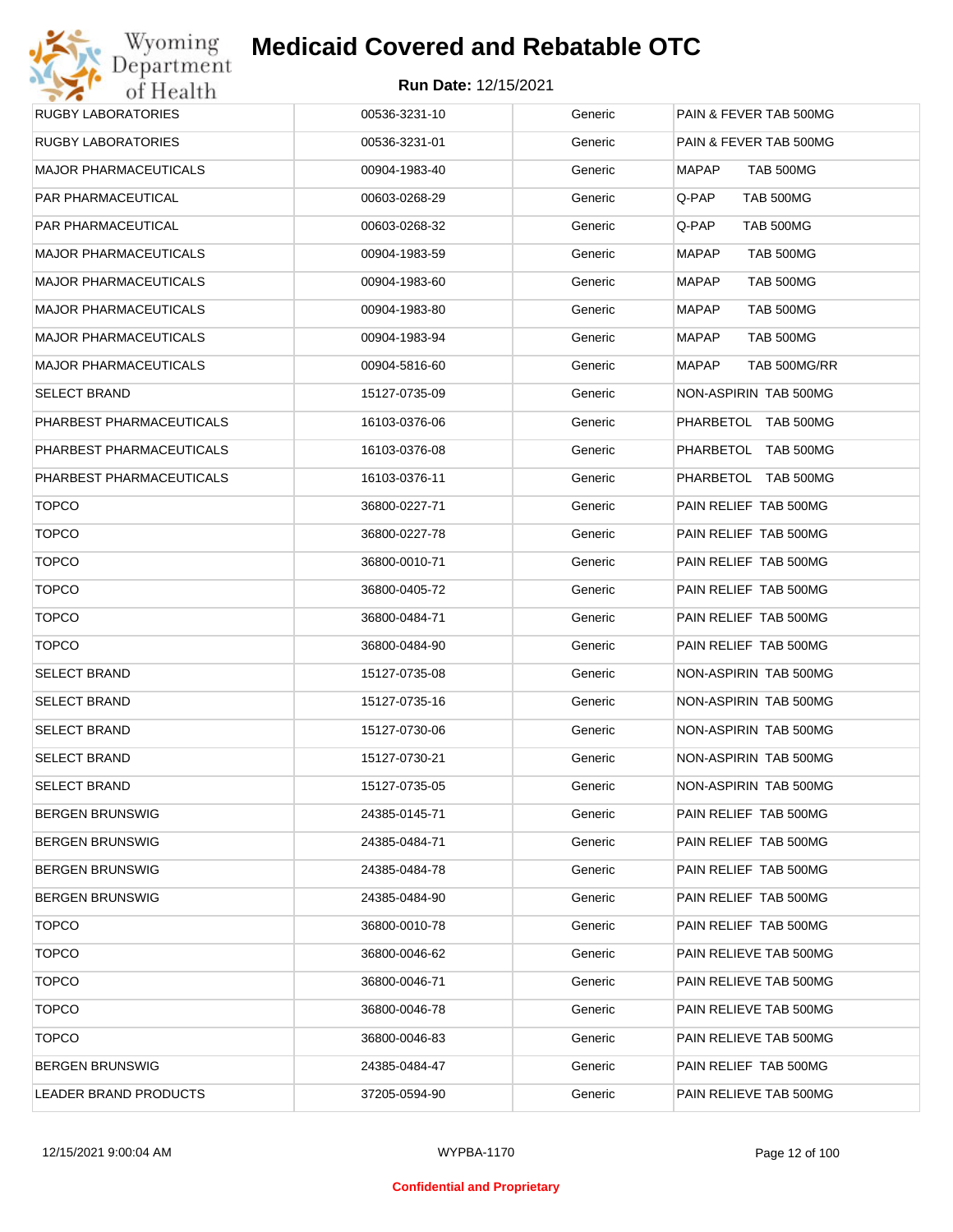

| Wyoming<br>Department        | <b>Medicaid Covered and Rebatable OTC</b> |         |                              |
|------------------------------|-------------------------------------------|---------|------------------------------|
| of Health                    | <b>Run Date: 12/15/2021</b>               |         |                              |
| <b>LEADER BRAND PRODUCTS</b> | 37205-0593-71                             | Generic | PAIN RELIEVE TAB 500MG       |
| LEADER BRAND PRODUCTS        | 37205-0593-78                             | Generic | PAIN RELIEVE TAB 500MG       |
| LEADER BRAND PRODUCTS        | 37205-0594-71                             | Generic | PAIN RELIEVE TAB 500MG       |
| <b>LEADER BRAND PRODUCTS</b> | 37205-0980-71                             | Generic | PAIN RELIEVE TAB 500MG/RR    |
| LEADER BRAND PRODUCTS        | 37205-0980-78                             | Generic | PAIN RELIEVE TAB 500MG/RR    |
| <b>TOPCO</b>                 | 36800-0405-78                             | Generic | PAIN RELIEF TAB 500MG        |
| <b>TOPCO</b>                 | 36800-0484-62                             | Generic | PAIN RELIEF TAB 500MG        |
| <b>TOPCO</b>                 | 36800-0484-78                             | Generic | PAIN RELIEF TAB 500MG        |
| LEADER BRAND PRODUCTS        | 37205-0594-78                             | Generic | PAIN RELIEVE TAB 500MG       |
| AMERISOURCE BERGEN DRUGS     | 46122-0178-78                             | Generic | PAIN RELIEVE TAB 500MG       |
| <b>MCKESSON SUNMARK</b>      | 49348-0042-10                             | Generic | PAIN RELIEVE TAB 500MG       |
| MCKESSON SUNMARK             | 49348-0042-14                             | Generic | PAIN RELIEVE TAB 500MG       |
| MCKESSON SUNMARK             | 49348-0042-09                             | Generic | PAIN RELIEVE TAB 500MG       |
| MCKESSON SUNMARK             | 49348-0730-09                             | Generic | PAIN RELIEVE TAB 500MG       |
| PERRIGO PHARMACEUTICALS      | 45802-0484-78                             | Generic | <b>ACETAMIN</b><br>TAB 500MG |
| PERRIGO PHARMACEUTICALS      | 45802-0484-90                             | Generic | <b>ACETAMIN</b><br>TAB 500MG |
| <b>MCKESSON SUNMARK</b>      | 49348-0730-10                             | Generic | PAIN RELIEVE TAB 500MG       |
| MCKESSON SUNMARK             | 49348-0998-10                             | Generic | PAIN RELIEVE TAB 500MG       |
| <b>MCKESSON</b>              | 62011-0027-01                             | Generic | PAIN RELIEF TAB 500MG        |
| <b>MCKESSON</b>              | 62011-0023-03                             | Generic | PAIN RELIEF TAB 500MG        |
| <b>MCKESSON</b>              | 62011-0049-01                             | Generic | PAIN RELIEF TAB 500MG        |
| AUBURN PHARMACEUTICAL        | 62107-0050-01                             | Generic | TACTINAL<br>TAB 500MG        |
| AUBURN PHARMACEUTICAL        | 62107-0050-10                             | Generic | TACTINAL<br>TAB 500MG        |
| AUBURN PHARMACEUTICAL        | 62107-0051-01                             | Generic | TACTINAL<br>TAB 500MG        |
| <b>MCKESSON</b>              | 62011-0023-01                             | Generic | PAIN RELIEF TAB 500MG        |
| CHAIN DRUG MARKETING ASSOC   | 63868-0503-50                             | Generic | NON-ASPIRIN TAB 500MG        |
| CHAIN DRUG MARKETING ASSOC   | 63868-0507-01                             | Generic | NON-ASPIRIN TAB 500MG        |
| AUBURN PHARMACEUTICAL        | 62107-0051-10                             | Generic | TACTINAL<br>TAB 500MG        |
| CHAIN DRUG MARKETING ASSOC   | 63868-0987-10                             | Generic | NON-ASPIRIN TAB 500MG/RR     |
| CHAIN DRUG MARKETING ASSOC   | 63868-0987-50                             | Generic | NON-ASPIRIN TAB 500MG/RR     |

| Acetaminophen Tab ER 650 MG    |               |         |                        |
|--------------------------------|---------------|---------|------------------------|
| <b>GEISS DESTIN &amp; DUNN</b> | 00113-0217-71 | Generic | PAIN RELIEF TAB 650MG  |
| PERRIGO                        | 00113-0544-71 | Generic | ARTHRTS PAIN TAB 650MG |
| <b>PERRIGO</b>                 | 00113-0544-62 | Generic | ARTHRTS PAIN TAB 650MG |
| <b>MAJOR PHARMACEUTICALS</b>   | 00904-5769-60 | Generic | ARTHRTS PAIN TAB 650MG |
| BERGEN BRUNSWIG                | 24385-0629-71 | Generic | ARTHRTS PAIN TAB 650MG |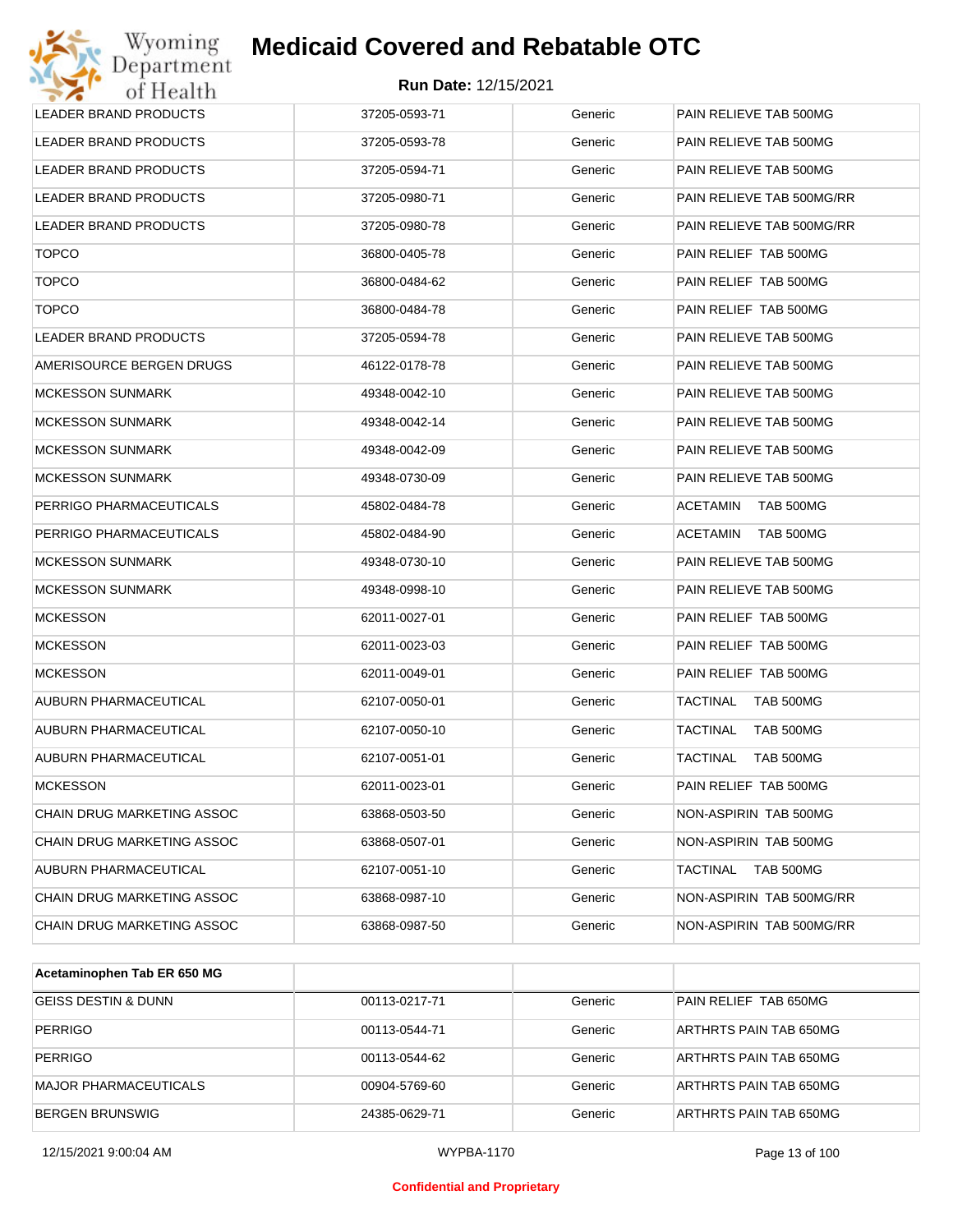

#### **Run Date:** 12/15/2021

| <b>BERGEN BRUNSWIG</b>         | 24385-0629-78 | Generic | ARTHRTS PAIN TAB 650MG       |  |  |
|--------------------------------|---------------|---------|------------------------------|--|--|
| <b>TOPCO</b>                   | 36800-0544-62 | Generic | ARTHRTS PAIN TAB 650MG       |  |  |
| <b>TOPCO</b>                   | 36800-0544-78 | Generic | ARTHRTS PAIN TAB 650MG       |  |  |
| <b>TOPCO</b>                   | 36800-0217-78 | Generic | 8 HOUR PAIN TAB 650MG        |  |  |
| <b>TOPCO</b>                   | 36800-0966-47 | Generic | ARTHRTS PAIN TAB 650MG       |  |  |
| LEADER BRAND PRODUCTS          | 37205-0477-78 | Generic | 8 HOUR PAIN TAB 650MG        |  |  |
| <b>TOPCO</b>                   | 36800-0544-71 | Generic | ARTHRTS PAIN TAB 650MG       |  |  |
| AMERISOURCE BERGEN DRUGS       | 46122-0062-78 | Generic | 8HR PAIN REL TAB 650MG       |  |  |
| LEADER BRAND PRODUCTS          | 37205-0034-78 | Generic | ARTHRTS PAIN TAB 650MG       |  |  |
| MCKESSON SUNMARK               | 49348-0921-09 | Generic | ARTHRTS PAIN TAB 650MG       |  |  |
| MCKESSON SUNMARK               | 49348-0921-10 | Generic | ARTHRTS PAIN TAB 650MG       |  |  |
| AMERISOURCE BERGEN DRUGS       | 46122-0062-71 | Generic | 8HR PAIN REL TAB 650MG       |  |  |
| AMERISOURCE BERGEN DRUGS       | 46122-0170-81 | Generic | ARTHRTS PAIN TAB 650MG       |  |  |
| MCKESSON SUNMARK               | 49348-0924-09 | Generic | 8 HOUR PAIN TAB 650MG        |  |  |
| OHM LABS                       | 51660-0333-01 | Generic | ARTHRTS PAIN TAB 650MG       |  |  |
| <b>OHM LABS</b>                | 51660-0333-50 | Generic | ARTHRTS PAIN TAB 650MG       |  |  |
| MCKESSON SUNMARK               | 49348-0924-10 | Generic | 8 HOUR PAIN TAB 650MG        |  |  |
| <b>MCKESSON</b>                | 62011-0026-01 | Generic | ARTHRTS PAIN TAB 650MG       |  |  |
| CHAIN DRUG MARKETING ASSOC     | 63868-0089-01 | Generic | ARTHRTS PAIN TAB 650MG       |  |  |
| CHAIN DRUG MARKETING ASSOC     | 63868-0089-50 | Generic | ARTHRTS PAIN TAB 650MG       |  |  |
| AMERICAN HEALTH PACKAGING      | 68084-0777-95 | Generic | <b>ACETAMIN</b><br>TAB 650MG |  |  |
| AMERICAN HEALTH PACKAGING      | 68084-0777-25 | Generic | <b>ACETAMIN</b><br>TAB 650MG |  |  |
|                                |               |         |                              |  |  |
| <b>Aspirin Chew Tab 81 MG</b>  |               |         |                              |  |  |
| <b>GEISS DESTIN &amp; DUNN</b> | 00113-0467-68 | Generic | <b>ASPIRIN</b><br>CHW 81MG   |  |  |
| GEISS DESTIN & DUNN            | 00113-0274-68 | Generic | ASPIRIN<br>CHW 81MG          |  |  |
| RUGBY LABORATORIES             | 00536-1008-36 | Generic | <b>ASPIRIN</b><br>CHW 81MG   |  |  |
| PAR PHARMACEUTICAL             | 00603-0024-36 | Generic | ASPIRIN<br>CHW 81MG          |  |  |
| <b>MAJOR PHARMACEUTICALS</b>   | 00904-4040-73 | Generic | ASPIRIN<br>CHW 81MG          |  |  |
| MAJOR PHARMACEUTICALS          | 00904-6288-89 | Generic | ASPIRIN LOW CHW 81MG         |  |  |
| PHARBEST PHARMACEUTICALS       | 16103-0366-05 | Generic | ASPIRIN<br>CHW 81MG          |  |  |
| <b>BERGEN BRUNSWIG</b>         | 24385-0028-68 | Generic | GNP ASPIRIN CHW 81MG         |  |  |
| BERGEN BRUNSWIG                | 24385-0364-68 | Generic | <b>GNP ASPIRIN CHW 81MG</b>  |  |  |
| <b>TOPCO</b>                   | 36800-0274-68 | Generic | ASPIRIN LOW CHW 81MG         |  |  |
| <b>TOPCO</b>                   | 36800-0467-68 | Generic | ASPIRIN LOW CHW 81MG         |  |  |

PHARBEST PHARMACEUTICALS 16103-0366-11 Generic ASPIRIN CHW 81MG SELECT BRAND 15127-0241-36 Generic SB CHILD ASA CHW 81MG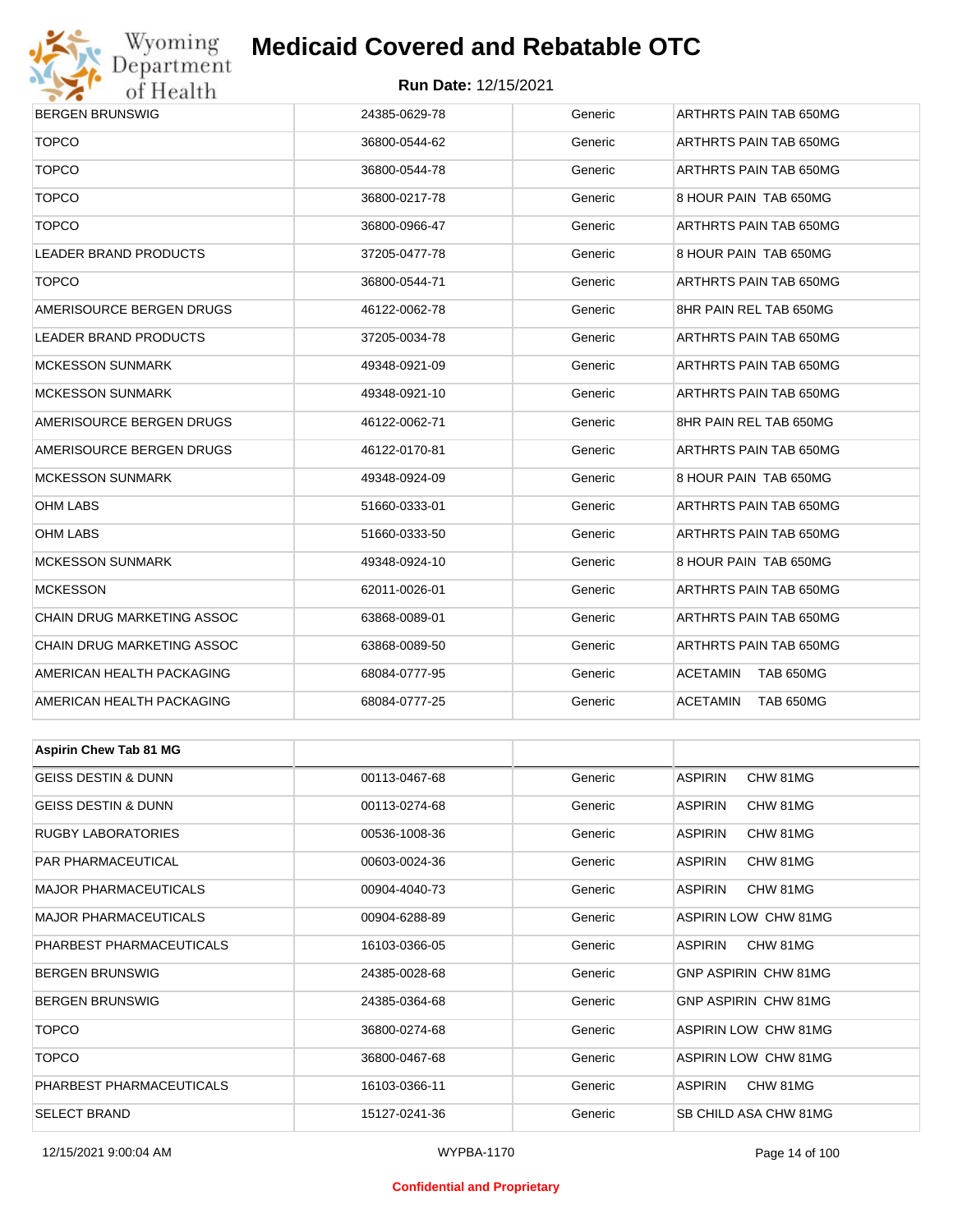#### **Run Date:** 12/15/2021

| Wyoming                      | <b>Medicaid Covered and Rebatable OTC</b> |                             |                             |  |
|------------------------------|-------------------------------------------|-----------------------------|-----------------------------|--|
| Department<br>of Health      |                                           | <b>Run Date: 12/15/2021</b> |                             |  |
| <b>BERGEN BRUNSWIG</b>       | 24385-0278-68                             | Generic                     | <b>GNP ASPIRIN CHW 81MG</b> |  |
| <b>LEADER BRAND PRODUCTS</b> | 37205-0708-68                             | Generic                     | CHILD ASA CHW 81MG          |  |
| LEADER BRAND PRODUCTS        | 37205-0467-68                             | Generic                     | CHILD ASA CHW 81MG          |  |
| <b>TOPCO</b>                 | 36800-0259-68                             | Generic                     | CHW 81MG<br>ASPIRIN         |  |
| <b>LEADER BRAND PRODUCTS</b> | 37205-0369-68                             | Generic                     | <b>ASPIRIN</b><br>CHW 81MG  |  |
| <b>MCKESSON SUNMARK</b>      | 49348-0757-07                             | Generic                     | SM ASPIRIN CHW 81MG         |  |
| <b>MCKESSON SUNMARK</b>      | 49348-0191-07                             | Generic                     | SM CHILD ASA CHW 81MG       |  |
| <b>MCKESSON SUNMARK</b>      | 49348-0498-07                             | Generic                     | SM ASPIRIN CHW 81MG         |  |
| TIME-CAP LABS                | 49483-0334-63                             | Generic                     | <b>ASPIRIN LOW CHW 81MG</b> |  |
| <b>MCKESSON</b>              | 62011-0028-01                             | Generic                     | HM ASPIRIN CHW 81MG         |  |
| <b>MCKESSON</b>              | 62011-0021-01                             | Generic                     | HM ASPIRIN CHW 81MG         |  |
| <b>AUBURN PHARMACEUTICAL</b> | 62107-0026-36                             | Generic                     | CHILD ASA LS CHW 81MG       |  |
| <b>MCKESSON</b>              | 62011-0212-01                             | Generic                     | HM ASPIRIN CHW 81MG         |  |

| <b>Aspirin Suppos 300 MG</b> |               |         |                |           |
|------------------------------|---------------|---------|----------------|-----------|
| PADAGIS                      | 00574-7034-12 | Generic | <b>ASPIRIN</b> | SUP 300MG |

| <b>Aspirin Suppos 600 MG</b> |               |         |                |           |
|------------------------------|---------------|---------|----------------|-----------|
| PADAGIS                      | 00574-7036-12 | Generic | <b>ASPIRIN</b> | SUP 600MG |

| Aspirin Tab 325 MG             |               |         |                                    |
|--------------------------------|---------------|---------|------------------------------------|
| <b>GEISS DESTIN &amp; DUNN</b> | 00113-0416-87 | Generic | <b>ASPIRIN</b><br><b>TAB 325MG</b> |
| <b>GEISS DESTIN &amp; DUNN</b> | 00113-0416-90 | Generic | <b>ASPIRIN</b><br><b>TAB 325MG</b> |
| <b>GEISS DESTIN &amp; DUNN</b> | 00113-0416-78 | Generic | <b>ASPIRIN</b><br><b>TAB 325MG</b> |
| <b>RUGBY LABORATORIES</b>      | 00536-3305-10 | Generic | <b>TAB 325MG</b><br><b>ASPIRIN</b> |
| <b>RUGBY LABORATORIES</b>      | 00536-1054-29 | Generic | <b>ASPIRIN</b><br><b>TAB 325MG</b> |
| <b>MAJOR PHARMACEUTICALS</b>   | 00904-2009-40 | Generic | <b>ASPIRIN</b><br><b>TAB 325MG</b> |
| <b>RUGBY LABORATORIES</b>      | 00536-1053-01 | Generic | <b>ASPIRIN</b><br><b>TAB 325MG</b> |
| <b>RUGBY LABORATORIES</b>      | 00536-1053-05 | Generic | <b>ASPIRIN</b><br><b>TAB 325MG</b> |
| <b>RUGBY LABORATORIES</b>      | 00536-3305-01 | Generic | <b>TAB 325MG</b><br><b>ASPIRIN</b> |
| <b>MAJOR PHARMACEUTICALS</b>   | 00904-2009-60 | Generic | <b>ASPIRIN</b><br><b>TAB 325MG</b> |
| <b>SELECT BRAND</b>            | 15127-0738-10 | Generic | SB ASPIRIN TAB 325MG               |
| <b>SELECT BRAND</b>            | 15127-0738-21 | Generic | SB ASPIRIN TAB 325MG               |
| <b>SELECT BRAND</b>            | 15127-0738-01 | Generic | SB ASPIRIN TAB 325MG               |
| PHARBEST PHARMACEUTICALS       | 16103-0365-11 | Generic | <b>ASPIRIN</b><br><b>TAB 325MG</b> |
| PHARBEST PHARMACEUTICALS       | 16103-0365-08 | Generic | <b>ASPIRIN</b><br><b>TAB 325MG</b> |
| <b>SELECT BRAND</b>            | 15127-0738-05 | Generic | SB ASPIRIN TAB 325MG               |

#### **Confidential and Proprietary**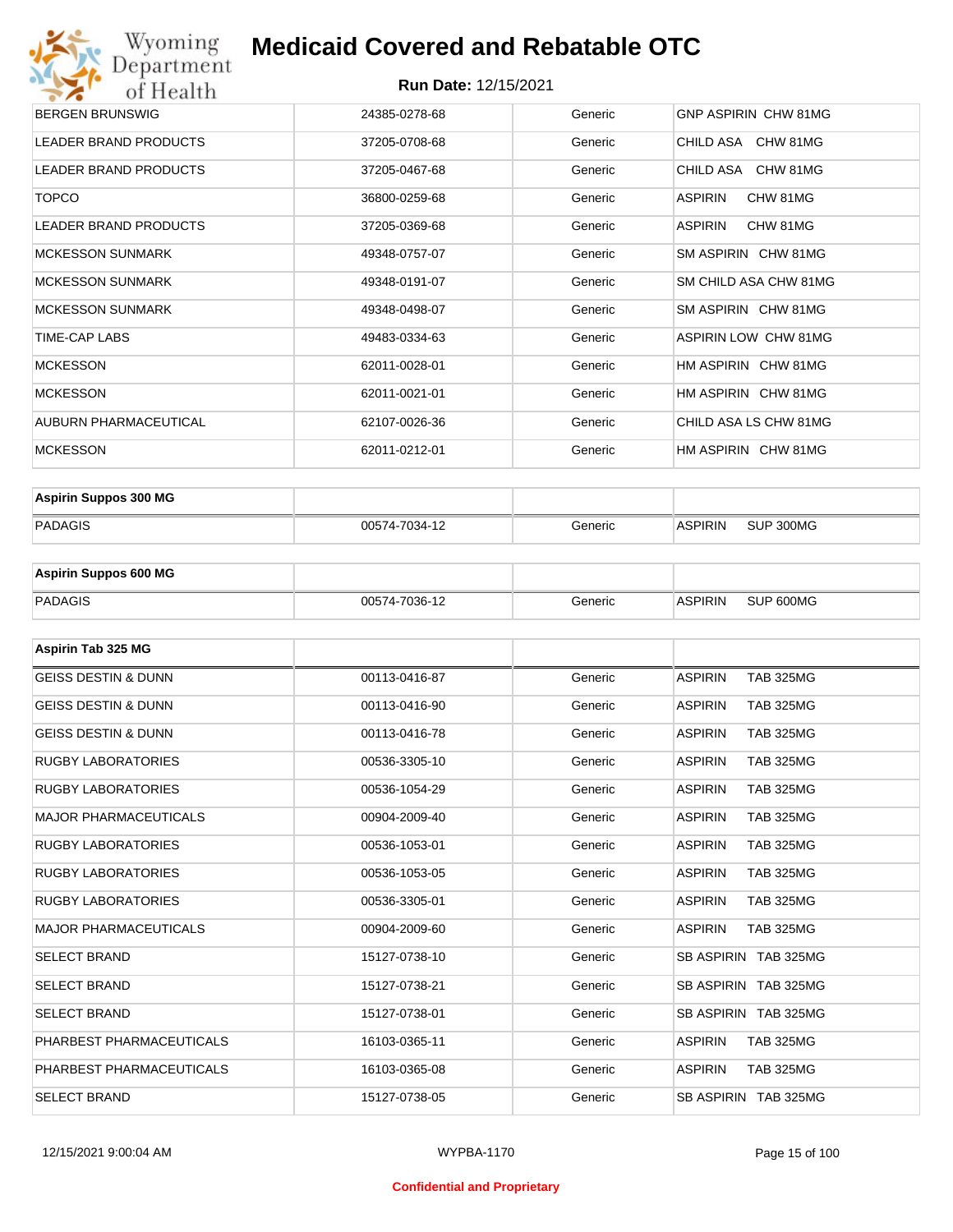

| MCKESSON SUNMARK           | 49348-0001-10 | Generic | SM ASPIRIN TAB 325MG               |
|----------------------------|---------------|---------|------------------------------------|
| <b>MCKESSON SUNMARK</b>    | 49348-0001-23 | Generic | SM ASPIRIN TAB 325MG               |
| TIME-CAP LABS              | 49483-0011-10 | Generic | <b>TAB 325MG</b><br><b>ASPIRIN</b> |
| <b>MCKESSON SUNMARK</b>    | 49348-0001-14 | Generic | SM ASPIRIN TAB 325MG               |
| <b>MCKESSON</b>            | 62011-0020-01 | Generic | HM ASPIRIN TAB 325MG               |
| CHAIN DRUG MARKETING ASSOC | 63868-0352-03 | Generic | QC ASPIRIN TAB 325MG               |
| CHAIN DRUG MARKETING ASSOC | 63868-0352-10 | Generic | OC ASPIRIN TAB 325MG               |

| <b>RUGBY LABORATORIES</b><br><b>ASPIRIN</b><br>TAB 325MG EC<br>00536-3313-01<br>Generic<br><b>RUGBY LABORATORIES</b><br><b>ASPIRIN</b><br>TAB 325MG EC<br>00536-3313-10<br>Generic<br>PAR PHARMACEUTICAL<br>00603-0168-21<br>Generic<br><b>ASPIRIN</b><br>TAB 325MG EC<br><b>MAJOR PHARMACEUTICALS</b><br>00904-2013-80<br>Generic<br><b>ASPIRIN</b><br>TAB 325MG EC<br><b>PAR PHARMACEUTICAL</b><br><b>ASPIRIN</b><br>TAB 325MG EC<br>00603-0169-21<br>Generic<br><b>PAR PHARMACEUTICAL</b><br>00603-0169-32<br>Generic<br><b>ASPIRIN</b><br>TAB 325MG EC<br><b>MAJOR PHARMACEUTICALS</b><br><b>ASPIRIN</b><br>TAB 325MG EC<br>00904-2013-72<br>Generic<br><b>ASPIRIN</b><br><b>MAJOR PHARMACEUTICALS</b><br>00904-2011-59<br>TAB 325MG EC<br>Generic<br><b>MAJOR PHARMACEUTICALS</b><br>Generic<br><b>ASPIRIN</b><br>TAB 325MG EC<br>00904-2013-60<br>PHARBEST PHARMACEUTICALS<br>16103-0357-11<br>Generic<br><b>ASPIRIN</b><br>TAB 325MG EC<br>GNP ASPIRIN TAB 325MG EC<br><b>BERGEN BRUNSWIG</b><br>Generic<br>24385-0429-02<br><b>BERGEN BRUNSWIG</b><br>24385-0429-90<br><b>GNP ASPIRIN TAB 325MG EC</b><br>Generic<br>PHARBEST PHARMACEUTICALS<br>Generic<br><b>ASPIRIN</b><br>TAB 325MG EC<br>16103-0357-08<br><b>TOPCO</b><br>36800-0429-02<br>Generic<br><b>ASPIRIN</b><br>TAB 325MG EC<br>LEADER BRAND PRODUCTS<br><b>ASPIRIN</b><br>TAB 325MG EC<br>37205-0429-87<br>Generic<br>LEADER BRAND PRODUCTS<br>37205-0429-96<br><b>ASPIRIN</b><br>TAB 325MG EC<br>Generic<br><b>MCKESSON SUNMARK</b><br>Generic<br>SM ASPIRIN TAB 325MG EC<br>49348-0937-14<br>TIME-CAP LABS<br>49483-0331-10<br>Generic<br><b>ASPIRIN</b><br>TAB 325MG EC<br><b>MCKESSON SUNMARK</b><br>SM ASPIRIN TAB 325MG EC<br>49348-0937-82<br>Generic<br><b>TIME-CAP LABS</b><br>49483-0331-01<br>Generic<br><b>ASPIRIN</b><br>TAB 325MG EC<br><b>WAL-MART</b><br>EQ ASPIRIN TAB 325MG EC<br>50844-0227-12<br>Generic<br><b>MCKESSON</b><br>62011-0040-01<br>Generic<br><b>ASPIRIN</b><br>TAB 325MG EC<br>AUBURN PHARMACEUTICAL<br><b>ECPIRIN</b><br>TAB 325MG EC<br>62107-0028-01<br>Generic<br><b>ECPIRIN</b><br>AUBURN PHARMACEUTICAL<br>TAB 325MG EC<br>62107-0028-32<br>Generic<br><b>SKY PACKAGING</b><br><b>ASPIRIN</b><br>TAB 325MG EC<br>63739-0523-01<br>Generic | Aspirin Tab Delayed Release 325 MG |  |  |
|---------------------------------------------------------------------------------------------------------------------------------------------------------------------------------------------------------------------------------------------------------------------------------------------------------------------------------------------------------------------------------------------------------------------------------------------------------------------------------------------------------------------------------------------------------------------------------------------------------------------------------------------------------------------------------------------------------------------------------------------------------------------------------------------------------------------------------------------------------------------------------------------------------------------------------------------------------------------------------------------------------------------------------------------------------------------------------------------------------------------------------------------------------------------------------------------------------------------------------------------------------------------------------------------------------------------------------------------------------------------------------------------------------------------------------------------------------------------------------------------------------------------------------------------------------------------------------------------------------------------------------------------------------------------------------------------------------------------------------------------------------------------------------------------------------------------------------------------------------------------------------------------------------------------------------------------------------------------------------------------------------------------------------------------------------------------------------------------------------------------------------------------------------------------------------------------------------------------------------------------------------|------------------------------------|--|--|
|                                                                                                                                                                                                                                                                                                                                                                                                                                                                                                                                                                                                                                                                                                                                                                                                                                                                                                                                                                                                                                                                                                                                                                                                                                                                                                                                                                                                                                                                                                                                                                                                                                                                                                                                                                                                                                                                                                                                                                                                                                                                                                                                                                                                                                                         |                                    |  |  |
|                                                                                                                                                                                                                                                                                                                                                                                                                                                                                                                                                                                                                                                                                                                                                                                                                                                                                                                                                                                                                                                                                                                                                                                                                                                                                                                                                                                                                                                                                                                                                                                                                                                                                                                                                                                                                                                                                                                                                                                                                                                                                                                                                                                                                                                         |                                    |  |  |
|                                                                                                                                                                                                                                                                                                                                                                                                                                                                                                                                                                                                                                                                                                                                                                                                                                                                                                                                                                                                                                                                                                                                                                                                                                                                                                                                                                                                                                                                                                                                                                                                                                                                                                                                                                                                                                                                                                                                                                                                                                                                                                                                                                                                                                                         |                                    |  |  |
|                                                                                                                                                                                                                                                                                                                                                                                                                                                                                                                                                                                                                                                                                                                                                                                                                                                                                                                                                                                                                                                                                                                                                                                                                                                                                                                                                                                                                                                                                                                                                                                                                                                                                                                                                                                                                                                                                                                                                                                                                                                                                                                                                                                                                                                         |                                    |  |  |
|                                                                                                                                                                                                                                                                                                                                                                                                                                                                                                                                                                                                                                                                                                                                                                                                                                                                                                                                                                                                                                                                                                                                                                                                                                                                                                                                                                                                                                                                                                                                                                                                                                                                                                                                                                                                                                                                                                                                                                                                                                                                                                                                                                                                                                                         |                                    |  |  |
|                                                                                                                                                                                                                                                                                                                                                                                                                                                                                                                                                                                                                                                                                                                                                                                                                                                                                                                                                                                                                                                                                                                                                                                                                                                                                                                                                                                                                                                                                                                                                                                                                                                                                                                                                                                                                                                                                                                                                                                                                                                                                                                                                                                                                                                         |                                    |  |  |
|                                                                                                                                                                                                                                                                                                                                                                                                                                                                                                                                                                                                                                                                                                                                                                                                                                                                                                                                                                                                                                                                                                                                                                                                                                                                                                                                                                                                                                                                                                                                                                                                                                                                                                                                                                                                                                                                                                                                                                                                                                                                                                                                                                                                                                                         |                                    |  |  |
|                                                                                                                                                                                                                                                                                                                                                                                                                                                                                                                                                                                                                                                                                                                                                                                                                                                                                                                                                                                                                                                                                                                                                                                                                                                                                                                                                                                                                                                                                                                                                                                                                                                                                                                                                                                                                                                                                                                                                                                                                                                                                                                                                                                                                                                         |                                    |  |  |
|                                                                                                                                                                                                                                                                                                                                                                                                                                                                                                                                                                                                                                                                                                                                                                                                                                                                                                                                                                                                                                                                                                                                                                                                                                                                                                                                                                                                                                                                                                                                                                                                                                                                                                                                                                                                                                                                                                                                                                                                                                                                                                                                                                                                                                                         |                                    |  |  |
|                                                                                                                                                                                                                                                                                                                                                                                                                                                                                                                                                                                                                                                                                                                                                                                                                                                                                                                                                                                                                                                                                                                                                                                                                                                                                                                                                                                                                                                                                                                                                                                                                                                                                                                                                                                                                                                                                                                                                                                                                                                                                                                                                                                                                                                         |                                    |  |  |
|                                                                                                                                                                                                                                                                                                                                                                                                                                                                                                                                                                                                                                                                                                                                                                                                                                                                                                                                                                                                                                                                                                                                                                                                                                                                                                                                                                                                                                                                                                                                                                                                                                                                                                                                                                                                                                                                                                                                                                                                                                                                                                                                                                                                                                                         |                                    |  |  |
|                                                                                                                                                                                                                                                                                                                                                                                                                                                                                                                                                                                                                                                                                                                                                                                                                                                                                                                                                                                                                                                                                                                                                                                                                                                                                                                                                                                                                                                                                                                                                                                                                                                                                                                                                                                                                                                                                                                                                                                                                                                                                                                                                                                                                                                         |                                    |  |  |
|                                                                                                                                                                                                                                                                                                                                                                                                                                                                                                                                                                                                                                                                                                                                                                                                                                                                                                                                                                                                                                                                                                                                                                                                                                                                                                                                                                                                                                                                                                                                                                                                                                                                                                                                                                                                                                                                                                                                                                                                                                                                                                                                                                                                                                                         |                                    |  |  |
|                                                                                                                                                                                                                                                                                                                                                                                                                                                                                                                                                                                                                                                                                                                                                                                                                                                                                                                                                                                                                                                                                                                                                                                                                                                                                                                                                                                                                                                                                                                                                                                                                                                                                                                                                                                                                                                                                                                                                                                                                                                                                                                                                                                                                                                         |                                    |  |  |
|                                                                                                                                                                                                                                                                                                                                                                                                                                                                                                                                                                                                                                                                                                                                                                                                                                                                                                                                                                                                                                                                                                                                                                                                                                                                                                                                                                                                                                                                                                                                                                                                                                                                                                                                                                                                                                                                                                                                                                                                                                                                                                                                                                                                                                                         |                                    |  |  |
|                                                                                                                                                                                                                                                                                                                                                                                                                                                                                                                                                                                                                                                                                                                                                                                                                                                                                                                                                                                                                                                                                                                                                                                                                                                                                                                                                                                                                                                                                                                                                                                                                                                                                                                                                                                                                                                                                                                                                                                                                                                                                                                                                                                                                                                         |                                    |  |  |
|                                                                                                                                                                                                                                                                                                                                                                                                                                                                                                                                                                                                                                                                                                                                                                                                                                                                                                                                                                                                                                                                                                                                                                                                                                                                                                                                                                                                                                                                                                                                                                                                                                                                                                                                                                                                                                                                                                                                                                                                                                                                                                                                                                                                                                                         |                                    |  |  |
|                                                                                                                                                                                                                                                                                                                                                                                                                                                                                                                                                                                                                                                                                                                                                                                                                                                                                                                                                                                                                                                                                                                                                                                                                                                                                                                                                                                                                                                                                                                                                                                                                                                                                                                                                                                                                                                                                                                                                                                                                                                                                                                                                                                                                                                         |                                    |  |  |
|                                                                                                                                                                                                                                                                                                                                                                                                                                                                                                                                                                                                                                                                                                                                                                                                                                                                                                                                                                                                                                                                                                                                                                                                                                                                                                                                                                                                                                                                                                                                                                                                                                                                                                                                                                                                                                                                                                                                                                                                                                                                                                                                                                                                                                                         |                                    |  |  |
|                                                                                                                                                                                                                                                                                                                                                                                                                                                                                                                                                                                                                                                                                                                                                                                                                                                                                                                                                                                                                                                                                                                                                                                                                                                                                                                                                                                                                                                                                                                                                                                                                                                                                                                                                                                                                                                                                                                                                                                                                                                                                                                                                                                                                                                         |                                    |  |  |
|                                                                                                                                                                                                                                                                                                                                                                                                                                                                                                                                                                                                                                                                                                                                                                                                                                                                                                                                                                                                                                                                                                                                                                                                                                                                                                                                                                                                                                                                                                                                                                                                                                                                                                                                                                                                                                                                                                                                                                                                                                                                                                                                                                                                                                                         |                                    |  |  |
|                                                                                                                                                                                                                                                                                                                                                                                                                                                                                                                                                                                                                                                                                                                                                                                                                                                                                                                                                                                                                                                                                                                                                                                                                                                                                                                                                                                                                                                                                                                                                                                                                                                                                                                                                                                                                                                                                                                                                                                                                                                                                                                                                                                                                                                         |                                    |  |  |
|                                                                                                                                                                                                                                                                                                                                                                                                                                                                                                                                                                                                                                                                                                                                                                                                                                                                                                                                                                                                                                                                                                                                                                                                                                                                                                                                                                                                                                                                                                                                                                                                                                                                                                                                                                                                                                                                                                                                                                                                                                                                                                                                                                                                                                                         |                                    |  |  |
|                                                                                                                                                                                                                                                                                                                                                                                                                                                                                                                                                                                                                                                                                                                                                                                                                                                                                                                                                                                                                                                                                                                                                                                                                                                                                                                                                                                                                                                                                                                                                                                                                                                                                                                                                                                                                                                                                                                                                                                                                                                                                                                                                                                                                                                         |                                    |  |  |
|                                                                                                                                                                                                                                                                                                                                                                                                                                                                                                                                                                                                                                                                                                                                                                                                                                                                                                                                                                                                                                                                                                                                                                                                                                                                                                                                                                                                                                                                                                                                                                                                                                                                                                                                                                                                                                                                                                                                                                                                                                                                                                                                                                                                                                                         |                                    |  |  |

| Aspirin Tab Delaved Release 81 MG |               |         |                |             |
|-----------------------------------|---------------|---------|----------------|-------------|
| <b>RUGBY LABORATORIES</b>         | 00536-1004-10 | Generic | <b>ASPIRIN</b> | TAB 81MG EC |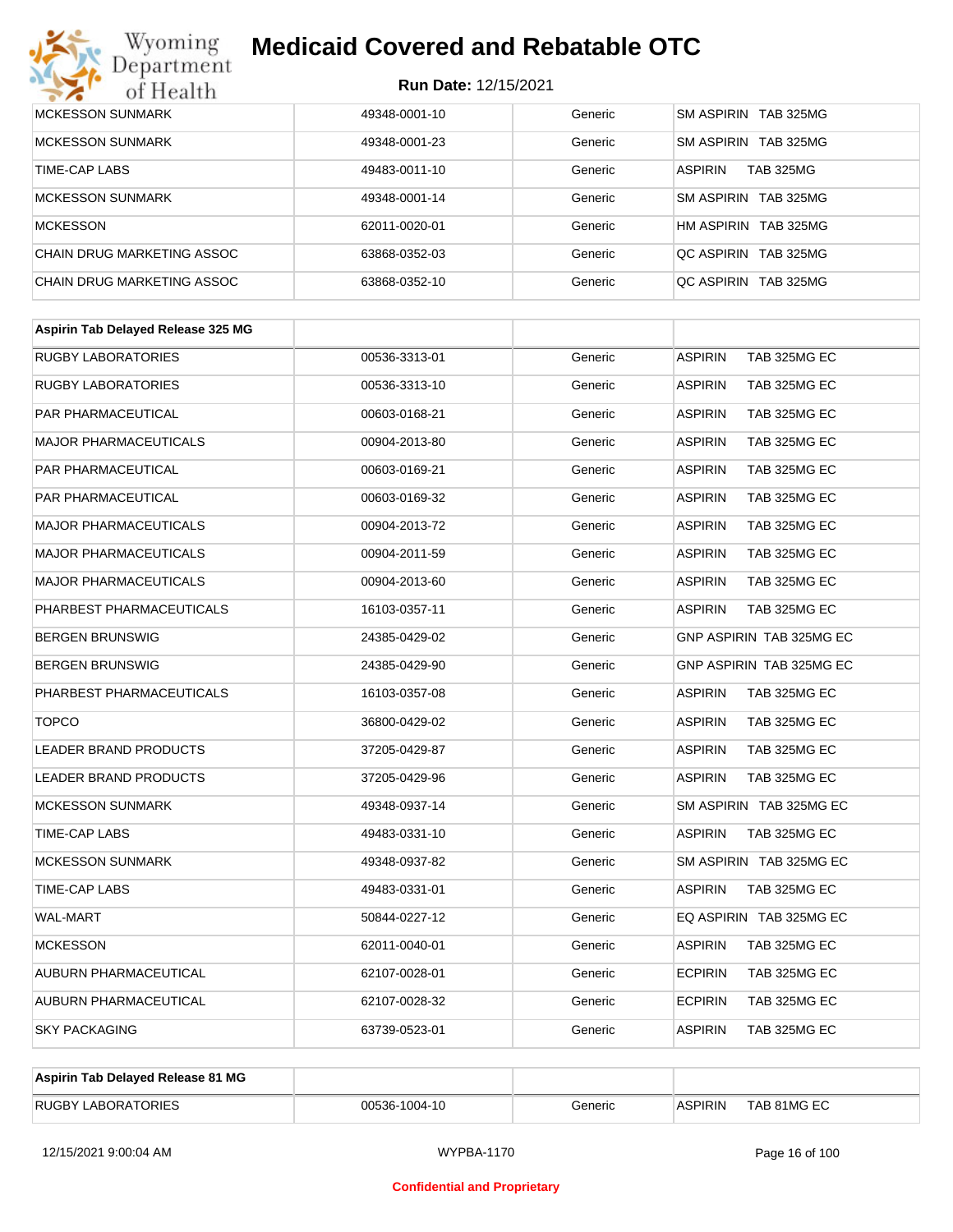| <b>RUGBY LABORATORIES</b>    | 00536-1004-41 | Generic | TAB 81MG EC<br><b>ASPIRIN</b> |
|------------------------------|---------------|---------|-------------------------------|
| PAR PHARMACEUTICAL           | 00603-0026-22 | Generic | ASPIRIN LOW TAB 81MG EC       |
| <b>PAR PHARMACEUTICAL</b>    | 00603-0026-32 | Generic | ASPIRIN LOW TAB 81MG EC       |
| <b>MAJOR PHARMACEUTICALS</b> | 00904-7704-80 | Generic | ASPIR-LOW TAB 81MG EC         |
| <b>MAJOR PHARMACEUTICALS</b> | 00904-7704-18 | Generic | ASPIR-LOW TAB 81MG EC         |
| PHARBEST PHARMACEUTICALS     | 16103-0356-09 | Generic | <b>ASPIRIN</b><br>TAB 81MG EC |
| PHARBEST PHARMACEUTICALS     | 16103-0356-11 | Generic | <b>ASPIRIN</b><br>TAB 81MG EC |
| <b>TOPCO</b>                 | 36800-0277-48 | Generic | ASPIRIN LOW TAB 81MG EC       |
| <b>MAJOR PHARMACEUTICALS</b> | 00904-7704-70 | Generic | ASPIR-LOW TAB 81MG EC         |
| <b>SELECT BRAND</b>          | 15127-0228-65 | Generic | ASPIRIN<br>TAB 81MG EC        |
| <b>SELECT BRAND</b>          | 15127-0228-94 | Generic | ASPIRIN LOW TAB 81MG EC       |
| AMERISOURCE BERGEN DRUGS     | 46122-0180-76 | Generic | ASPIRIN LOW TAB 81MG EC       |
| AMERISOURCE BERGEN DRUGS     | 46122-0182-48 | Generic | GNP ASPIRIN TAB 81MG EC       |
| AMERISOURCE BERGEN DRUGS     | 46122-0180-87 | Generic | ASPIRIN LOW TAB 81MG EC       |
| TIME-CAP LABS                | 49483-0387-12 | Generic | ASPIRIN LOW TAB 81MG EC       |
| <b>MCKESSON SUNMARK</b>      | 49348-0980-15 | Generic | SM ASPIRIN TAB 81MG EC        |
| <b>MCKESSON SUNMARK</b>      | 49348-0980-23 | Generic | SM ASPIRIN TAB 81MG EC        |
| <b>MCKESSON SUNMARK</b>      | 49348-0980-53 | Generic | SM ASPIRIN TAB 81MG EC        |
| <b>MCKESSON SUNMARK</b>      | 49348-0981-15 | Generic | SM ASPIRIN TAB 81MG EC        |
| TIME-CAP LABS                | 49483-0387-10 | Generic | ASPIRIN LOW TAB 81MG EC       |
| <b>MCKESSON</b>              | 62011-0003-01 | Generic | ASPIRIN LOW TAB 81MG EC       |
| <b>MCKESSON</b>              | 62011-0019-01 | Generic | ASPIRIN LOW TAB 81MG EC       |
| <b>AUBURN PHARMACEUTICAL</b> | 62107-0027-26 | Generic | ASPIRIN 81 TAB 81MG EC        |
| AUBURN PHARMACEUTICAL        | 62107-0027-32 | Generic | ASPIRIN 81 TAB 81MG EC        |
| <b>SKY PACKAGING</b>         | 63739-0522-01 | Generic | ASPIRIN<br>TAB 81MG EC        |
| <b>SKY PACKAGING</b>         | 63739-0522-10 | Generic | <b>ASPIRIN</b><br>TAB 81MG EC |
|                              |               |         |                               |

| Magnesium Salicylate Tab 500 MG |               |         |                              |
|---------------------------------|---------------|---------|------------------------------|
| <b>SELECT BRAND</b>             | 15127-0448-24 | Generic | <b>SB BACKACHE TAB 500MG</b> |
| <b>ANTACIDS</b>                 |               |         |                              |

| Alum & Mag Hydroxide-Simethicone Chew<br>Tab 200-200-25 MG |               |         |                        |
|------------------------------------------------------------|---------------|---------|------------------------|
| RUGBY LABORATORIES                                         | 00536-1011-01 | Generic | <b>CHW</b><br>ALMACONE |
| <b>MAJOR PHARMACEUTICALS</b>                               | 00904-0478-60 | Generic | MINTOX PLUS CHW        |

| Alum & Mag Hydroxide-Simethicone Susp<br>200-200-20 MG/5ML |               |         |                           |
|------------------------------------------------------------|---------------|---------|---------------------------|
| <b>PERRIGO</b>                                             | 00113-0357-40 | Generic | IANTACID PLUS SUS GAS REL |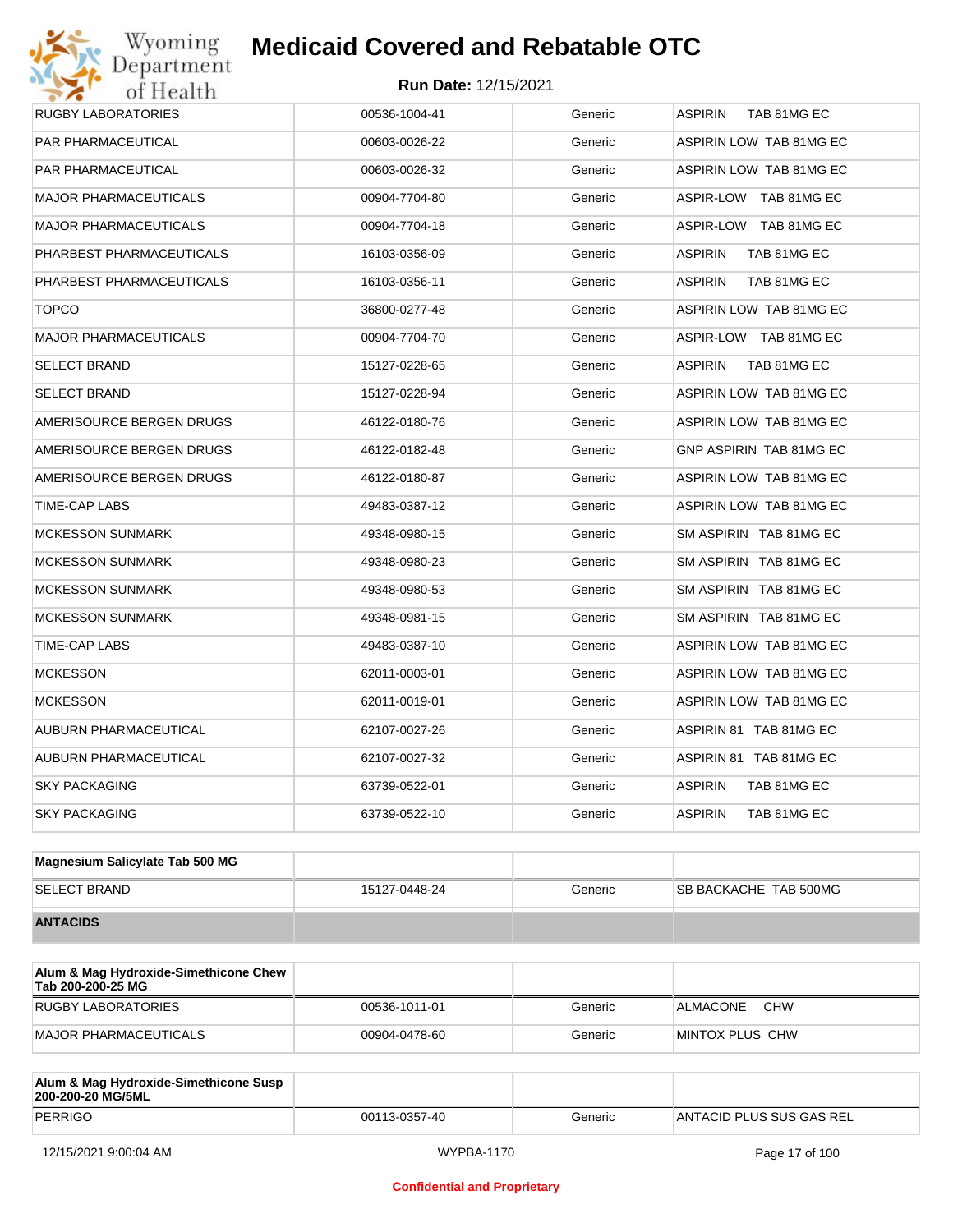

| PHARMACEUTICAL ASSOCIATES    | 00121-1761-30 | Generic | MAG-AL PLUS LIO                     |
|------------------------------|---------------|---------|-------------------------------------|
| <b>PERRIGO</b>               | 00113-0851-40 | Generic | <b>ANTACID</b><br><b>SUS</b>        |
| <b>RUGBY LABORATORIES</b>    | 00536-0025-83 | Generic | <b>ALMACONE</b><br><b>SUS</b>       |
| <b>RUGBY LABORATORIES</b>    | 00536-1945-83 | Generic | <b>RULOX</b><br><b>SUS</b>          |
| <b>MAJOR PHARMACEUTICALS</b> | 00904-5721-14 | Generic | <b>SUS</b><br><b>MINTOX</b>         |
| <b>MAJOR PHARMACEUTICALS</b> | 00904-0004-14 | Generic | SUS<br>MI-ACID                      |
| <b>BERGEN BRUNSWIG</b>       | 24385-0357-40 | Generic | <b>GNP MASANTI SUS REG ST</b>       |
| <b>SELECT BRAND</b>          | 15127-0883-52 | Generic | SB ANTACID/ SUS ANTIGAS             |
| <b>TOPCO</b>                 | 36800-0851-40 | Generic | ANTACID FAST SUS RELIEF             |
| <b>TOPCO</b>                 | 36800-0357-40 | Generic | ANTACID PLUS SUS GAS REL            |
| <b>BERGEN BRUNSWIG</b>       | 24385-0356-40 | Generic | <b>GNP ANTACID SUS ANTI-GAS</b>     |
| <b>LEADER BRAND PRODUCTS</b> | 37205-0530-40 | Generic | <b>ANTACID FAST SUS ACTING</b>      |
| <b>LEADER BRAND PRODUCTS</b> | 37205-0314-40 | Generic | <b>ANTACID</b><br><b>SUS REG ST</b> |
| <b>MCKESSON SUNMARK</b>      | 49348-0019-39 | Generic | SM ANTACID/ SUS ANTIGAS             |
| <b>MCKESSON SUNMARK</b>      | 49348-0020-39 | Generic | SM ANTACID SUS ANTI-GAS             |
| <b>MCKESSON</b>              | 62011-0147-01 | Generic | HM ANTACID SUS ANTI-GAS             |
| <b>MCKESSON</b>              | 62011-0148-01 | Generic | HM ANTACID SUS ANTI-GAS             |
| CHAIN DRUG MARKETING ASSOC   | 63868-0694-57 | Generic | QC ANTACID SUS                      |
| CHAIN DRUG MARKETING ASSOC   | 63868-0712-57 | Generic | QC ANTACID SUS ANTI-GAS             |

| Alum & Mag Hydroxide-Simethicone Susp<br>400-400-40 MG/5ML |               |         |                                       |
|------------------------------------------------------------|---------------|---------|---------------------------------------|
| <b>GEISS DESTIN &amp; DUNN</b>                             | 00113-0340-40 | Generic | ANTACID PLUS SUS GAS REL              |
| PHARMACEUTICAL ASSOCIATES                                  | 00121-1762-30 | Generic | MAG-AL PLUS LIO XS                    |
| <b>PERRIGO</b>                                             | 00113-0588-40 | Generic | <b>ANTACID</b><br><b>SUS ANTI-GAS</b> |
| <b>MAJOR PHARMACEUTICALS</b>                               | 00904-5725-14 | Generic | <b>MINTOX</b><br><b>SUS MAX ST</b>    |
| <b>RUGBY LABORATORIES</b>                                  | 00536-0015-83 | Generic | ALMACONE DBL SUS STRENGTH             |
| <b>MAJOR PHARMACEUTICALS</b>                               | 00904-0005-14 | Generic | MI-ACID<br><b>SUS MAX ST</b>          |
| <b>BERGEN BRUNSWIG</b>                                     | 24385-0362-40 | Generic | <b>GNP ANTACID SUS CHERRY</b>         |
| <b>TOPCO</b>                                               | 36800-0340-40 | Generic | ANTACID PLUS SUS ANTI-GAS             |
| <b>TOPCO</b>                                               | 36800-0588-40 | Generic | <b>ANTACID</b><br><b>SUS MAX ST</b>   |
| <b>SELECT BRAND</b>                                        | 15127-0745-52 | Generic | ANTACID/ANTI SUS -GAS DS              |
| <b>BERGEN BRUNSWIG</b>                                     | 24385-0340-40 | Generic | <b>GNP MASANTI SUS MAX ST</b>         |
| <b>LEADER BRAND PRODUCTS</b>                               | 37205-0536-40 | Generic | <b>ANTACID</b><br><b>SUS MAX ST</b>   |
| <b>LEADER BRAND PRODUCTS</b>                               | 37205-0535-40 | Generic | <b>ANTACID</b><br><b>SUS MAX ST</b>   |
| <b>MCKESSON</b>                                            | 62011-0122-01 | Generic | <b>ADVANCED</b><br><b>SUS ANTACID</b> |
| <b>MCKESSON</b>                                            | 62011-0149-01 | Generic | HM ANTACID SUS ANTI-GAS               |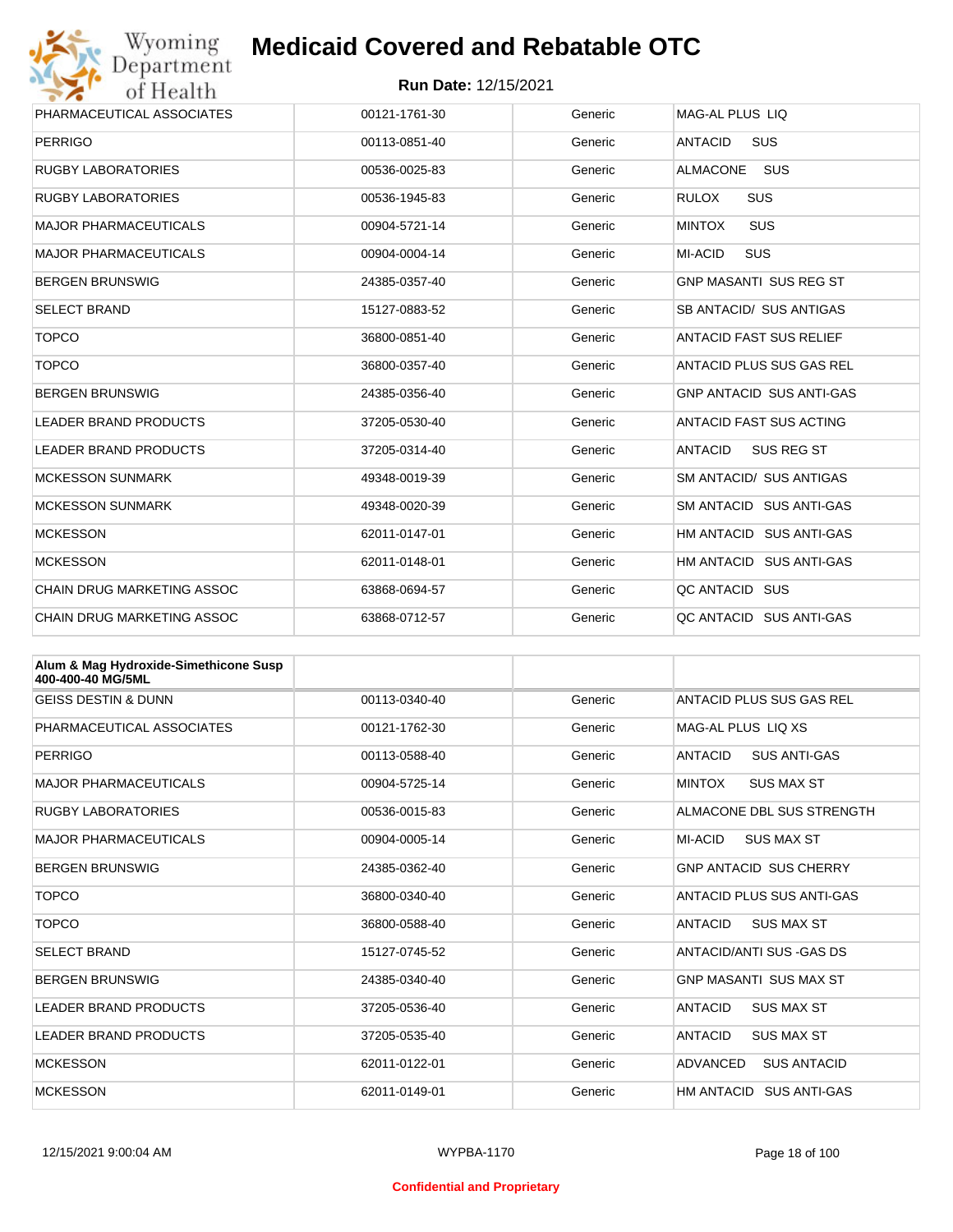

| Aluminum & Magnesium Hydroxides Susp<br>200-200 MG/5ML          |               |              |                                |
|-----------------------------------------------------------------|---------------|--------------|--------------------------------|
| PHARMACEUTICAL ASSOCIATES                                       | 00121-1760-30 | Brand        | MAG-AL<br>LIQ                  |
| Aluminum Hydroxide Gel Susp 320<br><b>MG/5ML</b>                |               |              |                                |
| <b>RUGBY LABORATORIES</b>                                       | 00536-0091-85 | Generic      | ALUM HYDROX SUS 320/5ML        |
| Aluminum Hydroxide-Magnesium                                    |               |              |                                |
| Carbonate Chew Tab 160-105 MG                                   |               |              |                                |
| <b>GLAXO CONSUMER HEALTHCARE L.P.</b>                           | 00135-0098-26 | <b>Brand</b> | <b>GAVISCON</b><br>CHW EX-STR  |
| <b>GLAXO CONSUMER HEALTHCARE L.P.</b>                           | 00135-0430-03 | Brand        | <b>GAVISCON</b><br>CHW EX-STR  |
| <b>MAJOR PHARMACEUTICALS</b>                                    | 00904-5365-60 | Generic      | <b>ACID GONE</b><br><b>CHW</b> |
| AMERISOURCE BERGEN DRUGS                                        | 46122-0150-78 | Generic      | GNP ANTACID CHW 160-105        |
| Aluminum Hydroxide-Magnesium<br>Carbonate Susp 508-475 MG/10ML  |               |              |                                |
| <b>GLAXO CONSUMER HEALTHCARE L.P.</b>                           | 00135-0095-41 | <b>Brand</b> | <b>GAVISCON</b><br><b>SUS</b>  |
|                                                                 |               |              |                                |
| Aluminum Hydroxide-Magnesium<br>Carbonate Susp 95-358 MG/15ML   |               |              |                                |
| GLAXO CONSUMER HEALTHCARE L.P.                                  | 00135-0094-41 | <b>Brand</b> | <b>GAVISCON</b><br>SUS         |
| <b>MAJOR PHARMACEUTICALS</b>                                    | 00904-7727-14 | Generic      | SUS<br><b>ACID GONE</b>        |
|                                                                 |               |              |                                |
| Aluminum Hydroxide-Magnesium<br>Trisilicate Chew Tab 80-14.2 MG |               |              |                                |
| GLAXO CONSUMER HEALTHCARE L.P.                                  | 00135-0096-26 | Brand        | <b>GAVISCON</b><br><b>CHW</b>  |
| <b>Calcium Carbonate (Antacid) Chew Tab</b>                     |               |              |                                |
| 1000 MG                                                         |               |              |                                |
| GLAXO CONSUMER HEALTHCARE L.P.                                  | 00135-0118-14 | <b>Brand</b> | TUMS ULTRA CHW 1000MG          |
| GLAXO CONSUMER HEALTHCARE L.P.                                  | 00135-0118-83 | Brand        | TUMS ULTRA CHW 1000MG          |
| GLAXO CONSUMER HEALTHCARE L.P.                                  | 00135-0180-14 | <b>Brand</b> | TUMS ULTRA CHW 1000MG          |
| GLAXO CONSUMER HEALTHCARE L.P.                                  | 00135-0181-01 | <b>Brand</b> | TUMS ULTRA CHW 1000MG          |
| GLAXO CONSUMER HEALTHCARE L.P.                                  | 00135-0181-02 | <b>Brand</b> | TUMS ULTRA CHW 1000MG          |
| GLAXO CONSUMER HEALTHCARE L.P.                                  | 00135-0181-03 | <b>Brand</b> | TUMS ULTRA CHW 1000MG          |
| GLAXO CONSUMER HEALTHCARE L.P.                                  | 00135-0228-01 | <b>Brand</b> | TUMS ULTRA CHW 1000MG          |
| GLAXO CONSUMER HEALTHCARE L.P.                                  | 00135-0180-02 | <b>Brand</b> | TUMS ULTRA CHW 1000MG          |
| GLAXO CONSUMER HEALTHCARE L.P.                                  | 00135-0181-14 | <b>Brand</b> | TUMS ULTRA CHW 1000MG          |
| PERRIGO                                                         | 00113-0595-23 | Generic      | CAL ANTACID CHW 1000MG         |
| GLAXO CONSUMER HEALTHCARE L.P.                                  | 00135-0181-05 | <b>Brand</b> | TUMS ULTRA CHW 1000MG          |
| LEADER BRAND PRODUCTS                                           | 37205-0333-69 | Generic      | CAL ANTACID CHW 1000MG         |
| <b>TOPCO</b>                                                    | 36800-0595-23 | Generic      | CALC ANTACID CHW 1000MG        |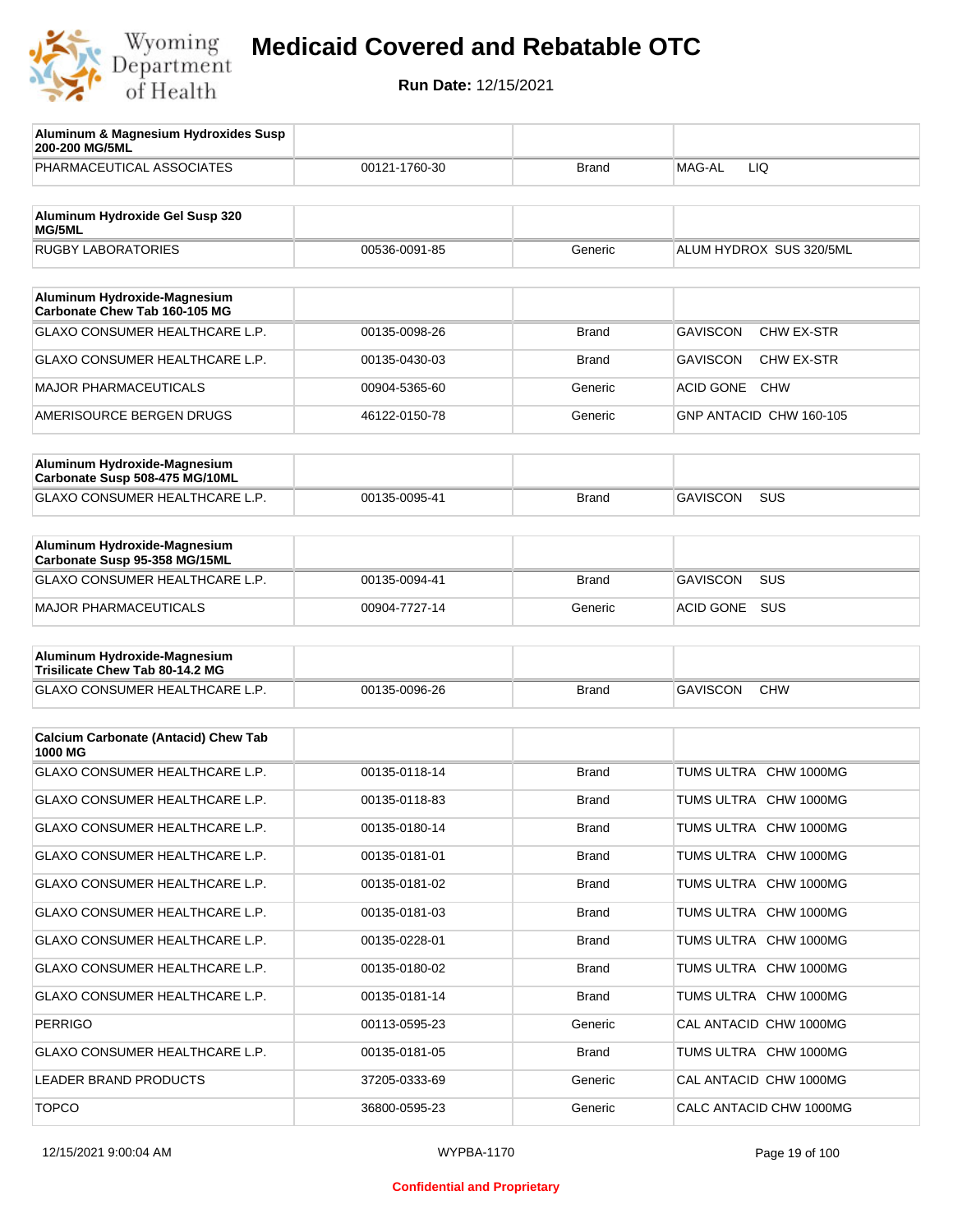

| <b>MCKESSON SUNMARK</b>                                            | 49348-0959-16 | Generic      | SM ANTACID CHW 1000MG       |
|--------------------------------------------------------------------|---------------|--------------|-----------------------------|
|                                                                    |               |              |                             |
| <b>Calcium Carbonate (Antacid) Chew Tab</b><br>1177 MG (471 MG Ca) |               |              |                             |
| GLAXO CONSUMER HEALTHCARE L.P.                                     | 00135-0560-01 | <b>Brand</b> | TUMS CHW DEL CHW 1177MG     |
| <b>Calcium Carbonate (Antacid) Chew Tab</b><br>500 MG              |               |              |                             |
| <b>PERRIGO</b>                                                     | 00113-0485-47 | Generic      | CHW 500MG<br><b>ANTACID</b> |
| GLAXO CONSUMER HEALTHCARE L.P.                                     | 00135-0070-48 | <b>Brand</b> | TUMS<br>CHW 500MG           |
| GLAXO CONSUMER HEALTHCARE L.P.                                     | 00135-0071-27 | <b>Brand</b> | <b>TUMS</b><br>CHW 500MG    |
| GLAXO CONSUMER HEALTHCARE L.P.                                     | 00135-0071-48 | <b>Brand</b> | TUMS<br>CHW 500MG           |
| <b>PERRIGO</b>                                                     | 00113-0478-47 | Generic      | CALC ANTACID CHW 500MG      |
| GLAXO CONSUMER HEALTHCARE L.P.                                     | 00135-0070-27 | <b>Brand</b> | TUMS<br>CHW 500MG           |
| GLAXO CONSUMER HEALTHCARE L.P.                                     | 00135-0070-03 | <b>Brand</b> | <b>TUMS</b><br>CHW 500MG    |
| <b>RUGBY LABORATORIES</b>                                          | 00536-1007-15 | Generic      | CAL-GEST<br>CHW 500MG       |
| <b>MAJOR PHARMACEUTICALS</b>                                       | 00904-1257-92 | Generic      | CALC ANTACID CHW 500MG      |
| <b>GLAXO CONSUMER HEALTHCARE L.P.</b>                              | 00135-0522-03 | Generic      | TUMS FRESHER CHW 500MG      |
| <b>RUGBY LABORATORIES</b>                                          | 00536-1048-15 | Generic      | <b>ANTACID</b><br>CHW 500MG |
| <b>MAJOR PHARMACEUTICALS</b>                                       | 00904-6412-92 | Generic      | CALC ANTACID CHW 500MG      |
| <b>SELECT BRAND</b>                                                | 15127-0211-24 | Generic      | <b>ANTACID</b><br>CHW 500MG |
| <b>TOPCO</b>                                                       | 36800-0485-47 | Generic      | CALC ANTACID CHW 500MG      |
| <b>SELECT BRAND</b>                                                | 15127-0210-24 | Generic      | CHW 500MG<br><b>ANTACID</b> |
| <b>LEADER BRAND PRODUCTS</b>                                       | 37205-0200-47 | Generic      | CHW 500MG<br><b>ANTACID</b> |
| <b>LEADER BRAND PRODUCTS</b>                                       | 37205-0210-47 | Generic      | CHW 500MG<br><b>ANTACID</b> |
| <b>TOPCO</b>                                                       | 36800-0478-47 | Generic      | <b>ANTACID</b><br>CHW 500MG |
| <b>MCKESSON SUNMARK</b>                                            | 49348-0958-21 | Generic      | CALC ANTACID CHW 500MG      |
| <b>MCKESSON SUNMARK</b>                                            | 49348-0957-21 | Generic      | CALC ANTACID CHW 500MG      |
| <b>MCKESSON</b>                                                    | 62011-0132-01 | Generic      | CALC ANTACID CHW 500MG      |
|                                                                    |               |              |                             |
| <b>Calcium Carbonate (Antacid) Chew Tab</b>                        |               |              |                             |

| <b>Calcium Carbonate (Antacid) Chew Tab</b><br>750 MG |               |              |                         |
|-------------------------------------------------------|---------------|--------------|-------------------------|
| <b>GLAXO CONSUMER HEALTHCARE L.P.</b>                 | 00135-0074-07 | <b>Brand</b> | TUMS EXTRA CHW 750MG    |
| <b>GLAXO CONSUMER HEALTHCARE L.P.</b>                 | 00135-0074-22 | <b>Brand</b> | TUMS EXTRA<br>CHW 750MG |
| <b>GLAXO CONSUMER HEALTHCARE L.P.</b>                 | 00135-0140-03 | <b>Brand</b> | TUMS F-X<br>CHW 750MG   |
| <b>GLAXO CONSUMER HEALTHCARE L.P.</b>                 | 00135-0178-02 | <b>Brand</b> | CHW 750MG<br>TUMS E-X   |
| <b>GLAXO CONSUMER HEALTHCARE L.P.</b>                 | 00135-0178-03 | <b>Brand</b> | CHW 750MG<br>TUMS F-X   |
| <b>GLAXO CONSUMER HEALTHCARE L.P.</b>                 | 00135-0178-08 | <b>Brand</b> | TUMS E-X<br>CHW 750MG   |
| <b>PERRIGO</b>                                        | 00113-0179-80 | Generic      | CALC ANTACID CHW 750MG  |
| <b>GLAXO CONSUMER HEALTHCARE L.P.</b>                 | 00135-0154-05 | <b>Brand</b> | CHW 750MG<br>TUMS E-X   |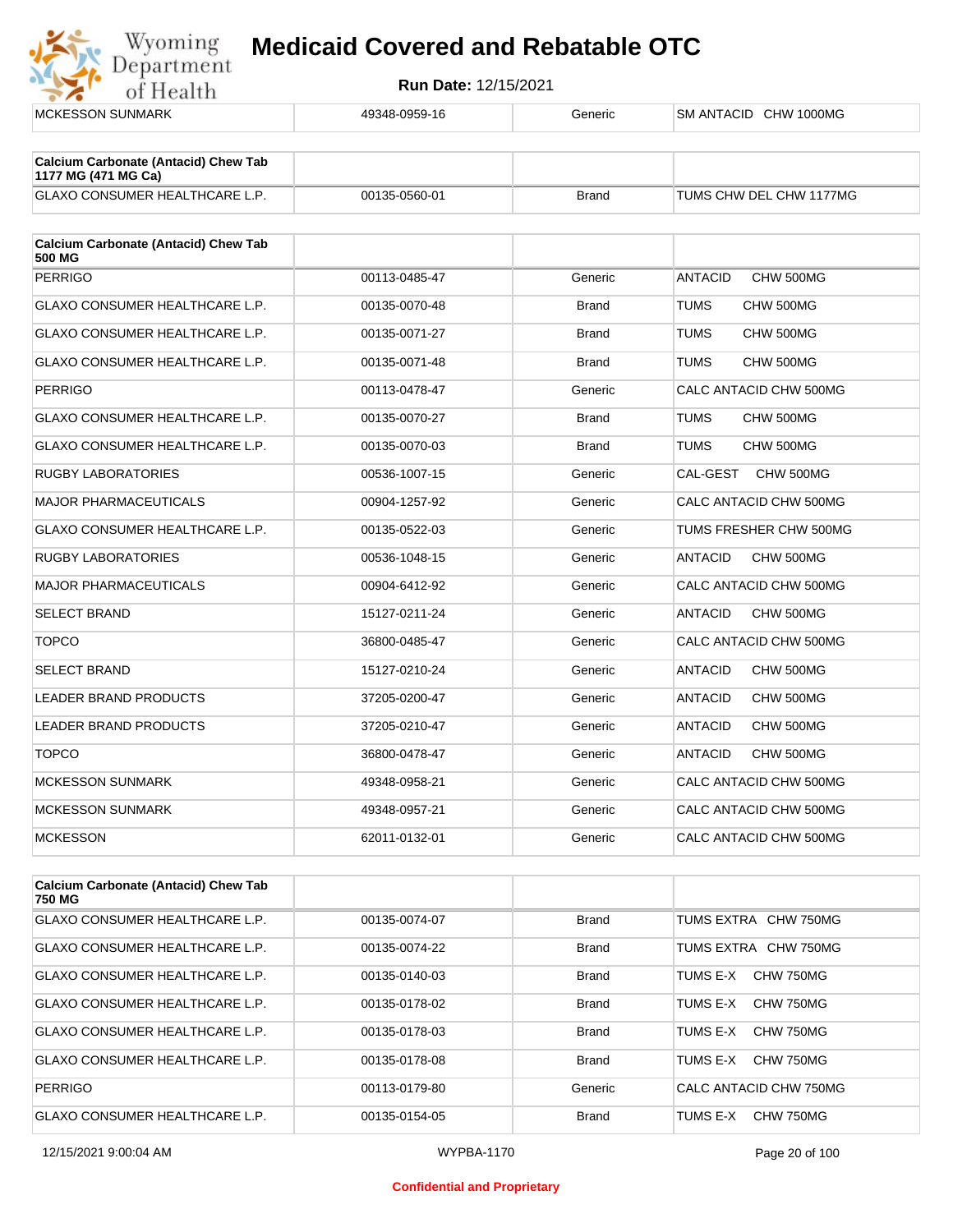

| GLAXO CONSUMER HEALTHCARE L.P.        | 00135-0469-01 | <b>Brand</b> | TUMS KIDS CHW 750MG         |
|---------------------------------------|---------------|--------------|-----------------------------|
| <b>PERRIGO</b>                        | 00113-0468-80 | Generic      | ANTACID<br>CHW 750MG        |
| GLAXO CONSUMER HEALTHCARE L.P.        | 00135-0074-25 | <b>Brand</b> | TUMS EXTRA CHW 750MG        |
| GLAXO CONSUMER HEALTHCARE L.P.        | 00135-0076-25 | <b>Brand</b> | TUMS E-X<br>CHW 750MG       |
| GLAXO CONSUMER HEALTHCARE L.P.        | 00135-0140-01 | Brand        | TUMS E-X<br>CHW 750MG       |
| GLAXO CONSUMER HEALTHCARE L.P.        | 00135-0178-09 | <b>Brand</b> | TUMS E-X<br>CHW 750MG       |
| GLAXO CONSUMER HEALTHCARE L.P.        | 00135-0243-02 | Brand        | TUMS SMOOTHI CHW 750MG      |
| <b>PERRIGO</b>                        | 00113-0489-80 | Generic      | ANTACID<br>CHW 750MG        |
| GLAXO CONSUMER HEALTHCARE L.P.        | 00135-0074-24 | <b>Brand</b> | TUMS EXTRA CHW 750MG        |
| GLAXO CONSUMER HEALTHCARE L.P.        | 00135-0074-46 | <b>Brand</b> | TUMS EXTRA CHW 750MG        |
| GLAXO CONSUMER HEALTHCARE L.P.        | 00135-0246-02 | Brand        | TUMS SMOOTHI CHW 750MG      |
| <b>GLAXO CONSUMER HEALTHCARE L.P.</b> | 00135-0456-03 | <b>Brand</b> | TUMS SMOOTHI CHW 750MG      |
| RUGBY LABORATORIES                    | 00536-1049-22 | Generic      | CALC ANTACID CHW 750MG      |
| GLAXO CONSUMER HEALTHCARE L.P.        | 00135-0245-02 | Generic      | TUMS SMOOTHI CHW 750MG      |
| GLAXO CONSUMER HEALTHCARE L.P.        | 00135-0246-01 | <b>Brand</b> | TUMS SMOOTHI CHW 750MG      |
| RUGBY LABORATORIES                    | 00536-1050-22 | Generic      | CALC ANTACID CHW 750MG      |
| <b>MAJOR PHARMACEUTICALS</b>          | 00904-5513-79 | Generic      | CALC ANTACID CHW 750MG      |
| <b>MAJOR PHARMACEUTICALS</b>          | 00904-7695-91 | Generic      | CALC ANTACID CHW 750MG      |
| SELECT BRAND                          | 15127-0207-37 | Generic      | ANTACID<br>CHW 750MG        |
| <b>BERGEN BRUNSWIG</b>                | 24385-0106-80 | Generic      | ANTACID<br>CHW 750MG        |
| <b>TOPCO</b>                          | 36800-0179-80 | Generic      | CALC ANTACID CHW 750MG      |
| SELECT BRAND                          | 15127-0212-96 | Generic      | <b>ANTACID</b><br>CHW 750MG |
| <b>LEADER BRAND PRODUCTS</b>          | 37205-0205-80 | Generic      | ANTACID<br>CHW 750MG        |
| LEADER BRAND PRODUCTS                 | 37205-0706-80 | Generic      | ANTACID<br>CHW 750MG        |
| <b>TOPCO</b>                          | 36800-0468-80 | Generic      | CALC ANTACID CHW 750MG      |
| <b>TOPCO</b>                          | 36800-0489-80 | Generic      | CALC ANTACID CHW 750MG      |
| <b>MCKESSON SUNMARK</b>               | 49348-0954-34 | Generic      | CALC ANTACID CHW 750MG      |
| <b>MCKESSON</b>                       | 62011-0131-01 | Generic      | CALC ANTACID CHW 750MG      |
| <b>MCKESSON</b>                       | 62011-0229-01 | Generic      | CALC ANTACID CHW 750MG      |
|                                       |               |              |                             |

| Calcium Carbonate (Antacid) Susp 1250<br>MG/5ML |               |         |                           |
|-------------------------------------------------|---------------|---------|---------------------------|
| PHARMACEUTICAL ASSOCIATES                       | 00121-4766-05 | Generic | CALCIUM CARB SUS 1250/5ML |
| <b>HIKMA</b>                                    | 00054-3117-63 | Generic | CALCIUM CARB SUS 1250/5ML |
| PHARMACEUTICAL ASSOCIATES                       | 00121-0766-16 | Generic | CALCIUM CARB SUS 1250/5ML |

| Calcium Carbonate (Antacid) Tab 648 MG |               |         |                        |
|----------------------------------------|---------------|---------|------------------------|
| <b>RUGBY LABORATORIES</b>              | 00536-1024-10 | Generic | CALCIUM CARB TAB 648MG |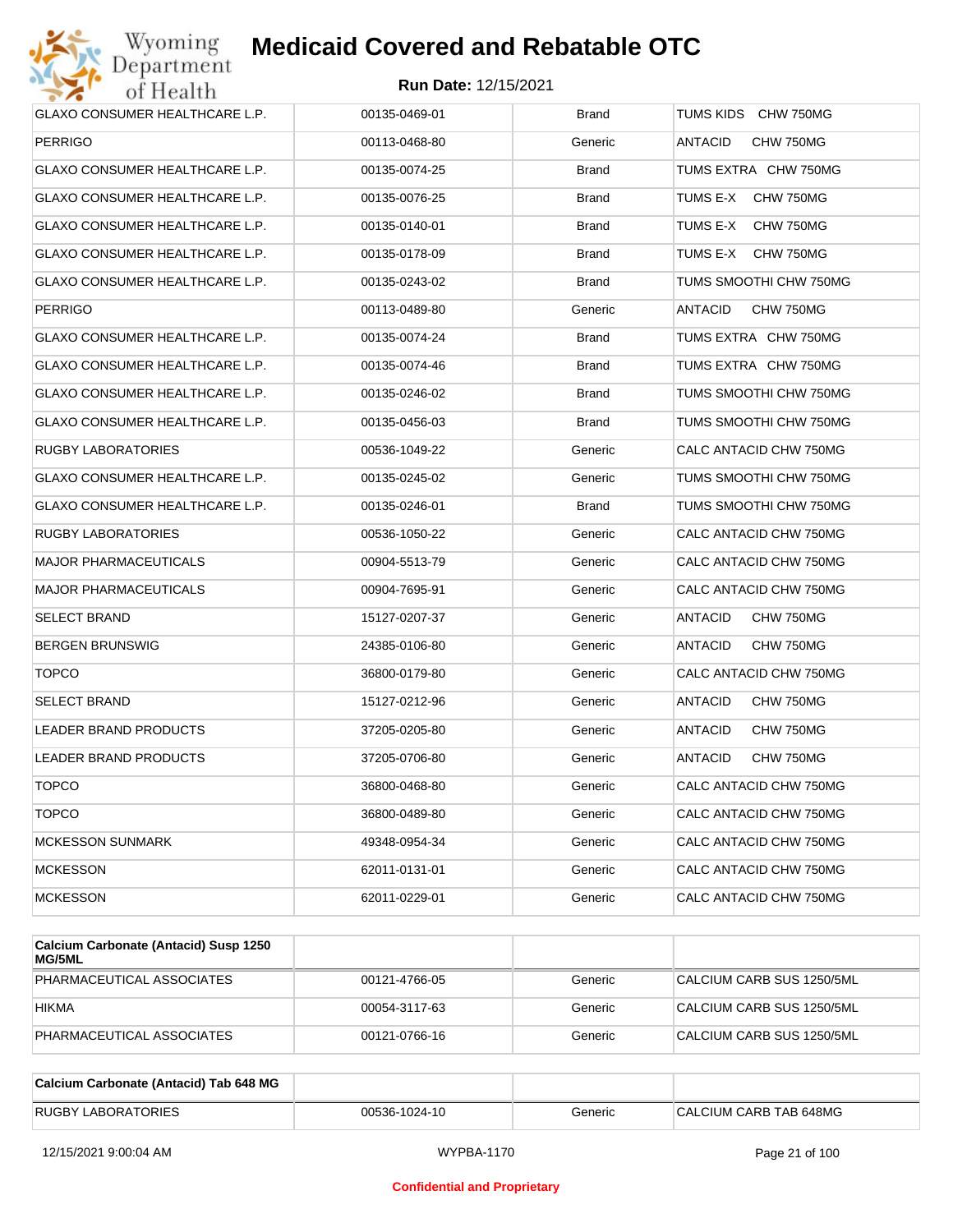

| Calcium Carbonate-Mag Hydroxide Chew<br>Tab 550-110 MG        |               |              |                             |
|---------------------------------------------------------------|---------------|--------------|-----------------------------|
| AMERISOURCE BERGEN DRUGS                                      | 46122-0153-47 | Generic      | GNP ANTACID CHW 550-110     |
|                                                               |               |              |                             |
| <b>Calcium Carbonate-Mag Hydroxide Chew</b><br>Tab 700-300 MG |               |              |                             |
| <b>MAJOR PHARMACEUTICALS</b>                                  | 00904-5115-71 | <b>Brand</b> | MI-ACID<br><b>CHW</b>       |
|                                                               |               |              |                             |
| <b>Calcium Carbonate-Simethicone Chew Tab</b><br>1000-60 MG   |               |              |                             |
| AMERISOURCE BERGEN DRUGS                                      | 46122-0151-75 | Generic      | ANT/ANTI-GAS CHW 1000-60    |
| Magnesium Oxide Tab 400 MG                                    |               |              |                             |
|                                                               |               |              |                             |
| PAR PHARMACEUTICALS                                           | 00603-0209-22 | Generic      | MAG OXIDE TAB 400MG         |
| Magnesium Oxide Tab 420 MG                                    |               |              |                             |
| PAR PHARMACEUTICALS                                           | 00603-0213-21 | Generic      | MAG OXIDE TAB 420MG         |
| Sodium Bicarbonate Tab 325 MG                                 |               |              |                             |
|                                                               |               |              |                             |
| <b>RUGBY LABORATORIES</b>                                     | 00536-1046-10 | Generic      | SODIUM BICAR TAB 325MG      |
| Sodium Bicarbonate Tab 650 MG                                 |               |              |                             |
| <b>RUGBY LABORATORIES</b>                                     | 00536-1047-10 | Generic      | SODIUM BICAR TAB 650MG      |
| <b>RUGBY LABORATORIES</b>                                     | 00536-4544-10 | Generic      | SODIUM BICAR TAB 650MG      |
| RISING PHARMACEUTICALS                                        | 64980-0182-10 | Generic      | SODIUM BICAR TAB 10GR       |
| <b>ANTIASTHMATIC AND BRONCHODILATOR</b><br><b>AGENTS</b>      |               |              |                             |
|                                                               |               |              |                             |
| <b>Ephedrine Sulfate Cap 25 MG</b>                            |               |              |                             |
| <b>HIKMA</b>                                                  | 00143-3145-01 | Generic      | EPHEDRINE SU CAP 25MG       |
| Racepinephrine HCI Soln Nebu 2.25%<br>(Base Equivalent)       |               |              |                             |
| NEPHRON PHARMACEUTICALS CORP.                                 | 00487-5901-10 | <b>Brand</b> | S <sub>2</sub><br>NEB 2.25% |
| NEPHRON PHARMACEUTICALS CORP.                                 | 00487-5901-99 | <b>Brand</b> | S <sub>2</sub><br>NEB 2.25% |
| <b>ANTIDIABETICS</b>                                          |               |              |                             |
|                                                               |               |              |                             |
|                                                               |               |              |                             |

| Insulin NPH & Regular Susp Pen-Inj 100<br>Unit/ML (70-30) |               |              |                |              |
|-----------------------------------------------------------|---------------|--------------|----------------|--------------|
| LILLY                                                     | 00002-8803-01 | <b>Brand</b> | <b>HUMULIN</b> | INJ 70/30KWP |
| LILLY                                                     | 00002-8803-59 | <b>Brand</b> | <b>HUMULIN</b> | INJ 70/30KWP |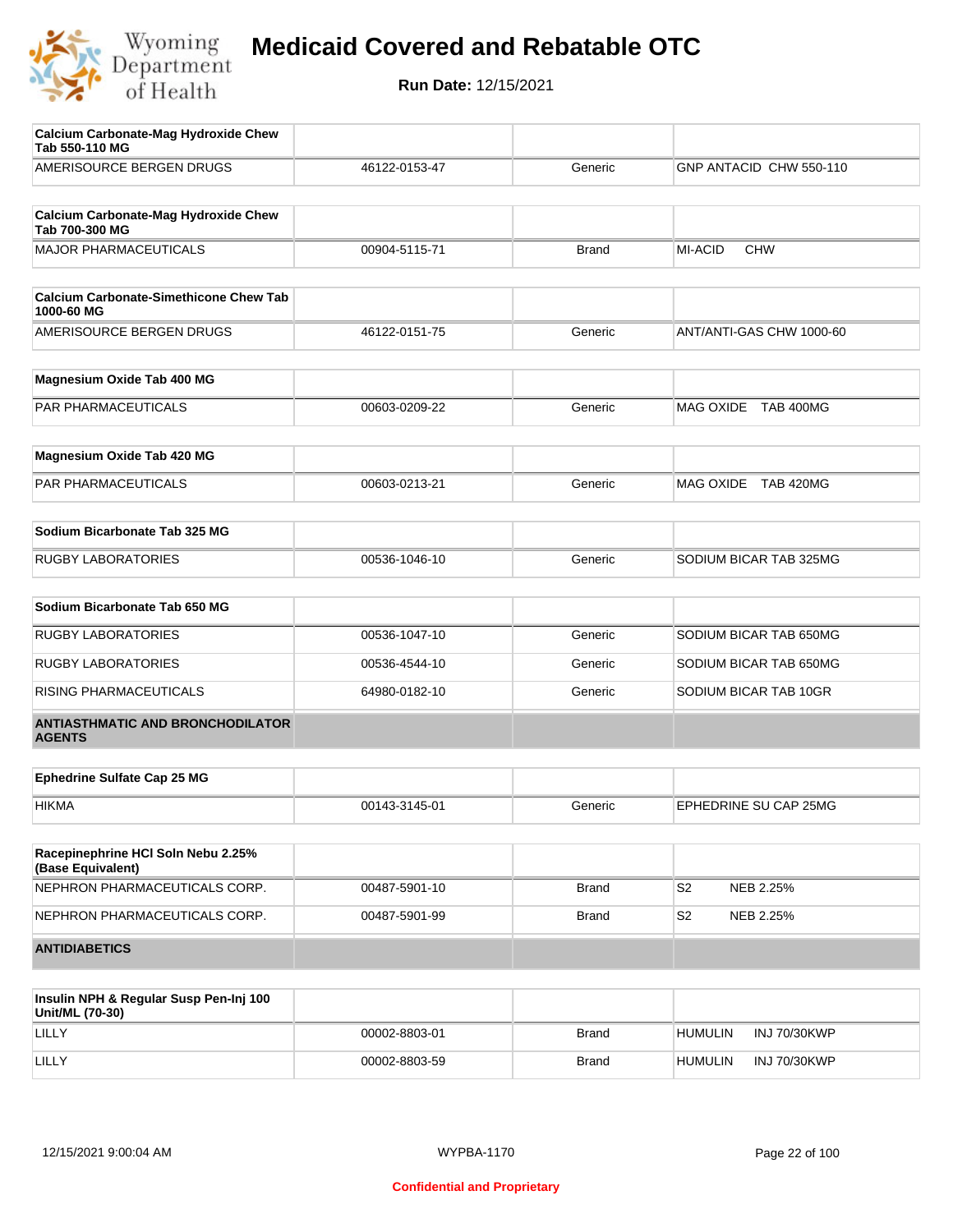

| Insulin NPH (Human) (Isophane) Inj 100<br>Unit/ML |               |              |                         |
|---------------------------------------------------|---------------|--------------|-------------------------|
| LILLY                                             | 00002-8315-01 | <b>Brand</b> | HUMULIN N<br>INJ U-100  |
| LILLY                                             | 00002-8315-17 | <b>Brand</b> | HUMULIN N<br>INJ U-100  |
| NOVO NORDISK                                      | 00169-1834-02 | <b>Brand</b> | INJ RELION<br>NOVOLIN N |
| NOVO NORDISK                                      | 00169-1834-11 | <b>Brand</b> | NOVOLIN N INJ U-100     |

| Insulin NPH (Human) (Isophane) Susp Pen-<br>injector 100 Unit/ML |               |       |                        |
|------------------------------------------------------------------|---------------|-------|------------------------|
| LILLY                                                            | 00002-8805-01 | Brand | HUMULIN N INJ U-100KWP |
| LILLY                                                            | 00002-8805-59 | Brand | HUMULIN N INJ U-100KWP |

| Insulin NPH Isophane & Regular Human Inj<br>100 Unit/ML (70-30) |               |              |                             |
|-----------------------------------------------------------------|---------------|--------------|-----------------------------|
| LILLY                                                           | 00002-8715-17 | <b>Brand</b> | <b>HUMULIN</b><br>INJ 70/30 |
| LILLY                                                           | 00002-8715-01 | <b>Brand</b> | <b>HUMULIN</b><br>INJ 70/30 |
| NOVO NORDISK                                                    | 00169-1837-02 | <b>Brand</b> | NOVOLIN70/30 INJ RELION     |
| <b>NOVO NORDISK</b>                                             | 00169-1837-11 | <b>Brand</b> | <b>NOVOLIN</b><br>INJ 70/30 |

| Insulin Regular (Human) Inj 100 Unit/ML |               |              |                         |
|-----------------------------------------|---------------|--------------|-------------------------|
| LILLY                                   | 00002-8215-17 | <b>Brand</b> | HUMULIN R INJ U-100     |
| LILLY                                   | 00002-8215-01 | <b>Brand</b> | HUMULIN R INJ U-100     |
| NOVO NORDISK                            | 00169-1833-02 | <b>Brand</b> | NOVOLIN R<br>INJ RELION |
| NOVO NORDISK                            | 00169-1833-11 | <b>Brand</b> | NOVOLIN R INJ U-100     |
| <b>ANTIDIARRHEAL/PROBIOTIC AGENTS</b>   |               |              |                         |

| <b>Bismuth Subsalicylate Chew Tab 262 MG</b> |               |         |                               |
|----------------------------------------------|---------------|---------|-------------------------------|
| RUGBY LABORATORIES                           | 00536-1021-07 | Generic | PEPTIC RELF CHW 262MG         |
| PAR PHARMACEUTICAL                           | 00603-0235-16 | Generic | PINK BISMUTH CHW 262MG        |
| MAJOR PHARMACEUTICALS                        | 00904-1315-46 | Generic | <b>CHW 262MG</b><br>BISMATROL |
| <b>BERGEN BRUNSWIG</b>                       | 24385-0024-65 | Generic | PINK BISMUTH CHW 262MG        |
| <b>TOPCO</b>                                 | 36800-0469-65 | Generic | STOMACH RELF CHW 262MG        |
| LEADER BRAND PRODUCTS                        | 37205-0720-65 | Generic | PINK BISMUTH CHW 262MG        |
| <b>MCKESSON SUNMARK</b>                      | 49348-0953-44 | Generic | STOMACH RELF CHW 262MG        |
| <b>MCKESSON</b>                              | 62011-0140-01 | Generic | STOMACH RELF CHW 262MG        |

| Bismuth Subsalicylate Susp 262 MG/15ML |               |         |                           |
|----------------------------------------|---------------|---------|---------------------------|
| PERRIGO                                | 00113-0302-34 | Generic | STOMACH RELF SUS 262/15ML |
| PERRIGO                                | 00113-0302-40 | Generic | STOMACH RELF SUS 262/15ML |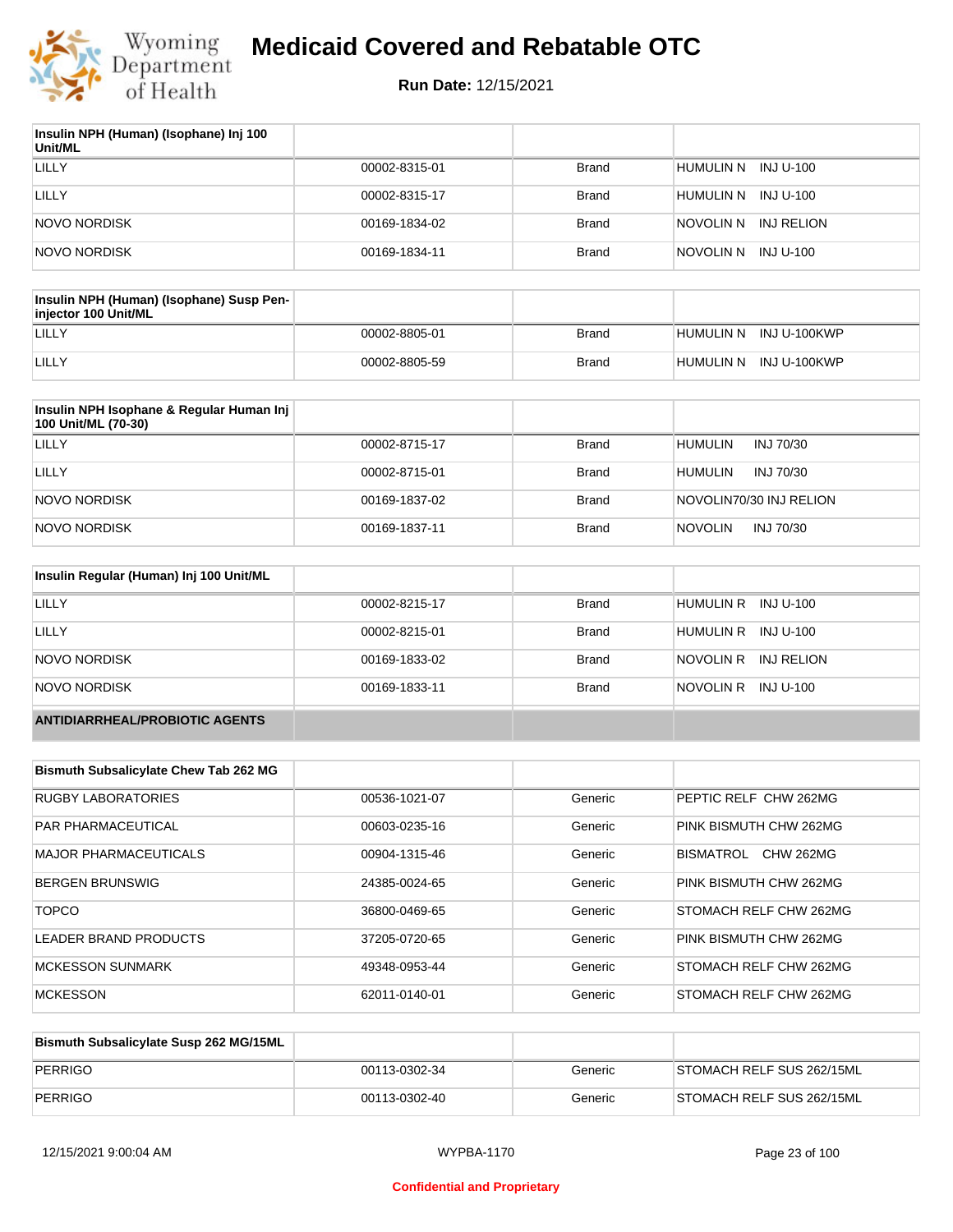| Wyoming<br>Department        | <b>Medicaid Covered and Rebatable OTC</b> |         |                           |
|------------------------------|-------------------------------------------|---------|---------------------------|
| of Health                    | <b>Run Date: 12/15/2021</b>               |         |                           |
| <b>RUGBY LABORATORIES</b>    | 00536-1810-59                             | Generic | PEPTIC RELF SUS 262/15ML  |
| <b>MAJOR PHARMACEUTICALS</b> | 00904-1313-09                             | Generic | BISMATROL<br>SUS 262/15ML |
| MAJOR PHARMACEUTICALS        | 00904-5709-09                             | Generic | KAO-TIN<br>SUS 262/15ML   |
| <b>MAJOR PHARMACEUTICALS</b> | 00904-5709-16                             | Generic | KAO-TIN<br>SUS 262/15ML   |
| <b>BERGEN BRUNSWIG</b>       | 24385-0302-34                             | Generic | STOMACH RELF SUS 262/15ML |
| <b>TOPCO</b>                 | 36800-0302-34                             | Generic | STOMACH RELF SUS 262/15ML |
| <b>SELECT BRAND</b>          | 15127-0550-68                             | Generic | SB BISMUTH SUS 262/15ML   |
| <b>BERGEN BRUNSWIG</b>       | 24385-0302-26                             | Generic | STOMACH RELF SUS 262/15ML |
| <b>TOPCO</b>                 | 36800-0302-40                             | Generic | STOMACH RELF SUS 262/15ML |
| <b>MCKESSON SUNMARK</b>      | 49348-0922-37                             | Generic | SM STOMACH SUS 262/15ML   |
| <b>MCKESSON</b>              | 62011-0126-01                             | Generic | STOMACH RELF SUS 262/15ML |

| Bismuth Subsalicylate Susp 525 MG/15ML |               |         |                           |
|----------------------------------------|---------------|---------|---------------------------|
| <b>PERRIGO</b>                         | 00113-0337-34 | Generic | STOMACH RELF SUS 525/15ML |
| <b>MAJOR PHARMACEUTICALS</b>           | 00904-1314-09 | Generic | SUS 525/15ML<br>BISMATROL |
| <b>BERGEN BRUNSWIG</b>                 | 24385-0337-34 | Generic | STOMACH RELF SUS 525/15ML |
| <b>TOPCO</b>                           | 36800-0337-40 | Generic | STOMACH RELF SUS 525/15ML |
| <b>SELECT BRAND</b>                    | 15127-0555-68 | Generic | BISMUTH MS SUS 525/15ML   |
| <b>TOPCO</b>                           | 36800-0337-34 | Generic | STOMACH RELF SUS 525/15ML |
| <b>MCKESSON</b>                        | 62011-0127-01 | Generic | STOMACH RELF SUS 525/15ML |

| <b>Bismuth Subsalicylate Tab 262 MG</b> |               |         |                        |
|-----------------------------------------|---------------|---------|------------------------|
| BERGEN BRUNSWIG                         | 24385-0017-58 | Generic | PINK BISMUTH TAB 262MG |
| <b>IMCKESSON SUNMARK</b>                | 49348-0511-59 | Generic | STOMACH RELF TAB 262MG |

| Loperamide HCI Cap 2 MG  |               |         |                      |
|--------------------------|---------------|---------|----------------------|
| <b>IMCKESSON SUNMARK</b> | 49348-0752-04 | Generic | ANTI-DIARRHE CAP 2MG |
| AMERISOURCE BERGEN DRUGS | 46122-0207-62 | Generic | ANTI-DIARRHE CAP 2MG |
| <b>IMCKESSON</b>         | 62011-0158-01 | Generic | LOPERAMIDE CAP 2MG   |

| Loperamide HCI Liq 1 MG/5ML (0.2 MG/ML) |               |         |                        |
|-----------------------------------------|---------------|---------|------------------------|
| HI-TECH                                 | 50383-0618-05 | Generic | LOPERAMIDE LIQ 1MG/5ML |
| HI-TECH                                 | 50383-0618-10 | Generic | LOPERAMIDE LIQ 1MG/5ML |
| HI-TECH                                 | 50383-0618-11 | Generic | LOPERAMIDE LIQ 1MG/5ML |
| HI-TECH                                 | 50383-0618-04 | Generic | LOPERAMIDE LIQ 1MG/5ML |
| HI-TECH                                 | 50383-0618-06 | Generic | LOPERAMIDE LIQ 1MG/5ML |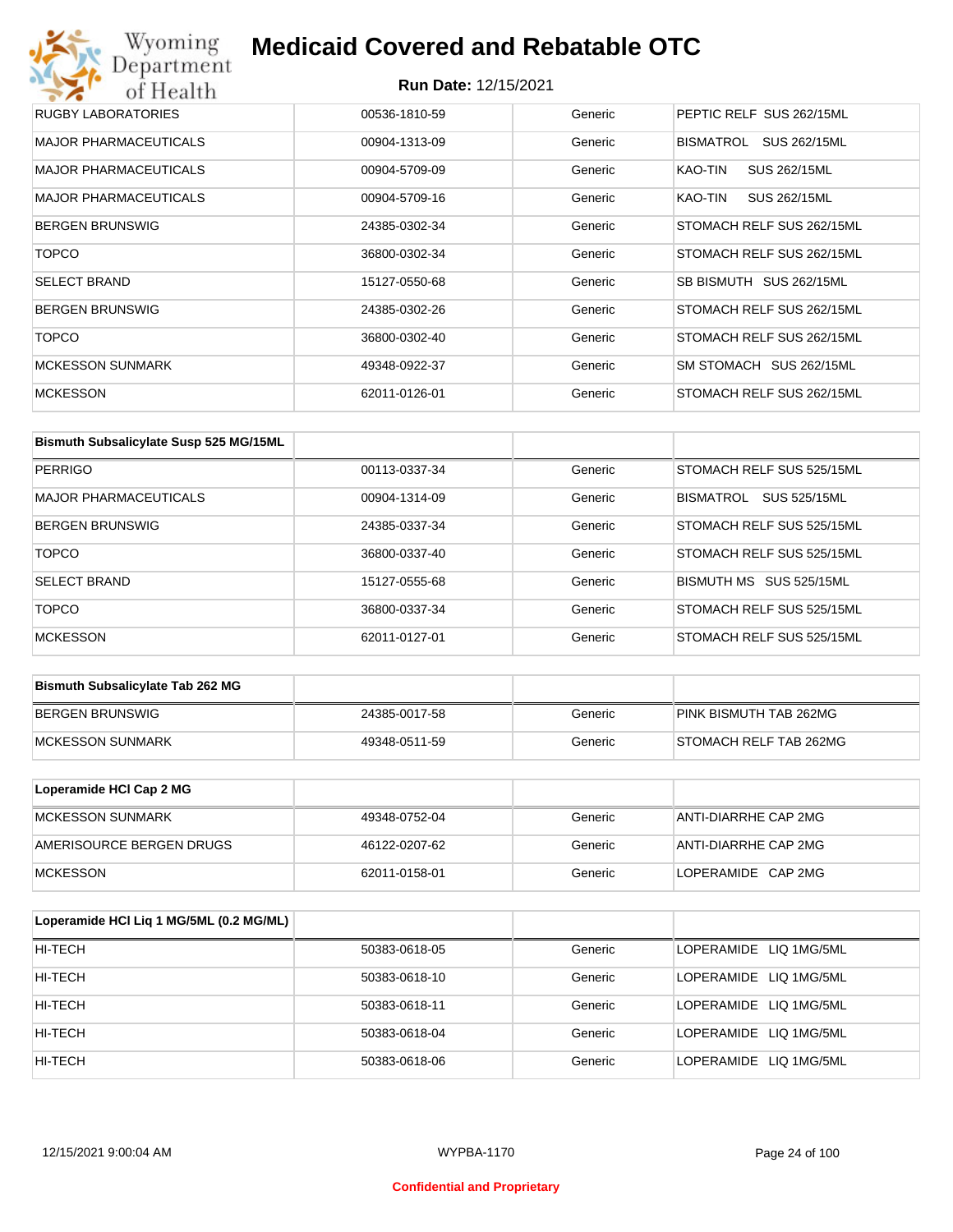

| Loperamide HCI Liq 1 MG/7.5ML |               |         |                        |
|-------------------------------|---------------|---------|------------------------|
| <b>PERRIGO</b>                | 00113-0645-26 | Generic | LOPERAMIDE SUS 1MG/7.5 |
| <b>MAJOR PHARMACEUTICALS</b>  | 00904-6256-20 | Generic | LOPERAMIDE SUS 1MG/7.5 |
| AMERISOURCE BERGEN DRUGS      | 46122-0111-26 | Generic | LOPERAMIDE SUS 1MG/7.5 |
| <b>MCKESSON SUNMARK</b>       | 49348-0999-34 | Generic | LOPERAMIDE SUS 1MG/7.5 |
| <b>MCKESSON</b>               | 62011-0151-01 | Generic | LOPERAMIDE SUS 1MG/7.5 |
| PRECISION DOSE, INC.          | 68094-0107-62 | Generic | LOPERAMIDE SUS 1MG/7.5 |
| PRECISION DOSE, INC.          | 68094-0108-62 | Generic | LOPERAMIDE SUS 1MG/7.5 |
| <b>MCKESSON</b>               | 62011-0236-01 | Generic | LOPERAMIDE LIQ 1MG/7.5 |
| PRECISION DOSE, INC.          | 68094-0107-59 | Generic | LOPERAMIDE SUS 1MG/7.5 |
| PRECISION DOSE, INC.          | 68094-0108-59 | Generic | LOPERAMIDE SUS 1MG/7.5 |
|                               |               |         |                        |
| Loperamide HCI Tab 2 MG       |               |         |                        |
|                               |               |         |                        |

| <b>PERRIGO</b>               | 00113-0224-53 | Generic | ANTI-DIARRHE TAB 2MG        |
|------------------------------|---------------|---------|-----------------------------|
| <b>PERRIGO</b>               | 00113-0224-89 | Generic | ANTI-DIARRHE TAB 2MG        |
| <b>PERRIGO</b>               | 00113-0224-62 | Generic | <b>ANTI-DIARRHE TAB 2MG</b> |
| <b>PERRIGO</b>               | 00113-0224-91 | Generic | ANTI-DIARRHE TAB 2MG        |
| <b>MAJOR PHARMACEUTICALS</b> | 00904-7725-24 | Generic | ANTI-DIARRHE TAB 2MG        |
| SELECT BRAND                 | 15127-0338-66 | Generic | ANTI-DIARRHE TAB 2MG        |
| <b>BERGEN BRUNSWIG</b>       | 24385-0554-53 | Generic | ANTI-DIARRHE TAB 2MG        |
| <b>BERGEN BRUNSWIG</b>       | 24385-0386-89 | Generic | ANTI-DIARRHE TAB 2MG        |
| <b>TOPCO</b>                 | 36800-0224-91 | Generic | ANTI-DIARRHE TAB 2MG        |
| <b>TOPCO</b>                 | 36800-0224-62 | Generic | ANTI-DIARRHE TAB 2MG        |
| <b>MAJOR PHARMACEUTICALS</b> | 00904-7725-12 | Generic | ANTI-DIARRHE TAB 2MG        |
| SELECT BRAND                 | 15127-0338-12 | Generic | <b>ANTI-DIARRHE TAB 2MG</b> |
| <b>BERGEN BRUNSWIG</b>       | 24385-0554-62 | Generic | ANTI-DIARRHE TAB 2MG        |
| <b>BERGEN BRUNSWIG</b>       | 24385-0554-67 | Generic | ANTI-DIARRHE TAB 2MG        |
| <b>LEADER BRAND PRODUCTS</b> | 37205-0370-89 | Generic | ANTI-DIARRHE TAB 2MG        |
| <b>TOPCO</b>                 | 36800-0224-53 | Generic | ANTI-DIARRHE TAB 2MG        |
| <b>TOPCO</b>                 | 36800-0224-80 | Generic | ANTI-DIARRHE TAB 2MG        |
| <b>LEADER BRAND PRODUCTS</b> | 37205-0370-53 | Generic | ANTI-DIARRHE TAB 2MG        |
| AMERISOURCE BERGEN DRUGS     | 46122-0169-08 | Generic | ANTI-DIARRHE TAB 2MG        |
| <b>LEADER BRAND PRODUCTS</b> | 37205-0370-67 | Generic | ANTI-DIARRHE TAB 2MG        |
| <b>MCKESSON SUNMARK</b>      | 49348-0529-02 | Generic | SM ANTI-DIAR TAB 2MG        |
| <b>MCKESSON SUNMARK</b>      | 49348-0529-08 | Generic | SM ANTI-DIAR TAB 2MG        |
| <b>MCKESSON SUNMARK</b>      | 49348-0529-34 | Generic | SM ANTI-DIAR TAB 2MG        |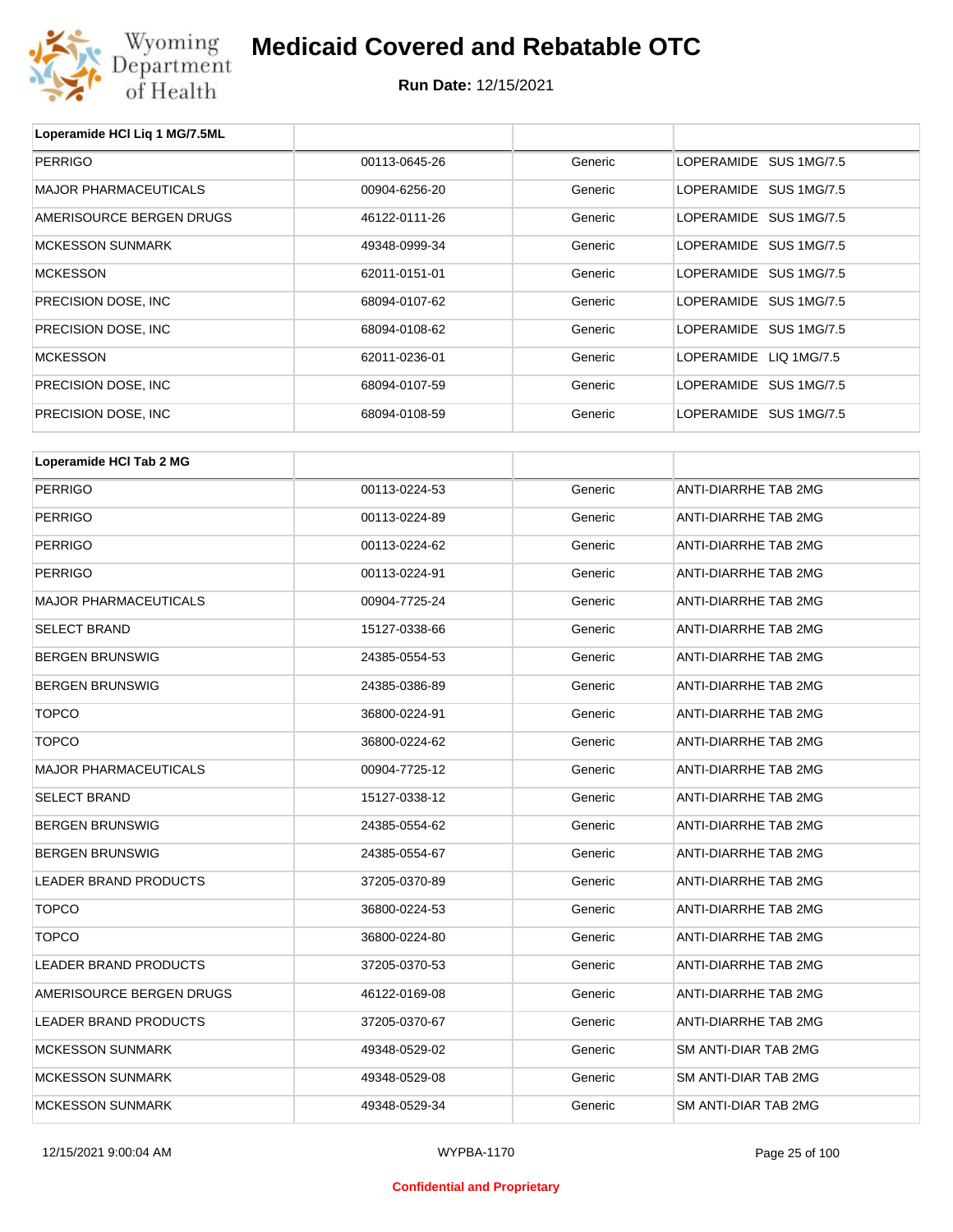

| <b>MCKESSON SUNMARK</b>    | 49348-0529-04 | Generic | <b>SM ANTI-DIAR TAB 2MG</b> |
|----------------------------|---------------|---------|-----------------------------|
| <b>MCKESSON</b>            | 62011-0150-02 | Generic | ANTI-DIARRHE TAB 2MG        |
| <b>MCKESSON</b>            | 62011-0150-01 | Generic | ANTI-DIARRHE TAB 2MG        |
| <b>MCKESSON</b>            | 62011-0150-03 | Generic | ANTI-DIARRHE TAB 2MG        |
| CHAIN DRUG MARKETING ASSOC | 63868-0338-12 | Generic | ANTI-DIARRHE TAB 2MG        |
| CHAIN DRUG MARKETING ASSOC | 63868-0338-24 | Generic | ANTI-DIARRHE TAB 2MG        |
| CHAIN DRUG MARKETING ASSOC | 63868-0338-60 | Generic | ANTI-DIARRHE TAB 2MG        |
| <b>ANTIHISTAMINES</b>      |               |         |                             |

| Brompheniramine Maleate Liquid 1 MG/ML |               |              |          |            |
|----------------------------------------|---------------|--------------|----------|------------|
| <b>JAYMAC PHARMACEUTICAL LLC</b>       | 64661-0031-30 | <b>Brand</b> | J-TAN PD | DRO 1MG/ML |

| Cetirizine HCI Chew Tab 10 MG |               |         |                       |
|-------------------------------|---------------|---------|-----------------------|
| SANDOZ                        | 00781-5284-64 | Generic | CETIRIZINE CHW 10MG   |
| MAJOR PHARMACEUTICALS         | 00904-5879-12 | Generic | ALL DAY ALLG CHW 10MG |
| <b>SUN PHARMACEUTICALS</b>    | 47335-0344-83 | Generic | CETIRIZINE CHW 10MG   |

| Cetirizine HCI Chew Tab 5 MG |               |         |                    |
|------------------------------|---------------|---------|--------------------|
| SANDOZ                       | 00781-5283-64 | Generic | CETIRIZINE CHW 5MG |
| <b>SUN PHARMACEUTICALS</b>   | 47335-0343-83 | Generic | CETIRIZINE CHW 5MG |

| Cetirizine HCI Oral Soln 1 MG/ML (5<br>MG/5ML) |               |         |                          |
|------------------------------------------------|---------------|---------|--------------------------|
| <b>PERRIGO</b>                                 | 00113-0974-26 | Generic | ALL DAY ALLG SOL 5MG/5ML |
| <b>MAJOR PHARMACEUTICALS</b>                   | 00904-5828-20 | Generic | ALL DAY ALLG SOL 1MG/ML  |
| <b>MAJOR PHARMACEUTICALS</b>                   | 00904-6372-20 | Generic | ALL DAY ALLG SOL 1MG/ML  |
| <b>BERGEN BRUNSWIG</b>                         | 24385-0188-26 | Generic | ALL DAY ALLG SOL 1MG/ML  |
| <b>TOPCO</b>                                   | 36800-0974-26 | Generic | ALL DAY ALLG SOL 5MG/5ML |
| <b>LEADER BRAND PRODUCTS</b>                   | 37205-0826-26 | Generic | ALL DAY ALLG SOL 1MG/ML  |
| LEADER BRAND PRODUCTS                          | 37205-0855-26 | Generic | ALL DAY ALLG SOL 5MG/5ML |
| PADAGIS                                        | 45802-0974-26 | Generic | CETIRIZINE SOL 1MG/ML    |
| AMERISOURCE BERGEN DRUGS                       | 46122-0020-26 | Generic | ALL DAY ALLG SOL 1MG/ML  |
| LEADER BRAND PRODUCTS                          | 37205-0591-26 | Generic | ALLERGY RELF SOL 5MG/5ML |
| <b>MCKESSON SUNMARK</b>                        | 49348-0078-34 | Generic | ALL DAY ALLG SOL 5MG/5ML |
| AMERISOURCE BERGEN DRUGS                       | 46122-0101-26 | Generic | ALL DAY ALLG SOL 5MG/5ML |
| <b>MCKESSON SUNMARK</b>                        | 49348-0326-34 | Generic | ALL DAY ALLG SOL 5MG/5ML |
| <b>MCKESSON SUNMARK</b>                        | 49348-0934-34 | Generic | ALL DAY ALLG SOL 5MG/5ML |
| <b>TARO</b>                                    | 51672-2088-08 | Generic | CETIRIZINE SOL 1MG/ML    |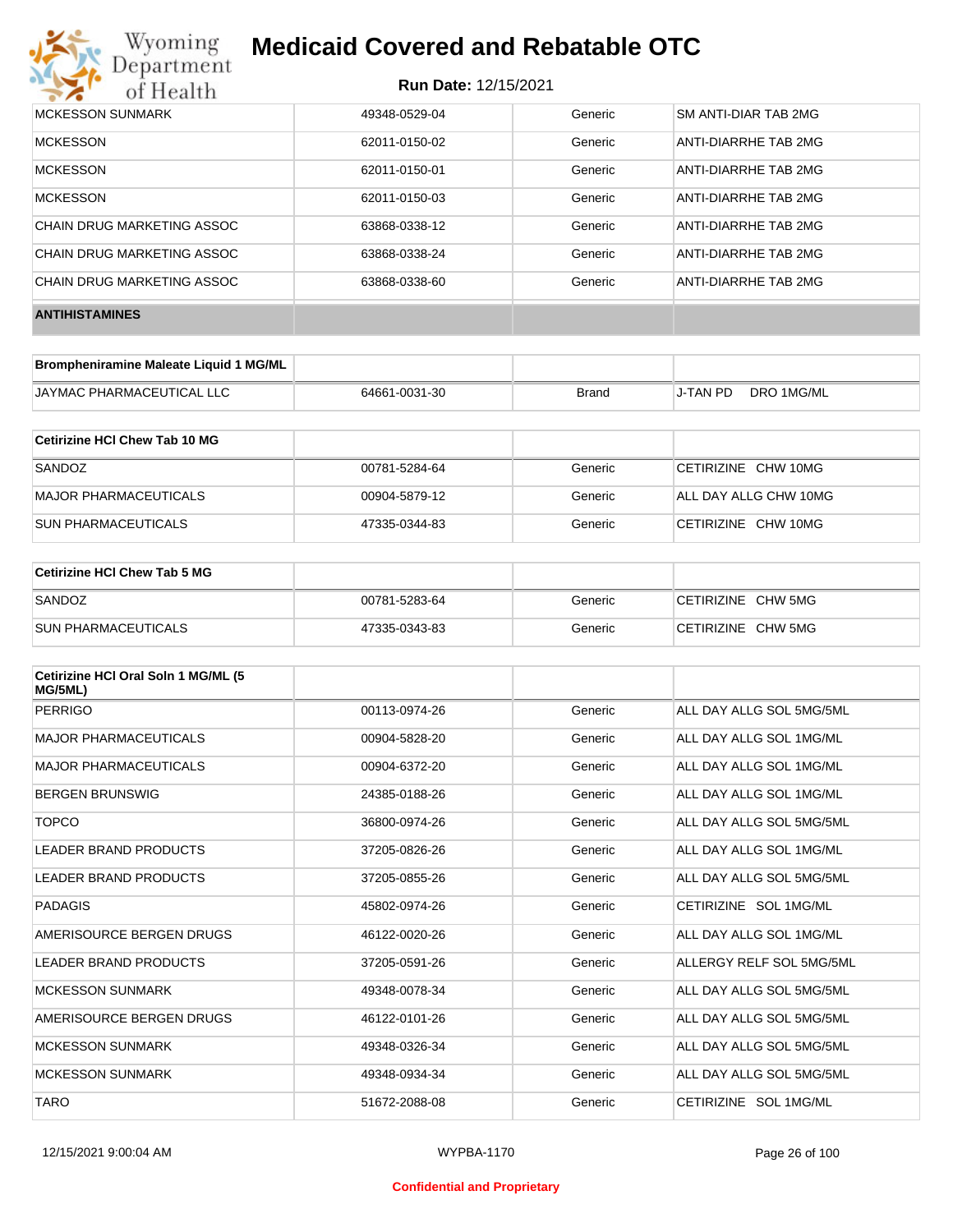

| <b>TARO</b>          | 51672-2102-08 | Generic | CETIRIZINE SOL 5MG/5ML           |
|----------------------|---------------|---------|----------------------------------|
| <b>SILARX</b>        | 54838-0552-40 | Generic | CETIRIZINE SOL 5MG/5ML           |
| <b>MCKESSON</b>      | 62011-0051-01 | Generic | CETIRIZINE SOL 5MG/5ML           |
| <b>MCKESSON</b>      | 62011-0054-01 | Generic | ALLERGY COMP SOL 1MG/ML          |
| <b>MCKESSON</b>      | 62011-0093-01 | Generic | CETIRIZINE SOL 5MG/5ML           |
| PRECISION DOSE, INC. | 68094-0720-59 | Generic | CETIRIZINE SOL 5MG/5ML           |
| PRECISION DOSE, INC. | 68094-0720-62 | Generic | <b>CETIRIZINE</b><br>SOL 5MG/5ML |

| <b>Cetirizine HCI Tab 10 MG</b> |               |         |                         |
|---------------------------------|---------------|---------|-------------------------|
| <b>GEISS DESTIN &amp; DUNN</b>  | 00113-9458-39 | Generic | ALL DAY ALLG TAB 10MG   |
| GEISS DESTIN & DUNN             | 00113-9458-66 | Generic | ALL DAY ALLG TAB 10MG   |
| <b>RUGBY LABORATORIES</b>       | 00536-1041-05 | Generic | CETIRIZINE TAB 10MG     |
| MYLAN                           | 00378-3637-01 | Generic | CETIRIZINE TAB 10MG     |
| <b>MAJOR PHARMACEUTICALS</b>    | 00904-5852-61 | Generic | CETIRIZINE TAB 10MG     |
| <b>MYLAN</b>                    | 00378-3637-05 | Generic | CETIRIZINE TAB 10MG     |
| <b>RUGBY LABORATORIES</b>       | 00536-4088-07 | Generic | CETIRIZINE TAB 10MG     |
| <b>RUGBY LABORATORIES</b>       | 00536-4088-11 | Generic | CETIRIZINE TAB 10MG     |
| <b>RUGBY LABORATORIES</b>       | 00536-4088-88 | Generic | CETIRIZINE TAB 10MG     |
| <b>MAJOR PHARMACEUTICALS</b>    | 00904-5852-60 | Generic | ALL DAY ALLG TAB 10MG   |
| <b>MAJOR PHARMACEUTICALS</b>    | 00904-5852-89 | Generic | ALL DAY ALLG TAB 10MG   |
| SANDOZ                          | 00781-1684-01 | Generic | CETIRIZINE TAB 10MG     |
| <b>MAJOR PHARMACEUTICALS</b>    | 00904-5852-41 | Generic | ALL DAY ALLG TAB 10MG   |
| <b>MAJOR PHARMACEUTICALS</b>    | 00904-5852-43 | Generic | ALL DAY ALLG TAB 10MG   |
| <b>MAJOR PHARMACEUTICALS</b>    | 00904-5852-46 | Generic | ALL DAY ALLG TAB 10MG   |
| NORTHSTAR RX                    | 16714-0271-02 | Generic | CETIRIZINE TAB 10MG     |
| <b>TOPCO</b>                    | 36800-0458-39 | Generic | ALL DAY ALLG TAB 10MG   |
| <b>TOPCO</b>                    | 36800-0458-66 | Generic | ALL DAY ALLG TAB 10MG   |
| <b>TOPCO</b>                    | 36800-0458-13 | Generic | ALL DAY ALLG TAB 10MG   |
| NORTHSTAR RX                    | 16714-0271-03 | Generic | CETIRIZINE TAB 10MG     |
| <b>SELECT BRAND</b>             | 15127-0909-14 | Generic | SB ALLERGY TAB 10MG     |
| <b>SELECT BRAND</b>             | 15127-0909-30 | Generic | SB ALLERGY TAB 10MG     |
| PACK PHARMACEUTICALS, LLC       | 16571-0402-10 | Generic | CETIRIZINE TAB 10MG     |
| PACK PHARMACEUTICALS, LLC       | 16571-0402-50 | Generic | CETIRIZINE TAB 10MG     |
| <b>BERGEN BRUNSWIG</b>          | 24385-0998-65 | Generic | GNP ALL DAY TAB ALLERGY |
| <b>BERGEN BRUNSWIG</b>          | 24385-0998-74 | Generic | GNP ALL DAY TAB ALLERGY |
| <b>BERGEN BRUNSWIG</b>          | 24385-0998-75 | Generic | GNP ALL DAY TAB ALLERGY |
| <b>TOPCO</b>                    | 36800-0458-87 | Generic | ALL DAY ALLG TAB 10MG   |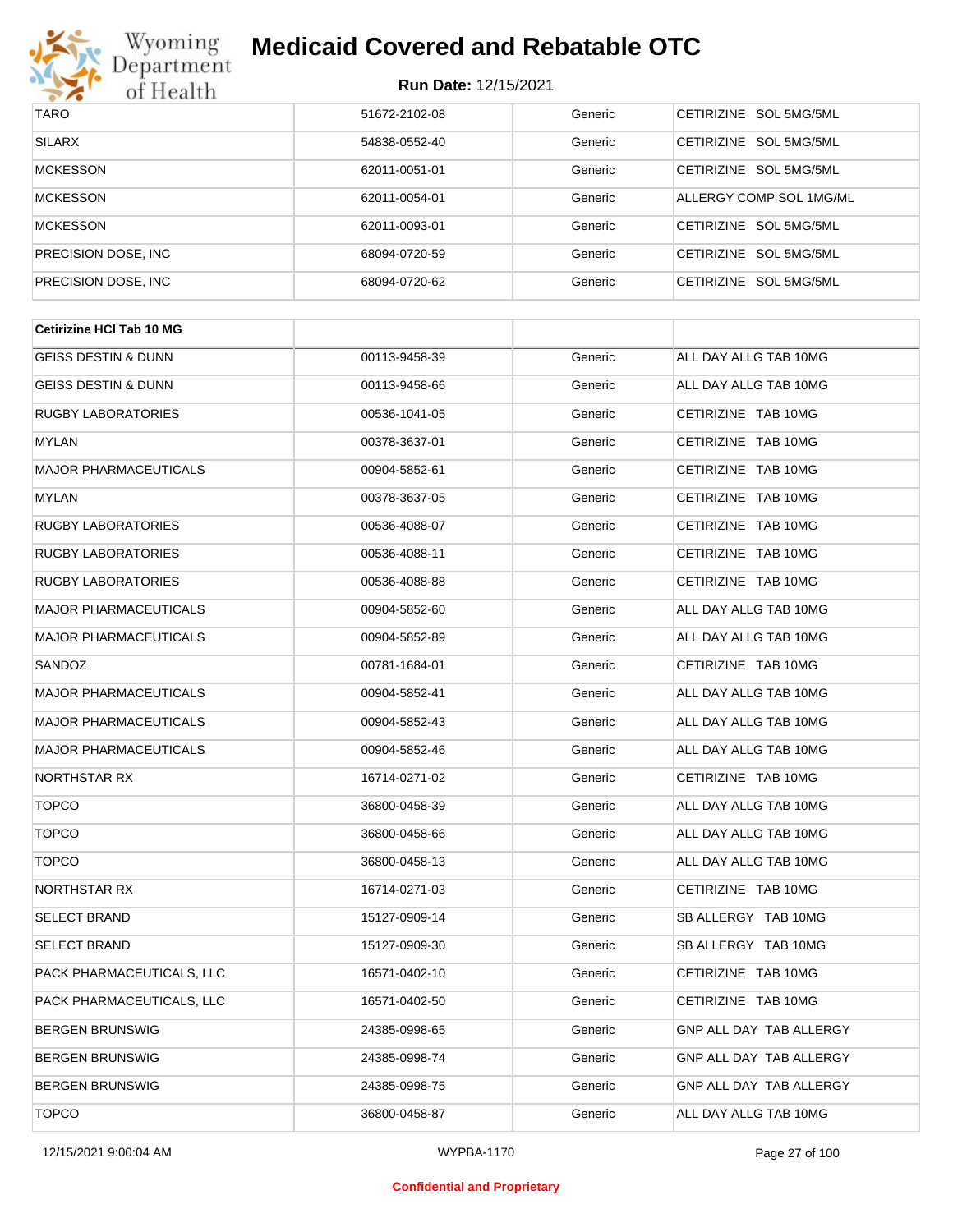

| <b>TOPCO</b>                      | 36800-0458-95 | Generic | ALL DAY ALLG TAB 10MG  |
|-----------------------------------|---------------|---------|------------------------|
| <b>TOPCO</b>                      | 36800-0458-47 | Generic | ALL DAY ALLG TAB 10MG  |
| <b>TOPCO</b>                      | 36800-0458-72 | Generic | ALL DAY ALLG TAB 10MG  |
| <b>PERRIGO</b>                    | 45802-0919-39 | Generic | CETIRIZINE TAB 10MG    |
| <b>PERRIGO</b>                    | 45802-0919-87 | Generic | CETIRIZINE TAB 10MG    |
| <b>MCKESSON SUNMARK</b>           | 49348-0984-46 | Generic | SM ALL DAY TAB ALLERGY |
| <b>MYLAN INSTITUTIONAL</b>        | 51079-0597-20 | Generic | CETIRIZINE TAB 10MG    |
| <b>MCKESSON SUNMARK</b>           | 49348-0939-44 | Generic | SM ALL DAY TAB ALLERGY |
| <b>OHM LABS</b>                   | 51660-0939-54 | Generic | CETIRIZINE TAB 10MG    |
| <b>MCKESSON SUNMARK</b>           | 49348-0939-12 | Generic | SM ALL DAY TAB ALLERGY |
| <b>MYLAN INSTITUTIONAL</b>        | 51079-0597-01 | Generic | CETIRIZINE TAB 10MG    |
| DR.REDDY'S LABORATORIES, INC.     | 55111-0699-90 | Generic | CETIRIZINE TAB 10MG    |
| <b>APOTEX</b>                     | 60505-2633-01 | Generic | CETIRIZINE TAB 10MG    |
| <b>APOTEX</b>                     | 60505-2633-08 | Generic | CETIRIZINE TAB 10MG    |
| <b>MCKESSON</b>                   | 62011-0052-01 | Generic | ALL DAY ALLG TAB 10MG  |
| <b>MCKESSON</b>                   | 62011-0052-02 | Generic | ALL DAY ALLG TAB 10MG  |
| <b>MCKESSON</b>                   | 62011-0205-02 | Generic | ALL DAY ALLG TAB 10MG  |
| CHAIN DRUG MARKETING ASSOC        | 63868-0132-14 | Generic | QC ALLERGY TAB 10MG    |
| <b>CHAIN DRUG MARKETING ASSOC</b> | 63868-0132-30 | Generic | QC ALLERGY TAB 10MG    |
| CHAIN DRUG MARKETING ASSOC        | 63868-0132-90 | Generic | QC ALLERGY TAB 10MG    |
|                                   |               |         |                        |

| ∣Cetirizine HCl Tab 5 MG  |               |         |                    |
|---------------------------|---------------|---------|--------------------|
| <b>MYLAN</b>              | 00378-3635-01 | Generic | CETIRIZINE TAB 5MG |
| SANDOZ                    | 00781-1683-01 | Generic | CETIRIZINE TAB 5MG |
| PACK PHARMACEUTICALS. LLC | 16571-0401-10 | Generic | CETIRIZINE TAB 5MG |

| <b>Chlorcyclizine HCI Tab 25 MG</b> |               |       |              |          |
|-------------------------------------|---------------|-------|--------------|----------|
| <b>MAGNA PHARMACEUTICALS. INC</b>   | 58407-0025-30 | Brand | <b>AHIST</b> | TAB 25MG |

| <b>Chlorpheniramine Maleate Liquid 2 MG/ML</b> |               |              |                                |
|------------------------------------------------|---------------|--------------|--------------------------------|
| WOMEN'S CHOICE PHARMACEUTICALS                 | 00485-0094-02 | <b>Brand</b> | <b>IED CHLORPED LIQ 2MG/ML</b> |

| <b>Chlorpheniramine Maleate Syrup 2</b><br>MG/5ML |               |         |                         |
|---------------------------------------------------|---------------|---------|-------------------------|
| WOMEN'S CHOICE PHARMACEUTICALS                    | 00485-0098-16 | Generic | ED CHLORPED SYP JR      |
| WOMEN'S CHOICE PHARMACEUTICALS                    | 00485-0098-04 | Generic | ED CHLORPED SYP JR      |
| RUGBY LABORATORIES                                | 00536-1025-47 | Generic | ALLER-CHLOR SYP 2MG/5ML |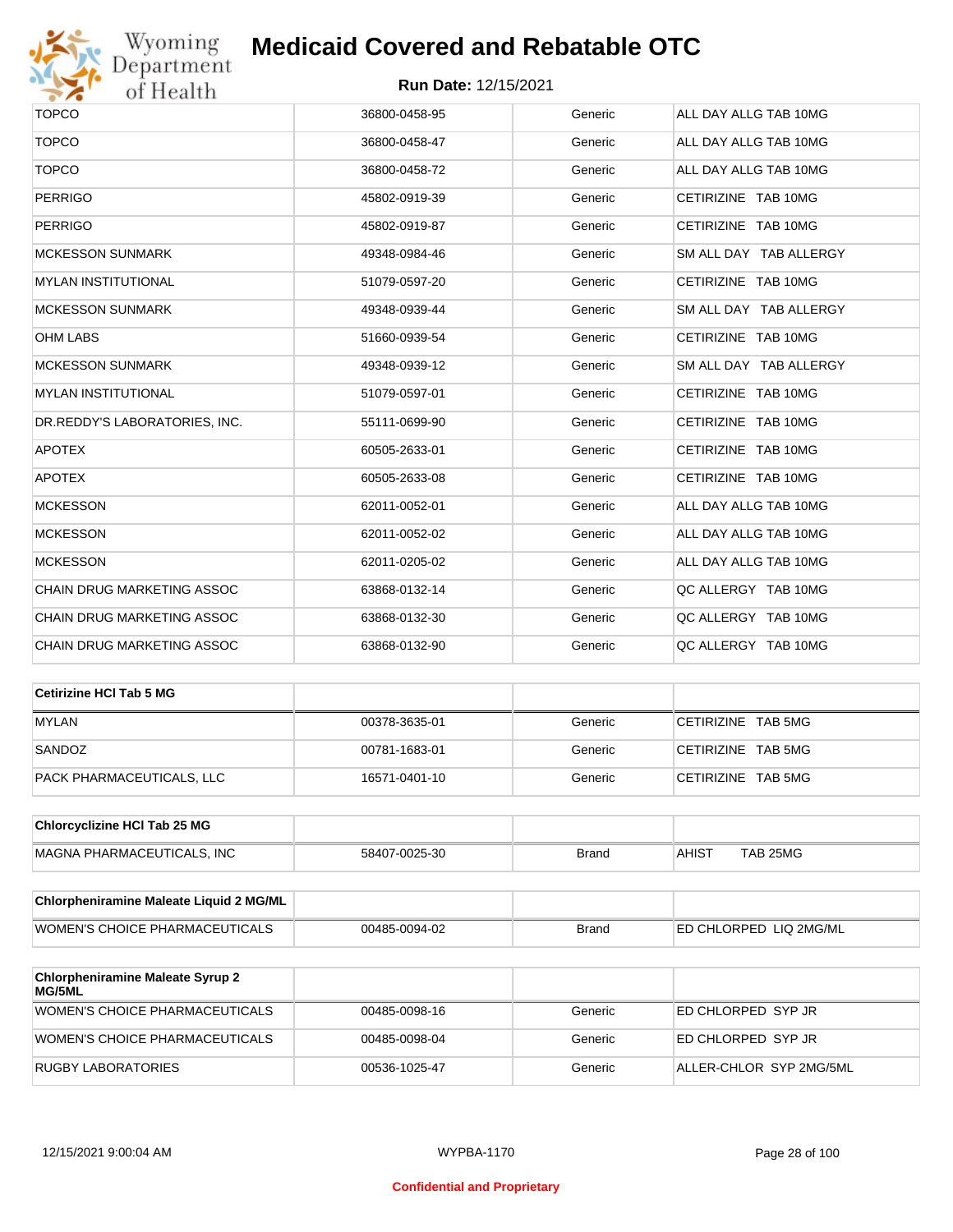

| <b>Chlorpheniramine Maleate Tab 4 MG</b> |               |         |                           |
|------------------------------------------|---------------|---------|---------------------------|
| <b>RUGBY LABORATORIES</b>                | 00536-1006-35 | Generic | ALLER-CHLOR TAB 4MG       |
| <b>RUGBY LABORATORIES</b>                | 00536-1006-10 | Generic | ALLER-CHLOR TAB 4MG       |
| <b>MAJOR PHARMACEUTICALS</b>             | 00904-0012-80 | Generic | <b>ALLERGY</b><br>TAB 4MG |
| <b>RUGBY LABORATORIES</b>                | 00536-3467-10 | Generic | ALLER-CHLOR TAB 4MG       |
| WOMEN'S CHOICE PHARMACEUTICALS           | 00485-0085-01 | Generic | ED-CHLORTAN TAB 4MG       |
| <b>RUGBY LABORATORIES</b>                | 00536-1006-01 | Generic | ALLER-CHLOR TAB 4MG       |
| <b>MAJOR PHARMACEUTICALS</b>             | 00904-0012-61 | Generic | <b>ALLERGY</b><br>TAB 4MG |
| <b>MAJOR PHARMACEUTICALS</b>             | 00904-0012-24 | Generic | <b>ALLERGY</b><br>TAB 4MG |
| <b>MAJOR PHARMACEUTICALS</b>             | 00904-0012-59 | Generic | <b>ALLERGY</b><br>TAB 4MG |
| <b>SELECT BRAND</b>                      | 15127-0821-09 | Generic | CHLORPHENIR TAB 4MG       |
| <b>BERGEN BRUNSWIG</b>                   | 24385-0463-62 | Generic | GNP ALLERGY TAB 4MG       |
| <b>LEADER BRAND PRODUCTS</b>             | 37205-0215-62 | Generic | <b>ALLERGY</b><br>TAB 4MG |
| <b>LEADER BRAND PRODUCTS</b>             | 37205-0215-78 | Generic | <b>ALLERGY</b><br>TAB 4MG |
| <b>BERGEN BRUNSWIG</b>                   | 24385-0463-78 | Generic | GNP ALLERGY TAB 4MG       |
| <b>TOPCO</b>                             | 36800-0463-62 | Generic | <b>ALLERGY</b><br>TAB 4MG |
| <b>MCKESSON SUNMARK</b>                  | 49348-0025-04 | Generic | SM ALLERGY TAB 4MG        |
| <b>MCKESSON SUNMARK</b>                  | 49348-0025-10 | Generic | SM ALLERGY TAB 4MG        |
| <b>TIME-CAP LABS</b>                     | 49483-0242-01 | Generic | ALLERGY-TIME TAB 4MG      |
| <b>TIME-CAP LABS</b>                     | 49483-0242-10 | Generic | ALLERGY-TIME TAB 4MG      |
| <b>MCKESSON</b>                          | 62011-0059-01 | Generic | HM ALLERGY TAB 4MG        |

| <b>Chlorpheniramine Maleate Tab ER 12 MG</b> |               |         |                         |
|----------------------------------------------|---------------|---------|-------------------------|
| KVK TECH                                     | 10702-0017-06 | Generic | CHLORPHENIR TAB 12MG CR |
| KVK TECH                                     | 10702-0017-24 | Generic | CHLORPHENIR TAB 12MG CR |
| LEADER BRAND PRODUCTS                        | 37205-0117-62 | Generic | TAB 12MG CR<br>ALLERGY  |

| Clemastine Fumarate Tab 1.34 MG (1 MG<br><b>Base Equiv)</b> |               |         |                                 |
|-------------------------------------------------------------|---------------|---------|---------------------------------|
| <b>PERRIGO</b>                                              | 00113-0282-73 | Generic | DAYHIST ALRG TAB 12 HOUR        |
| SANDOZ                                                      | 00781-1358-01 | Generic | CLEMASTINE TAB 1.34MG           |
| <b>TOPCO</b>                                                | 36800-0282-51 | Generic | <b>DAYHIST ALRG TAB 12 HOUR</b> |
| BERGEN BRUNSWIG                                             | 24385-0183-51 | Generic | GNP DAYHIST TAB 1.34MG          |
| LEADER BRAND PRODUCTS                                       | 37205-0228-73 | Generic | ALLERHIST-1 TAB 1.34MG          |
| MCKESSON SUNMARK                                            | 49348-0686-03 | Generic | ALLERGY RELF TAB 1.34MG         |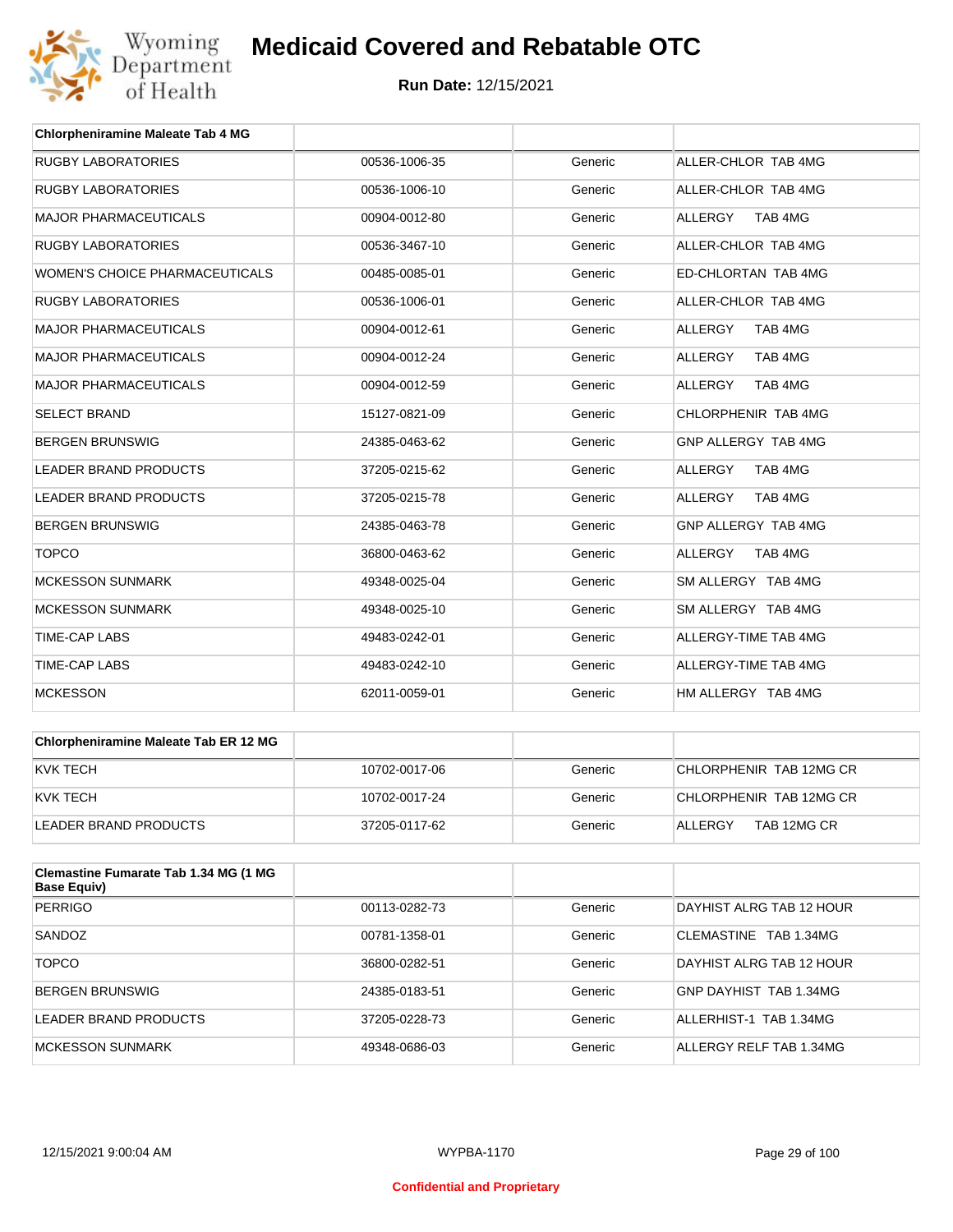

| Dexbrompheniramine Maleate Tab 2 MG |               |              |                             |
|-------------------------------------|---------------|--------------|-----------------------------|
| POLY PHARMACEUTICALS                | 50991-0783-60 | <b>Brand</b> | ALA-HIST IR TAB 2MG         |
|                                     |               |              |                             |
| Diphenhydramine HCI Cap 25 MG       |               |              |                             |
| <b>GEISS DESTIN &amp; DUNN</b>      | 00113-0462-62 | Generic      | ALLERGY RELF CAP 25MG       |
| SANDOZ                              | 00185-0648-10 | Generic      | DIPHENHYDRAM CAP 25MG       |
| <b>RUGBY LABORATORIES</b>           | 00536-1010-01 | Generic      | DIPHENHIST CAP 25MG         |
| <b>MAJOR PHARMACEUTICALS</b>        | 00904-2035-24 | Generic      | <b>BANOPHEN</b><br>CAP 25MG |
| PAR PHARMACEUTICAL                  | 00603-0241-18 | Generic      | Q-DRYL<br>CAP 25MG          |
| <b>MAJOR PHARMACEUTICALS</b>        | 00904-5306-61 | Generic      | DIPHENHYDRAM CAP 25MG       |
| <b>MAJOR PHARMACEUTICALS</b>        | 00904-5306-80 | Generic      | <b>BANOPHEN</b><br>CAP 25MG |
| SANDOZ                              | 00185-0648-01 | Generic      | DIPHENHYDRAM CAP 25MG       |
| <b>MAJOR PHARMACEUTICALS</b>        | 00904-5306-60 | Generic      | <b>BANOPHEN</b><br>CAP 25MG |
| PAR PHARMACEUTICALS                 | 00603-3339-21 | Generic      | DIPHENHYDRAM CAP 25MG       |
| PAR PHARMACEUTICALS                 | 00603-3339-32 | Generic      | DIPHENHYDRAM CAP 25MG       |
| <b>SELECT BRAND</b>                 | 15127-0283-24 | Generic      | ALLERGY<br>CAP 25MG         |
| <b>BERGEN BRUNSWIG</b>              | 24385-0462-62 | Generic      | GNP ALLERGY CAP 25MG        |
| <b>BERGEN BRUNSWIG</b>              | 24385-0462-78 | Generic      | GNP ALLERGY CAP 25MG        |
| <b>TOPCO</b>                        | 36800-0462-78 | Generic      | ALLERGY<br>CAP 25MG         |
| CONTRACT PHARMACAL CORPORATION      | 10267-0835-04 | Generic      | DIPHENHYDRAM CAP 25MG       |
| <b>SELECT BRAND</b>                 | 15127-0283-48 | Generic      | ALLERGY<br>CAP 25MG         |
| PHARBEST PHARMACEUTICALS            | 16103-0348-03 | Generic      | PHARBEDRYL CAP 25MG         |
| CONTRACT PHARMACAL CORPORATION      | 10267-0835-01 | Generic      | DIPHENHYDRAM CAP 25MG       |
| PHARBEST PHARMACEUTICALS            | 16103-0348-08 | Generic      | PHARBEDRYL CAP 25MG         |
| PHARBEST PHARMACEUTICALS            | 16103-0348-11 | Generic      | PHARBEDRYL CAP 25MG         |
| TOPCO                               | 36800-0462-62 | Generic      | <b>ALLERGY</b><br>CAP 25MG  |
| <b>TOPCO</b>                        | 36800-0462-67 | Generic      | ALLERGY<br>CAP 25MG         |
| <b>MCKESSON SUNMARK</b>             | 49348-0971-10 | Generic      | ALLERGY RELF CAP 25MG       |
| <b>MCKESSON</b>                     | 62011-0056-03 | Generic      | ALLERGY<br>CAP 25MG         |
| <b>MCKESSON</b>                     | 62011-0056-01 | Generic      | ALLERGY<br>CAP 25MG         |
| <b>SDA LABORATORIES INC</b>         | 66424-0020-01 | Generic      | DIPHENHYDRAM CAP 25MG       |
| <b>SDA LABORATORIES INC</b>         | 66424-0020-10 | Generic      | DIPHENHYDRAM CAP 25MG       |
| CHAIN DRUG MARKETING ASSOC          | 63868-0087-01 | Generic      | COMP ALLERGY CAP 25MG       |
| CHAIN DRUG MARKETING ASSOC          | 63868-0087-24 | Generic      | COMP ALLERGY CAP 25MG       |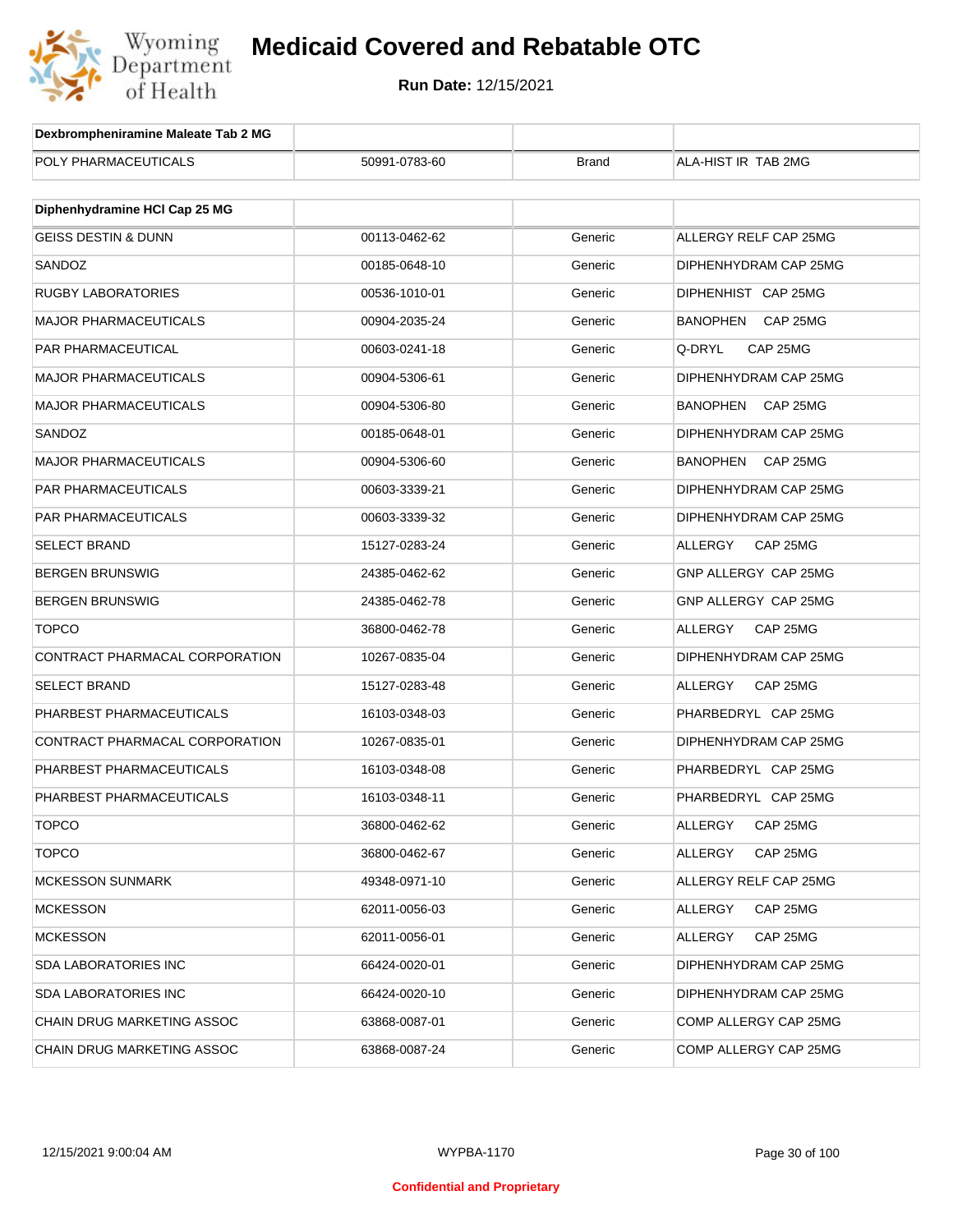

**Diphenhydramine HCl Cap 50 MG**

## **Medicaid Covered and Rebatable OTC**

| PAR PHARMACEUTICALS                    | 00603-3340-32 | Generic | DIPHENHYDRAM CAP 50MG           |
|----------------------------------------|---------------|---------|---------------------------------|
| <b>MAJOR PHARMACEUTICALS</b>           | 00904-5307-60 | Generic | BANOPHEN<br>CAP 50MG            |
| <b>MAJOR PHARMACEUTICALS</b>           | 00904-5307-80 | Generic | BANOPHEN<br>CAP 50MG            |
| SANDOZ                                 | 00185-0649-10 | Generic | DIPHENHYDRAM CAP 50MG           |
| SANDOZ                                 | 00185-0649-01 | Generic | DIPHENHYDRAM CAP 50MG           |
| PAR PHARMACEUTICALS                    | 00603-3340-21 | Generic | DIPHENHYDRAM CAP 50MG           |
| <b>MAJOR PHARMACEUTICALS</b>           | 00904-2056-61 | Generic | DIPHENHYDRAM CAP 50MG           |
| PHARBEST PHARMACEUTICALS               | 16103-0347-11 | Generic | PHARBEDRYL CAP 50MG             |
| <b>SDA LABORATORIES INC</b>            | 66424-0021-10 | Generic | DIPHENHYDRAM CAP 50MG           |
| <b>SDA LABORATORIES INC</b>            | 66424-0021-01 | Generic | DIPHENHYDRAM CAP 50MG           |
|                                        |               |         |                                 |
| Diphenhydramine HCI Liquid 12.5 MG/5ML |               |         |                                 |
| <b>GEISS DESTIN &amp; DUNN</b>         | 00113-0379-26 | Generic | ALLERGY RELF LIQ 12.5/5ML       |
| PAR PHARMACEUTICALS                    | 00603-0823-58 | Generic | Q-DRYL<br>LIQ 12.5/5ML          |
| <b>MAJOR PHARMACEUTICALS</b>           | 00904-5174-16 | Generic | BANOPHEN<br>LIQ 12.5/5ML        |
| <b>RUGBY LABORATORIES</b>              | 00536-0770-85 | Generic | DIPHENHIST LIQ 12.5/5ML         |
| <b>RUGBY LABORATORIES</b>              | 00536-0770-97 | Generic | DIPHENHIST LIQ 12.5/5ML         |
| PAR PHARMACEUTICALS                    | 00603-0823-54 | Generic | Q-DRYL<br>LIQ 12.5/5ML          |
| PAR PHARMACEUTICALS                    | 00603-0823-81 | Generic | Q-DRYL<br>LIQ 12.5/5ML          |
| PAR PHARMACEUTICALS                    | 00603-0823-94 | Generic | Q-DRYL<br>LIQ 12.5/5ML          |
| MAJOR PHARMACEUTICALS                  | 00904-1228-00 | Generic | <b>BANOPHEN</b><br>LIQ 12.5/5ML |
| <b>MAJOR PHARMACEUTICALS</b>           | 00904-1228-20 | Generic | <b>BANOPHEN</b><br>LIQ 12.5/5ML |
| <b>TOPCO</b>                           | 36800-0379-26 | Generic | ALLERGY RELF LIQ 12.5/5ML       |
| <b>TOPCO</b>                           | 36800-0379-34 | Generic | ALLERGY RELF LIQ 12.5/5ML       |
| <b>BERGEN BRUNSWIG</b>                 | 24385-0379-26 | Generic | CHLD ALLERGY LIQ 12.5/5ML       |
| LEADER BRAND PRODUCTS                  | 37205-0565-34 | Generic | <b>ALLERGY</b><br>LIQ 12.5/5ML  |
| LEADER BRAND PRODUCTS                  | 37205-0565-26 | Generic | ALLERGY<br>LIQ 12.5/5ML         |
| <b>MCKESSON SUNMARK</b>                | 49348-0045-37 | Generic | ALLERGY RELF LIQ 12.5/5ML       |
| <b>MCKESSON SUNMARK</b>                | 49348-0045-34 | Generic | ALLERGY RELF LIQ 12.5/5ML       |
| <b>SILARX</b>                          | 54838-0135-40 | Generic | SILADRYL ALR LIQ 12.5/5ML       |
| <b>SILARX</b>                          | 54838-0135-70 | Generic | SILADRYL ALR LIQ 12.5/5ML       |
| <b>SILARX</b>                          | 54838-0135-80 | Generic | SILADRYL ALR LIQ 12.5/5ML       |
| <b>MCKESSON</b>                        | 62011-0057-01 | Generic | ALLERGY CHLD LIQ 12.5/5ML       |
| CHAIN DRUG MARKETING ASSOC             | 63868-0823-54 | Generic | ALLERGY CHLD LIQ 12.5/5ML       |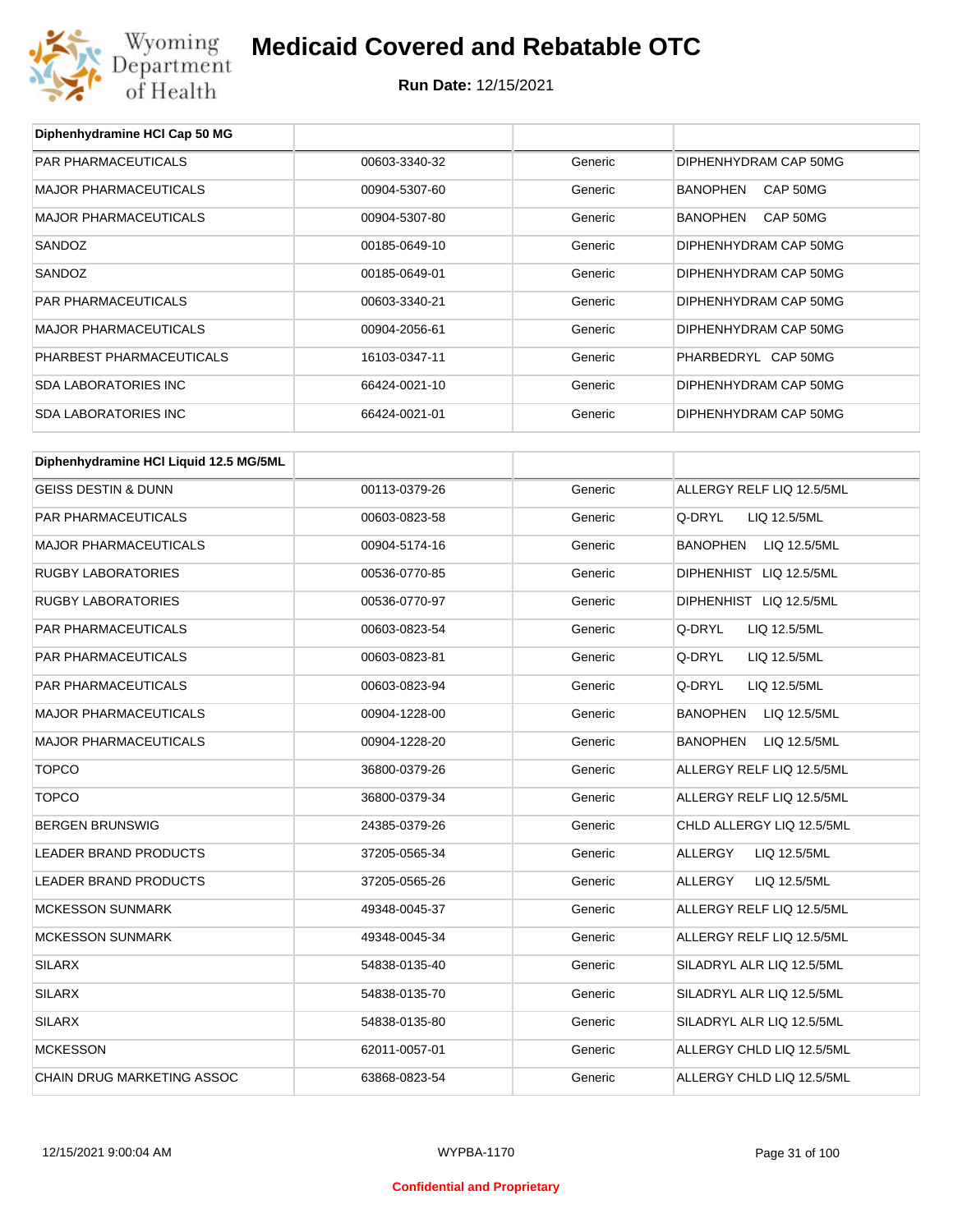

| Diphenhydramine HCI Syrup 12.5 MG/5ML |               |              |                           |
|---------------------------------------|---------------|--------------|---------------------------|
| <b>PAR PHARMACEUTICALS</b>            | 00603-0860-54 | Generic      | SYP 12.5/5ML<br>QUENALIN  |
| SILARX                                | 54838-0154-40 | <b>Brand</b> | SILPHEN COUG SYP 12.5/5ML |
| SILARX                                | 54838-0154-80 | <b>Brand</b> | SILPHEN COUG SYP 12.5/5ML |
| <b>SILARX</b>                         | 54838-0154-70 | <b>Brand</b> | SILPHEN COUG SYP 12.5/5ML |

| Diphenhydramine HCI Tab 25 MG |               |         |                             |
|-------------------------------|---------------|---------|-----------------------------|
| <b>PERRIGO</b>                | 00113-0479-62 | Generic | ALLERGY RELF TAB 25MG       |
| <b>PERRIGO</b>                | 00113-0479-78 | Generic | ALLERGY RELF TAB 25MG       |
| <b>MAJOR PHARMACEUTICALS</b>  | 00904-5551-59 | Generic | <b>BANOPHEN</b><br>TAB 25MG |
| <b>MAJOR PHARMACEUTICALS</b>  | 00904-5551-24 | Generic | <b>BANOPHEN</b><br>TAB 25MG |
| <b>RUGBY LABORATORIES</b>     | 00536-1016-01 | Generic | DIPHENHIST TAB 25MG         |
| <b>SELECT BRAND</b>           | 15127-0018-01 | Generic | SB ALLERGY TAB 25MG MED     |
| <b>BERGEN BRUNSWIG</b>        | 24385-0479-78 | Generic | GNP ALLERGY TAB 25MG        |
| <b>BERGEN BRUNSWIG</b>        | 24385-0479-62 | Generic | GNP ALLERGY TAB 25MG        |
| <b>TOPCO</b>                  | 36800-0479-62 | Generic | <b>ALLERGY</b><br>TAB 25MG  |
| <b>TOPCO</b>                  | 36800-0479-67 | Generic | ALLERGY<br>TAB 25MG         |
| <b>TOPCO</b>                  | 36800-0479-78 | Generic | <b>ALLERGY</b><br>TAB 25MG  |
| <b>TOPCO</b>                  | 36800-0479-79 | Generic | ALLERGY<br>TAB 25MG         |
| <b>TIME-CAP LABS</b>          | 49483-0061-01 | Generic | DIPHENHYDRAM TAB 25MG       |
| <b>TIME-CAP LABS</b>          | 49483-0061-10 | Generic | DIPHENHYDRAM TAB 25MG       |
| <b>MCKESSON SUNMARK</b>       | 49348-0983-10 | Generic | SM ALLERGY TAB 25MG RLF     |
| <b>MCKESSON</b>               | 62011-0058-01 | Generic | HM ALLERGY TAB 25MG         |
| <b>MCKESSON</b>               | 62011-0058-03 | Generic | HM ALLERGY TAB 25MG         |

| Fexofenadine HCI Susp 30 MG/5ML (6<br>MG/ML) |               |         |                                  |
|----------------------------------------------|---------------|---------|----------------------------------|
| RUGBY LABORATORIES                           | 00536-1005-97 | Generic | <b>FEXOFENADINE SUS 30MG/5ML</b> |
| ACTAVIS MID ATLANTIC                         | 00472-0527-94 | Generic | FEXOFENADINE SUS 30MG/5ML        |

| Fexofenadine HCI Tab 180 MG  |               |         |                               |
|------------------------------|---------------|---------|-------------------------------|
| <b>MYLAN</b>                 | 00378-0782-05 | Generic | <b>FEXOFENADINE TAB 180MG</b> |
| <b>MYLAN</b>                 | 00378-0782-93 | Generic | <b>FEXOFENADINE TAB 180MG</b> |
| <b>MAJOR PHARMACEUTICALS</b> | 00904-6214-18 | Generic | <b>FEXOFENADINE TAB 180MG</b> |
| <b>MAJOR PHARMACEUTICALS</b> | 00904-6214-48 | Generic | <b>FEXOFENADINE TAB 180MG</b> |
| <b>RUGBY LABORATORIES</b>    | 00536-1066-15 | Generic | <b>FEXOFENADINE TAB 180MG</b> |
| <b>MAJOR PHARMACEUTICALS</b> | 00904-6214-46 | Generic | <b>FEXOFENADINE TAB 180MG</b> |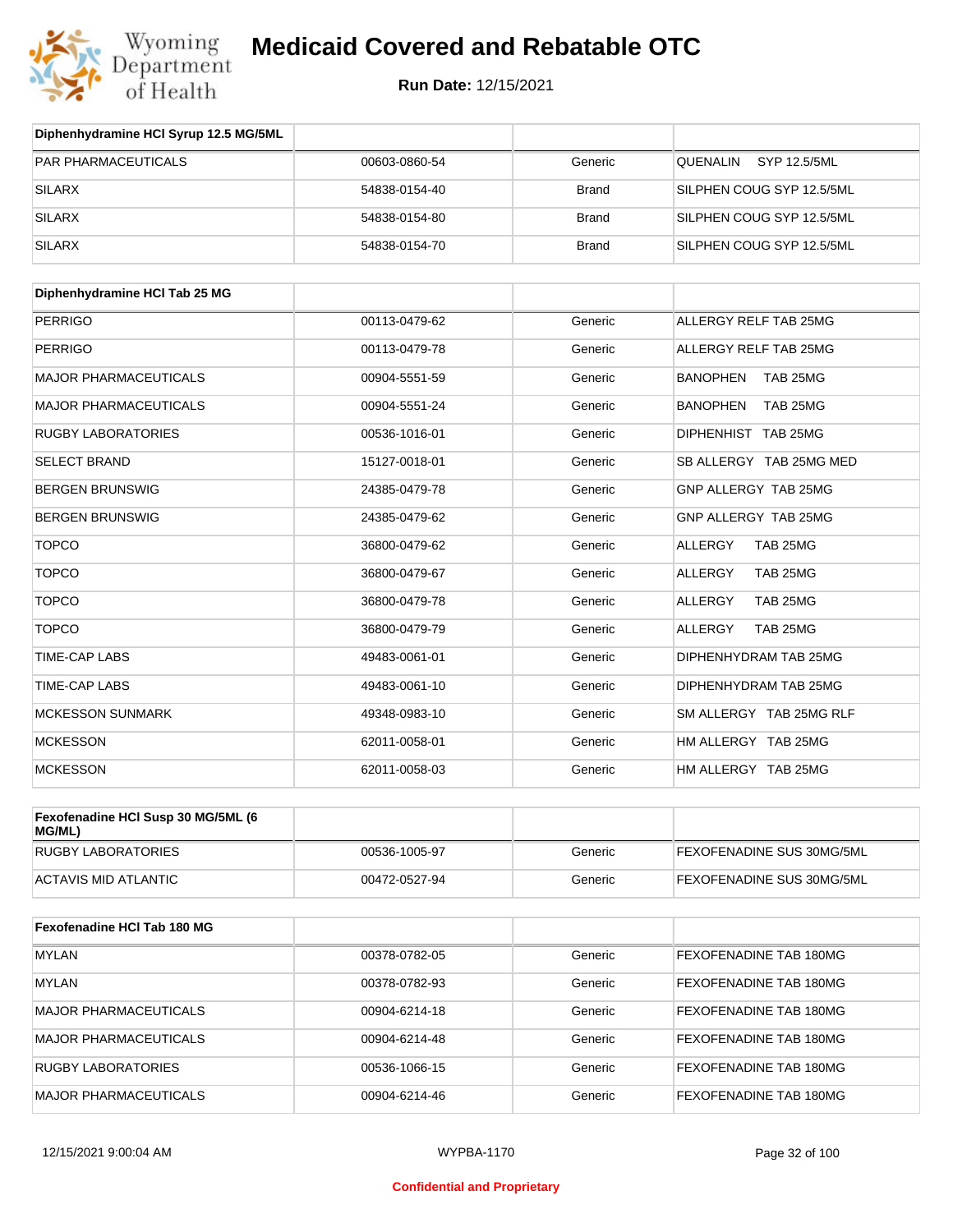#### **Run Date:** 12/15/2021

| Wyoming<br>Department         | <b>Medicaid Covered and Rebatable OTC</b> |         |                        |
|-------------------------------|-------------------------------------------|---------|------------------------|
| of Health                     | <b>Run Date: 12/15/2021</b>               |         |                        |
| <b>MAJOR PHARMACEUTICALS</b>  | 00904-6214-52                             | Generic | FEXOFENADINE TAB 180MG |
| <b>MAJOR PHARMACEUTICALS</b>  | 00904-6214-89                             | Generic | FEXOFENADINE TAB 180MG |
| LEADER BRAND PRODUCTS         | 37205-0650-65                             | Generic | ALLER-EASE TAB 180MG   |
| LEADER BRAND PRODUCTS         | 37205-0650-88                             | Generic | ALLER-EASE TAB 180MG   |
| <b>PADAGIS</b>                | 45802-0571-78                             | Generic | FEXOFENADINE TAB 180MG |
| AMERISOURCE BERGEN DRUGS      | 46122-0040-22                             | Generic | GNP ALLERGY TAB 180MG  |
| AMERISOURCE BERGEN DRUGS      | 46122-0040-65                             | Generic | GNP ALLERGY TAB 180MG  |
| AMERISOURCE BERGEN DRUGS      | 46122-0040-75                             | Generic | GNP ALLERGY TAB 180MG  |
| AMERISOURCE BERGEN DRUGS      | 46122-0040-61                             | Generic | GNP ALLERGY TAB 180MG  |
| <b>MCKESSON SUNMARK</b>       | 49348-0968-56                             | Generic | FEXOFENADINE TAB 180MG |
| MYLAN INSTITUTIONAL           | 51079-0548-20                             | Generic | FEXOFENADINE TAB 180MG |
| <b>MCKESSON SUNMARK</b>       | 49348-0968-44                             | Generic | FEXOFENADINE TAB 180MG |
| <b>MCKESSON SUNMARK</b>       | 49348-0968-57                             | Generic | FEXOFENADINE TAB 180MG |
| <b>MYLAN INSTITUTIONAL</b>    | 51079-0548-01                             | Generic | FEXOFENADINE TAB 180MG |
| <b>MCKESSON</b>               | 62011-0067-01                             | Generic | FEXOFENADINE TAB 180MG |
| DR.REDDY'S LABORATORIES, INC. | 55111-0784-30                             | Generic | FEXOFENADINE TAB 180MG |
| <b>MCKESSON</b>               | 62011-0233-01                             | Generic | FEXOFENADINE TAB 180MG |
| <b>MCKESSON</b>               | 62011-0067-02                             | Generic | FEXOFENADINE TAB 180MG |
| RB HEALTH (US)                | 63824-0926-05                             | Generic | MUCINEX ALLR TAB 180MG |
| RB HEALTH (US)                | 63824-0926-30                             | Generic | MUCINEX ALLR TAB 180MG |
| RB HEALTH (US)                | 63824-0926-10                             | Generic | MUCINEX ALLR TAB 180MG |
| RB HEALTH (US)                | 63824-0926-40                             | Generic | MUCINEX ALLR TAB 180MG |
|                               |                                           |         |                        |
| Fexofenadine HCI Tab 60 MG    |                                           |         |                        |
| <b>PERRIGO</b>                | 00113-0425-53                             | Generic | ALLER-EASE TAB 60MG    |
| MYLAN                         | 00378-0781-05                             | Generic | FEXOFENADINE TAB 60MG  |
| MYLAN                         | 00378-0781-91                             | Generic | FEXOFENADINE TAB 60MG  |
| <b>MCKESSON SUNMARK</b>       | 49348-0970-02                             | Generic | FEXOFENADINE TAB 60MG  |

| <b>INDINEUDUN JUNIVIAINN</b> | 90-U I GU-UHUC | uuun    | I LAVI LIJADIJL TAD UVIJIJ   |
|------------------------------|----------------|---------|------------------------------|
| <b>PADAGIS</b>               | 45802-0425-78  | Generic | <b>FEXOFENADINE TAB 60MG</b> |
| IMYLAN INSTITUTIONAL         | 51079-0547-20  | Generic | <b>FEXOFENADINE TAB 60MG</b> |
| <b>IMYLAN INSTITUTIONAL</b>  | 51079-0547-01  | Generic | FEXOFENADINE TAB 60MG        |
| MCKESSON                     | 62011-0068-01  | Generic | <b>FEXOFENADINE TAB 60MG</b> |

| Loratadine Rapidly-Disintegrating Tab 10<br>MG |               |         |                       |
|------------------------------------------------|---------------|---------|-----------------------|
| MAJOR PHARMACEUTICALS                          | 00904-5806-15 | Generic | TAB 10MG<br>ALLERGY   |
| BERGEN BRUNSWIG                                | 24385-0161-52 | Generic | ALLERGY RELF TAB 10MG |
| BERGEN BRUNSWIG                                | 24385-0540-53 | Generic | ALLERGY RELF TAB 10MG |

#### **Confidential and Proprietary**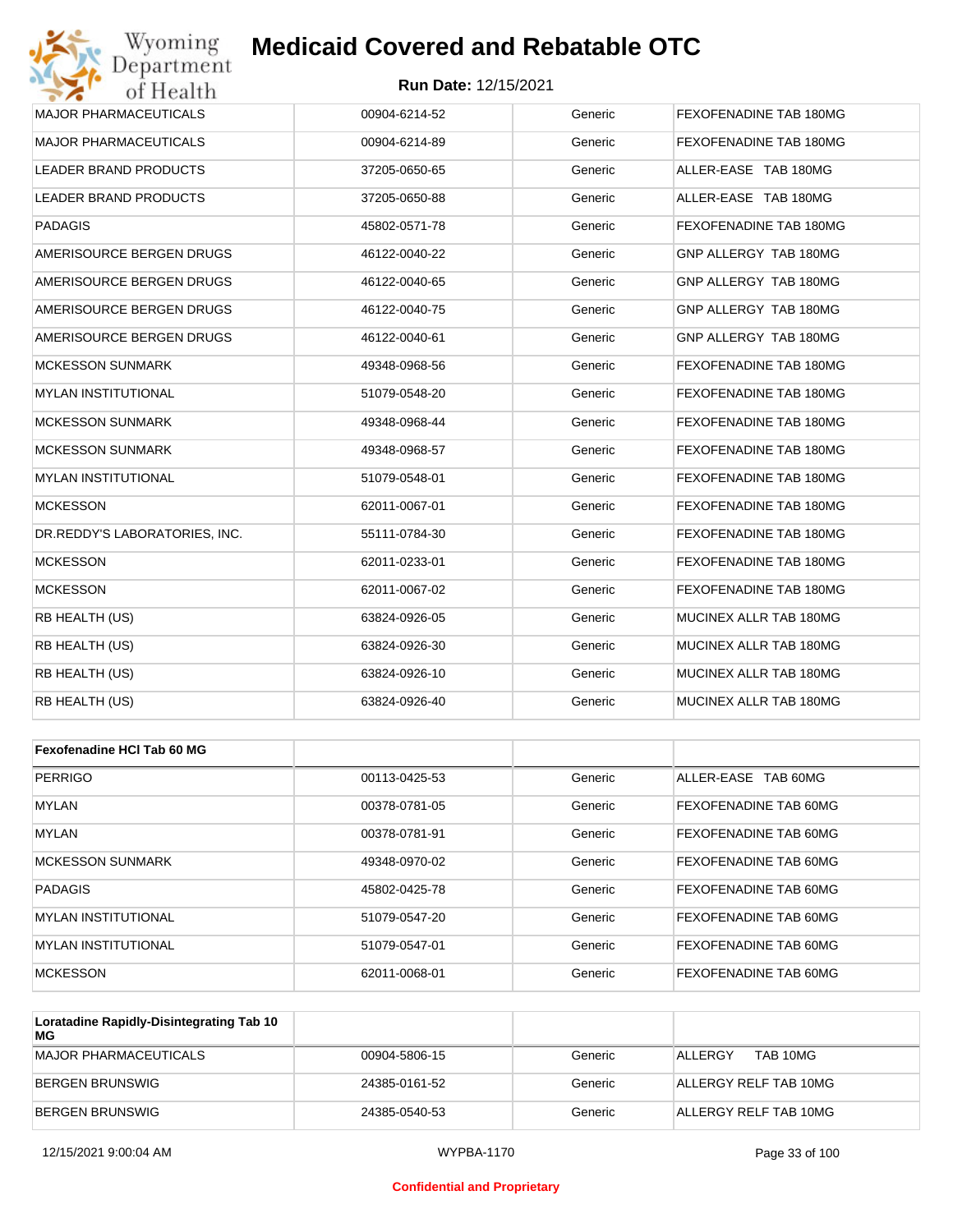## **Run Date:** 12/15/2021

| Wyoming<br><b>Medicaid Covered and Rebatable OTC</b><br>Department |                             |         |                         |  |
|--------------------------------------------------------------------|-----------------------------|---------|-------------------------|--|
| of Health                                                          | <b>Run Date: 12/15/2021</b> |         |                         |  |
| LEADER BRAND PRODUCTS                                              | 37205-0745-65               | Generic | ALLERGY RELF TAB 10MG   |  |
| AMERISOURCE BERGEN DRUGS                                           | 46122-0140-52               | Generic | ALLERGY RELF TAB 10MG   |  |
| <b>MCKESSON SUNMARK</b>                                            | 49348-0930-01               | Generic | LORATADINE<br>TAB 10MG  |  |
| <b>MCKESSON SUNMARK</b>                                            | 49348-0930-44               | Generic | I ORATADINE<br>TAB 10MG |  |
| <b>OHM LABS</b>                                                    | 51660-0527-31               | Generic | ALLERGY RELF TAB 10MG   |  |
| <b>MCKESSON</b>                                                    | 62011-0073-01               | Generic | ALLERGY RELF TAB 10MG   |  |
| CHAIN DRUG MARKETING ASSOC                                         | 63868-0157-10               | Generic | ALLERGY RELF TAB 10MG   |  |

| Loratadine Syrup 5 MG/5ML    |               |         |                          |
|------------------------------|---------------|---------|--------------------------|
| <b>MAJOR PHARMACEUTICALS</b> | 00904-6234-20 | Generic | LORATADINE SOL 5MG/5ML   |
| <b>BERGEN BRUNSWIG</b>       | 24385-0531-26 | Generic | LORATADINE SYP 5MG/5ML   |
| <b>LEADER BRAND PRODUCTS</b> | 37205-0378-26 | Generic | ALLERGY RELF SYP 5MG/5ML |
| <b>MCKESSON SUNMARK</b>      | 49348-0333-34 | Generic | LORATADINE SYP 5MG/5ML   |
| <b>MCKESSON SUNMARK</b>      | 49348-0636-34 | Generic | LORATADINE SYP 5MG/5ML   |
| AMERISOURCE BERGEN DRUGS     | 46122-0164-26 | Generic | LORATADINE SYP 5MG/5ML   |
| <b>TARO</b>                  | 51672-2085-08 | Generic | LORATADINE SYP 5MG/5ML   |
| <b>TARO</b>                  | 51672-2073-08 | Generic | LORATADINE SYP 5MG/5ML   |
| <b>TARO</b>                  | 51672-2092-08 | Generic | LORATADINE SOL 5MG/5ML   |
| <b>SILARX</b>                | 54838-0554-40 | Generic | LORATADINE SOL 5MG/5ML   |
| <b>MCKESSON</b>              | 62011-0072-01 | Generic | LORATADINE SYP 5MG/5ML   |
| <b>MCKESSON</b>              | 62011-0181-01 | Generic | LORATADINE SYP 5MG/5ML   |
| <b>SILARX</b>                | 54838-0558-40 | Generic | LORATADINE SOL 5MG/5ML   |

| <b>Loratadine Tab 10 MG</b>  |               |         |                       |
|------------------------------|---------------|---------|-----------------------|
| <b>PERRIGO</b>               | 00113-0612-65 | Generic | ALLERGY RELF TAB 10MG |
| PERRIGO                      | 00113-0612-39 | Generic | ALLERGY RELF TAB 10MG |
| <b>PERRIGO</b>               | 00113-0612-60 | Generic | ALLERGY RELF TAB 10MG |
| <b>PERRIGO</b>               | 00113-0612-46 | Generic | ALLERGY RELF TAB 10MG |
| <b>MAJOR PHARMACEUTICALS</b> | 00904-5728-87 | Generic | TAB 10MG<br>ALLERGY   |
| SANDOZ                       | 00781-5077-01 | Generic | LORATADINE TAB 10MG   |
| <b>MAJOR PHARMACEUTICALS</b> | 00904-5728-89 | Generic | TAB 10MG<br>ALLERGY   |
| <b>MAJOR PHARMACEUTICALS</b> | 00904-6074-46 | Generic | ALLERGY<br>TAB 10MG   |
| <b>MAJOR PHARMACEUTICALS</b> | 00904-6074-60 | Generic | ALLERGY<br>TAB 10MG   |
| <b>MAJOR PHARMACEUTICALS</b> | 00904-6074-61 | Generic | LORATADINE TAB 10MG   |
| <b>MAJOR PHARMACEUTICALS</b> | 00904-6074-89 | Generic | ALLERGY<br>TAB 10MG   |
| <b>SELECT BRAND</b>          | 15127-0715-10 | Generic | LORATADINE TAB 10MG   |
| <b>SELECT BRAND</b>          | 15127-0715-30 | Generic | LORATADINE TAB 10MG   |

#### **Confidential and Proprietary**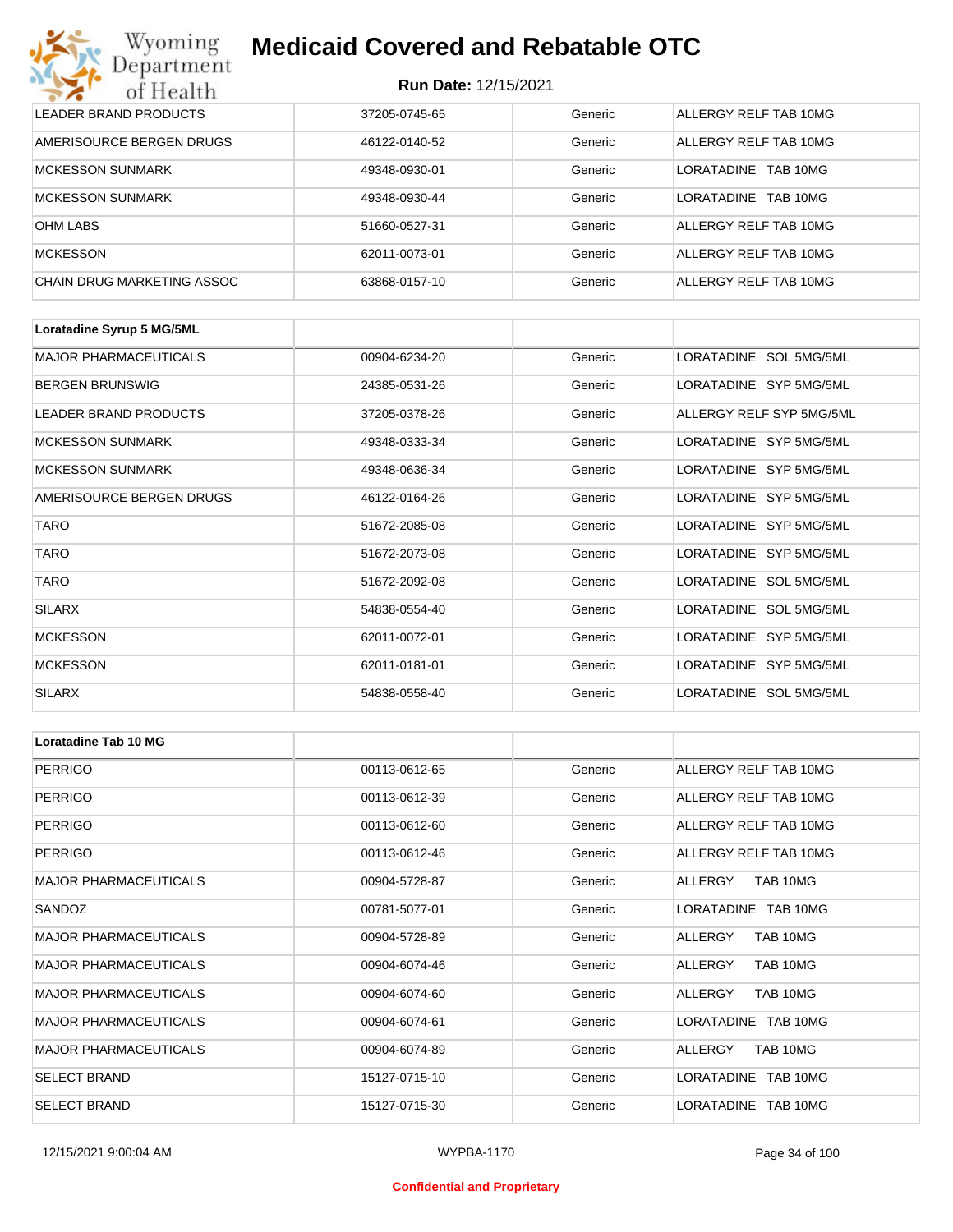

| <b>BERGEN BRUNSWIG</b>              | 24385-0471-78 | Generic      | LORATADINE TAB 10MG          |
|-------------------------------------|---------------|--------------|------------------------------|
| <b>BERGEN BRUNSWIG</b>              | 24385-0471-52 | Generic      | LORATADINE TAB 10MG          |
| <b>TOPCO</b>                        | 36800-0612-65 | Generic      | ALLERGY RELF TAB 10MG        |
| <b>TOPCO</b>                        | 36800-0612-72 | Generic      | ALLERGY RELF TAB 10MG        |
| <b>TOPCO</b>                        | 36800-0612-76 | Generic      | ALLERGY RELF TAB 10MG        |
| <b>TOPCO</b>                        | 36800-0612-87 | Generic      | ALLERGY RELF TAB 10MG        |
| <b>BERGEN BRUNSWIG</b>              | 24385-0471-99 | Generic      | LORATADINE TAB 10MG          |
| <b>LEADER BRAND PRODUCTS</b>        | 37205-0346-72 | Generic      | LORATADINE TAB 10MG          |
| <b>PADAGIS</b>                      | 45802-0650-87 | Generic      | LORATADINE TAB 10MG          |
| <b>PADAGIS</b>                      | 45802-0650-78 | Generic      | LORATADINE TAB 10MG          |
| <b>TOPCO</b>                        | 36800-0612-46 | Generic      | ALLERGY RELF TAB 10MG        |
| AMERISOURCE BERGEN DRUGS            | 46122-0158-65 | Generic      | LORATADINE TAB 10MG          |
| <b>MCKESSON SUNMARK</b>             | 49348-0818-01 | Generic      | SM LORATADIN TAB 10MG        |
| <b>MCKESSON SUNMARK</b>             | 49348-0818-13 | Generic      | SM LORATADIN TAB 10MG        |
| <b>PADAGIS</b>                      | 45802-0650-65 | Generic      | LORATADINE TAB 10MG          |
| <b>MCKESSON SUNMARK</b>             | 49348-0818-44 | Generic      | SM LORATADIN TAB 10MG        |
| OHM LABS                            | 51660-0526-01 | Generic      | ALLERGY RELF TAB 10MG        |
| <b>MYLAN INSTITUTIONAL</b>          | 51079-0246-01 | Generic      | LORATADINE TAB 10MG          |
| <b>MYLAN INSTITUTIONAL</b>          | 51079-0246-20 | Generic      | LORATADINE TAB 10MG          |
| <b>OHM LABS</b>                     | 51660-0526-05 | Generic      | ALLERGY RELF TAB 10MG        |
| <b>OHM LABS</b>                     | 51660-0526-31 | Generic      | ALLERGY RELF TAB 10MG        |
| <b>APOTEX</b>                       | 60505-0147-01 | Generic      | LORATADINE TAB 10MG          |
| <b>APOTEX</b>                       | 60505-0147-08 | Generic      | LORATADINE TAB 10MG          |
| CHAIN DRUG MARKETING ASSOC          | 63868-0151-01 | Generic      | LORATADINE TAB 10MG          |
| <b>CHAIN DRUG MARKETING ASSOC</b>   | 63868-0151-10 | Generic      | LORATADINE TAB 10MG          |
| CHAIN DRUG MARKETING ASSOC          | 63868-0151-30 | Generic      | LORATADINE TAB 10MG          |
| AMERICAN HEALTH PACKAGING           | 68084-0248-01 | Generic      | LORATADINE TAB 10MG          |
| AMERICAN HEALTH PACKAGING           | 68084-0248-11 | Generic      | LORATADINE TAB 10MG          |
| Triprolidine HCI Drops 0.938 MG/ML  |               |              |                              |
| ALLEGIS PHARMACEUTICALS             | 28595-0801-30 | <b>Brand</b> | HISTEX PD DRO 0.938MG        |
| Triprolidine HCI Liquid 0.625 MG/ML |               |              |                              |
| <b>GM PHARMACEUTICALS</b>           | 58809-0501-30 | <b>Brand</b> | VANAHIST PD LIQ 0.625MG      |
|                                     |               |              |                              |
| Triprolidine HCI Syrup 2.5 MG/5ML   |               |              |                              |
| ALLEGIS PHARMACEUTICALS             | 28595-0802-08 | <b>Brand</b> | <b>HISTEX</b><br>SYP 2.5MG/5 |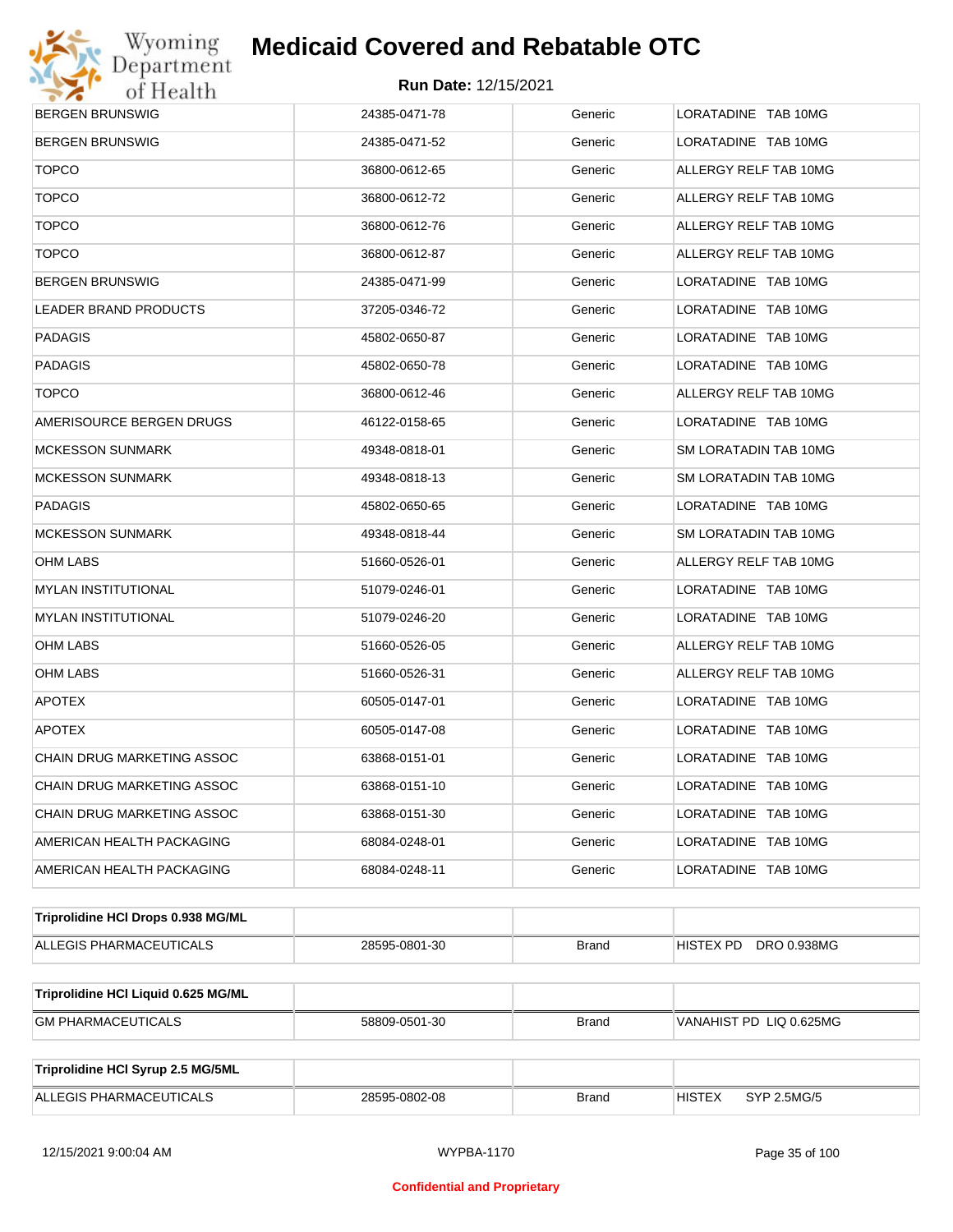

| Levonorgestrel Tab 1.5 MG      |               |              |                                   |
|--------------------------------|---------------|--------------|-----------------------------------|
| LUPIN PHARMACEUTICALS          | 43386-0622-30 | Generic      | <b>TAB 1.5MG</b><br><b>MY WAY</b> |
| <b>ACTAVIS PHARMA</b>          | 52544-0065-54 | Generic      | NEXT CHOICE TAB 1.5MG             |
| <b>AFAXYS</b>                  | 50102-0111-01 | Generic      | ECONTRA EZ TAB 1.5MG              |
| <b>AFAXYS</b>                  | 50102-0111-12 | Generic      | ECONTRA EZ TAB 1.5MG              |
| FOUNDATION CONSUMER HEALTHCARE | 51285-0100-88 | Generic      | TAKE ACTION TAB 1.5MG             |
| FOUNDATION CONSUMER HEALTHCARE | 51285-0103-88 | Generic      | AFTERA<br><b>TAB 1.5MG</b>        |
| <b>TEVA/WOMENS HEALTH</b>      | 51285-0943-88 | <b>Brand</b> | PLAN B<br><b>TAB 1.5MG</b>        |
| FOUNDATION CONSUMER HEALTHCARE | 51285-0146-19 | <b>Brand</b> | PLAN B<br><b>TAB 1.5MG</b>        |
| FOUNDATION CONSUMER HEALTHCARE | 51285-0162-88 | <b>Brand</b> | PLAN B<br><b>TAB 1.5MG</b>        |
| <b>SUN PHARMACEUTICALS</b>     | 62756-0718-60 | Generic      | <b>OPCICON</b><br>TAB 1.5MG       |
| PHARMACIST PHARMACFUTICAL LLC  | 63704-0010-01 | Generic      | LEVONORGESTR TAB 1.5MG            |
| LUPIN PHARMACEUTICALS          | 68180-0853-13 | Generic      | FALLBACK<br>TAB 1.5MG             |
| <b>COUGH/COLD/ALLERGY</b>      |               |              |                                   |

| *Camphor-Eucalyptus-Menthol - Oint*** |               |         |                             |
|---------------------------------------|---------------|---------|-----------------------------|
| AMERISOURCE BERGEN DRUGS              | 46122-0157-54 | Generic | OIN RUB<br><b>GNP CHEST</b> |
| MCKESSON                              | 62011-0075-01 | Generic | HM CHEST RUB OIN            |

| *Camphor-Eucalyptus-Menthol-Turp Oil-<br>White Pet -Oint*** |               |              |                            |
|-------------------------------------------------------------|---------------|--------------|----------------------------|
| <b>IMCKESSON SUNMARK</b>                                    | 49348-0398-96 | <b>Brand</b> | ISM MEDICATED MIS CHST RUB |

| *DM-GG-PE Tab & APAP-Diphenhyd-PE<br>Tab Therapy Pack*** |               |       |                            |
|----------------------------------------------------------|---------------|-------|----------------------------|
| RB HEALTH (US)                                           | 63824-0555-30 | Brand | IMUCINEX FAST MIS MX DAY/N |

| *PE-DM-GG Ligd & Diphenhyd-PE-APAP<br>Ligd Therapy Pack*** |               |       |                           |
|------------------------------------------------------------|---------------|-------|---------------------------|
| RB HEALTH (US)                                             | 63824-0287-22 | Brand | MUCINEX CHLD MIS DAY/NITE |

| *PE-DM-GG-APAP Ligd & PE-Diphenhyd-<br><b>APAP Ligd Therapy Pack***</b> |               |       |                           |
|-------------------------------------------------------------------------|---------------|-------|---------------------------|
| RB HEALTH (US)                                                          | 63824-0526-22 | Brand | MUCINEX FAST MIS DAY/NGHT |

| *PE-DM-GG-APAP Pack & PE-Diphenhyd-<br><b>APAP Pack Therapy Pack***</b> |               |              |                |              |
|-------------------------------------------------------------------------|---------------|--------------|----------------|--------------|
| <b>RECKITT BENCKISER</b>                                                | 63824-0234-44 | <b>Brand</b> | <b>MUCINEX</b> | MIS DAY/NGHT |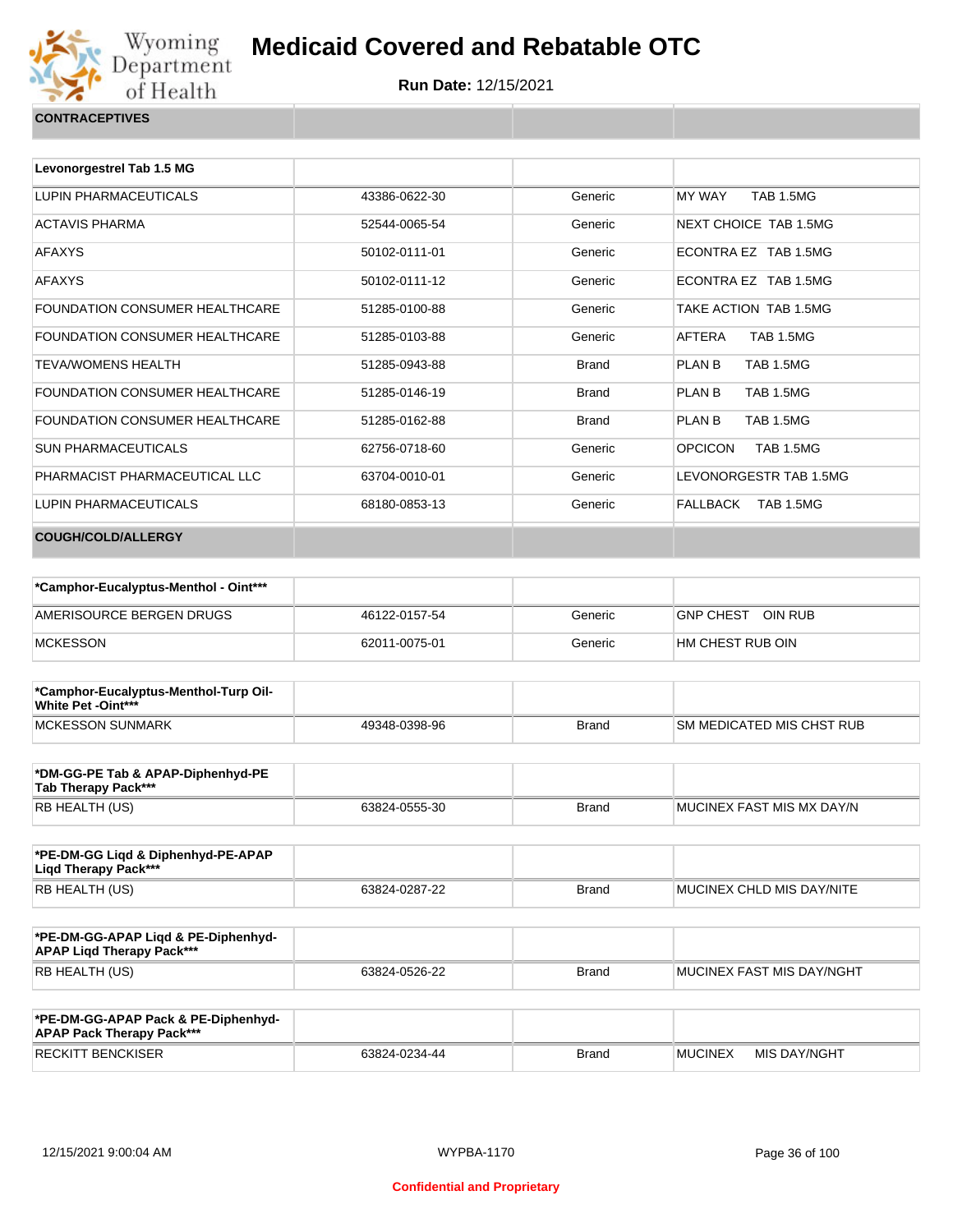

| *PE-DM-GG-APAP Tab & PE-Diphenhyd-<br><b>APAP Tab Therapy Pack***</b> |               |              |                                         |
|-----------------------------------------------------------------------|---------------|--------------|-----------------------------------------|
| RB HEALTH (US)                                                        | 63824-0551-30 | Generic      | MUCINEX FAST PAK DAY/NGHT               |
| Acetaminophen w/ DM Liq 1000-30<br>MG/30ML                            |               |              |                                         |
| <b>TOPCO</b>                                                          | 36800-0698-34 | Generic      | COUGH & SORE LIQ THRT DAY               |
| Acetaminophen w/ DM Susp 160-5 MG/5ML                                 |               |              |                                         |
| <b>GLAXO CONSUMER HEALTHCARE L.P.</b>                                 | 00067-8115-04 | <b>Brand</b> | <b>TRIAMINIC</b><br>SUS CGH/ST          |
| Brompheniramine & Phenylephrine Elixir 1<br>-2.5 MG/5ML               |               |              |                                         |
| <b>PERRIGO</b>                                                        | 00113-0906-26 | Generic      | COLD/ALLERGY ELX CHILDREN               |
| <b>MAJOR PHARMACEUTICALS</b>                                          | 00904-5781-20 | Generic      | <b>ELX CHILDREN</b><br><b>DIMAPHEN</b>  |
| WOMEN'S CHOICE PHARMACEUTICALS                                        | 00485-0202-16 | Generic      | <b>RYNEX PE</b><br><b>ELX</b>           |
| <b>BERGEN BRUNSWIG</b>                                                | 24385-0517-26 | Generic      | <b>GNP CLD/ALLE ELX CHILDREN</b>        |
| <b>BERGEN BRUNSWIG</b>                                                | 24385-0517-34 | Generic      | <b>GNP CLD/ALLE ELX CHILDREN</b>        |
| <b>TOPCO</b>                                                          | 36800-0906-26 | Generic      | COLD/ALLERGY ELX CHILDREN               |
| <b>LEADER BRAND PRODUCTS</b>                                          | 37205-0931-26 | Generic      | COLD/ALLERGY ELX CHILDREN               |
| <b>TOPCO</b>                                                          | 36800-0906-34 | Generic      | COLD/ALLERGY ELX CHILDREN               |
| MCKESSON SUNMARK                                                      | 49348-0777-37 | Generic      | SM CLD/ALRGY ELX CHILDREN               |
| <b>MCKESSON SUNMARK</b>                                               | 49348-0777-34 | Generic      | SM CLD/ALRGY ELX CHILDREN               |
| <b>MCKESSON</b>                                                       | 62011-0062-01 | Generic      | COLD/ALLERGY ELX CHILDREN               |
| Brompheniramine & Phenylephrine Syrup<br>1-2.5 MG/5ML                 |               |              |                                         |
| GLAXO CONSUMER HEALTHCARE L.P.                                        | 00067-8117-04 | <b>Brand</b> | <b>TRIAMINIC</b><br><b>SYP CLD/ALRG</b> |
| Brompheniramine & Phenylephrine Tab 4-                                |               |              |                                         |
| <b>10 MG</b><br>ALLEGIS PHARMACEUTICALS                               | 28595-0900-60 | Brand        | RU-HIST D TAB 4-10MG                    |
| Brompheniramine & Pseudoephedrine Cap<br>4-60 MG                      |               |              |                                         |
| <b>BAUSCH HEALTH</b>                                                  | 00095-0860-06 | <b>Brand</b> | LODRANE D CAP 4-60MG                    |
| <b>Brompheniramine &amp; Pseudoephedrine</b><br>Elixir 1-15 MG/5ML    |               |              |                                         |
| WOMEN'S CHOICE PHARMACEUTICALS                                        | 00485-0206-16 | Generic      | RYNEX PSE LIQ                           |
| PAR PHARMACEUTICALS                                                   | 00603-0851-94 | Generic      | <b>ELX 1-15/5ML</b><br>Q-TAPP           |
| <b>SILARX</b>                                                         | 54838-0125-40 | Generic      | <b>LIQ</b><br><b>BROTAPP</b>            |
| <b>SILARX</b>                                                         | 54838-0125-80 | Generic      | <b>BROTAPP</b><br>LIQ.                  |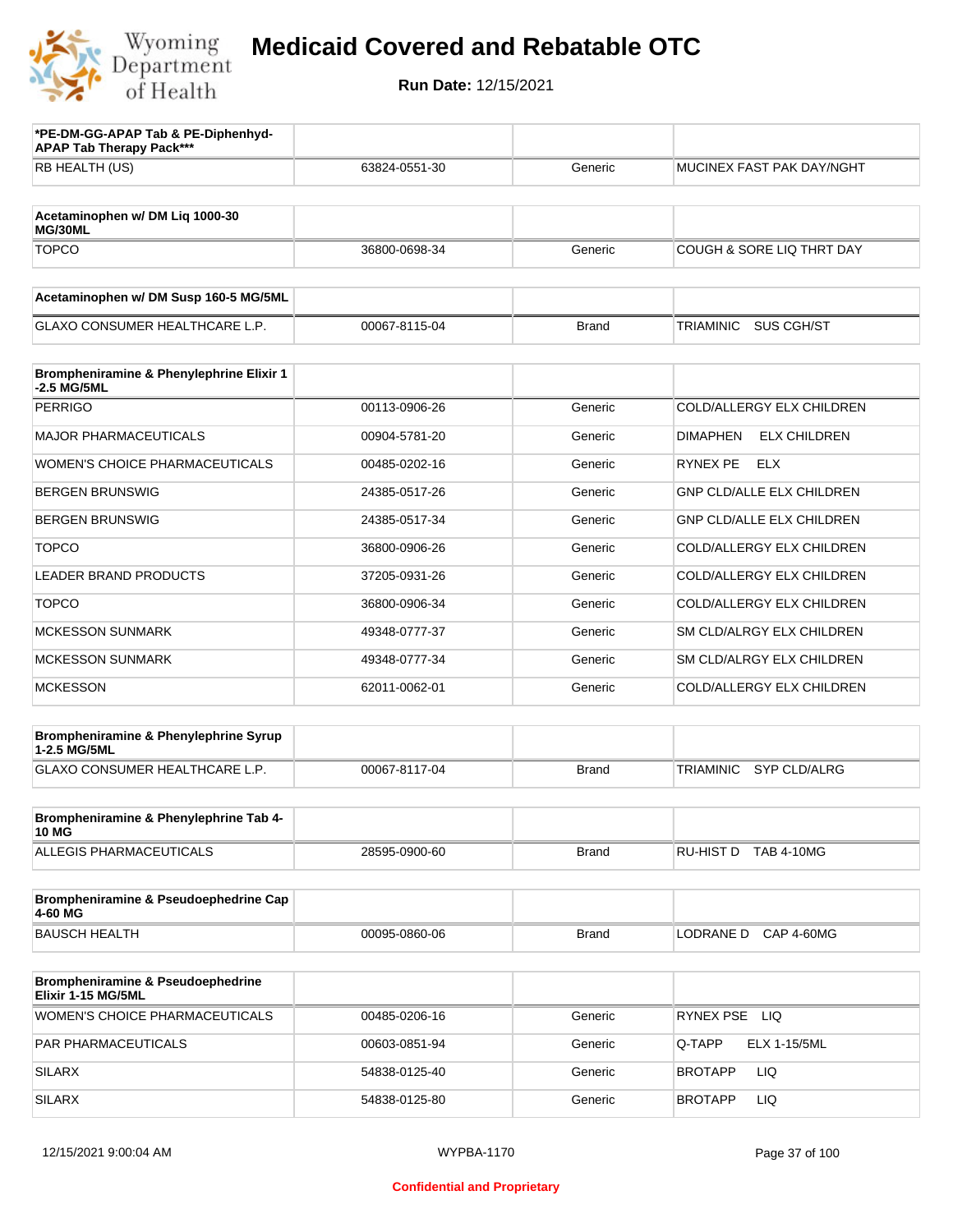

| ---                                                          |               |              |                                      |
|--------------------------------------------------------------|---------------|--------------|--------------------------------------|
| <b>SILARX</b>                                                | 54838-0125-70 | Generic      | <b>BROTAPP</b><br>LIQ                |
| Brompheniramine & Pseudoephedrine                            |               |              |                                      |
| Liquid 1-7.5 MG/ML<br>JAYMAC PHARMACEUTICAL LLC              | 64661-0032-30 | <b>Brand</b> | J-TAN D PD DRO 1-7.5MG               |
|                                                              |               |              |                                      |
| Brompheniramine-Acetaminophen Tab 2-<br><b>250 MG</b>        |               |              |                                      |
| MAGNA PHARMACEUTICALS, INC                                   | 58407-0225-01 | <b>Brand</b> | <b>TAB 2-250MG</b><br><b>STAFLEX</b> |
| Cetirizine-Pseudoephedrine Tab ER 12HR<br>5-120 MG           |               |              |                                      |
| <b>PERRIGO</b>                                               | 00113-2176-53 | Generic      | ALLERGY-D<br>TAB 5-120MG             |
| <b>PERRIGO</b>                                               | 00113-2176-62 | Generic      | ALLERGY-D TAB 5-120MG                |
| <b>GEISS DESTIN &amp; DUNN</b>                               | 00113-0176-53 | Generic      | ALLERGY-D TAB 5-120MG                |
| <b>GEISS DESTIN &amp; DUNN</b>                               | 00113-0176-62 | Generic      | ALLERGY-D TAB 5-120MG                |
| <b>MAJOR PHARMACEUTICALS</b>                                 | 00904-5831-12 | Generic      | ALLERGY-D<br><b>TAB 5-120MG</b>      |
| <b>BERGEN BRUNSWIG</b>                                       | 24385-0175-53 | Generic      | ALLERGY-D TAB 5-120MG                |
| <b>BERGEN BRUNSWIG</b>                                       | 24385-0175-62 | Generic      | ALLERGY-D TAB 5-120MG                |
| <b>TOPCO</b>                                                 | 36800-0176-62 | Generic      | ALLERGY D TAB 5-120MG                |
| <b>TOPCO</b>                                                 | 36800-0176-53 | Generic      | ALLERGY D TAB 5-120MG                |
| <b>PADAGIS</b>                                               | 45802-0721-53 | Generic      | CETIRIZ/PSE TAB 5-120MG              |
| <b>PADAGIS</b>                                               | 45802-0721-62 | Generic      | CETIRIZ/PSE TAB 5-120MG              |
| <b>MCKESSON SUNMARK</b>                                      | 49348-0851-04 | Generic      | ALLERGY-D TAB 5-120MG                |
| <b>MCKESSON</b>                                              | 62011-0055-01 | Generic      | ALLGY COMP-D TAB 5-120MG             |
| Chlophedianol-Dexbrompheniramine Soln<br>12.5-1 MG/5ML       |               |              |                                      |
| <b>RAMCNEIL</b>                                              | 12830-0864-16 | <b>Brand</b> | CHLO HIST SOL                        |
| Chlophedianol-Guaifenesin Liquid 12.5-100<br>MG/5ML          |               |              |                                      |
| <b>RAMCNEIL</b>                                              | 12830-0767-16 | <b>Brand</b> | CHLO TUSS EX LIQ 12.5-100            |
| Chlophedianol-Pyrilamine Liquid 12.5-12.5<br>MG/5ML          |               |              |                                      |
| <b>CENTURION LABS</b>                                        | 23359-0032-16 | <b>Brand</b> | <b>NINJACOF</b><br>LIQ               |
| Chlophedianol-Pyrilamine Liquid 25-50<br>MG/15ML             |               |              |                                      |
| <b>GM PHARMACEUTICALS</b>                                    | 58809-0350-04 | <b>Brand</b> | VANACOF-8<br>LIQ 25-50/15            |
| Chlophedianol-Pyrilamine-APAP Liquid<br>12.5-12.5-160 MG/5ML |               |              |                                      |
| <b>CENTURION LABS</b>                                        | 23359-0033-16 | <b>Brand</b> | NINJACOF-A LIQ                       |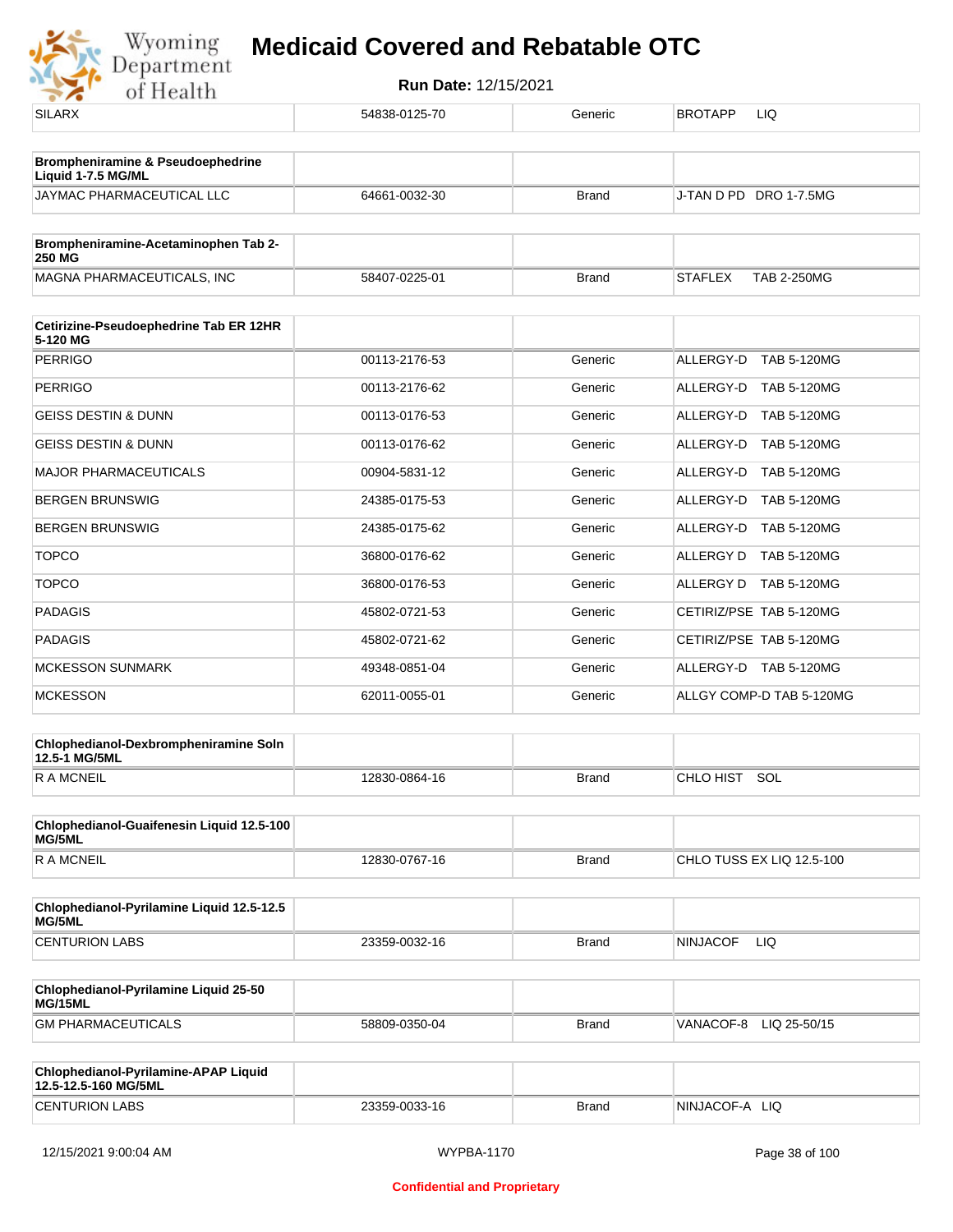

| <b>Chlorcyclizine &amp; Pseudoephedrine Liquid</b><br>25-60 MG/5ML |               |              |                                       |
|--------------------------------------------------------------------|---------------|--------------|---------------------------------------|
| MAGNA PHARMACEUTICALS, INC                                         | 58407-0624-04 | <b>Brand</b> | STAHIST AD LIQ                        |
|                                                                    |               |              |                                       |
| Chlorcyclizine & Pseudoephedrine Tab 25-<br>60 MG                  |               |              |                                       |
| MAGNA PHARMACEUTICALS, INC                                         | 58407-0625-30 | <b>Brand</b> | STAHIST AD TAB 25-60MG                |
|                                                                    |               |              |                                       |
| <b>Chlorpheniramine &amp; Phenylephrine Liquid</b><br>1-2.5 MG/ML  |               |              |                                       |
| <b>LASER PHARMACEUTICALS</b>                                       | 16477-0121-30 | <b>Brand</b> | <b>DALLERGY</b><br><b>DRO 1-2.5MG</b> |
| Chlorpheniramine & Phenylephrine Liquid                            |               |              |                                       |
| 1-3.5 MG/ML                                                        |               |              |                                       |
| <b>VIRTUS PHARMACEUTICALS OPCO</b>                                 | 76439-0319-30 | Generic      | <b>VIRDEC</b><br><b>DRO</b>           |
| Chlorpheniramine & Phenylephrine Liquid<br>2-5 MG/ML               |               |              |                                       |
| WOMEN'S CHOICE PHARMACEUTICALS                                     | 00485-0096-02 | <b>Brand</b> | ED CHLORPED DRO D                     |
|                                                                    |               |              |                                       |
| Chlorpheniramine & Phenylephrine Liquid<br>4-10 MG/5ML             |               |              |                                       |
| WOMEN'S CHOICE PHARMACEUTICALS                                     | 00485-0155-16 | <b>Brand</b> | ED A-HIST<br>LIQ 4-10/5ML             |
| LARKEN LABORATORIES, INC.                                          | 68047-0185-16 | Generic      | NOHIST-LQ LIQ 4-10/5ML                |
|                                                                    |               |              |                                       |
| Chlorpheniramine & Phenylephrine Tab 4-<br><b>10 MG</b>            |               |              |                                       |
| WOMEN'S CHOICE PHARMACEUTICALS                                     | 00485-0254-01 | Generic      | ED A-HIST TAB 4-10MG                  |
| <b>TOPCO</b>                                                       | 36800-0139-62 | Generic      | COLD/ALLERGY TAB 4-10MG               |
| <b>SELECT BRAND</b>                                                | 15127-0082-24 | Generic      | SINUS/ALERGY TAB MAX ST               |
| <b>TOPCO</b>                                                       | 36800-0358-62 | Generic      | SINUS/ALERGY TAB PE MAX               |
| <b>BERGEN BRUNSWIG</b>                                             | 24385-0961-62 | Generic      | SINUS/ALLERG TAB 4-10MG               |
| AMERISOURCE BERGEN DRUGS                                           | 46122-0181-62 | Generic      | COLD/ALLERGY TAB 4-10MG               |
|                                                                    |               |              |                                       |
| Chlorpheniramine & Pseudoephedrine<br>Liquid 2-30 MG/5ML           |               |              |                                       |
| LARKEN LABORATORIES, INC.                                          | 68047-0120-16 | <b>Brand</b> | LOHIST-D<br>LIQ.                      |
|                                                                    |               |              |                                       |
| Chlorpheniramine & Pseudoephedrine Tab<br>4-60 MG                  |               |              |                                       |
| MAJOR PHARMACEUTICALS                                              | 00904-5351-24 | Generic      | <b>SUDOGEST</b><br><b>TAB 4-60MG</b>  |
| <b>MAJOR PHARMACEUTICALS</b>                                       | 00904-5351-96 | Generic      | <b>SUDOGEST</b><br><b>TAB 4-60MG</b>  |
|                                                                    |               |              |                                       |
| Chlorpheniramine w/ Codeine Liquid 2-9<br>MG/5ML                   |               |              |                                       |
| MAGNA PHARMACEUTICALS, INC                                         | 58407-0920-16 | <b>Brand</b> | Z-TUSS AC<br>LIQ 2-9/5ML              |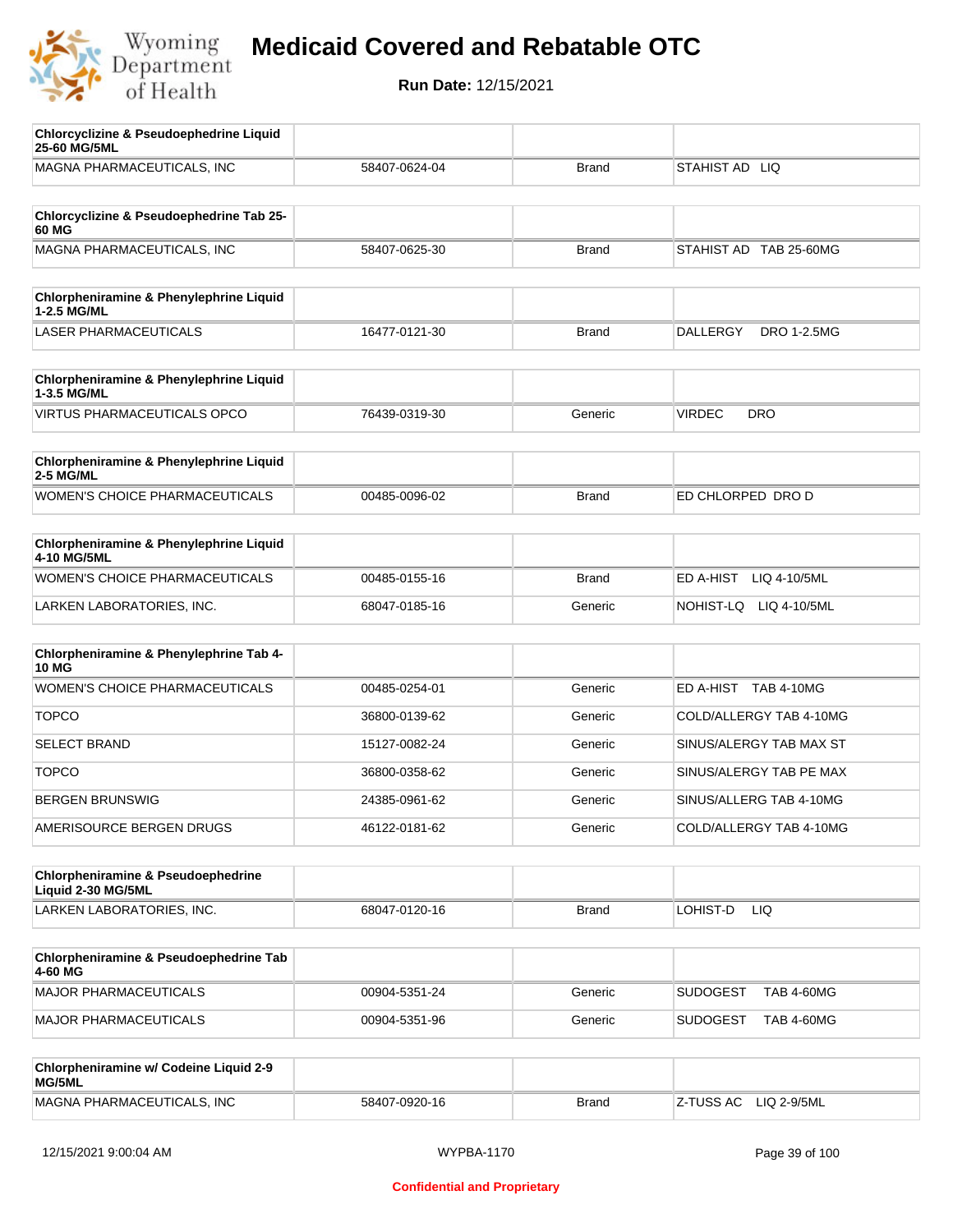

**Run Date:** 12/15/2021

| Chlorpheniramine-DM Tab 4-30 MG                                  |               |              |                                       |
|------------------------------------------------------------------|---------------|--------------|---------------------------------------|
| <b>MAJOR PHARMACEUTICALS</b>                                     | 00904-5817-44 | Generic      | <b>COUGH &amp; COLD TAB</b>           |
| <b>SELECT BRAND</b>                                              | 15127-0268-16 | Generic      | SB COLD/CGH TAB HBP                   |
|                                                                  |               |              |                                       |
| Chlorpheniramine-Phenylephrine-ASA<br>Effer Tab 2-7.8-325 MG     |               |              |                                       |
| CHAIN DRUG MARKETING ASSOC                                       | 63868-0228-20 | Generic      | COLD RELIEF TAB PLUS                  |
| Chlorphen-PE-APAP Tab 2-5-325 MG & PE-<br>APAP Tab 5-325 MG Pack |               |              |                                       |
| <b>SELECT BRAND</b>                                              | 15127-0933-24 | Generic      | <b>SB SINUS CNG PAK/PAIN</b>          |
| AMERISOURCE BERGEN DRUGS                                         | 46122-0075-60 | Generic      | SINUS RELIEF PAK CNG/PAIN             |
| Chlorphen-Phenylephrine w/ APAP Tab 2-5                          |               |              |                                       |
| $-325$ MG<br><b>GEISS DESTIN &amp; DUNN</b>                      | 00113-0476-62 | Generic      | <b>ALLERGY</b><br><b>TAB MULTI-SY</b> |
|                                                                  |               |              |                                       |
| <b>SELECT BRAND</b>                                              | 15127-0966-24 | Generic      | <b>SB SINUS CNG TAB/PAIN</b>          |
| <b>SELECT BRAND</b>                                              | 15127-0967-24 | Generic      | SB ALLERGY TAB MULTI-SY               |
| <b>TOPCO</b>                                                     | 36800-0476-62 | Generic      | <b>ALLERGY</b><br>TAB MULTI-SY        |
| <b>TOPCO</b>                                                     | 36800-0476-67 | Generic      | <b>ALLERGY</b><br>TAB MULTI-SY        |
| <b>BERGEN BRUNSWIG</b>                                           | 24385-0147-62 | Generic      | <b>GNP ALLERGY TAB MULTI-SY</b>       |
| LEADER BRAND PRODUCTS                                            | 37205-0940-62 | Generic      | <b>ALLERGY</b><br><b>TAB MULTI-SY</b> |
| <b>TOPCO</b>                                                     | 36800-0935-62 | Generic      | NIGHT TIME TAB SINUS                  |
| AMERISOURCE BERGEN DRUGS                                         | 46122-0074-62 | Generic      | GNP SINUS TAB CNG/PAIN                |
| <b>MCKESSON SUNMARK</b>                                          | 49348-0778-04 | Generic      | SM ALLERGY TAB MULTI-SY               |
| <b>CHAIN DRUG MARKETING ASSOC</b>                                | 63868-0981-24 | Generic      | QC ALLERGY TAB RELIEF                 |
|                                                                  |               |              |                                       |
| Chlorphen-Phenylephrine w/ APAP Tab 4-<br>10-325 MG              |               |              |                                       |
| U S PHARMACEUTICAL                                               | 52747-0475-70 | Brand        | NOREL AD<br>TAB 4-10-325              |
|                                                                  |               |              |                                       |
| Dexbrompheniramine & Pseudoephedrine<br>Soln 1-30 MG/5ML         |               |              |                                       |
| LLORENS PHARMACEUTICAL                                           | 54859-0802-04 | <b>Brand</b> | <b>CONEX</b><br><b>SOL CLD/ALRG</b>   |
|                                                                  |               |              |                                       |
| Dexbrompheniramine & Pseudoephedrine<br><b>Tab 2-60 MG</b>       |               |              |                                       |
| LLORENS PHARMACEUTICAL                                           | 54859-0702-60 | <b>Brand</b> | CONEX<br><b>TAB 2-60MG</b>            |
|                                                                  |               |              |                                       |
| Dexbrompheniramine-Phenylephrine<br>Syrup 1-5 MG/5ML             |               |              |                                       |

LASER PHARMACEUTICALS 16477-0822-01 Brand DALLERGY SYP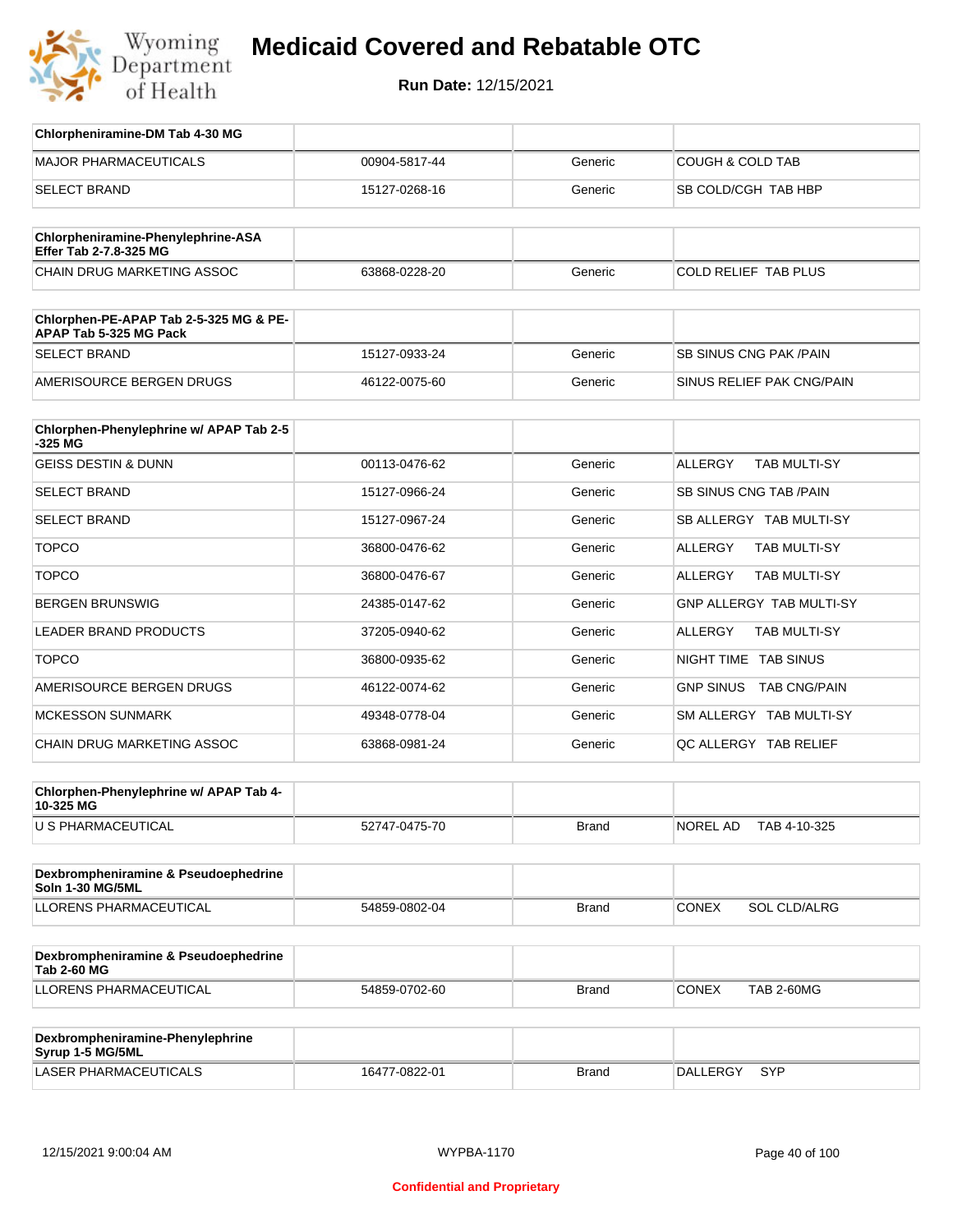

| Dexbrompheniramine-Phenylephrine Tab 1<br>-5 MG             |               |              |                                    |
|-------------------------------------------------------------|---------------|--------------|------------------------------------|
| <b>LASER PHARMACEUTICALS</b>                                | 16477-0161-01 | <b>Brand</b> | <b>DALLERGY</b><br>TAB 1-5MG       |
|                                                             |               |              |                                    |
| Dexbrompheniramine-Phenylephrine Tab 2<br>-10 MG            |               |              |                                    |
| POLY PHARMACEUTICALS                                        | 50991-0782-60 | <b>Brand</b> | ALA-HIST PE TAB 2-10MG             |
|                                                             |               |              |                                    |
| Dexchlorpheniramine & Pseudoephedrine<br><b>Tab 2-60 MG</b> |               |              |                                    |
| CAPELLON PHARMACEUTICALS                                    | 64543-0097-90 | <b>Brand</b> | <b>RESCON</b><br><b>TAB 2-60MG</b> |
|                                                             |               |              |                                    |
| Dexchlorpheniramine-Phenylephrine Tab 2<br>-10 MG           |               |              |                                    |
| WOMEN'S CHOICE PHARMACEUTICALS                              | 00485-0080-01 | <b>Brand</b> | <b>RYMED</b><br><b>TAB 2-10MG</b>  |
| Dextromethorphan HBr Cap 15 MG                              |               |              |                                    |
|                                                             |               |              |                                    |
| <b>RUGBY LABORATORIES</b>                                   | 00536-1068-34 | Generic      | ROBAFEN CGH CAP 15MG               |
| <b>MAJOR PHARMACEUTICALS</b>                                | 00904-5752-95 | Generic      | ROBAFEN CGH CAP 15MG               |
| <b>SELECT BRAND</b>                                         | 15127-0984-20 | Generic      | SB CGH CONTR CAP 15MG              |
| Dextromethorphan HBr Liquid 15 MG/15ML                      |               |              |                                    |
| <b>TOPCO</b>                                                | 36800-0473-38 | Generic      | DAY TIME<br>LIQ COUGH              |
|                                                             |               |              |                                    |
| Dextromethorphan HBr Liquid 15 MG/5ML                       |               |              |                                    |
| <b>SELECT BRAND</b>                                         | 15127-0925-04 | Generic      | SB CGH RELF LIQ 15MG/5ML           |
| <b>BERGEN BRUNSWIG</b>                                      | 24385-0263-26 | Generic      | GNP CGH RELF LIQ 15MG/5ML          |
| <b>BERGEN BRUNSWIG</b>                                      | 24385-0262-26 | Generic      | GNP CGH RELF LIQ 15MG/5ML          |
| CHAIN DRUG MARKETING ASSOC                                  | 63868-0070-04 | Generic      | QC CGH RELF LIQ 15MG/5ML           |
|                                                             |               |              |                                    |
| Dextromethorphan HBr Syrup 15 MG/5ML                        |               |              |                                    |
| <b>BERGEN BRUNSWIG</b>                                      | 24385-0493-26 | Generic      | TUSSIN COUGH SYP 15MG/5ML          |
| <b>TOPCO</b>                                                | 36800-0300-26 | Generic      | TUSSIN COUGH SYP 15MG/5ML          |
| Dextromethorphan Polistirex Extended                        |               |              |                                    |
| Release Susp 30 MG/5ML                                      |               |              |                                    |
| <b>MAJOR PHARMACEUTICALS</b>                                | 00904-6312-56 | Generic      | <b>COUGH DM</b><br>SUS 30MG/5ML    |
| LEADER BRAND PRODUCTS                                       | 37205-0697-21 | Generic      | COUGH DM<br>SUS 30MG/5ML           |
| <b>PADAGIS</b>                                              | 45802-0433-21 | Generic      | DEXTROMETHOR SUS 30MG/5ML          |
| AMERISOURCE BERGEN DRUGS                                    | 46122-0141-25 | Generic      | GNP COUGH DM SUS 30MG/5ML          |
| AMERISOURCE BERGEN DRUGS                                    | 46122-0141-21 | Generic      | GNP COUGH DM SUS 30MG/5ML          |
| AMERISOURCE BERGEN DRUGS                                    | 46122-0142-21 | Generic      | GNP COUGH DM SUS 30MG/5ML          |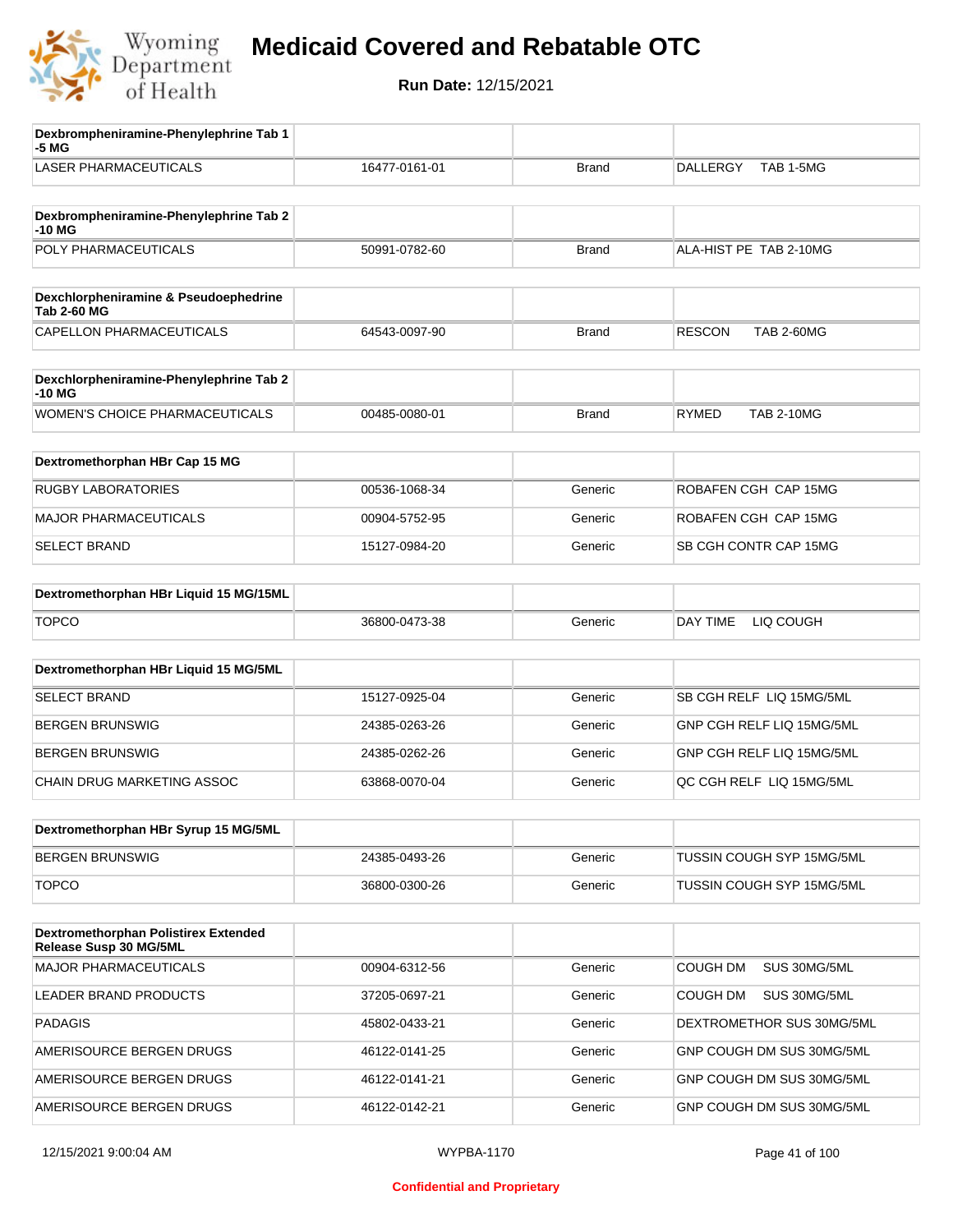

| RB HEALTH (US)  | 63824-0176-65 | <b>Brand</b> | <b>DELSYM</b><br>SUS 30MG/5ML |
|-----------------|---------------|--------------|-------------------------------|
| RB HEALTH (US)  | 63824-0177-63 | <b>Brand</b> | DELSYM CHILD SUS 30MG/5ML     |
| RB HEALTH (US)  | 63824-0177-65 | <b>Brand</b> | DELSYM CHILD SUS 30MG/5ML     |
| <b>MCKESSON</b> | 62011-0198-01 | Generic      | HM COUGH DM SUS 30MG/5ML      |
| RB HEALTH (US)  | 63824-0171-65 | <b>Brand</b> | <b>DELSYM</b><br>SUS 30MG/5ML |
| RB HEALTH (US)  | 63824-0173-65 | <b>Brand</b> | DELSYM CHILD SUS 30MG/5ML     |
| RB HEALTH (US)  | 63824-0175-63 | <b>Brand</b> | <b>DELSYM</b><br>SUS 30MG/5ML |
| RB HEALTH (US)  | 63824-0176-63 | <b>Brand</b> | SUS 30MG/5ML<br><b>DELSYM</b> |
| RB HEALTH (US)  | 63824-0172-63 | <b>Brand</b> | <b>DELSYM</b><br>SUS 30MG/5ML |
| RB HEALTH (US)  | 63824-0172-65 | <b>Brand</b> | <b>DELSYM</b><br>SUS 30MG/5ML |
| RB HEALTH (US)  | 63824-0173-63 | <b>Brand</b> | DELSYM CHILD SUS 30MG/5ML     |
| <b>MCKESSON</b> | 62011-0176-01 | Generic      | HM COUGH DM SUS 30MG/5ML      |
| RB HEALTH (US)  | 63824-0171-63 | <b>Brand</b> | <b>DELSYM</b><br>SUS 30MG/5ML |
| RB HEALTH (US)  | 63824-0175-65 | <b>Brand</b> | <b>DELSYM</b><br>SUS 30MG/5ML |

| Dextromethorphan-Doxylamine-APAP Cap<br>15-6.25-325 MG |               |         |                           |
|--------------------------------------------------------|---------------|---------|---------------------------|
| <b>MAJOR PHARMACEUTICALS</b>                           | 00904-5764-44 | Generic | NIGHT TIME CAP COLD/FLU   |
| <b>SELECT BRAND</b>                                    | 15127-0985-12 | Generic | NIGHT TIME CAP COLD/FLU   |
| TOPCO                                                  | 36800-0977-53 | Generic | CAP COLD/FLU<br>NITE TIME |
| <b>LEADER BRAND PRODUCTS</b>                           | 37205-0707-62 | Generic | CAP COLD/FLU<br>NITE-TIME |
| TOPCO                                                  | 36800-0977-60 | Generic | NITE TIME<br>CAP COLD/FLU |
| AMERISOURCE BERGEN DRUGS                               | 46122-0183-73 | Generic | NIGHT TIME CAP COLD/FLU   |
| AMERISOURCE BERGEN DRUGS                               | 46122-0245-62 | Generic | NIGHT TIME CAP COLD/FLU   |
| <b>MCKESSON SUNMARK</b>                                | 49348-0741-03 | Generic | SM NITE TIME CAP COLD/FLU |
| <b>MCKESSON</b>                                        | 62011-0084-02 | Generic | NIGHT TIME CAP COLD/FLU   |

| Dextromethorphan-Doxylamine-APAP<br>Liquid 15-6.25-325 MG/15ML |               |         |                            |
|----------------------------------------------------------------|---------------|---------|----------------------------|
| <b>MAJOR PHARMACEUTICALS</b>                                   | 00904-5777-09 | Generic | ALL-NITE<br>LIQ COLD/FLU   |
| AMERISOURCE BERGEN DRUGS                                       | 46122-0136-34 | Generic | NIGHT TIME<br>LIQ COLD/FLU |
| AMERISOURCE BERGEN DRUGS                                       | 46122-0198-34 | Generic | NIGHT TIME<br>LIQ COLD/FLU |
| AMERISOURCE BERGEN DRUGS                                       | 46122-0198-40 | Generic | NIGHT TIME<br>LIQ COLD/FLU |
| AMERISOURCE BERGEN DRUGS                                       | 46122-0136-40 | Generic | NIGHT TIME LIQ COLD/FLU    |
| <b>MCKESSON SUNMARK</b>                                        | 49348-0975-37 | Generic | SM NITE TIME LIQ CLD/FLU   |
| <b>MCKESSON SUNMARK</b>                                        | 49348-0975-39 | Generic | SM NITE TIME LIQ CLD/FLU   |
| <b>MCKESSON</b>                                                | 62011-0082-02 | Generic | NIGHT TIME<br>LIQ CLD/FLU  |
| <b>MCKESSON</b>                                                | 62011-0083-02 | Generic | NIGHT TIME<br>LIO CLD/FLU  |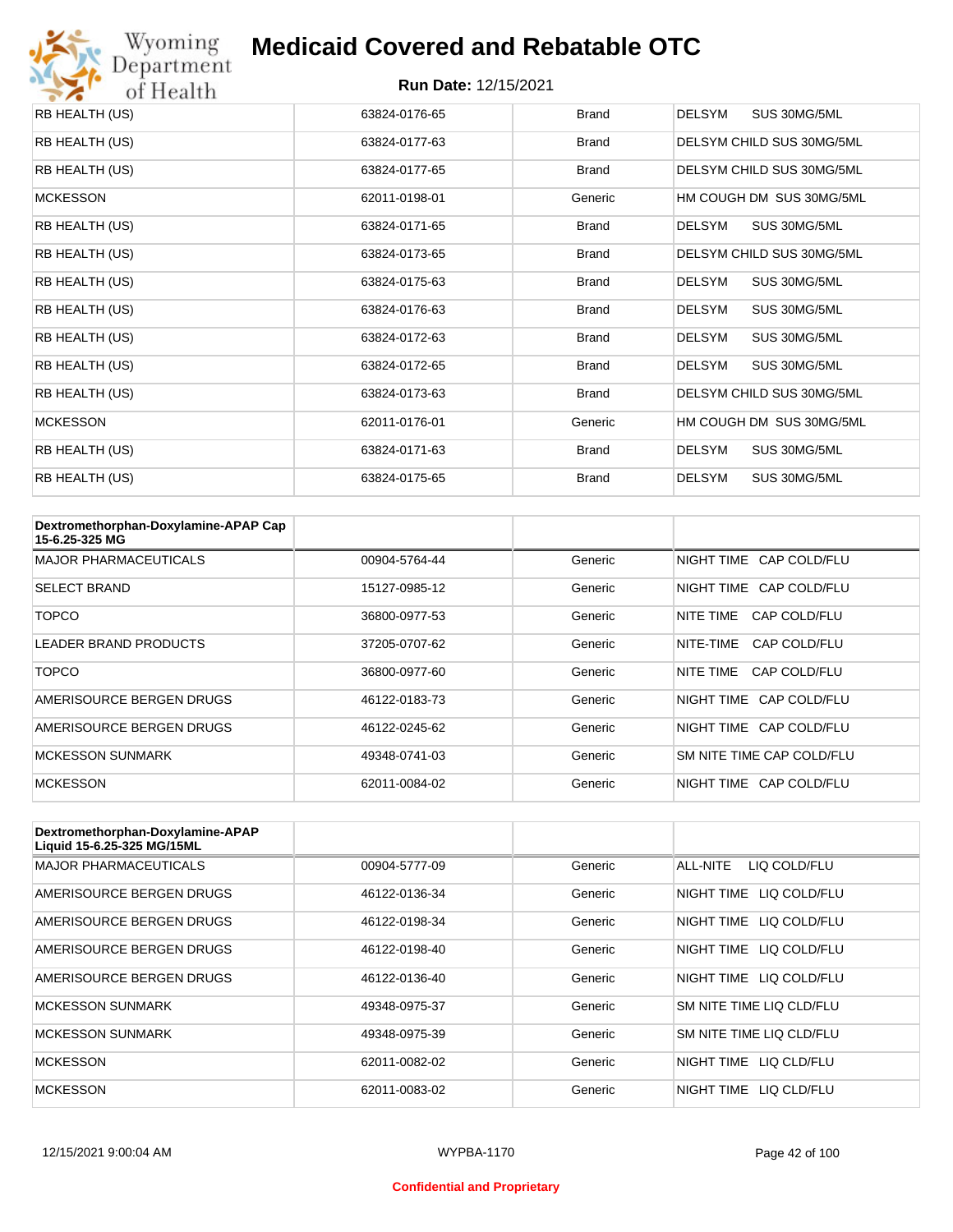

| Dextromethorphan-Doxylamine-APAP<br>Liquid 30-12.5-1000 MG/30ML |               |         |                           |
|-----------------------------------------------------------------|---------------|---------|---------------------------|
| <b>SELECT BRAND</b>                                             | 15127-0987-10 | Generic | NIGHT TIME LIQ COLD/FLU   |
| <b>TOPCO</b>                                                    | 36800-0041-30 | Generic | NITE-TIME<br>LIQ COLD/FLU |
| <b>TOPCO</b>                                                    | 36800-0990-38 | Generic | NITE TIME<br>LIQ COLD/FLU |
| <b>SELECT BRAND</b>                                             | 15127-0987-06 | Generic | NIGHT TIME LIQ COLD/FLU   |
| <b>TOPCO</b>                                                    | 36800-0666-34 | Generic | COUGH & SORE LIQ NGT TIME |
| <b>TOPCO</b>                                                    | 36800-0908-38 | Generic | LIQ COLD/FLU<br>NITE TIME |
| <b>TOPCO</b>                                                    | 36800-0041-38 | Generic | LIQ COLD/FLU<br>NITE-TIME |
| <b>TOPCO</b>                                                    | 36800-0908-30 | Generic | NITE TIME<br>LIQ COLD/FLU |
| <b>CHAIN DRUG MARKETING ASSOC</b>                               | 63868-0065-08 | Generic | QC COUGH<br>LIQ SORE THR  |
|                                                                 |               |         |                           |

| Dextromethorphan-Guaifenesin Granules<br>Packet 5-100 MG |               |       |                         |
|----------------------------------------------------------|---------------|-------|-------------------------|
| <b>RB HEALTH (US)</b>                                    | 63824-0256-12 | Brand | MUCINEX CGH GRA 5-100MG |

| Dextromethorphan-Guaifenesin Liquid 10-<br><b>100 MG/5ML</b> |               |         |                                      |
|--------------------------------------------------------------|---------------|---------|--------------------------------------|
| <b>PERRIGO</b>                                               | 00113-0578-26 | Generic | TUSSIN DM LIQ                        |
| PAR PHARMACEUTICALS                                          | 00603-1330-58 | Generic | IOPHEN DM-NR LIQ 100-10/5            |
| <b>BERGEN BRUNSWIG</b>                                       | 24385-0359-26 | Generic | <b>GNP TUSSIN LIQ DM</b>             |
| <b>TOPCO</b>                                                 | 36800-0359-34 | Generic | <b>TUSSIN DM</b><br>LIQ 100-10/5     |
| <b>TOPCO</b>                                                 | 36800-0578-26 | Generic | <b>TUSSIN DM</b><br>LIQ 100-10/5     |
| <b>BERGEN BRUNSWIG</b>                                       | 24385-0359-34 | Generic | <b>GNP TUSSIN LIQ DM</b>             |
| <b>BERGEN BRUNSWIG</b>                                       | 24385-0578-26 | Generic | GNP TUSSIN LIQ DM COUGH              |
| <b>TOPCO</b>                                                 | 36800-0359-26 | Generic | <b>TUSSIN DM</b><br>LIQ 100-10/5     |
| <b>TOPCO</b>                                                 | 36800-0359-40 | Generic | <b>TUSSIN DM</b><br>LIQ 100-10/5     |
| <b>LEADER BRAND PRODUCTS</b>                                 | 37205-0712-26 | Generic | <b>TUSSIN DM</b><br><b>LIQ CLEAR</b> |
| <b>HI-TECH</b>                                               | 50383-0062-06 | Generic | DM/GG<br>SOL 10-100/5                |
| <b>HI-TECH</b>                                               | 50383-0062-07 | Generic | DM/GG<br>SOL 10-100/5                |
| HI-TECH                                                      | 50383-0062-12 | Generic | SOL<br>DM/GG                         |
| <b>SILARX</b>                                                | 54838-0133-40 | Generic | SILTUSSIN DM LIQ DAS                 |
| <b>HI-TECH</b>                                               | 50383-0062-11 | Generic | SOL<br>DM/GG                         |
| <b>SILARX</b>                                                | 54838-0139-40 | Generic | SILTUSSIN-DM LIQ DIABETIC            |
| <b>LLORENS PHARMACEUTICAL</b>                                | 54859-0505-16 | Generic | TUSNEL DIABT LIQ 10-100/5            |
| <b>MCKESSON</b>                                              | 62011-0091-01 | Generic | HM TUSSIN LIQ ADLT DM                |
| <b>MCKESSON</b>                                              | 62011-0092-01 | Generic | TUSSIN ADULT LIQ CGH/CONG            |
| <b>LLORENS PHARMACEUTICAL</b>                                | 54859-0505-04 | Generic | TUSNEL DIABT LIQ 10-100/5            |
| <b>MCKESSON</b>                                              | 62011-0091-02 | Generic | HM TUSSIN LIQ ADLT DM                |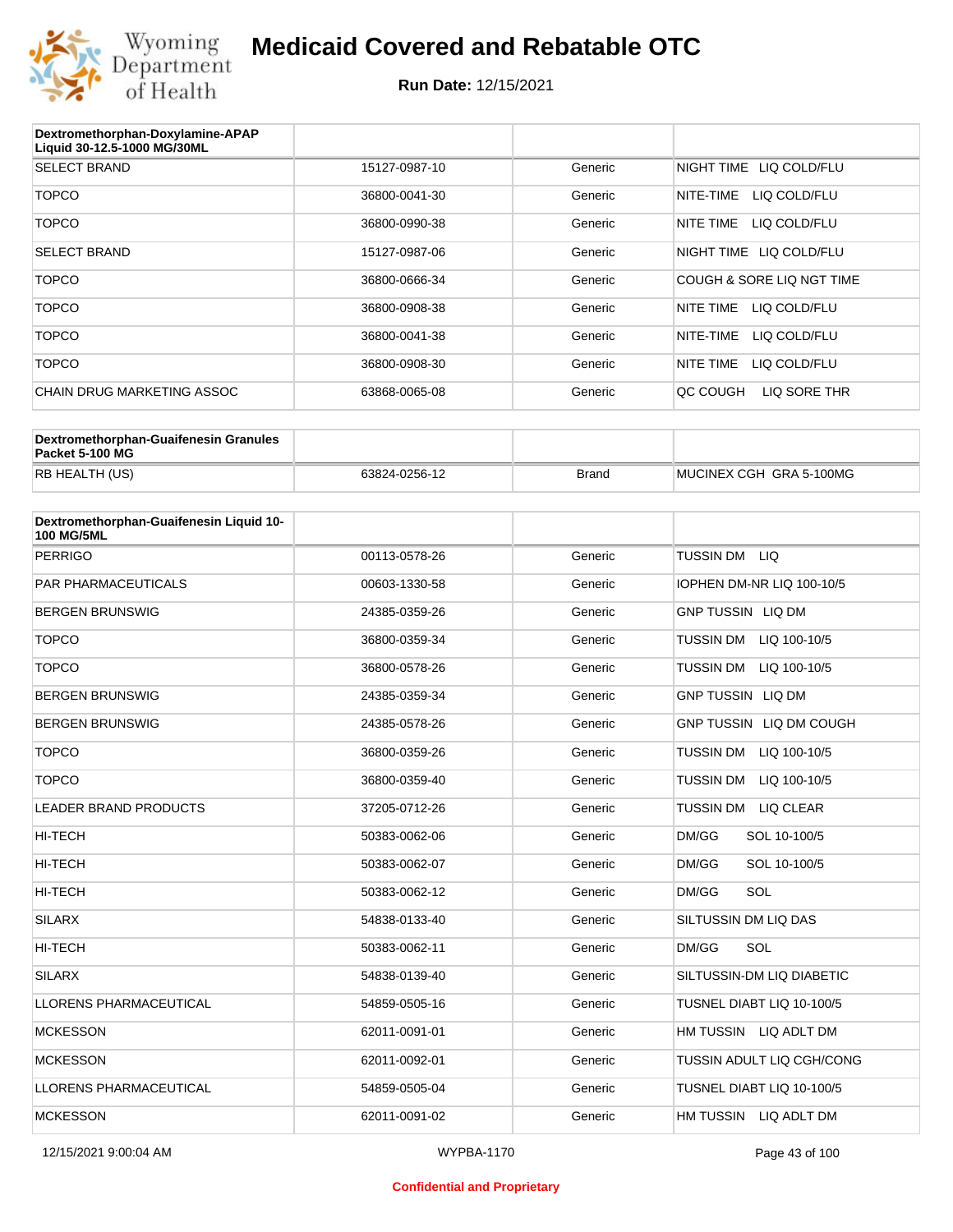

| <b>MCKESSON</b>                                              | 62011-0092-02 | Generic | TUSSIN ADULT LIQ CGH/CONG    |
|--------------------------------------------------------------|---------------|---------|------------------------------|
|                                                              |               |         |                              |
| Dextromethorphan-Guaifenesin Liquid 10-<br><b>200 MG/5ML</b> |               |         |                              |
| <b>PERRIGO</b>                                               | 00113-0799-26 | Generic | TUSSIN DM MX LIQ 10-200/5    |
| <b>TOPCO</b>                                                 | 36800-0799-34 | Generic | TUSSIN DM LIQ MAX            |
| <b>LEADER BRAND PRODUCTS</b>                                 | 37205-0629-26 | Generic | TUSSIN DM MX LIQ 10-200/5    |
| <b>TOPCO</b>                                                 | 36800-0799-26 | Generic | TUSSIN DM LIQ MAX            |
| <b>LEADER BRAND PRODUCTS</b>                                 | 37205-0629-34 | Generic | TUSSIN DM MX LIQ 10-200/5    |
| AMERISOURCE BERGEN DRUGS                                     | 46122-0139-26 | Generic | TUSSIN DM<br>LIQ 10-200/5    |
| AMERISOURCE BERGEN DRUGS                                     | 46122-0139-34 | Generic | TUSSIN DM<br>LIQ 10-200/5    |
| AMERISOURCE BERGEN DRUGS                                     | 46122-0017-26 | Generic | GNP TUSSIN LIQ DM MAX        |
| AMERISOURCE BERGEN DRUGS                                     | 46122-0017-34 | Generic | <b>GNP TUSSIN LIQ DM MAX</b> |
| <b>SILARX</b>                                                | 54838-0140-40 | Generic | SILTUSSIN-DM LIQ MAX ST      |
| <b>MCKESSON</b>                                              | 62011-0211-01 | Generic | HM TUSSIN LIQ DM MAX         |

| Dextromethorphan-Guaifenesin Liquid 5-<br><b>100 MG/5ML</b> |               |         |                           |
|-------------------------------------------------------------|---------------|---------|---------------------------|
| <b>GEISS DESTIN &amp; DUNN</b>                              | 00113-0419-26 | Generic | MUCUS RELIEF LIQ 5-100MG  |
| <b>BERGEN BRUNSWIG</b>                                      | 24385-0985-26 | Generic | MUCUS RELIEF LIQ 5-100MG  |
| TOPCO                                                       | 36800-0419-26 | Generic | MUCUS RELIEF LIQ 5-100MG  |
| LEADER BRAND PRODUCTS                                       | 37205-0993-26 | Generic | MUCUS RELIEF LIQ 5-100MG  |
| <b>MCKESSON SUNMARK</b>                                     | 49348-0828-34 | Generic | MUCUS RELIEF LIQ 5-100MG  |
| <b>RB HEALTH (US)</b>                                       | 63824-0019-66 | Generic | MUCINEX DM LIQ 20-400     |
| RB HEALTH (US)                                              | 63824-0213-66 | Generic | DELSYM COUGH LIQ CONGS DM |
| <b>RB HEALTH (US)</b>                                       | 63824-0214-66 | Generic | DELSYM COUGH LIQ CONGS DM |
| <b>RB HEALTH (US)</b>                                       | 63824-0286-64 | Generic | MUCINEX CGH LIQ 5-100MG   |

| Dextromethorphan-Guaifenesin Syrup 10-<br><b>100 MG/5ML</b> |               |         |                           |
|-------------------------------------------------------------|---------------|---------|---------------------------|
| PHARMACEUTICAL ASSOCIATES                                   | 00121-0638-05 | Generic | <b>GUAIFENESIN SYP DM</b> |
| <b>PERRIGO</b>                                              | 00113-0359-26 | Generic | TUSSIN DM SYP 100-10/5    |
| PHARMACEUTICAL ASSOCIATES                                   | 00121-0638-10 | Generic | <b>GUAIFENESIN SYP DM</b> |
| <b>PERRIGO</b>                                              | 00113-0359-34 | Generic | TUSSIN DM SYP 100-10/5    |
| <b>RUGBY LABORATORIES</b>                                   | 00536-0970-97 | Generic | EXTRA ACTION SYP 100-10/5 |
| <b>PAR PHARMACEUTICALS</b>                                  | 00603-0855-94 | Generic | Q-TUSSIN DM SYP 100-10/5  |
| <b>MAJOR PHARMACEUTICALS</b>                                | 00904-0053-00 | Generic | ROBAFEN DM SYP 100-10/5   |
| <b>MAJOR PHARMACEUTICALS</b>                                | 00904-0053-09 | Generic | ROBAFEN DM SYP 100-10/5   |
| <b>MAJOR PHARMACEUTICALS</b>                                | 00904-0053-16 | Generic | ROBAFEN DM SYP 100-10/5   |
| <b>MAJOR PHARMACEUTICALS</b>                                | 00904-0053-20 | Generic | ROBAFEN DM SYP 100-10/5   |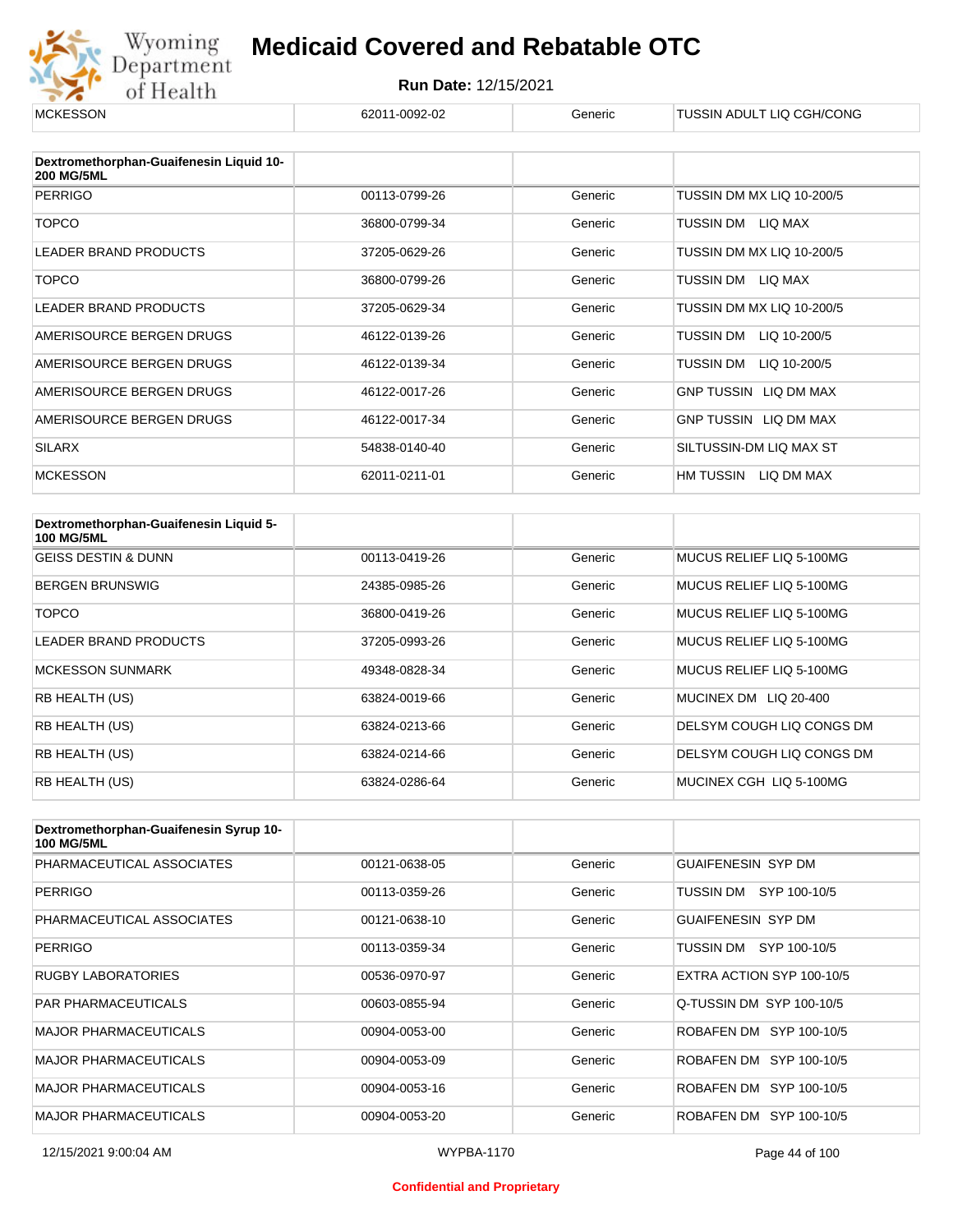| Wyoming                      | <b>Medicaid Covered and Rebatable OTC</b> |         |                           |  |  |  |
|------------------------------|-------------------------------------------|---------|---------------------------|--|--|--|
| of Health                    | Department<br><b>Run Date: 12/15/2021</b> |         |                           |  |  |  |
| <b>RUGBY LABORATORIES</b>    | 00536-0970-85                             | Generic | EXTRA ACTION SYP 100-10/5 |  |  |  |
| <b>PAR PHARMACEUTICALS</b>   | 00603-0855-58                             | Generic | Q-TUSSIN DM SYP 100-10/5  |  |  |  |
| <b>PAR PHARMACEUTICALS</b>   | 00603-0855-81                             | Generic | Q-TUSSIN DM SYP 100-10/5  |  |  |  |
| <b>MAJOR PHARMACEUTICALS</b> | 00904-6306-20                             | Generic | ROBAFEN DM SYP 100-10/5   |  |  |  |
| <b>LEADER BRAND PRODUCTS</b> | 37205-0970-26                             | Generic | SYP 100-10/5<br>TUSSIN DM |  |  |  |
| <b>LEADER BRAND PRODUCTS</b> | 37205-0970-34                             | Generic | TUSSIN DM SYP 100-10/5    |  |  |  |
| <b>MCKESSON SUNMARK</b>      | 49348-0017-34                             | Generic | SM TUSSIN DM SYP 100-10/5 |  |  |  |
| <b>MCKESSON SUNMARK</b>      | 49348-0017-39                             | Generic | SM TUSSIN DM SYP 100-10/5 |  |  |  |
| <b>MCKESSON SUNMARK</b>      | 49348-0861-34                             | Generic | SM TUSSIN SYP DM          |  |  |  |
| <b>MCKESSON SUNMARK</b>      | 49348-0017-37                             | Generic | SM TUSSIN DM SYP 100-10/5 |  |  |  |
| <b>MCKESSON SUNMARK</b>      | 49348-0861-37                             | Generic | SM TUSSIN SYP DM          |  |  |  |
| <b>SILARX</b>                | 54838-0209-40                             | Generic | SILTUSSIN-DM SYP ALC FREE |  |  |  |
| <b>SILARX</b>                | 54838-0209-70                             | Generic | SILTUSSIN-DM SYP ALC FREE |  |  |  |
| <b>SILARX</b>                | 54838-0209-80                             | Generic | SILTUSSIN-DM SYP ALC FREE |  |  |  |

| Dextromethorphan-Guaifenesin Syrup 5-<br><b>100 MG/5ML</b> |               |       |                       |
|------------------------------------------------------------|---------------|-------|-----------------------|
| <b>GLAXO CONSUMER HEALTHCARE L.P.</b>                      | 00067-8118-04 | Brand | TRIAMINIC SYP CGH/CNG |

| Dextromethorphan-Guaifenesin Tab 20-400<br>MG |               |         |                            |
|-----------------------------------------------|---------------|---------|----------------------------|
| <b>MAJOR PHARMACEUTICALS</b>                  | 00904-6233-46 | Generic | <b>MUCUS RELIEF TAB DM</b> |
| <b>MAJOR PHARMACEUTICALS</b>                  | 00904-6233-52 | Generic | <b>MUCUS RELIEF TAB DM</b> |
| <b>BERGEN BRUNSWIG</b>                        | 24385-0026-71 | Generic | <b>MUCUS RELIEF TAB DM</b> |
| <b>LEADER BRAND PRODUCTS</b>                  | 37205-0538-71 | Generic | CHEST CONGES TAB 20-400MG  |
| <b>LEADER BRAND PRODUCTS</b>                  | 37205-0675-62 | Generic | TABTUSSIN DM TAB 20-400MG  |
| <b>MCKESSON SUNMARK</b>                       | 49348-0728-09 | Generic | CHEST CONGES TAB 20-400MG  |
| AMERISOURCE BERGEN DRUGS                      | 46122-0058-62 | Generic | TAB TUSSIN TAB DM          |
| TIME-CAP LABS                                 | 49483-0280-06 | Generic | MUCOSA DM<br>TAB 20-400MG  |
| <b>MCKESSON</b>                               | 62011-0061-01 | Generic | CHEST CONGES TAB RELF DM   |
| CHAIN DRUG MARKETING ASSOC                    | 63868-0753-50 | Generic | OC MEDIFIN TAB DM          |

| Dextromethorphan-Guaifenesin Tab ER<br>12HR 30-600 MG |               |              |                         |
|-------------------------------------------------------|---------------|--------------|-------------------------|
| RB HEALTH (US)                                        | 63824-0056-69 | <b>Brand</b> | MUCINEX DM TAB 30-600ER |
| RB HEALTH (US)                                        | 63824-0056-32 | <b>Brand</b> | MUCINEX DM TAB 30-600ER |
| RB HEALTH (US)                                        | 63824-0056-34 | <b>Brand</b> | MUCINEX DM TAB 30-600ER |

| Dextromethorphan-Guaifenesin Tab ER<br>12HR 60-1200 MG |               |              |                        |
|--------------------------------------------------------|---------------|--------------|------------------------|
| RB HEALTH (US)                                         | 63824-0072-36 | <b>Brand</b> | MUCINEX DM TAB 60-1200 |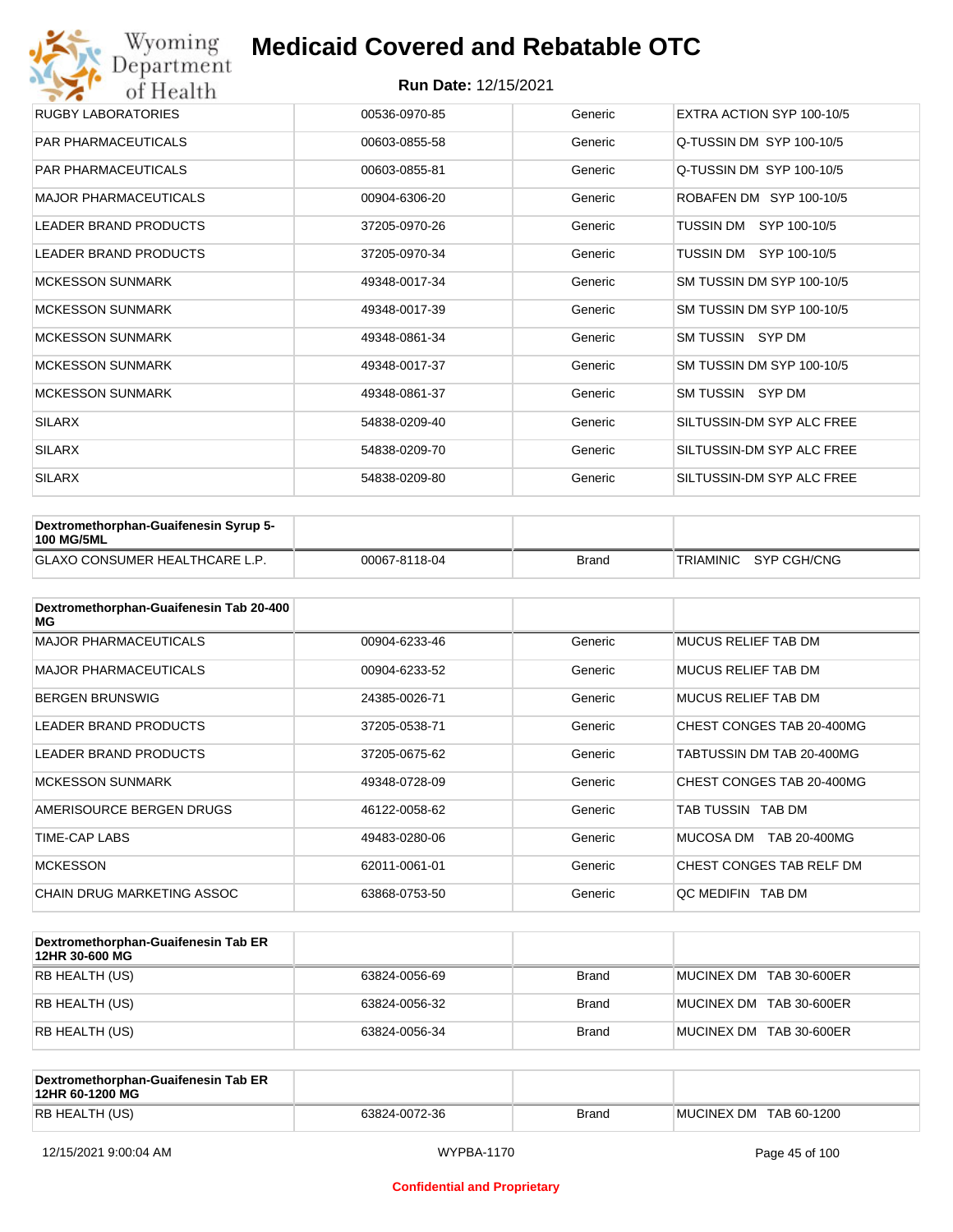## Wyoming<br>Department<br>of Health **Medicaid Covered and Rebatable OTC**

| <b>RB HEALTH (US)</b> | 63824-0072-46 | <b>Brand</b> | MUCINEX DM TAB 60-1200 |
|-----------------------|---------------|--------------|------------------------|
| <b>RB HEALTH (US)</b> | 63824-0072-35 | <b>Brand</b> | MUCINEX DM TAB 60-1200 |

| Dextromethorphan-Phenylephrine-APAP<br>Cap 10-5-325 MG |               |              |                                  |
|--------------------------------------------------------|---------------|--------------|----------------------------------|
| <b>MAJOR PHARMACEUTICALS</b>                           | 00904-5763-44 | <b>Brand</b> | DAY TIME<br>CAP COLD/FLU         |
| <b>SELECT BRAND</b>                                    | 15127-0989-12 | Generic      | SB DAY TIME CAP COLD/FLU         |
| <b>TOPCO</b>                                           | 36800-0215-53 | Generic      | DAYTIME PE CAP COLD/FLU          |
| <b>TOPCO</b>                                           | 36800-0215-60 | Generic      | DAYTIME PE CAP COLD/FLU          |
| <b>BERGEN BRUNSWIG</b>                                 | 24385-0036-62 | Generic      | <b>GNP DAY TIME CAP COLD/FLU</b> |
| AMERISOURCE BERGEN DRUGS                               | 46122-0184-73 | Generic      | DAY COLD/FLU CAP 10-5-325        |
| <b>MCKESSON SUNMARK</b>                                | 49348-0738-04 | Generic      | SM DAY TIME CAP PE               |
| <b>MCKESSON</b>                                        | 62011-0066-02 | Generic      | HM DAY TIME CAP                  |

| Dextromethorphan-Phenylephrine-APAP<br>Ligd 10-5-325 MG/15ML |               |         |                                  |
|--------------------------------------------------------------|---------------|---------|----------------------------------|
| <b>BERGEN BRUNSWIG</b>                                       | 24385-0005-34 | Generic | <b>GNP DAY TIME LIQ COLD/FLU</b> |
| <b>TOPCO</b>                                                 | 36800-0656-38 | Generic | LIQ COLD/FLU<br>DAY TIME         |
| <b>TOPCO</b>                                                 | 36800-0656-30 | Generic | DAY TIME<br>LIQ COLD/FLU         |
| <b>MCKESSON SUNMARK</b>                                      | 49348-0753-37 | Generic | SM DAY TIME LIQ COLD/FLU         |
| AMERISOURCE BERGEN DRUGS                                     | 46122-0015-33 | Generic | <b>GNP FLU RELF LIQ DAYTIME</b>  |
| <b>MCKESSON</b>                                              | 62011-0065-02 | Generic | HM DAYTIME<br>LIQ COLD/FLU       |
| CHAIN DRUG MARKETING ASSOC                                   | 63868-0067-08 | Generic | OC FLU RELF LIO DAYTIME          |

| Dextromethorphan-Phenylephrine-APAP<br><b>Powd Pack 20-10-500 MG</b> |               |              |                          |
|----------------------------------------------------------------------|---------------|--------------|--------------------------|
| <b>GLAXO CONSUMER HEALTHCARE L.P.</b>                                | 00067-6426-06 | <b>Brand</b> | PAK SEV COLD<br>THERAFLU |
|                                                                      |               |              |                          |

| Dextromethorphan-Phenylephrine-APAP<br><b>Powd Pack 20-10-650 MG</b> |               |         |                                 |
|----------------------------------------------------------------------|---------------|---------|---------------------------------|
| PERRIGO                                                              | 00113-0096-91 | Generic | <b>FLU/COLD/CGH POW DAYTIME</b> |
| CHAIN DRUG MARKETING ASSOC                                           | 63868-0763-06 | Generic | <b>OC COLD/CGH POW DAYTIME</b>  |

| Dextromethorphan-Phenylephrine-APAP<br>Tab 10-5-325 MG |               |         |                                  |
|--------------------------------------------------------|---------------|---------|----------------------------------|
| <b>MAJOR PHARMACEUTICALS</b>                           | 00904-5786-24 | Generic | MAPAP COLD TAB 10-5-325          |
| <b>TOPCO</b>                                           | 36800-0371-62 | Generic | COLD MULT-SY TAB DAYTIME         |
| <b>TOPCO</b>                                           | 36800-0402-62 | Generic | <b>TAB CONGESTI</b><br>COLD HEAD |
| AMERISOURCE BERGEN DRUGS                               | 46122-0073-62 | Generic | COLD RELIEF TAB MULTI-S          |

| Dextromethorphan-Pyrilamine Liquid 7.5-<br><b>7.5 MG/5ML</b> |               |              |                          |
|--------------------------------------------------------------|---------------|--------------|--------------------------|
| <b>CAPITAL PHARMACEUTICAL</b>                                | 29978-0127-16 | <b>Brand</b> | <b>LIQ</b><br>'CAPRON DM |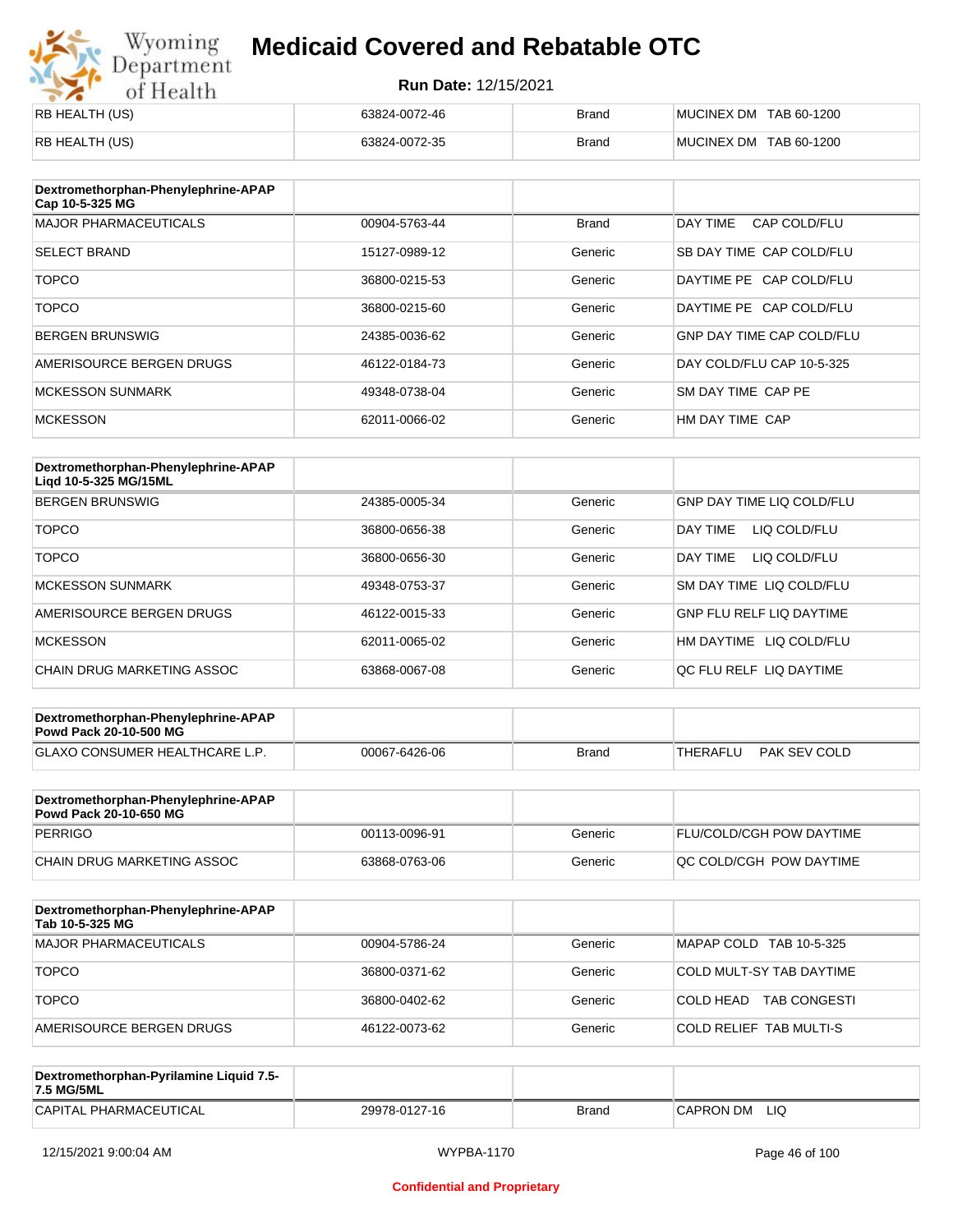

**12.5-325 MG**

**Diphenhydramine-Acetaminophen Tab** 

## **Medicaid Covered and Rebatable OTC**

| <b>RUGBY LABORATORIES</b>                                    | 00536-1003-01 | Generic      | ACETA-GESIC TAB 12.5-325         |
|--------------------------------------------------------------|---------------|--------------|----------------------------------|
| Diphenhydramine-Phenylephrine Liq 6.25-<br>2.5 MG/5ML        |               |              |                                  |
| <b>TOPCO</b>                                                 | 36800-0913-26 | Generic      | TRIACTING NT LIQ COLD/CGH        |
| Diphenhydramine-Phenylephrine Syrup<br>6.25-2.5 MG/5ML       |               |              |                                  |
| GLAXO CONSUMER HEALTHCARE L.P.                               | 00067-8106-04 | <b>Brand</b> | SYP COLD/CGH<br>TRIAMINIC        |
| Diphenhydramine-Phenylephrine-APAP<br>Liq 12.5-5-325 MG/10ML |               |              |                                  |
| RB HEALTH (US)                                               | 63824-0211-66 | Generic      | DELSYM NIGHT LIQ CGH+CLD         |
| RB HEALTH (US)                                               | 63824-0212-66 | Generic      | DELSYM NIGHT LIQ CGH+CLD         |
| RB HEALTH (US)                                               | 63824-0600-64 | Generic      | MUCINEX MS LIQ COLD NGH          |
| RB HEALTH (US)                                               | 63824-0500-66 | Generic      | MUCINEX FAST LIQ COLD FLU        |
| RB HEALTH (US)                                               | 63824-0262-66 | Generic      | <b>MUCINEX</b><br>LIQ            |
| Diphenhydramine-Phenylephrine-APAP<br>Liq 12.5-5-325 MG/15ML |               |              |                                  |
| AMERISOURCE BERGEN DRUGS                                     | 46122-0016-33 | Generic      | <b>GNP FLU RELF LIQ NIGHTIME</b> |
| CHAIN DRUG MARKETING ASSOC                                   | 63868-0068-08 | Generic      | QC FLU RELF LIQ NIGHTIME         |
| Diphenhydramine-Phenylephrine-APAP<br>Packet 25-10-650 MG    |               |              |                                  |
| GLAXO CONSUMER HEALTHCARE L.P.                               | 00067-7918-06 | <b>Brand</b> | THERAFLU SEV POW COLD/CGH        |
| <b>RECKITT BENCKISER</b>                                     | 63824-0233-04 | Generic      | <b>MUCINEX</b><br>PAK FAST-MAX   |
| CHAIN DRUG MARKETING ASSOC                                   | 63868-0764-06 | Generic      | QC COLD/CGH POW NIGHTTIM         |
| Diphenhydramine-Phenylephrine-APAP<br>Tab 12.5-5-325 MG      |               |              |                                  |
| <b>SELECT BRAND</b>                                          | 15127-0973-24 | Generic      | SB ALLERGY/ TAB COLD PE          |
| <b>SELECT BRAND</b>                                          | 15127-0974-12 | Generic      | SB SEVERE TAB COLD PE            |
| AMERISOURCE BERGEN DRUGS                                     | 46122-0052-62 | Generic      | ALLERGY PLUS TAB SINUS           |
| CHAIN DRUG MARKETING ASSOC                                   | 63868-0985-24 | Generic      | QC ALLERGY/ TAB SINUS            |
| Diphenhydramine-Phenylephrine-APAP<br>Tab 25-5-325 MG        |               |              |                                  |
| AMERISOURCE BERGEN DRUGS                                     | 46122-0053-60 | Generic      | ALLERGY PLUS TAB SEV/SINU        |
| RB HEALTH (US)                                               | 63824-0550-20 | Generic      | MUCINEX FAST TAB 25-5-325        |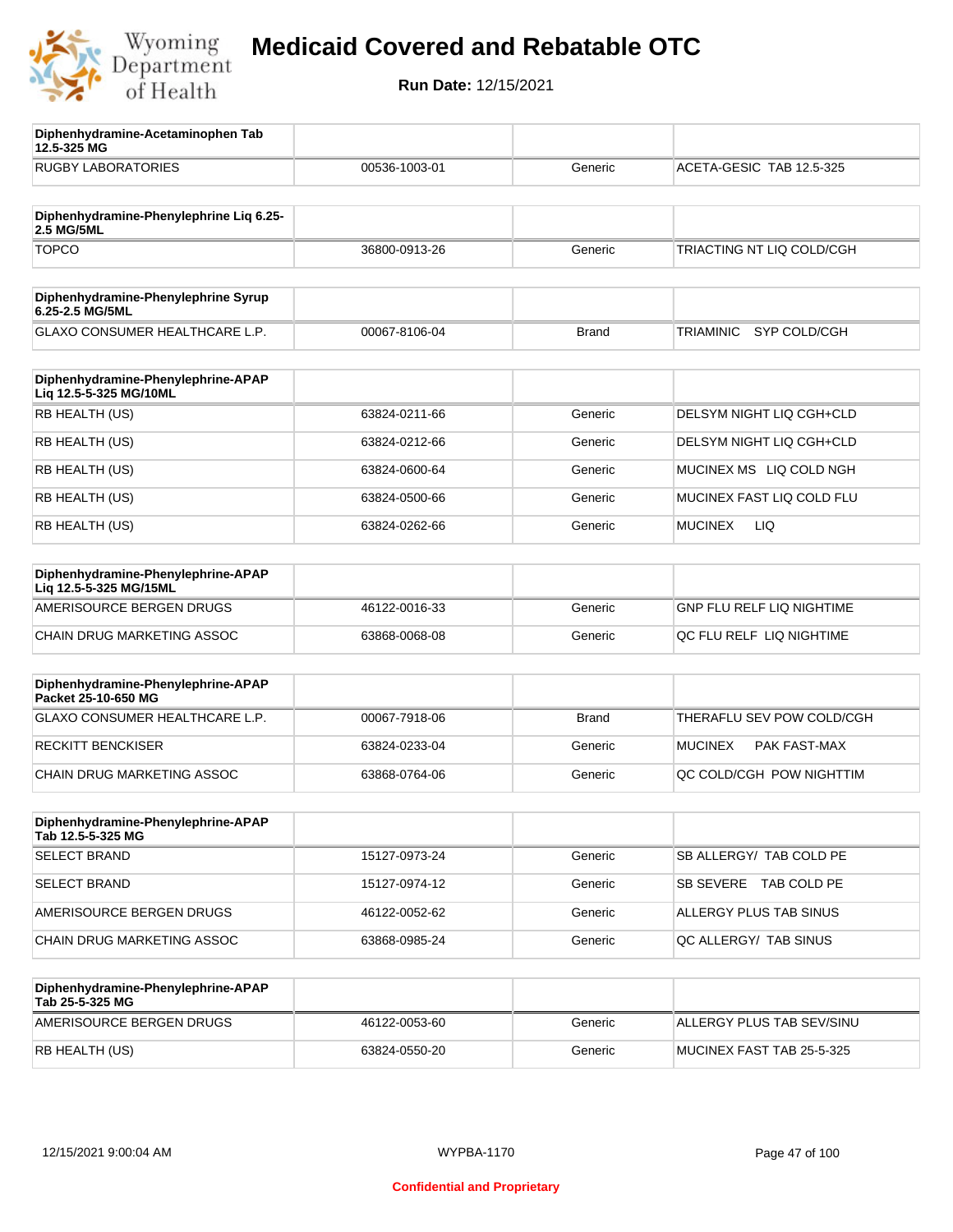

| Doxylamine-DM Liquid 6.25-15 MG/15ML                   |               |              |                                |
|--------------------------------------------------------|---------------|--------------|--------------------------------|
| <b>BERGEN BRUNSWIG</b>                                 | 24385-0461-34 | Generic      | NIGHT TIME LIQ COUGH           |
| <b>BERGEN BRUNSWIG</b>                                 | 24385-0461-40 | Generic      | NIGHT TIME LIQ COUGH           |
| <b>TOPCO</b>                                           | 36800-0668-38 | Generic      | NITE TIME LIQ COUGH            |
| Doxylamine-Phenylephrine Tab 7.5-10 MG                 |               |              |                                |
| POLY PHARMACEUTICALS                                   | 50991-0216-01 | <b>Brand</b> | POLY HIST TAB 7.5-10MG         |
|                                                        |               |              |                                |
| Doxylamine-Pseudoephedrine Liquid 6.25-<br>30 MG/5ML   |               |              |                                |
| <b>SALLUS LABORATORIES</b>                             | 69036-0110-16 | <b>Brand</b> | LORTUSS LQ LIQ                 |
| Fexofenadine-Pseudoephedrine Tab ER<br>24HR 180-240 MG |               |              |                                |
| DR.REDDY'S LABORATORIES, INC.                          | 55111-0557-35 | Generic      | FEXOFEN/PSE TAB 180-240        |
| <b>Guaifenesin Granules Packet 100 MG</b>              |               |              |                                |
| RB HEALTH (US)                                         | 63824-0254-12 | <b>Brand</b> | MUCINEX/KIDS GRA 100MG         |
| <b>Guaifenesin Liquid 100 MG/5ML</b>                   |               |              |                                |
| PHARMACEUTICAL ASSOCIATES                              | 00121-1744-05 | Generic      | GUAIFENESIN SOL 100/5ML        |
| PHARMACEUTICAL ASSOCIATES                              | 00121-1744-15 | Generic      | GUAIFENESIN SOL 100/5ML        |
| <b>PERRIGO</b>                                         | 00113-0288-26 | Generic      | MUCUS RELIEF LIQ 100/5ML       |
| PHARMACEUTICAL ASSOCIATES                              | 00121-1744-10 | Generic      | GUAIFENESIN SOL 100/5ML        |
| PAR PHARMACEUTICALS                                    | 00603-0857-94 | Generic      | Q-TUSSIN<br><b>SOL 100/5ML</b> |
| <b>PAR PHARMACEUTICALS</b>                             | 00603-0857-58 | Generic      | Q-TUSSIN<br><b>SOL 100/5ML</b> |
| <b>PAR PHARMACEUTICALS</b>                             | 00603-0857-81 | Generic      | Q-TUSSIN<br><b>SOL 100/5ML</b> |
| PAR PHARMACEUTICALS                                    | 00603-1328-58 | Generic      | IOPHEN-NR LIQ 100/5ML          |
| <b>BERGEN BRUNSWIG</b>                                 | 24385-0982-26 | Generic      | MUCUS RELIEF LIQ 100/5ML       |
| <b>TOPCO</b>                                           | 36800-0288-26 | Generic      | MUCUS RELIEF LIQ 100/5ML       |
| HI-TECH                                                | 50383-0063-07 | Generic      | GUAIFENESIN SOL 100/5ML        |
| HI-TECH                                                | 50383-0063-11 | Generic      | GUAIFENESIN SOL 200/10ML       |
| HI-TECH                                                | 50383-0063-12 | Generic      | GUAIFENESIN SOL 200/10ML       |
| HI-TECH                                                | 50383-0063-17 | Generic      | GUAIFENESIN SOL 300/15ML       |
| HI-TECH                                                | 50383-0063-06 | Generic      | GUAIFENESIN SOL 100/5ML        |
| HI-TECH                                                | 50383-0063-18 | Generic      | GUAIFENESIN SOL 300/15ML       |
| <b>MCKESSON</b>                                        | 62011-0089-01 | Generic      | TUSSIN ADULT LIQ 100/5ML       |
| <b>MCKESSON</b>                                        | 62011-0089-02 | Generic      | TUSSIN ADULT LIQ 100/5ML       |
| <b>SILARX</b>                                          | 54838-0138-40 | Generic      | SILTUSS DAS LIQ 100/5ML        |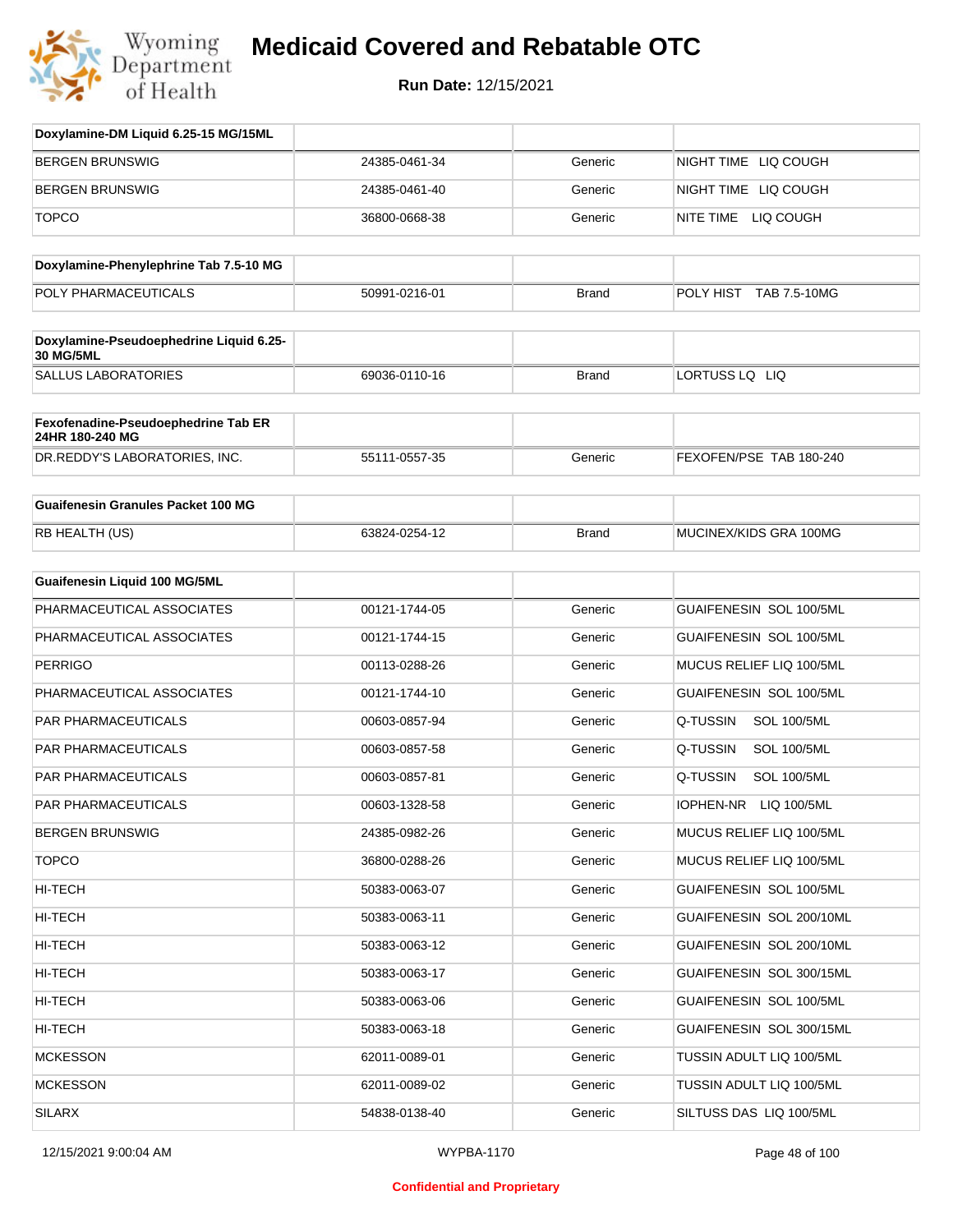

| RB HEALTH (US)               | 63824-0285-64 | Generic | MUCINEX CHLD LIQ 100/5ML             |
|------------------------------|---------------|---------|--------------------------------------|
| Guaifenesin Syrup 100 MG/5ML |               |         |                                      |
| <b>PERRIGO</b>               | 00113-0061-34 | Generic | TUSSIN CHEST SYP 100/5ML             |
| <b>PERRIGO</b>               | 00113-0061-26 | Generic | <b>TUSSIN CHEST SYP 100/5ML</b>      |
| <b>RUGBY LABORATORIES</b>    | 00536-0825-85 | Generic | <b>COUGH</b><br><b>SYP 100/5ML</b>   |
| <b>MAJOR PHARMACEUTICALS</b> | 00904-0061-16 | Generic | <b>ROBAFEN</b><br><b>SYP 100/5ML</b> |
| <b>MAJOR PHARMACEUTICALS</b> | 00904-0061-00 | Generic | <b>ROBAFEN</b><br><b>SYP 100/5ML</b> |
| <b>RUGBY LABORATORIES</b>    | 00536-0825-97 | Generic | <b>COUGH</b><br>SYP 100/5ML          |
| <b>MAJOR PHARMACEUTICALS</b> | 00904-0061-09 | Generic | <b>ROBAFEN</b><br><b>SYP 100/5ML</b> |
| <b>BERGEN BRUNSWIG</b>       | 24385-0310-34 | Generic | GNP TUSSIN SYP 100/5ML               |
| <b>SELECT BRAND</b>          | 15127-0940-44 | Generic | SB CGH CONTR SYP 100/5ML             |
| <b>SELECT BRAND</b>          | 15127-0940-48 | Generic | SB CGH CONTR SYP 100/5ML             |
| <b>TOPCO</b>                 | 36800-0310-26 | Generic | TUSSIN CHEST SYP 100/5ML             |
| <b>MCKESSON SUNMARK</b>      | 49348-0278-34 | Generic | SM TUSSIN SYP 100/5ML                |
| <b>MCKESSON SUNMARK</b>      | 49348-0278-37 | Generic | SM TUSSIN SYP 100/5ML                |
| <b>SILARX</b>                | 54838-0117-40 | Generic | SILTUSSIN SA SYP 100/5ML             |
| <b>SILARX</b>                | 54838-0117-80 | Generic | SILTUSSIN SA SYP 100/5ML             |
| <b>SILARX</b>                | 54838-0117-70 | Generic | SILTUSSIN SA SYP 100/5ML             |

| Guaifenesin Tab 200 MG     |               |         |                                     |
|----------------------------|---------------|---------|-------------------------------------|
| <b>PAR PHARMACEUTICALS</b> | 00603-4886-21 | Generic | ORGAN-LNR TAB 200MG                 |
| <b>PAR PHARMACEUTICALS</b> | 00603-4890-21 | Generic | ORGAN-INR TAB 200MG                 |
| MAJOR PHARMACEUTICALS      | 00904-5154-60 | Generic | GUAIFENESIN TAB 200MG               |
| <b>SELECT BRAND</b>        | 15127-0129-60 | Generic | SB COUGHTAB TAB 200MG               |
| LEADER BRAND PRODUCTS      | 37205-0466-72 | Generic | <b>TAB 200MG</b><br><b>COUGHTAB</b> |

| <b>Guaifenesin Tab 400 MG</b> |               |         |                                   |
|-------------------------------|---------------|---------|-----------------------------------|
| <b>MAJOR PHARMACEUTICALS</b>  | 00904-6232-46 | Generic | MUCUS RELIEF TAB 400MG            |
| <b>MAJOR PHARMACEUTICALS</b>  | 00904-6232-52 | Generic | MUCUS RELIEF TAB 400MG            |
| <b>BERGEN BRUNSWIG</b>        | 24385-0602-71 | Generic | MUCUS RELIEF TAB 400MG            |
| LEADER BRAND PRODUCTS         | 37205-0674-62 | Generic | TABTUSSIN<br><b>TAB 400MG</b>     |
| LEADER BRAND PRODUCTS         | 37205-0476-71 | Generic | CHEST CONGES TAB 400MG            |
| AMERISOURCE BERGEN DRUGS      | 46122-0057-62 | Generic | TAB TUSSIN TAB 400MG              |
| <b>MCKESSON SUNMARK</b>       | 49348-0729-09 | Generic | CHEST CONGES TAB 400MG            |
| TIME-CAP LABS                 | 49483-0272-06 | Generic | <b>MUCOSA</b><br><b>TAB 400MG</b> |
| <b>MCKESSON</b>               | 62011-0060-01 | Generic | CHEST CONGES TAB 400MG            |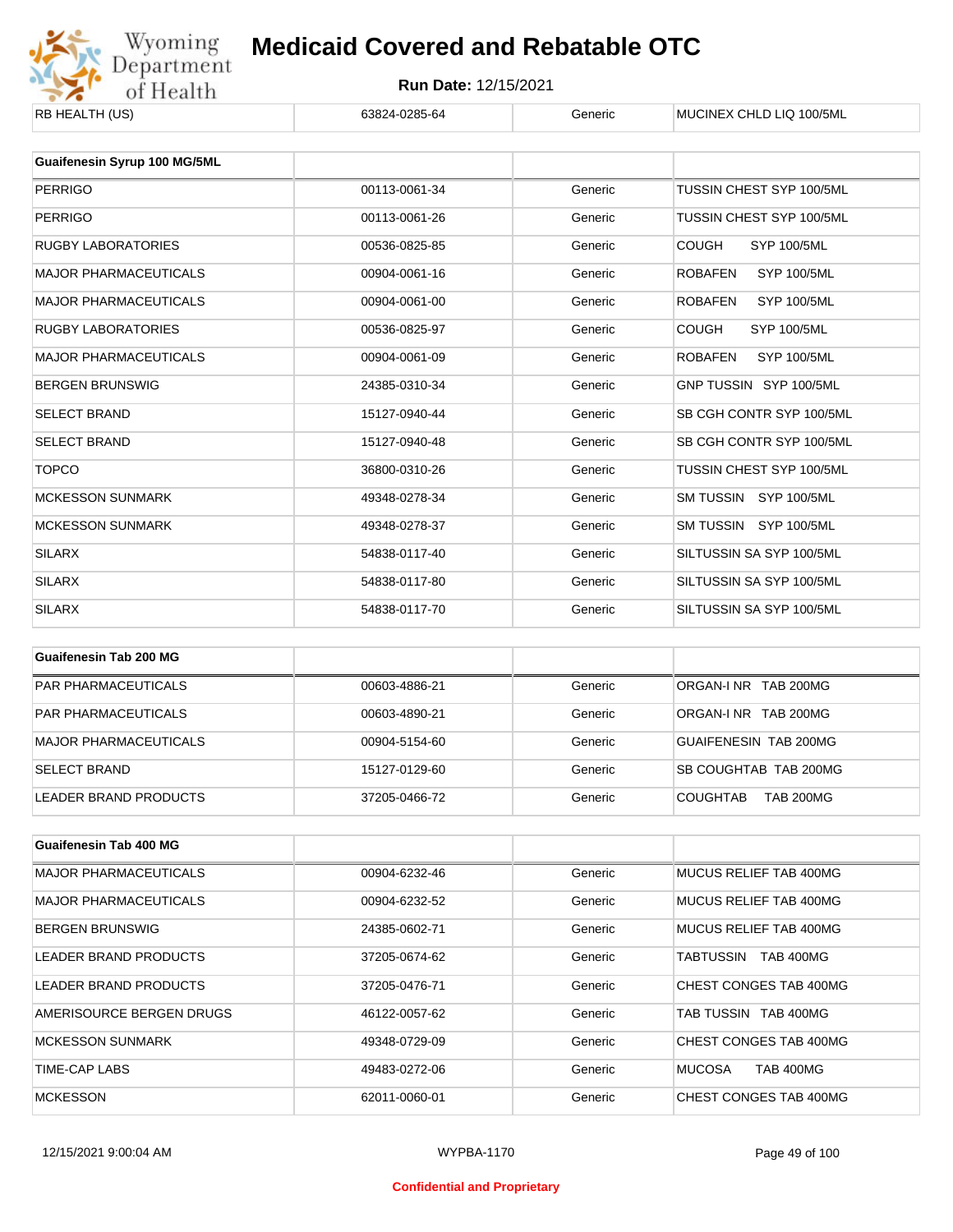

**Run Date:** 12/15/2021

| CHAIN DRUG MARKETING ASSOC                   | 63868-0998-50 | Generic      | MEDIFIN 400 TAB 400MG               |
|----------------------------------------------|---------------|--------------|-------------------------------------|
| Guaifenesin Tab ER 12HR 1200 MG              |               |              |                                     |
|                                              |               |              |                                     |
| RB HEALTH (US)                               | 63824-0023-35 | <b>Brand</b> | <b>MUCINEX</b><br><b>TAB 1200MG</b> |
| RB HEALTH (US)                               | 63824-0023-36 | <b>Brand</b> | <b>MUCINEX</b><br><b>TAB 1200MG</b> |
| RB HEALTH (US)                               | 63824-0023-46 | <b>Brand</b> | <b>MUCINEX</b><br><b>TAB 1200MG</b> |
| RB HEALTH (US)                               | 63824-0023-48 | <b>Brand</b> | <b>MUCINEX</b><br><b>TAB 1200MG</b> |
|                                              |               |              |                                     |
| Guaifenesin Tab ER 12HR 600 MG               |               |              |                                     |
| <b>RUGBY LABORATORIES</b>                    | 00536-1026-37 | Generic      | MUCUS-ER<br>TAB 600MG               |
| LEADER BRAND PRODUCTS                        | 37205-0628-58 | Generic      | <b>MUCUS-ER</b><br>TAB 600MG        |
| PERRIGO PHARMACEUTICALS                      | 45802-0498-60 | Generic      | GUAIFENESIN TAB 600MG ER            |
| AMERISOURCE BERGEN DRUGS                     | 46122-0028-60 | Generic      | GNP MUCUS-ER TAB 600MG              |
| AMERISOURCE BERGEN DRUGS                     | 46122-0028-58 | Generic      | GNP MUCUS-ER TAB 600MG              |
| <b>MCKESSON SUNMARK</b>                      | 49348-0905-47 | Generic      | SM MUCUS ER TAB 600MG               |
| <b>MCKESSON SUNMARK</b>                      | 49348-0905-59 | Generic      | SM MUCUS ER TAB 600MG               |
| PERRIGO PHARMACEUTICALS                      | 45802-0498-58 | Generic      | <b>GUAIFENESIN TAB 600MG ER</b>     |
| PERRIGO PHARMACEUTICALS                      | 45802-0498-78 | Generic      | GUAIFENESIN TAB 600MG ER            |
| <b>MCKESSON</b>                              | 62011-0076-01 | Generic      | HM MUCUS ER TAB 600MG               |
| RB HEALTH (US)                               | 63824-0008-50 | <b>Brand</b> | <b>MUCINEX</b><br>TAB 600MG ER      |
| <b>RECKITT BENCKISER</b>                     | 63824-0008-61 | <b>Brand</b> | <b>MUCINEX</b><br>TAB 600MG ER      |
| RB HEALTH (US)                               | 63824-0008-27 | <b>Brand</b> | <b>MUCINEX</b><br>TAB 600MG ER      |
| RB HEALTH (US)                               | 63824-0008-34 | <b>Brand</b> | <b>MUCINEX</b><br>TAB 600MG ER      |
| <b>MCKESSON</b>                              | 62011-0076-02 | Generic      | HM MUCUS ER TAB 600MG               |
| RB HEALTH (US)                               | 63824-0008-15 | <b>Brand</b> | <b>MUCINEX</b><br>TAB 600MG ER      |
| RB HEALTH (US)                               | 63824-0008-32 | Brand        | <b>MUCINEX</b><br>TAB 600MG ER      |
| RB HEALTH (US)                               | 63824-0008-36 | <b>Brand</b> | <b>MUCINEX</b><br>TAB 600MG ER      |
| RB HEALTH (US)                               | 63824-0008-69 | Brand        | <b>MUCINEX</b><br>TAB 600MG ER      |
|                                              |               |              |                                     |
| Guaifenesin-Codeine Liquid 200-8 MG/5ML      |               |              |                                     |
| <b>CENTURION LABS</b>                        | 23359-0040-16 | <b>Brand</b> | NINJACOF-XG LIQ 200-8/5             |
|                                              |               |              |                                     |
| Guaifenesin-Codeine Liquid 225-7.5<br>MG/5ML |               |              |                                     |

| Guaifenesin-Codeine Soln 100-10 MG/5ML |               |         |                         |
|----------------------------------------|---------------|---------|-------------------------|
| PHARMACEUTICAL ASSOCIATES              | 00121-0775-04 | Generic | GG/CODEINE SOL 100-10/5 |
| PHARMACEUTICAL ASSOCIATES              | 00121-0775-16 | Generic | GG/CODEINE SOL 100-10/5 |

ALLEGIS PHARMACEUTICALS 00682-0475-16 Brand MAR-COF CG LIQ 225-7.5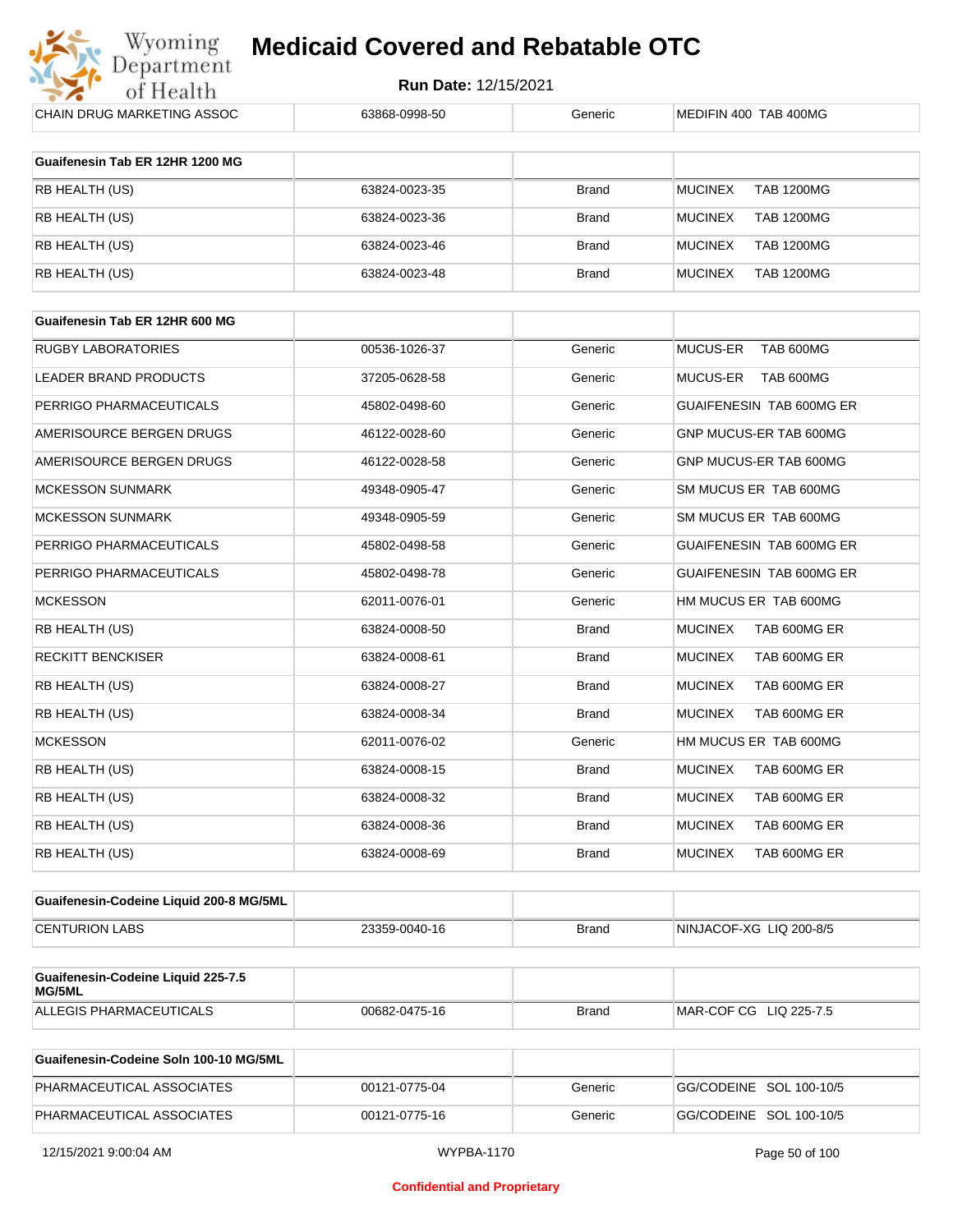

| Wyoming<br><b>Medicaid Covered and Rebatable OTC</b><br>Department |                             |         |                           |  |
|--------------------------------------------------------------------|-----------------------------|---------|---------------------------|--|
| of Health                                                          | <b>Run Date: 12/15/2021</b> |         |                           |  |
| PHARMACEUTICAL ASSOCIATES                                          | 00121-1775-05               | Generic | GG/CODEINE SOL 100-10/5   |  |
| PHARMACEUTICAL ASSOCIATES                                          | 00121-1775-10               | Generic | GG/CODEINE SOL 100-10/5   |  |
| <b>PAR PHARMACEUTICALS</b>                                         | 00603-1075-56               | Generic | CHERATUSSIN SYP AC        |  |
| <b>PAR PHARMACEUTICALS</b>                                         | 00603-1075-54               | Generic | CHERATUSSIN SYP AC        |  |
| <b>PAR PHARMACEUTICALS</b>                                         | 00603-1329-58               | Generic | IOPHEN C-NR LIQ 100-10/5  |  |
| <b>PAR PHARMACEUTICALS</b>                                         | 00603-1075-58               | Generic | CHERATUSSIN SYP AC        |  |
| PACK PHARMACEUTICALS, LLC                                          | 16571-0302-16               | Generic | GUAIFENESIN SYP 100-10/5  |  |
| <b>AKORN</b>                                                       | 50383-0087-12               | Generic | GUAIATUSS AC SYP 100-10/5 |  |
| <b>AKORN</b>                                                       | 50383-0087-10               | Generic | GUAIATUSS AC SYP 100-10/5 |  |
| <b>AKORN</b>                                                       | 50383-0087-16               | Generic | GUAIATUSS AC SYP 100-10/5 |  |
| <b>AKORN</b>                                                       | 50383-0087-04               | Generic | GUAIATUSS AC SYP 100-10/5 |  |
| <b>AKORN</b>                                                       | 50383-0087-05               | Generic | GUAIATUSS AC SYP 100-10/5 |  |
| <b>AKORN</b>                                                       | 50383-0087-07               | Generic | GUAIATUSS AC SYP 100-10/5 |  |
| <b>METHOD PHARMACEUTICALS</b>                                      | 58657-0500-04               | Generic | CODEINE/GG SOL 10-100/5   |  |
| <b>METHOD PHARMACEUTICALS</b>                                      | 58657-0500-16               | Generic | CODEINE/GG SOL 10-100/5   |  |
| <b>VIRTUS PHARMACEUTICALS OPCO</b>                                 | 76439-0252-04               | Generic | VIRTUSSIN AC SOL 100-10/5 |  |
| <b>VIRTUS PHARMACEUTICALS OPCO</b>                                 | 76439-0252-16               | Generic | VIRTUSSIN AC SOL 100-10/5 |  |

| Guaifenesin-Codeine Soln 100-6.3 MG/5ML |               |         |                        |
|-----------------------------------------|---------------|---------|------------------------|
| IR A MCNEIL                             | 12830-0717-16 | Brand   | M-CLEAR WC LIQ 100-6.3 |
| BUREL PHARMACEUTICALS                   | 35573-0006-16 | Generic | RELCOFC SOL 100-6.3    |

| Loratadine & Pseudoephedrine Tab ER<br>12HR 5-120 MG |               |         |                          |
|------------------------------------------------------|---------------|---------|--------------------------|
| <b>PERRIGO</b>                                       | 00113-2013-60 | Generic | ALLERGY/CONG TAB 5-120MG |
| <b>PERRIGO</b>                                       | 00113-2013-39 | Generic | ALLERGY/CONG TAB 5-120MG |
| <b>PERRIGO</b>                                       | 00113-2013-52 | Generic | ALLERGY/CONG TAB 5-120MG |
| <b>PADAGIS</b>                                       | 45802-0106-39 | Generic | LORATADINE-D TAB 5-120MG |
| <b>PADAGIS</b>                                       | 45802-0106-52 | Generic | LORATADINE-D TAB 5-120MG |
| <b>PADAGIS</b>                                       | 45802-0106-60 | Generic | LORATADINE-D TAB 5-120MG |
| AMERISOURCE BERGEN DRUGS                             | 46122-0109-52 | Generic | LORATADINE-D TAB 5-120MG |
| <b>MCKESSON SUNMARK</b>                              | 49348-0183-47 | Generic | LORATADINE D TAB 5-120MG |
| <b>MCKESSON</b>                                      | 62011-0120-01 | Generic | ALLERGY/CONG TAB 5-120MG |

| Loratadine & Pseudoephedrine Tab ER<br>24HR 10-240 MG |               |         |                           |
|-------------------------------------------------------|---------------|---------|---------------------------|
| PERRIGO                                               | 00113-0165-22 | Generic | ALLERGY/CONG TAB RELIEF   |
| PERRIGO                                               | 00113-0165-52 | Generic | ALLERGY/CONG TAB RELIEF   |
| MAJOR PHARMACEUTICALS                                 | 00904-5833-15 | Generic | LORATADINE-D TAB 10-240MG |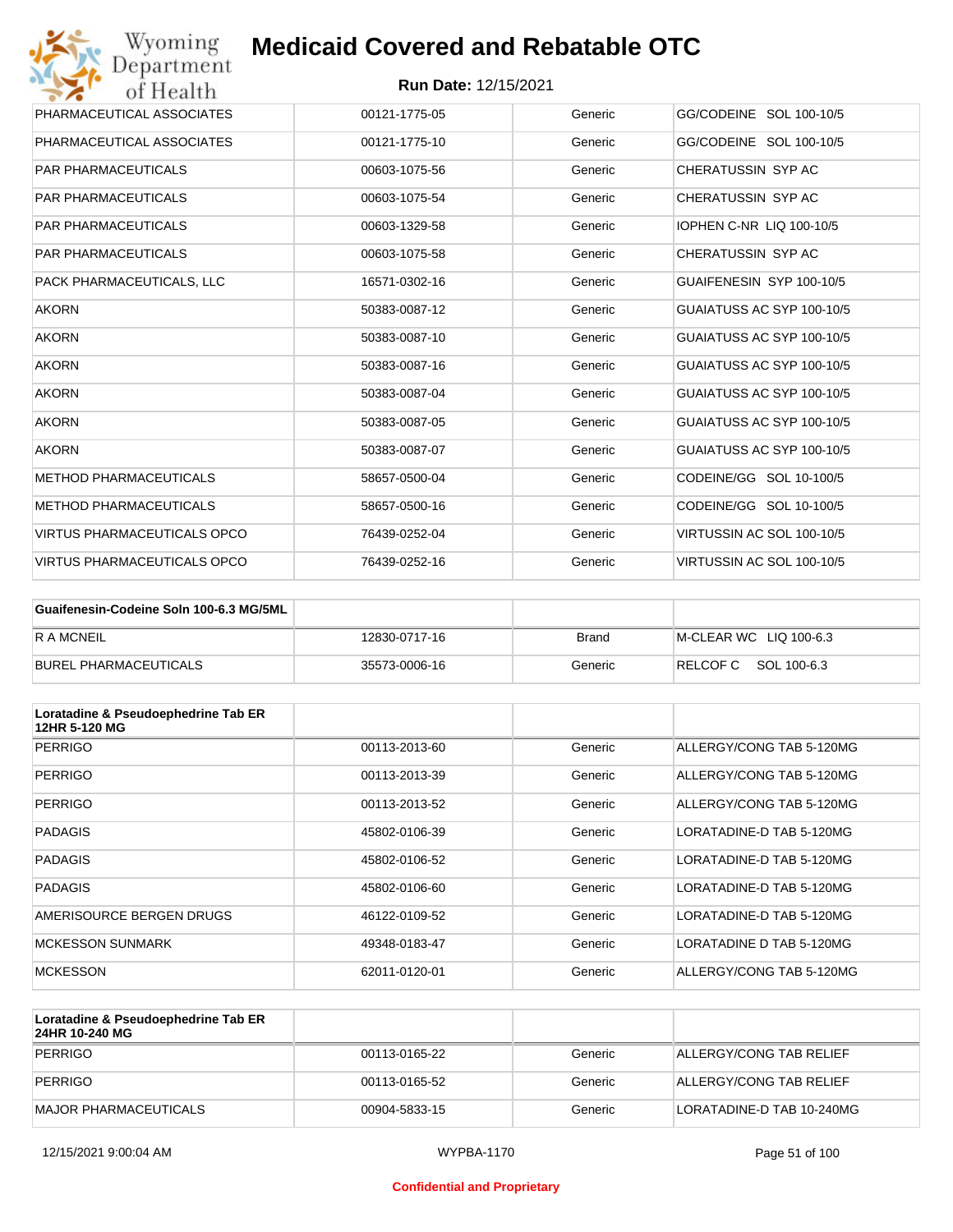| Wyoming<br>Department        | <b>Medicaid Covered and Rebatable OTC</b> |         |                           |
|------------------------------|-------------------------------------------|---------|---------------------------|
| of Health                    | <b>Run Date: 12/15/2021</b>               |         |                           |
| <b>MAJOR PHARMACEUTICALS</b> | 00904-5833-48                             | Generic | LORATADINE-D TAB 10-240MG |
| <b>LEADER BRAND PRODUCTS</b> | 37205-0348-88                             | Generic | ALLERGY RELF TAB D-24     |
| PERRIGO PHARMACEUTICALS      | 45802-0008-22                             | Generic | LORATADINE-D TAB 10-240MG |
| PERRIGO PHARMACEUTICALS      | 45802-0008-52                             | Generic | LORATADINE-D TAB 10-240MG |
| AMERISOURCE BERGEN DRUGS     | 46122-0167-52                             | Generic | ALLER/CONGES TAB 10-240MG |
| <b>LEADER BRAND PRODUCTS</b> | 37205-0348-52                             | Generic | ALLERGY RELF TAB D-24     |
| AMERISOURCE BERGEN DRUGS     | 46122-0206-22                             | Generic | LORATADINE-D TAB 10-240MG |
| <b>MCKESSON SUNMARK</b>      | 49348-0543-01                             | Generic | LORATA-DINE TAB D 24HR    |
| <b>MCKESSON SUNMARK</b>      | 49348-0543-57                             | Generic | LORATA-DINE TAB D 24HR    |
| <b>OHM LABS</b>              | 51660-0724-15                             | Generic | ALLERGY RELF TAB DECONGES |
| <b>OHM LABS</b>              | 51660-0724-69                             | Generic | ALLERGY RELF TAB DECONGES |
| <b>MCKESSON</b>              | 62011-0071-01                             | Generic | ALLERGY REL/ TAB DECONGES |
| CHAIN DRUG MARKETING ASSOC   | 63868-0154-10                             | Generic | LORATADINE-D TAB 10-240MG |

| PE-DM-APAP & PE-CPM-DM-APAP Tab<br>Day/Night Therapy Pack |               |         |                                  |
|-----------------------------------------------------------|---------------|---------|----------------------------------|
| BERGEN BRUNSWIG                                           | 24385-0963-60 | Generic | COLD HEAD PAK DAY/NGHT           |
| ISELECT BRAND                                             | 15127-0927-24 | Generic | <b>SB COLD MULT PAK DAY/NGHT</b> |

| <b>PE-GG-APAP 5-200-325MG &amp; PE-DPH-</b><br>APAP 5-25-325MG Tab Pack |               |         |                             |
|-------------------------------------------------------------------------|---------------|---------|-----------------------------|
| RB HEALTH (US)                                                          | 63824-0202-20 | Generic | I SINUS-MAX<br>TAB DAY/NGHT |

| Pheniramine-Phenylephrine w/ APAP<br>Powd Pack 20-10-650 MG |               |       |                                  |
|-------------------------------------------------------------|---------------|-------|----------------------------------|
| GLAXO CONSUMER HEALTHCARE L.P.                              | 00067-7916-06 | Brand | 'THERAFLU FLU PAK SORE THR       |
| <b>TOPCO</b>                                                | 36800-0133-91 | Brand | <b>FLU &amp; SORE POW THROAT</b> |

| Phenyleph-Chlorphen-DM w/APAP Susp<br>2.5-1-5-160 MG/5ML |               |         |                          |
|----------------------------------------------------------|---------------|---------|--------------------------|
| GLAXO CONSUMER HEALTHCARE L.P.                           | 00067-8116-04 | Generic | TRIAMINIC<br>SUS FEV&CLD |
| BERGEN BRUNSWIG                                          | 24385-0984-26 | Generic | PAIN RELIEF SUS PLS COLD |
| AMERISOURCE BERGEN DRUGS                                 | 46122-0036-26 | Generic | MULTI-SYMPT SUS PLS COLD |
| <b>TOPCO</b>                                             | 36800-0903-26 | Generic | PAIN RELIEF SUS PLS COLD |
| MCKESSON SUNMARK                                         | 49348-0879-34 | Generic | SM CHILDRENS SUS MS COLD |
| CHAIN DRUG MARKETING ASSOC                               | 63868-0063-04 | Generic | OC COLD RELF SUS PLUS MS |

| Phenyleph-Chlorphen-DM w/APAP Tab 5-2-<br>10-325 MG |               |         |                           |
|-----------------------------------------------------|---------------|---------|---------------------------|
| BERGEN BRUNSWIG                                     | 24385-0195-62 | Generic | CLD HEAD CNG TAB NIGHTTIM |
| <b>TOPCO</b>                                        | 36800-0014-62 | Generic | COLD MULTI-S TAB NIGHTTIM |
| <b>TOPCO</b>                                        | 36800-0393-62 | Generic | CLD HEAD CNG TAB NIGHTTIM |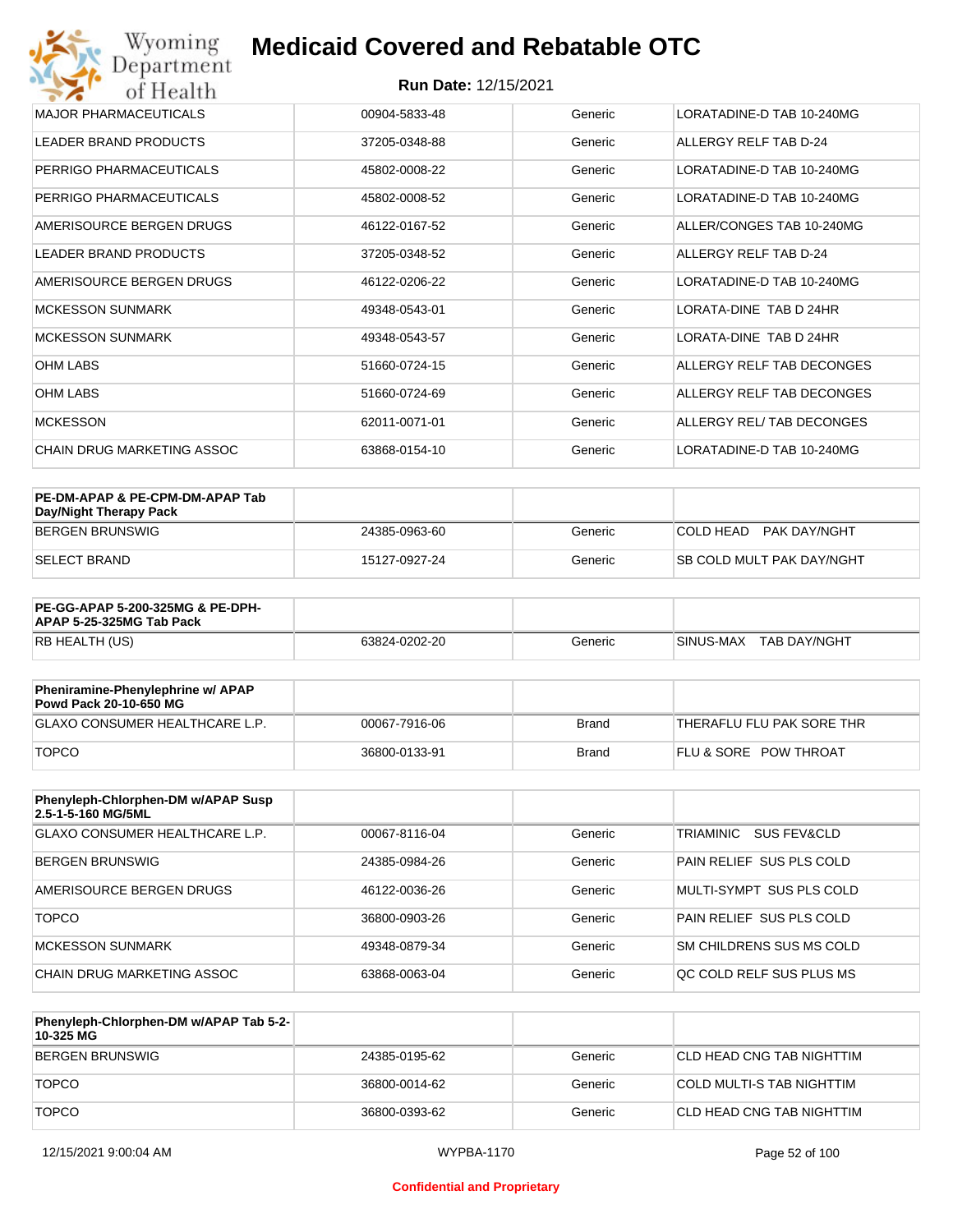#### **Run Date:** 12/15/2021

| Wyoming<br><b>Medicaid Covered and Rebatable OTC</b><br>Department |                             |         |                                  |
|--------------------------------------------------------------------|-----------------------------|---------|----------------------------------|
| of Health                                                          | <b>Run Date: 12/15/2021</b> |         |                                  |
| CHAIN DRUG MARKETING ASSOC                                         | 63868-0072-24               | Generic | <b>MULTI-SYMPTM TAB NIGHTTIM</b> |
| CHAIN DRUG MARKETING ASSOC                                         | 63868-0074-24               | Generic | QC COLD/HEAD TAB NIGHTTIM        |

| Phenylephrine w/ Acetaminophen Tab 5-<br>325 MG |               |         |                                         |
|-------------------------------------------------|---------------|---------|-----------------------------------------|
| <b>PERRIGO</b>                                  | 00113-0272-62 | Generic | SINUS CONGST TAB /PAIN DT               |
| MAJOR PHARMACEUTICALS                           | 00904-5783-24 | Generic | MAPAP SINUS TAB MAX ST                  |
| <b>BERGEN BRUNSWIG</b>                          | 24385-0169-62 | Generic | <b>GNP SINUS</b><br><b>TAB CNG/PAIN</b> |
| <b>SELECT BRAND</b>                             | 15127-0965-24 | Generic | SB SINUS CNG TAB / PAIN DT              |
| <b>TOPCO</b>                                    | 36800-0272-62 | Generic | SINUS CONGST TAB /PAIN DT               |
| LEADER BRAND PRODUCTS                           | 37205-0571-62 | Generic | PAIN RLF SIN TAB PE DAY                 |
| CHAIN DRUG MARKETING ASSOC                      | 63868-0984-24 | Generic | QC SINUS PAI TAB RELIEF                 |

| Phenylephrine w/ DM-GG Ligd 10-18-200<br>MG/15ML |               |              |                |
|--------------------------------------------------|---------------|--------------|----------------|
| <b>GM PHARMACEUTICALS</b>                        | 58809-0555-08 | <b>Brand</b> | VANACOF DM LIQ |

| Phenylephrine w/ DM-GG Ligd 2.5-5-100<br>MG/5ML |               |              |                              |
|-------------------------------------------------|---------------|--------------|------------------------------|
| <b>MCKESSON SUNMARK</b>                         | 49348-0083-36 | Generic      | <b>SEVERE CONG LIQ COUGH</b> |
| <b>RB HEALTH (US)</b>                           | 63824-0014-66 | <b>Brand</b> | MUCINEX CONG LIO COUGH       |
| <b>RB HEALTH (US)</b>                           | 63824-0014-69 | <b>Brand</b> | MUCINEX CONG LIO COUGH       |
| <b>RB HEALTH (US)</b>                           | 63824-0282-67 | <b>Brand</b> | MUCINEX COLD LIQ CHILDREN    |
| <b>RB HEALTH (US)</b>                           | 63824-0283-67 | <b>Brand</b> | MUCINEX CONG LIO & COUGH     |
| <b>RB HEALTH (US)</b>                           | 63824-0282-64 | <b>Brand</b> | MUCINEX COLD LIQ CHILDREN    |

| Phenylephrine w/ DM-GG Ligd 5-10-100<br><b>MG/5ML</b> |               |         |                                  |
|-------------------------------------------------------|---------------|---------|----------------------------------|
| <b>PERRIGO</b>                                        | 00113-0516-26 | Generic | <b>TUSSIN CF</b><br>LIQ CGH/COLD |
| <b>PERRIGO</b>                                        | 00113-0516-34 | Generic | LIQ CGH/COLD<br><b>TUSSIN CF</b> |
| <b>SELECT BRAND</b>                                   | 15127-0943-04 | Generic | SB CGH CONTR LIQ CF              |
| <b>SELECT BRAND</b>                                   | 15127-0943-08 | Generic | SB CGH CONTR LIQ CF              |
| <b>TOPCO</b>                                          | 36800-0516-34 | Generic | TUSSIN CF LIQ                    |
| <b>LEADER BRAND PRODUCTS</b>                          | 37205-0709-34 | Generic | <b>TUSSIN CF</b><br>LIQ          |
| <b>TOPCO</b>                                          | 36800-0516-26 | Generic | <b>TUSSIN CF</b><br>LIQ.         |
| LEADER BRAND PRODUCTS                                 | 37205-0709-26 | Generic | TUSSIN CF LIQ                    |
| <b>MCKESSON SUNMARK</b>                               | 49348-0737-34 | Generic | <b>SM TUSSIN CF LIQ</b>          |
| <b>MCKESSON SUNMARK</b>                               | 49348-0737-37 | Generic | <b>SM TUSSIN CF LIQ</b>          |
| <b>MCKESSON</b>                                       | 62011-0090-01 | Generic | TUSSIN ADULT LIQ COLD            |
| CHAIN DRUG MARKETING ASSOC                            | 63868-0244-04 | Generic | TUSSIN CF LIQ                    |
| CHAIN DRUG MARKETING ASSOC                            | 63868-0244-08 | Generic | <b>TUSSIN CF</b><br>LIQ.         |

#### **Confidential and Proprietary**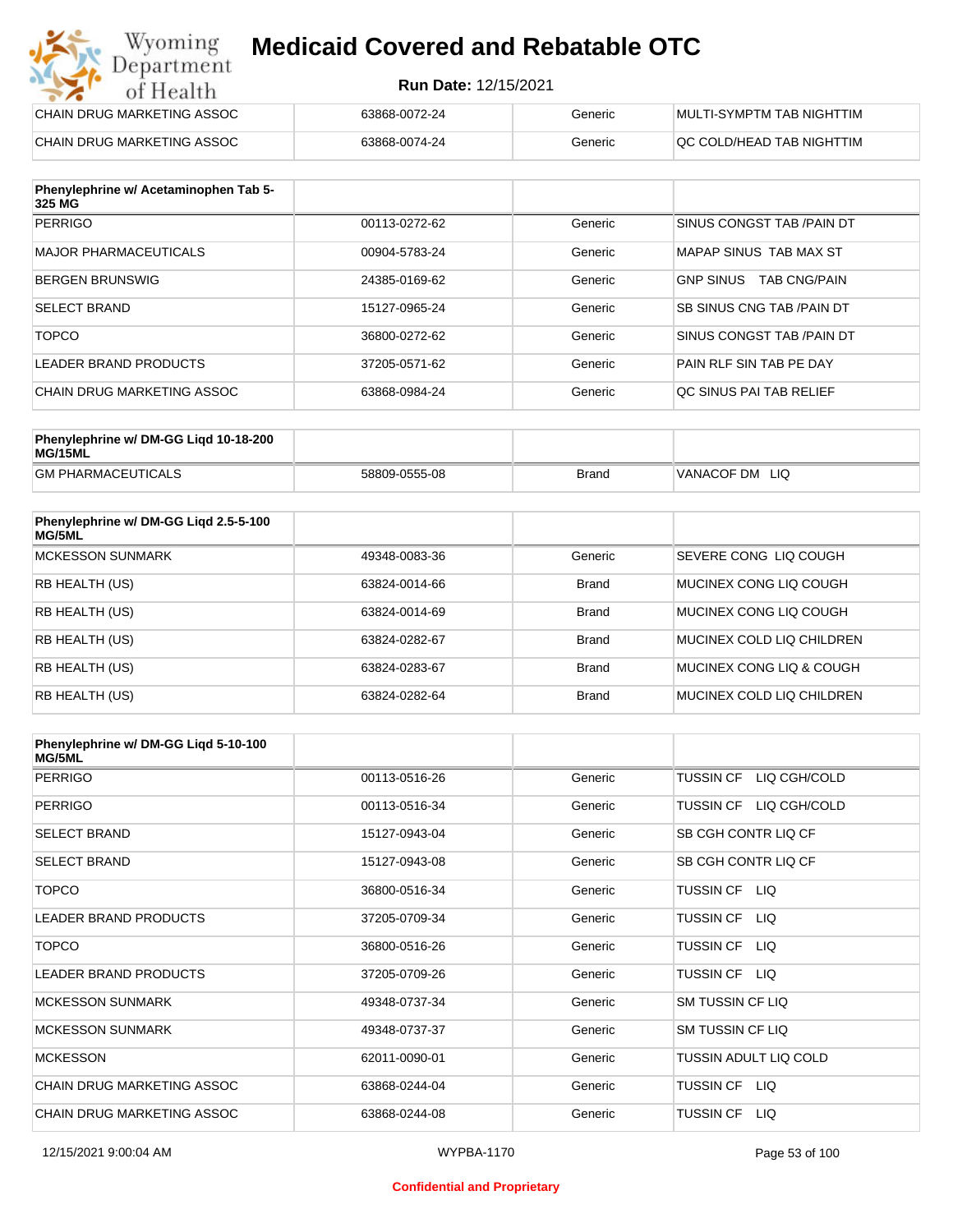

| AMERISOURCE BERGEN DRUGS<br>LIO MAX/M-S<br>46122-0138-26<br><b>TUSSIN CF</b><br>Generic | Phenylephrine w/ DM-GG Ligd 5-10-200<br><b>MG/5ML</b> |               |         |                                 |
|-----------------------------------------------------------------------------------------|-------------------------------------------------------|---------------|---------|---------------------------------|
|                                                                                         |                                                       |               |         |                                 |
|                                                                                         | AMERISOURCE BERGEN DRUGS                              | 46122-0138-34 | Generic | LIO MAX/M-S<br><b>TUSSIN CF</b> |

| Phenylephrine w/ DM-GG Syrup 5-10-100<br>MG/5ML |               |         |                        |
|-------------------------------------------------|---------------|---------|------------------------|
| MAJOR PHARMACEUTICALS                           | 00904-6309-20 | Generic | ROBAFEN CF SYP CGH/CLD |
| BERGEN BRUNSWIG                                 | 24385-0904-26 | Generic | GNP TUSSIN SYP CF      |
| BERGEN BRUNSWIG                                 | 24385-0904-34 | Generic | GNP TUSSIN SYP CF      |

| Phenylephrine w/ DM-GG Tab 10-15-380<br>MG |               |              |                 |
|--------------------------------------------|---------------|--------------|-----------------|
| POLY PHARMACEUTICALS                       | 50991-0730-60 | <b>Brand</b> | DECONEX DMX TAB |
| NIVAGEN PHARMACEUTICALS                    | 75834-0040-60 | Brand        | NIVANEX DMX TAB |

| Phenylephrine w/ DM-GG Tab 10-15-395<br>MG |               |       |                 |
|--------------------------------------------|---------------|-------|-----------------|
| ALLEGIS PHARMACEUTICALS                    | 28595-0906-60 | Brand | DURAVENT DM TAB |

| Phenylephrine w/ DM-GG Tab 5-10-200 MG |               |       |                           |
|----------------------------------------|---------------|-------|---------------------------|
| RB HEALTH (US)                         | 63824-0193-20 | Brand | MUCINEX FAST TAB 5-10-200 |
| RB HEALTH (US)                         | 63824-0193-30 | Brand | MUCINEX FAST TAB 5-10-200 |

| Phenylephrine-APAP-GG Ligd 10-650-400<br>MG/20ML |               |              |                              |
|--------------------------------------------------|---------------|--------------|------------------------------|
| RB HEALTH (US)                                   | 63824-0016-66 | <b>Brand</b> | MUCINEX COLD LIQ SINUS       |
| RB HEALTH (US)                                   | 63824-0261-66 | Generic      | <b>LIQ</b><br><b>MUCINEX</b> |
| RB HEALTH (US)                                   | 63824-0260-66 | Generic      | LIQ<br><b>MUCINEX</b>        |

| Phenylephrine-APAP-GG Tab 5-325-200<br>MG |               |         |                                    |
|-------------------------------------------|---------------|---------|------------------------------------|
| <b>SELECT BRAND</b>                       | 15127-0963-24 | Generic | SB SINUS CNG TAB / PAIN            |
| AMERISOURCE BERGEN DRUGS                  | 46122-0194-60 | Generic | <b>MUCUS RELIEF TAB CLD/SINU</b>   |
| RB HEALTH (US)                            | 63824-0190-20 | Generic | MUCINEX COLD TAB SINUS             |
| RB HEALTH (US)                            | 63824-0190-30 | Generic | MUCINEX COLD TAB SINUS             |
| RB HEALTH (US)                            | 63824-0200-20 | Generic | <b>TAB SINUS</b><br><b>MUCINEX</b> |
| <b>RB HEALTH (US)</b>                     | 63824-0201-20 | Generic | <b>MUCINEX</b><br><b>TAB SINUS</b> |
| CHAIN DRUG MARKETING ASSOC                | 63868-0071-24 | Generic | SINUS CONGST TAB /PAIN             |
| RB HEALTH (US)                            | 63824-0200-30 | Generic | <b>TAB SINUS</b><br><b>MUCINEX</b> |
| RB HEALTH (US)                            | 63824-0201-30 | Generic | <b>MUCINEX</b><br><b>TAB SINUS</b> |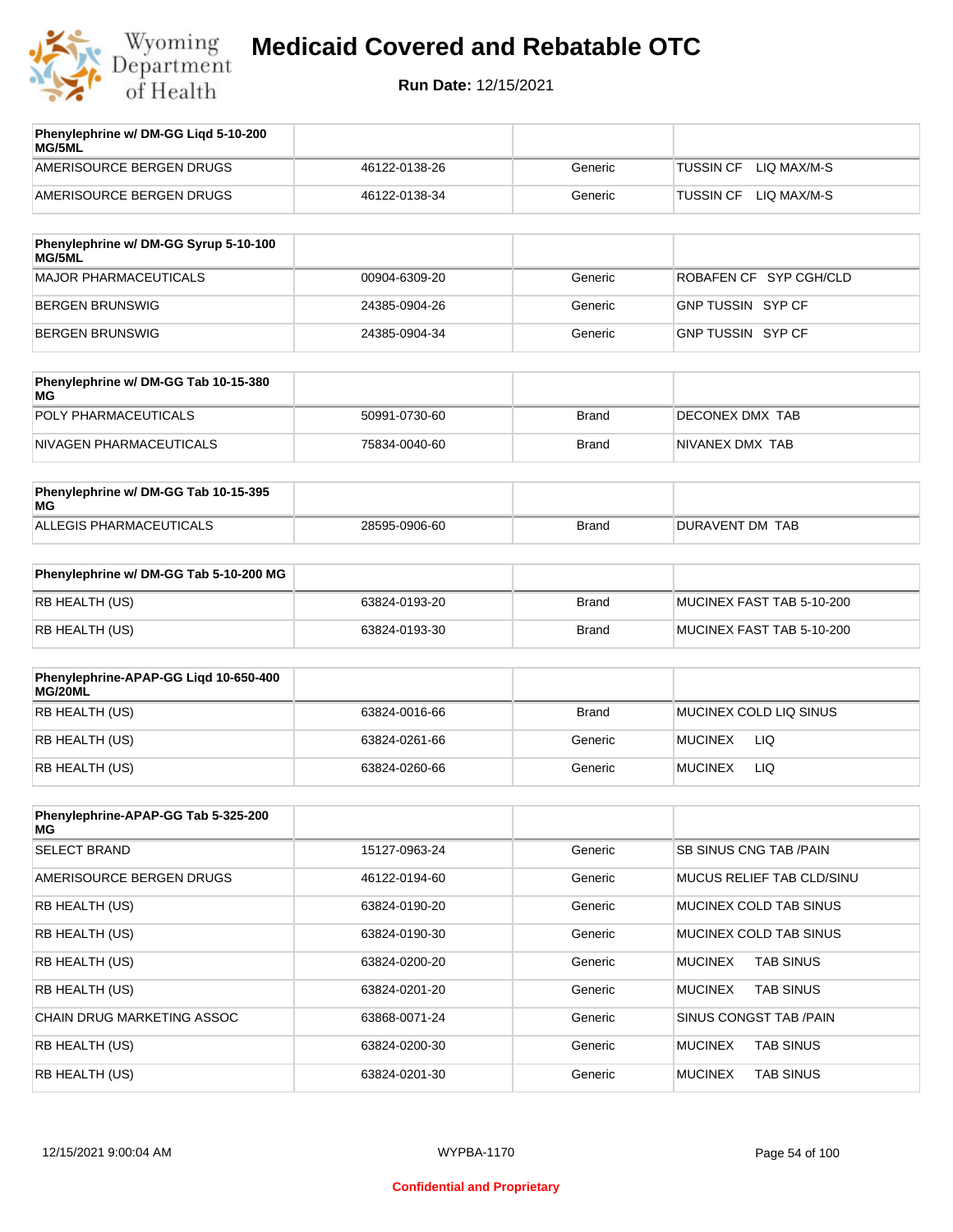

**Phenylephrine-Bromphen w/ Codeine Liqd** 

## **Medicaid Covered and Rebatable OTC**

**Run Date:** 12/15/2021

| 3.33-1.33-6.33 MG/5ML                                             |               |              |                               |
|-------------------------------------------------------------------|---------------|--------------|-------------------------------|
| <b>RAMCNEIL</b>                                                   | 12830-0754-12 | Brand        | <b>LIQ</b><br>M-END PE        |
|                                                                   |               |              |                               |
| Phenylephrine-Bromphen w/ Codeine<br><b>Liquid 10-4-10 MG/5ML</b> |               |              |                               |
| POLY PHARMACEUTICALS                                              | 50991-0723-16 | <b>Brand</b> | POLY-TUSSIN LIQ 10-4-10       |
|                                                                   |               |              |                               |
| Phenylephrine-Brompheniramine-DM Elixir<br>2.5-1-5 MG/5ML         |               |              |                               |
| <b>MAJOR PHARMACEUTICALS</b>                                      | 00904-5782-20 | Generic      | DIMAPHEN DM ELX COLD/CGH      |
| <b>LEADER BRAND PRODUCTS</b>                                      | 37205-0969-26 | Generic      | COLD/COUGH ELX DM CHILD       |
| Phenylephrine-Brompheniramine-DM                                  |               |              |                               |
| Liquid 2.5-1-5 MG/5ML                                             |               |              |                               |
| <b>PERRIGO</b>                                                    | 00113-0987-26 | Generic      | COLD/COUGH LIQ CHILD          |
| WOMEN'S CHOICE PHARMACEUTICALS                                    | 00485-0204-04 | Generic      | RYNEX DM<br>LIQ.              |
| <b>WOMEN'S CHOICE PHARMACEUTICALS</b>                             | 00485-0204-16 | Generic      | RYNEX DM<br>LIQ.              |
| <b>BERGEN BRUNSWIG</b>                                            | 24385-0519-26 | Generic      | <b>GNP COLD/CGH LIQ CHILD</b> |
| <b>TOPCO</b>                                                      | 36800-0987-26 | Generic      | COLD/COUGH LIQ CHILD          |
| <b>MCKESSON SUNMARK</b>                                           | 49348-0775-34 | Generic      | SM COLD/CGH LIQ DM CHILD      |
| <b>MCKESSON</b>                                                   | 62011-0063-01 | Generic      | HM COLD/CGH LIQ CHILDREN      |
| LARKEN LABORATORIES, INC.                                         | 68047-0143-16 | Generic      | ENDACOF-DM LIQ 2.5-1-5        |
| Phenylephrine-Brompheniramine-DM                                  |               |              |                               |
| Liquid 7.5-4-15 MG/5ML                                            |               |              |                               |
| ALLEGIS PHARMACEUTICALS                                           | 28595-0800-16 | <b>Brand</b> | AP-HIST DM LIQ 7.5-4-15       |
| POLY PHARMACEUTICALS                                              | 50991-0814-16 | <b>Brand</b> | ALAHIST DM LIQ 7.5-4-15       |
| NIVAGEN PHARMACEUTICALS                                           | 75834-0060-16 | Generic      | NIVA-HIST DM LIQ 7.5-4-15     |
|                                                                   |               |              |                               |
| Phenylephrine-Brompheniramine-DM<br>Syrup 5-2-10 MG/5ML           |               |              |                               |
| LARKEN LABORATORIES, INC.                                         | 68047-0129-16 | <b>Brand</b> | LOHIST-DM SYP 5-2-10MG        |
|                                                                   |               |              |                               |
| Phenylephrine-Chlorphen w/ Codeine<br>Syrup 5-2-10 MG/5ML         |               |              |                               |
| CAPITAL PHARMACEUTICAL                                            | 29978-0420-16 | <b>Brand</b> | SYP 5-2-10MG<br><b>CAPCOF</b> |
| Phenylephrine-Chlorphen-DM Liquid 10-4-                           |               |              |                               |
| <b>15 MG/5ML</b>                                                  |               |              |                               |
| WOMEN'S CHOICE PHARMACEUTICALS                                    | 00485-0171-16 | Generic      | ED A-HIST DM LIQ              |

LARKEN LABORATORIES, INC. 68047-0186-16 Generic NOHIST-DM LIQ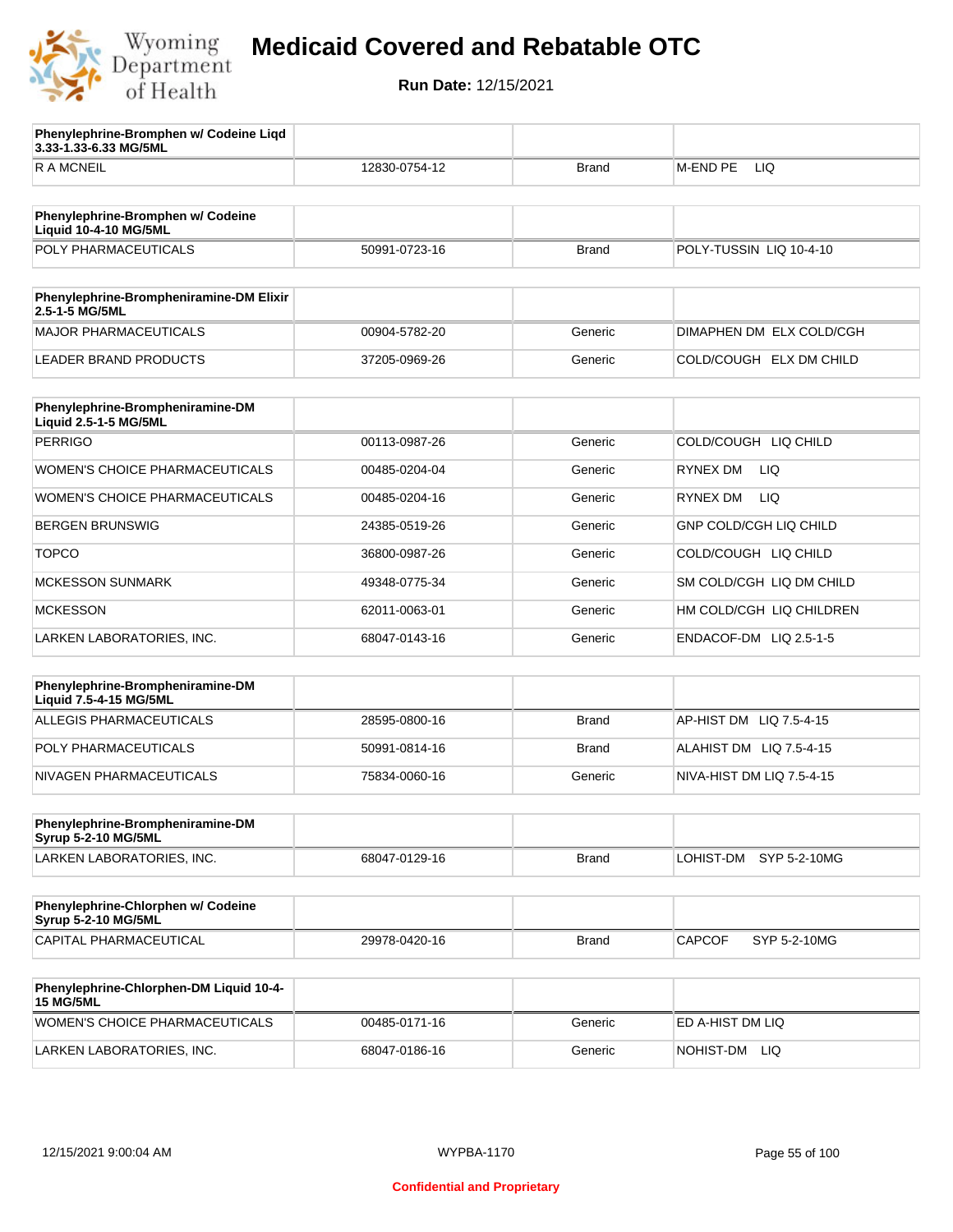

| Phenylephrine-Chlorphen-DM Liquid 3.5-1-<br>3 MG/ML              |               |              |                                  |
|------------------------------------------------------------------|---------------|--------------|----------------------------------|
| <b>VIRTUS PHARMACEUTICALS OPCO</b>                               | 76439-0320-30 | Generic      | VIRDEC DM DRO 3.5-1-3            |
|                                                                  |               |              |                                  |
| Phenylephrine-Chlorphen-DM Syrup 10-4-<br><b>20 MG/5ML</b>       |               |              |                                  |
| <b>LASER PHARMACEUTICALS</b>                                     | 16477-0186-01 | <b>Brand</b> | DONATUSSIN SYP                   |
|                                                                  |               |              |                                  |
| Phenylephrine-Chlorphen-DM Tab 10-4-10<br>ΜG                     |               |              |                                  |
| WOMEN'S CHOICE PHARMACEUTICALS                                   | 00485-0240-01 | <b>Brand</b> | ED A-HIST DM TAB 10-4-10         |
|                                                                  |               |              |                                  |
| Phenylephrine-Dexbromphen-<br>Chlophedianol Liqd 5-1-12.5 MG/5ML |               |              |                                  |
| R A MCNEIL                                                       | 12830-0760-16 | <b>Brand</b> | CHLO TUSS<br>LIQ                 |
|                                                                  |               |              |                                  |
| Phenylephrine-Dexchlorphenir-Codeine<br>Syrup 5-1-9 MG/5ML       |               |              |                                  |
| PRO-PHARMA LLC                                                   | 66594-0499-16 | <b>Brand</b> | PRO-RED AC SYP 5-1-9/5           |
|                                                                  |               |              |                                  |
| Phenylephrine-DM Soln 2.5-5 MG/5ML                               |               |              |                                  |
| <b>BERGEN BRUNSWIG</b>                                           | 24385-0981-26 | Generic      | TRIACTING DT LIQ COLD/CGH        |
| <b>TOPCO</b>                                                     | 36800-0444-26 | Generic      | TRIACTING DT LIQ COLD/CGH        |
| Phenylephrine-DM Syrup 2.5-5 MG/5ML                              |               |              |                                  |
|                                                                  |               |              |                                  |
| GLAXO CONSUMER HEALTHCARE L.P.                                   | 00067-8105-04 | <b>Brand</b> | SOL COLD/CGH<br><b>TRIAMINIC</b> |
|                                                                  |               |              |                                  |
| Phenylephrine-DM-GG w/ APAP Lig 5-10-<br>200-325 MG/10ML         |               |              |                                  |
| RB HEALTH (US)                                                   | 63824-0017-64 | <b>Brand</b> | MUCINEX CHLD LIQ MULTISYM        |
| RB HEALTH (US)                                                   | 63824-0015-66 | <b>Brand</b> | MUCINEX COLD LIQ FLU&SORE        |
| RB HEALTH (US)                                                   | 63824-0015-69 | Brand        | MUCINEX COLD LIQ FLU&SORE        |
| RB HEALTH (US)                                                   | 63824-0215-66 | Generic      | CGH/COLD DAY LIQ DELSYM          |
| RB HEALTH (US)                                                   | 63824-0020-66 | <b>Brand</b> | MUCINEX FAST LIQ SEV COLD        |
| RB HEALTH (US)                                                   | 63824-0278-64 | Brand        | MUCINEX COLD LIQ CHILD           |
|                                                                  |               |              |                                  |
| Phenylephrine-DM-GG w/ APAP Liq 5-10-<br>200-325 MG/15ML         |               |              |                                  |
| <b>PERRIGO</b>                                                   | 00113-0603-34 | Generic      | COLD & FLU LIQ DAY TIME          |
| <b>PERRIGO</b>                                                   | 00113-0603-40 | Generic      | COLD & FLU LIQ DAY TIME          |
|                                                                  |               |              |                                  |
| Phenylephrine-DM-GG w/ APAP Packet 10-<br>20-400-650 MG          |               |              |                                  |
| <b>RECKITT BENCKISER</b>                                         | 63824-0232-08 | <b>Brand</b> | <b>MUCINEX</b><br>PAK FAST-MAX   |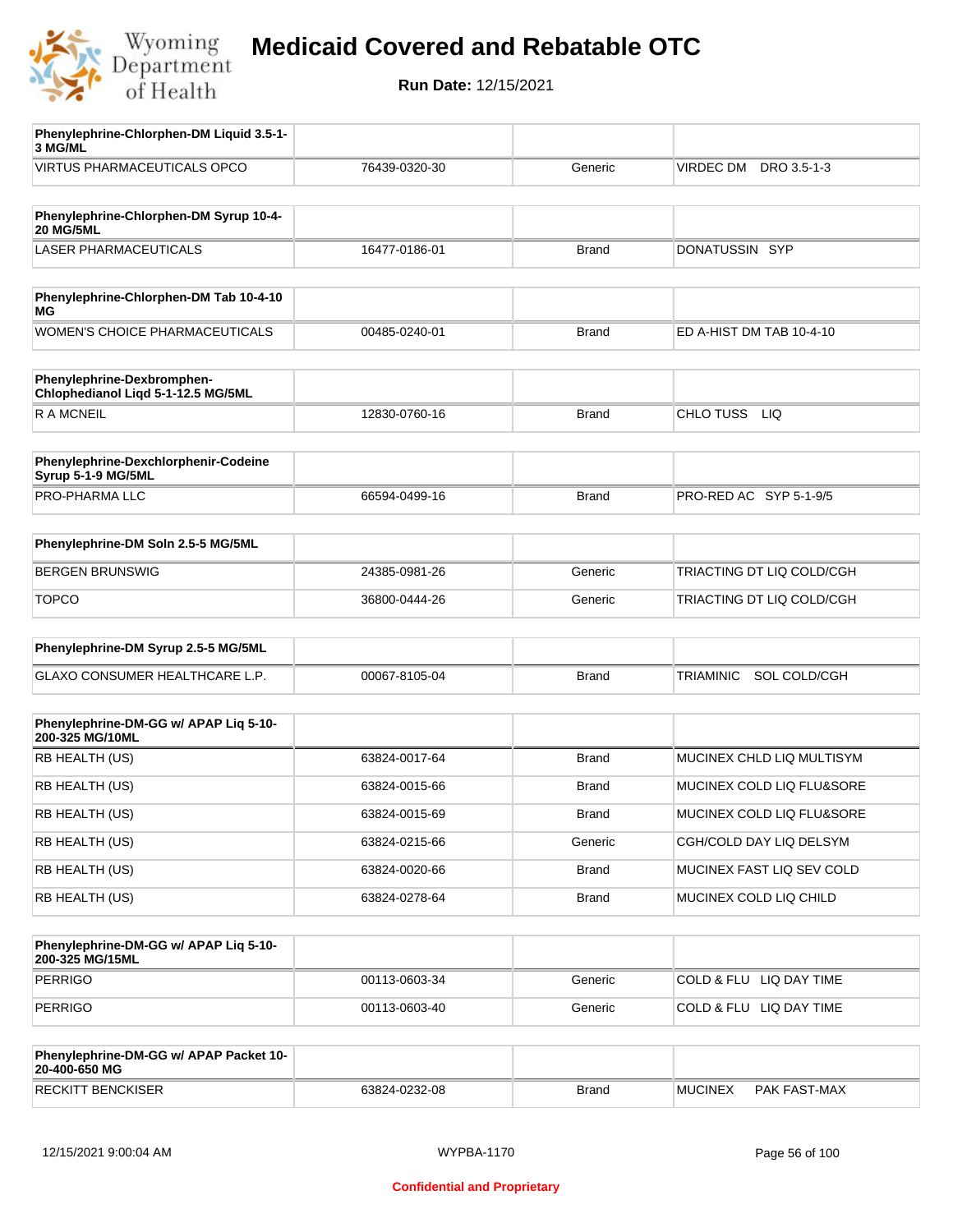

| <b>RECKITT BENCKISER</b>                            | 63824-0231-04 | <b>Brand</b> | <b>MUCINEX</b><br>PAK FAST-MAX  |
|-----------------------------------------------------|---------------|--------------|---------------------------------|
| Phenylephrine-DM-GG w/ APAP Tab 5-10-<br>200-325 MG |               |              |                                 |
| <b>PERRIGO</b>                                      | 00113-0234-62 | Generic      | COLD HEAD TAB CONG DT           |
|                                                     |               |              |                                 |
| PERRIGO PHARMACEUTICALS                             | 00113-0308-62 | Generic      | COLD MULT-SY TAB SEVR DAY       |
| <b>PERRIGO</b>                                      | 00113-0548-53 | Generic      | COLD & FLU TAB DAYTIME          |
| <b>PERRIGO</b>                                      | 00113-0548-62 | Generic      | COLD & FLU TAB DAYTIME          |
| <b>SELECT BRAND</b>                                 | 15127-0962-24 | Generic      | SB COLD MULT TAB SYMP SEV       |
| <b>SELECT BRAND</b>                                 | 15127-0964-24 | Generic      | SB COLD HEAD TAB CONGEST        |
| <b>TOPCO</b>                                        | 36800-0234-62 | Generic      | COLD HEAD TAB CONG DT           |
| <b>TOPCO</b>                                        | 36800-0308-62 | Generic      | COLD MULT-SY TAB SEVR DAY       |
| AMERISOURCE BERGEN DRUGS                            | 46122-0192-60 | Generic      | MUCUS RELIEF TAB COLD/FLU       |
| <b>MCKESSON SUNMARK</b>                             | 49348-0104-04 | Generic      | SM COLD&FLU TAB SEVERE          |
| AMERISOURCE BERGEN DRUGS                            | 46122-0072-62 | Generic      | COLD RELIEF TAB MULTI-SY        |
| <b>MCKESSON SUNMARK</b>                             | 49348-0118-04 | Generic      | SM COLD&FLU TAB SEVERE          |
| AMERISOURCE BERGEN DRUGS                            | 46122-0126-62 | Generic      | <b>GNP COLD RLF TAB DAYTIME</b> |
| AMERISOURCE BERGEN DRUGS                            | 46122-0193-60 | Generic      | MUCUS RELIEF TAB CONG/CLD       |
| <b>MCKESSON</b>                                     | 62011-0241-01 | Generic      | HM SEVERE TAB COLD/FLU          |
| RB HEALTH (US)                                      | 63824-0196-20 | Generic      | MUCINEX FAST TAB SEV COLD       |
| RB HEALTH (US)                                      | 63824-0191-30 | Generic      | MUCINEX COLD TAB FLU&SORE       |
| <b>RECKITT BENCKISER</b>                            | 63824-0192-30 | Generic      | MUCINEX FAST TAB CONGEST        |
| RB HEALTH (US)                                      | 63824-0196-30 | Generic      | MUCINEX FAST TAB SEV COLD       |
| <b>CHAIN DRUG MARKETING ASSOC</b>                   | 63868-0073-24 | Generic      | MULTI-SYMPTM TAB DAYTIME        |
| RB HEALTH (US)                                      | 63824-0191-20 | Generic      | MUCINEX COLD TAB FLU&SORE       |
| <b>RECKITT BENCKISER</b>                            | 63824-0192-20 | Generic      | MUCINEX FAST TAB CONGEST        |

| Phenylephrine-Doxylamine-DM-APAP Liq 5<br>-6.25-10-325 MG/15ML |               |         |                          |
|----------------------------------------------------------------|---------------|---------|--------------------------|
| PERRIGO                                                        | 00113-0763-40 | Generic | COLD & FLU LIQ NIGHTTIM  |
| PERRIGO                                                        | 00113-0763-34 | Generic | COLD & FLU LIQ NIGHTTIM  |
| AMERISOURCE BERGEN DRUGS                                       | 46122-0034-34 | Generic | MULTI-SYMPT LIQ CLD NGHT |

| Phenylephrine-Guaifenesin Ligd 2.5-100<br>MG/5ML |               |              |                          |
|--------------------------------------------------|---------------|--------------|--------------------------|
| RB HEALTH (US)                                   | 63824-0284-64 | <b>Brand</b> | MUCINEX COLD LIQ 2.5-100 |

| <b>Phenylephrine-Guaifenesin Ligd 5-100</b><br>MG/5ML |               |       |               |
|-------------------------------------------------------|---------------|-------|---------------|
| WOMEN'S CHOICE PHARMACEUTICALS                        | 00485-0208-16 | Brand | ED BRON GPLIO |
| CAPELLON PHARMACEUTICALS                              | 64543-0044-16 | Brand | RESCON-GG LIO |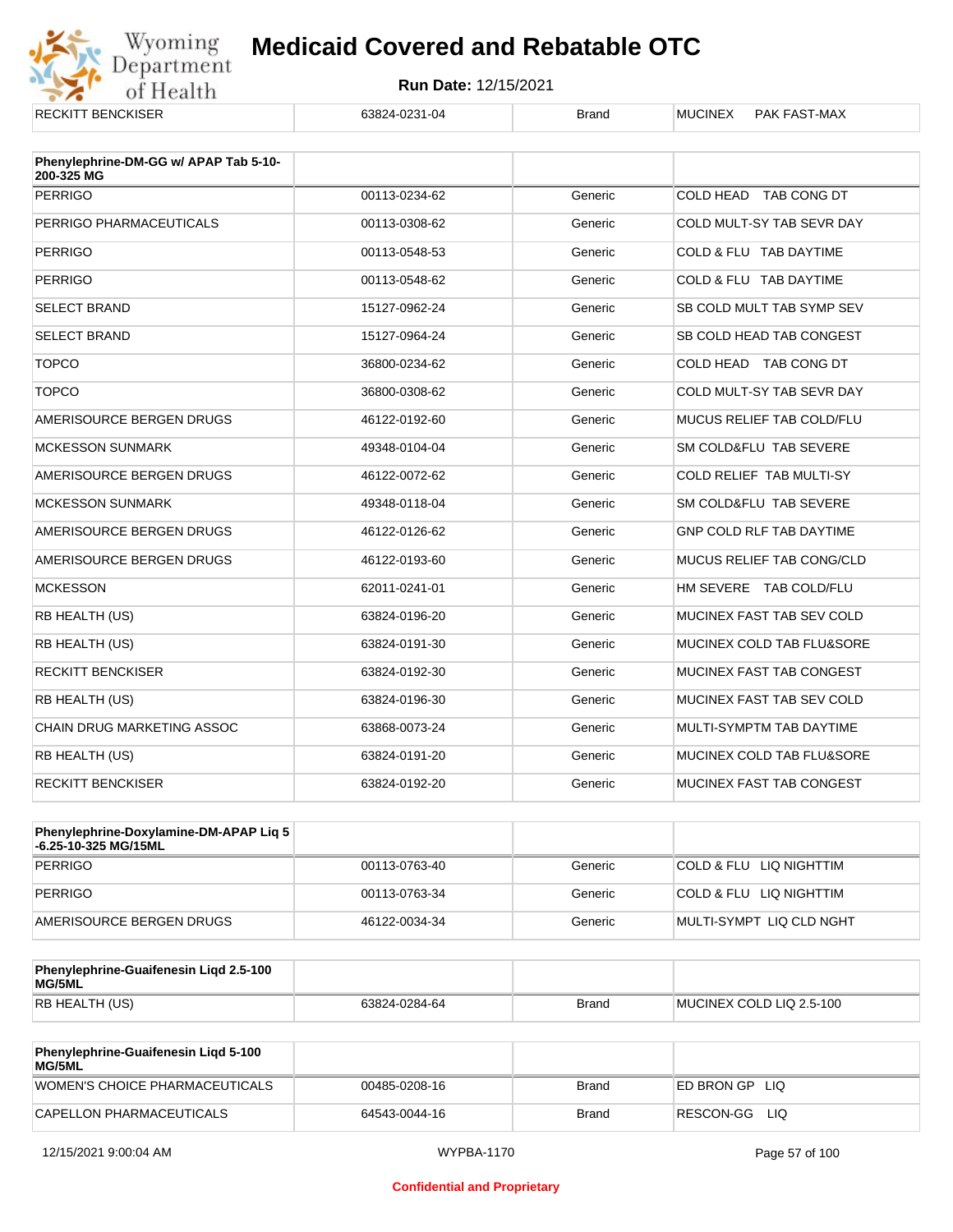

|               | <b>Brand</b>                                                     | RESCON-GG LIQ                      |
|---------------|------------------------------------------------------------------|------------------------------------|
|               |                                                                  |                                    |
|               |                                                                  |                                    |
| 64661-0011-16 | <b>Brand</b>                                                     | SYP 5-200MG<br>J-MAX               |
|               |                                                                  |                                    |
|               |                                                                  |                                    |
|               |                                                                  | DECONEX IR TAB 10-380MG            |
|               |                                                                  |                                    |
| 00485-0250-01 | Generic                                                          | <b>MUCAPHED</b><br>TAB 10-400MG    |
| 00904-5792-46 | Generic                                                          | MUCUSRELIEF TAB SINUS              |
| 00904-5792-52 | Generic                                                          | MUCUSRELIEF TAB SINUS              |
| 24385-0925-71 | Generic                                                          | <b>MUCUS RELIEF TAB PE</b>         |
| 37205-0874-71 | Generic                                                          | CHEST CONGST TAB RLF PE            |
| 49348-0774-09 | Generic                                                          | CHEST CONGST TAB RLF PE            |
| 63868-0752-50 | <b>Brand</b>                                                     | MEDIFIN PE TAB 10-400MG            |
|               |                                                                  |                                    |
|               |                                                                  |                                    |
|               |                                                                  | CONGESTION TAB 10-200MG            |
|               |                                                                  | CONGESTION TAB 10-200MG            |
|               |                                                                  |                                    |
| 00603-0728-54 | <b>Brand</b>                                                     | <b>CODITUSS DM SYP</b>             |
|               |                                                                  |                                    |
|               |                                                                  |                                    |
| 50991-0220-16 | <b>Brand</b>                                                     | POLY-HIST DM LIQ 5-25-10           |
|               |                                                                  |                                    |
|               |                                                                  |                                    |
| 28595-0804-16 | <b>Brand</b>                                                     | HISTEX-DM SYP                      |
|               |                                                                  |                                    |
|               |                                                                  |                                    |
| 00603-0852-94 | Generic                                                          | Q-TAPP DM ELX                      |
| 54838-0136-70 | <b>Brand</b>                                                     | BROTAPP DM LIQ 15-1-5/5            |
| 54838-0136-40 | <b>Brand</b>                                                     | BROTAPP DM LIQ 15-1-5/5            |
|               | 64543-0044-04<br>50991-0716-60<br>00536-1044-19<br>00536-1044-34 | <b>Brand</b><br>Generic<br>Generic |

| <b>Pseudoephed-Chlorphen-DM Lig 15-1-5</b><br>MG/5ML |               |         |                           |
|------------------------------------------------------|---------------|---------|---------------------------|
| <b>RUGBY LABORATORIES</b>                            | 00536-2310-97 | Generic | LIQ CGH/COLD<br>KIDKARE   |
| MAJOR PHARMACEUTICALS                                | 00904-5050-20 | Generic | PEDIA RELIEF LIO CGH/COLD |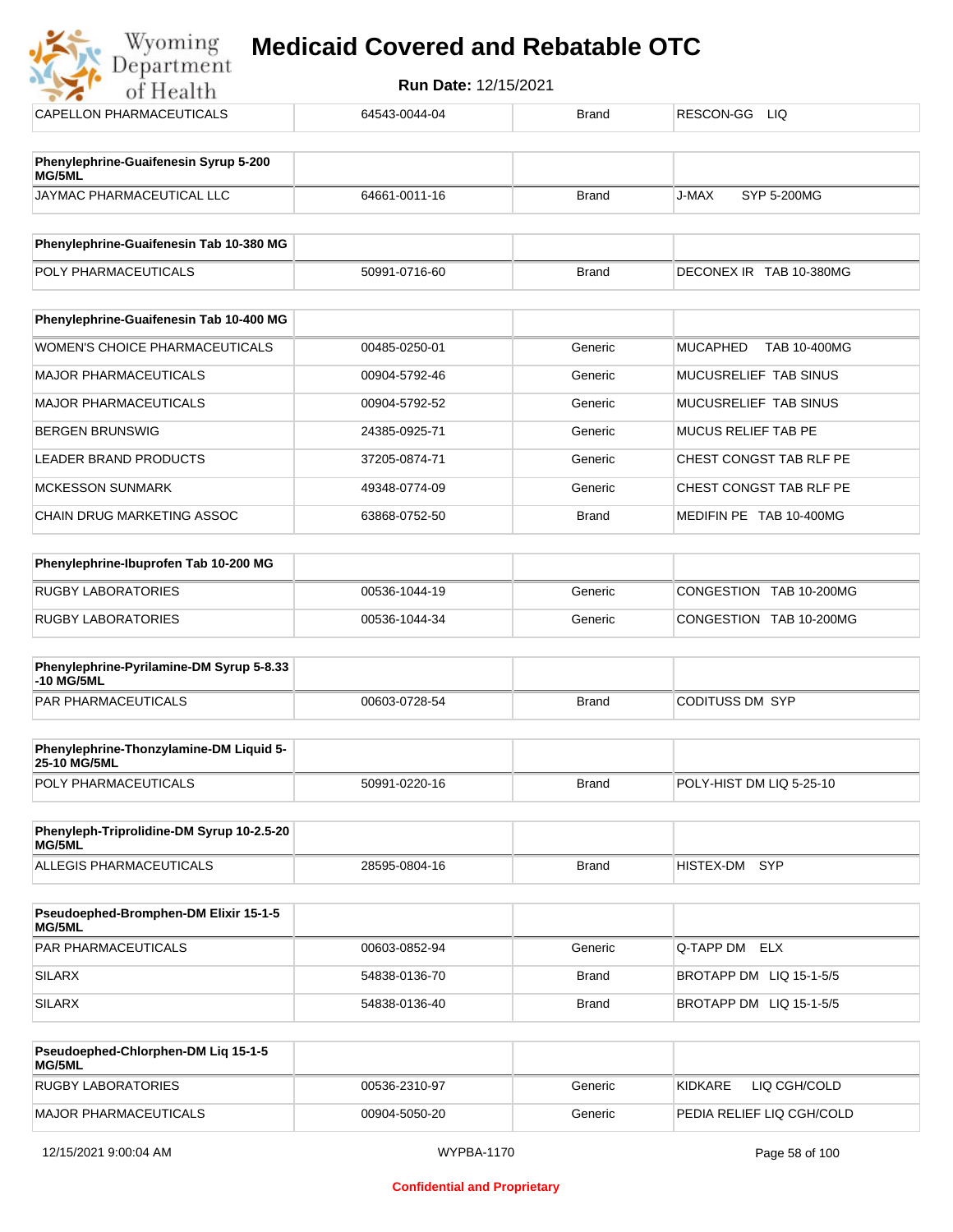Wyoming<br>Department<br>of Health

| <b>SILARX</b>                                                    | 54838-0115-40 | <b>Brand</b> | <b>PEDIATRIC</b><br>LIQ CGH/COLD |
|------------------------------------------------------------------|---------------|--------------|----------------------------------|
| Pseudoephed-Chlorphen-DM Liq 15-2-15                             |               |              |                                  |
| MG/5ML<br><b>RAMCNEIL</b>                                        | 12830-0810-16 | Generic      | LIQ<br>M-END DM                  |
|                                                                  |               |              |                                  |
| Pseudoephed-Chlorphen-DM Syrup 30-2-<br><b>10 MG/5ML</b>         |               |              |                                  |
| <b>CAPELLON PHARMACEUTICALS</b>                                  | 64543-0105-16 | <b>Brand</b> | RESCON-DM<br><b>SYP</b>          |
| CAPELLON PHARMACEUTICALS                                         | 64543-0105-04 | <b>Brand</b> | SYP<br>RESCON-DM                 |
| Pseudoephed-Dexbromphen-<br>Chlophedianol Liqd 30-1-12.5 MG/5ML  |               |              |                                  |
| <b>RAMCNEIL</b>                                                  | 12830-0762-16 | <b>Brand</b> | CHLO TUSS<br>LIQ                 |
| Pseudoephed-Dexbrompheniramine-DM<br>Liqd 20-0.667-10 MG/5ML     |               |              |                                  |
| <b>RAMCNEIL</b>                                                  | 12830-0816-16 | <b>Brand</b> | M-END DMX<br>LIQ.                |
| Pseudoephed-Dexchlorphen-<br>Chlophedianol Liqd 30-1-12.5 MG/5ML |               |              |                                  |
| <b>GM PHARMACEUTICALS</b>                                        | 58809-0999-01 | <b>Brand</b> | <b>VANACOF</b><br>LIQ            |
| Pseudoephed-Doxylamine-DM Liquid 30-<br>6.25-15 MG/5ML           |               |              |                                  |
| <b>SALLUS LABORATORIES</b>                                       | 69036-0120-16 | <b>Brand</b> | LORTUSS DM LIQ                   |
| Pseudoephedrine w/ COD-GG Liquid 30-10<br>-100 MG/5ML            |               |              |                                  |
| <b>SALLUS LABORATORIES</b>                                       | 69036-0130-16 | <b>Brand</b> | LORTUSS EX LIQ                   |
| Pseudoephedrine w/ COD-GG Soln 30-10-<br><b>100 MG/5ML</b>       |               |              |                                  |
| PAR PHARMACEUTICALS                                              | 00603-1078-58 | Generic      | CHERATUSSIN SOL DAC              |
| VIRTUS PHARMACEUTICALS OPCO                                      | 76439-0253-16 | Generic      | VIRTUSSIN SOL DAC                |
| Pseudoephedrine w/ COD-GG Syrup 30-10-<br><b>100 MG/5ML</b>      |               |              |                                  |
| LLORENS PHARMACEUTICAL                                           | 54859-0520-16 | <b>Brand</b> | <b>SYP</b><br>TUSNEL C           |
|                                                                  |               |              |                                  |
| Pseudoephedrine w/ DM-GG Liquid 15-5-50<br>MG/5ML                |               |              |                                  |
| LLORENS PHARMACEUTICAL                                           | 54859-0544-04 | <b>Brand</b> | TUSNEL PEDI LIQ 15-5-50          |
| Pseudoephedrine w/ DM-GG Liquid 30-15-<br><b>200 MG/5ML</b>      |               |              |                                  |
| LLORENS PHARMACEUTICAL                                           | 54859-0502-06 | <b>Brand</b> | <b>TUSNEL</b><br>LIQ             |
| LLORENS PHARMACEUTICAL                                           | 54859-0502-10 | <b>Brand</b> | <b>TUSNEL</b><br>LIQ             |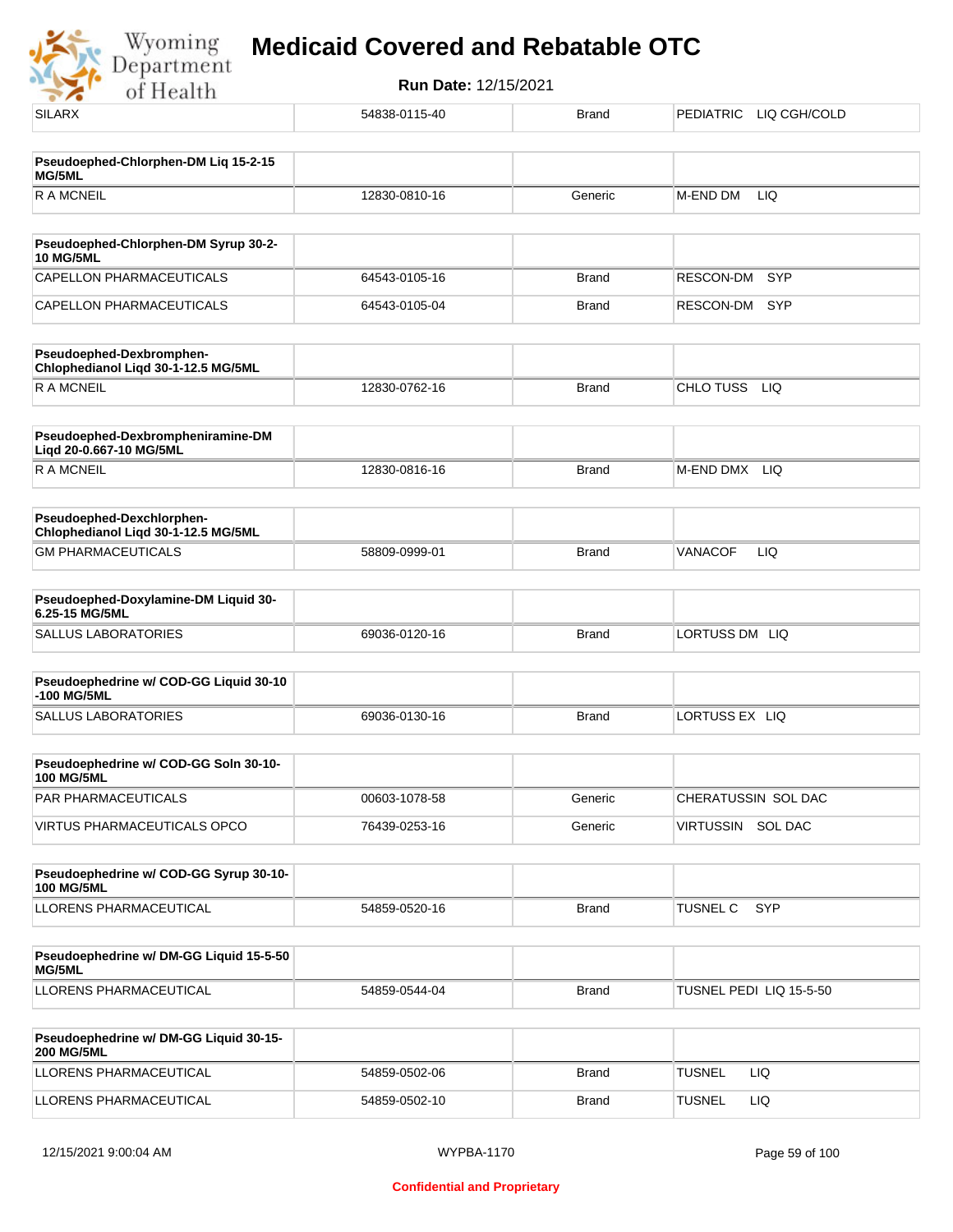#### **Medicaid Covered and Rebatable OTC**Department

**Run Date:** 12/15/2021 of Health LLORENS PHARMACEUTICAL 54859-0502-16 Brand TUSNEL LIQ **Pseudoephedrine w/ DM-GG Liquid 7.5-2.5- 25 MG/ML** LLORENS PHARMACEUTICAL 54859-0603-02 Brand TUSNEL-DM DRO PEDIATRC **Pseudoephedrine w/ DM-GG Tab 60-15-400 MG** CAPITAL PHARMACEUTICAL 29978-0601-90 Brand CAPMIST DM TAB **Pseudoephedrine w/ DM-GG Tab 60-20-380 MG** POLY PHARMACEUTICALS 50991-0214-01 Brand POLY-VENT DM TAB **Pseudoephedrine-Bromphen-Codeine Liq 10-1.33-6.33 MG/5ML** R A MCNEIL **12830-0735-16** Generic M-END WC LIQ CENTURION LABS 23359-0023-16 Brand RYDEX LIQ **Pseudoephedrine-Bromphen-Codeine Liqd 30-2-7.5 MG/5ML** ALLEGIS PHARMACEUTICALS 00682-0480-16 Brand MAR-COF BP LIQ 30-2-7.5 **Pseudoephedrine-Chlorphen w/ Codeine** 

| Lig 30-2-10 MG/5ML         |               |       |                         |
|----------------------------|---------------|-------|-------------------------|
| <b>PAR PHARMACEUTICALS</b> | 00603-1520-54 | Brand | PHENHIST DH LIQ 30-2-10 |
| <b>PAR PHARMACEUTICALS</b> | 00603-1520-58 | Brand | PHENHIST DH LIQ 30-2-10 |

| Pseudoephedrine-Dexbromphen-Codeine<br>Ligd 20-0.667-6 MG/5ML |               |       |                  |
|---------------------------------------------------------------|---------------|-------|------------------|
| R A MCNEIL                                                    | 12830-0739-16 | Brand | IM-END MAX D LIQ |

| <b>Pseudoephedrine-DM-GG w/ APAP Tab 60-</b><br>20-200-500 MG |               |       |                |     |
|---------------------------------------------------------------|---------------|-------|----------------|-----|
| <b>POLY PHARMACEUTICALS</b>                                   | 50991-0510-01 | Brand | <b>DURAFLL</b> | TAB |

| Pseudoephedrine-GG Tab 60-400 MG |               |              |                           |
|----------------------------------|---------------|--------------|---------------------------|
| B.F. ASCHER                      | 00225-0580-06 | Brand        | CONGESTAC TAB 60-400MG    |
| B.F. ASCHER                      | 00225-0580-08 | <b>Brand</b> | CONGESTAC<br>TAB 60-400MG |

| <b>Pseudoephedrine-Guaifenesin Cap 30-150</b><br>MG |               |              |                 |
|-----------------------------------------------------|---------------|--------------|-----------------|
| LASER PHARMACEUTICALS                               | 16477-0306-01 | <b>Brand</b> | RESPAIRE-30 CAP |

| Pseudoephedrine-Guaifenesin Ligd 7.5-50<br><b>MG/ML</b> |               |       |                          |
|---------------------------------------------------------|---------------|-------|--------------------------|
| LLORENS PHARMACEUTICAL                                  | 54859-0602-02 | Brand | TUSNEL PED<br>DRO 7.5-50 |

Wyoming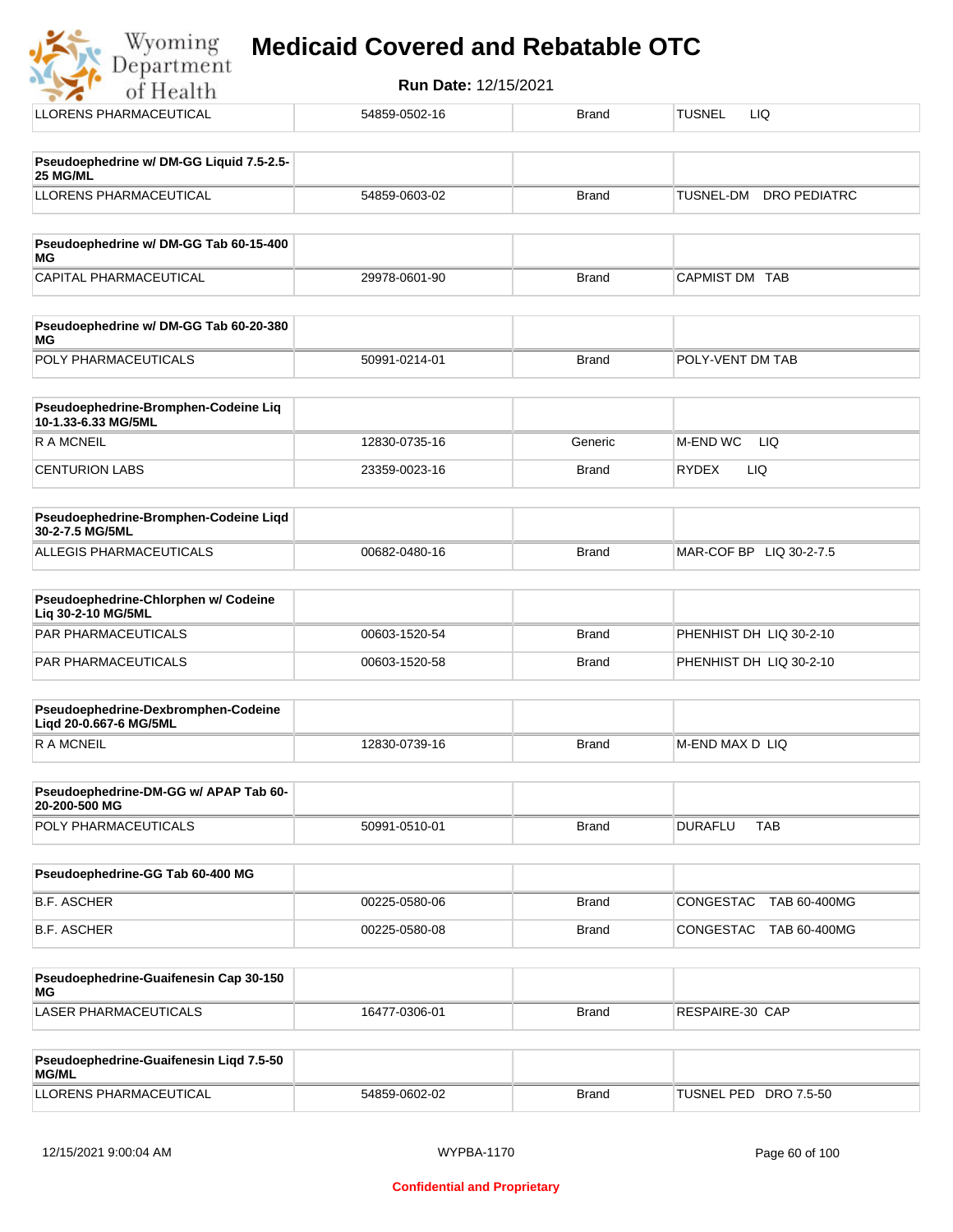

| Pseudoephedrine-Guaifenesin Tab 60-380<br>MG              |               |              |                                    |
|-----------------------------------------------------------|---------------|--------------|------------------------------------|
| POLY PHARMACEUTICALS                                      | 50991-0212-01 | <b>Brand</b> | POLY-VENT IR TAB 60-380MG          |
| Pseudoephedrine-Guaifenesin Tab ER                        |               |              |                                    |
| 12HR 120-1200 MG                                          |               |              |                                    |
| RB HEALTH (US)                                            | 63824-0041-24 | <b>Brand</b> | <b>MUCINEX D</b><br>TAB 120-1200   |
| RB HEALTH (US)                                            | 63824-0041-36 | <b>Brand</b> | MUCINEX D TAB 120-1200             |
| Pseudoephedrine-Guaifenesin Tab ER<br>12HR 60-600 MG      |               |              |                                    |
| RB HEALTH (US)                                            | 63824-0057-18 | <b>Brand</b> | <b>MUCINEX D</b><br>TAB 60-600MG   |
| RB HEALTH (US)                                            | 63824-0057-36 | <b>Brand</b> | MUCINEX D TAB 60-600MG             |
| Pseudoephedrine-Ibuprofen Tab 30-200<br>МG                |               |              |                                    |
| <b>BERGEN BRUNSWIG</b>                                    | 24385-0465-60 | Generic      | <b>GNP IBUPROFN TAB COLD/SIN</b>   |
| <b>TOPCO</b>                                              | 36800-0083-60 | Generic      | IBUPROFEN TAB COLD/SIN             |
| <b>MCKESSON</b>                                           | 62011-0070-01 | Generic      | <b>COLD &amp; SINUS TAB RELIEF</b> |
| CHAIN DRUG MARKETING ASSOC                                | 63868-0453-20 | Generic      | QC IBUPROFEN TAB COLD/SIN          |
| Pseudoephedrine-Naproxen Sodium Tab<br>ER 12HR 120-220 MG |               |              |                                    |
| <b>PERRIGO</b>                                            | 00113-2417-01 | Generic      | SINUS&COLD-D TAB NON-DRSY          |
| AMERISOURCE BERGEN DRUGS                                  | 46122-0197-52 | Generic      | SINUS/COLD-D TAB 120-220           |
| <b>MCKESSON</b>                                           | 62011-0204-01 | Generic      | SINUS/COLD-D TAB 120-220           |
| Pyrilamine-Phenylephrine Tab 25-10 MG                     |               |              |                                    |
| <b>XSPIRE PHARMA</b>                                      | 42195-0210-10 | Generic      | PYRILAMIN/PE TAB 25-10MG           |
| Pyrilamine-Phenylephrine Tab 30-10 MG                     |               |              |                                    |
| <b>CARWIN ASSOCIATES</b>                                  | 15370-0031-10 | <b>Brand</b> | RU-HIST-D TAB 30-10MG              |
| Thonzylamine-Chlophedianol Liquid 6.25-<br>6.25 MG/ML     |               |              |                                    |
| POLY PHARMACEUTICALS                                      | 50991-0222-45 | <b>Brand</b> | POLY-HIST PD LIQ                   |
| Thonzylamine-Phenylephrine Liquid 50-10<br>MG/15ML        |               |              |                                    |
| <b>GM PHARMACEUTICALS</b>                                 | 58809-0729-04 | <b>Brand</b> | NASOPEN PE LIQ                     |
| Triprolidine & Pseudoephedrine Tab 2.5-60<br>ΜG           |               |              |                                    |
| <b>MAJOR PHARMACEUTICALS</b>                              | 00904-0250-24 | Generic      | TAB 2.5-60MG<br>APRODINE           |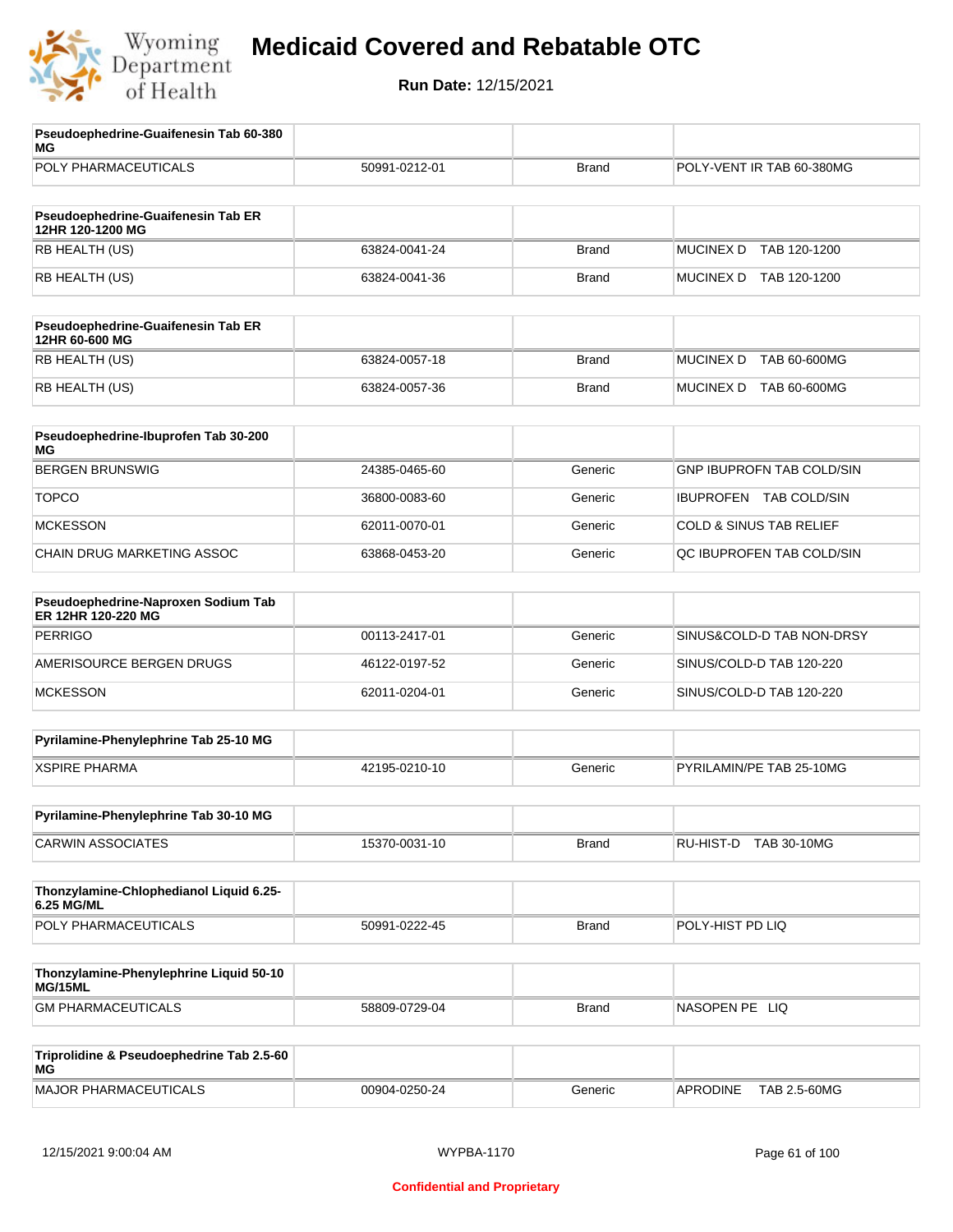| Wyoming<br>Department          | <b>Medicaid Covered and Rebatable OTC</b> |         |                                 |  |
|--------------------------------|-------------------------------------------|---------|---------------------------------|--|
| of Health                      | <b>Run Date: 12/15/2021</b>               |         |                                 |  |
| <b>MAJOR PHARMACEUTICALS</b>   | 00904-0250-59                             | Generic | TAB 2.5-60MG<br><b>APRODINE</b> |  |
| WOMEN'S CHOICE PHARMACEUTICALS | 00485-0210-01                             | Generic | TAB 2.5-60MG<br>ED A-HIST       |  |
|                                |                                           |         |                                 |  |

| Triprolidine-Phenylephrine Liquid 2.5-10<br>MG/5ML |               |       |                          |
|----------------------------------------------------|---------------|-------|--------------------------|
| ALLEGIS PHARMACEUTICALS                            | 28595-0803-16 | Brand | $HISTEX-PE$ SYP 2.5-10/5 |
| <b>DERMATOLOGICALS</b>                             |               |       |                          |

| *Bacitracin-Polymyxin B Oint*** |               |         |                  |
|---------------------------------|---------------|---------|------------------|
| <b>FOUGERA</b>                  | 00168-0021-31 | Generic | DOUBLE ANTIB OIN |
| <b>FOUGERA</b>                  | 00168-0021-09 | Generic | DOUBLE ANTIB OIN |
| <b>FOUGERA</b>                  | 00168-0021-35 | Generic | DOUBLE ANTIB OIN |
| <b>MCKESSON SUNMARK</b>         | 49348-0274-72 | Generic | DOUBLE ANTIB OIN |
| <b>MCKESSON</b>                 | 62011-0097-01 | Generic | DOUBLE ANTIB OIN |

| *Neomycin-Bacitracin-Polymyxin Oint*** |               |         |                         |
|----------------------------------------|---------------|---------|-------------------------|
| <b>PERRIGO</b>                         | 00113-0067-64 | Generic | TRIPLE ANTIB OIN        |
| <b>FOUGERA</b>                         | 00168-0012-31 | Generic | <b>BAC/NEO/POLY OIN</b> |
| <b>MAJOR PHARMACEUTICALS</b>           | 00904-0734-31 | Generic | <b>TRIPLE ANTIB OIN</b> |
| <b>MAJOR PHARMACEUTICALS</b>           | 00904-0734-36 | Generic | TRIPLE ANTIB OIN        |
| <b>ACTAVIS MID ATLANTIC</b>            | 00472-0179-34 | Generic | <b>TRIPLE ANTIB OIN</b> |
| <b>ACTAVIS MID ATLANTIC</b>            | 00472-0179-56 | Generic | TRIPLE ANTIB OIN        |
| <b>FOUGERA</b>                         | 00168-0012-09 | Generic | <b>BAC/NEO/POLY OIN</b> |
| <b>FOUGERA</b>                         | 00168-0012-35 | Generic | <b>BAC/NEO/POLY OIN</b> |
| <b>COSETTE PHARMACEUTICALS</b>         | 00713-0268-31 | Generic | TRIPLE ANTIB OIN        |
| <b>PAR PHARMACEUTICAL</b>              | 00603-0644-50 | Generic | <b>TRIPLE ANTIB OIN</b> |
| <b>LEADER BRAND PRODUCTS</b>           | 37205-0273-10 | Generic | <b>TRIPLE ANTIB OIN</b> |
| <b>BERGEN BRUNSWIG</b>                 | 24385-0061-01 | Generic | GNP TRIPLE OIN ANTIBIOT |
| <b>BERGEN BRUNSWIG</b>                 | 24385-0061-03 | Generic | GNP TRIPLE OIN ANTIBIOT |
| <b>PADAGIS</b>                         | 45802-0143-01 | Generic | <b>TRIPLE ANTIB OIN</b> |
| <b>PADAGIS</b>                         | 45802-0143-03 | Generic | <b>TRIPLE ANTIB OIN</b> |
| <b>PADAGIS</b>                         | 45802-0143-70 | Generic | TRIPLE ANTIB OIN        |
| <b>PERRIGO</b>                         | 45802-0061-01 | Generic | <b>TRIPLE ANTIB OIN</b> |
| <b>PERRIGO</b>                         | 45802-0061-70 | Generic | <b>TRIPLE ANTIB OIN</b> |
| <b>MCKESSON SUNMARK</b>                | 49348-0029-72 | Generic | SM TRIPLE OIN ANTIBIOT  |
| <b>PERRIGO</b>                         | 45802-0061-03 | Generic | TRIPLE ANTIB OIN        |
| <b>TARO</b>                            | 51672-2016-01 | Generic | <b>TRIPLE ANTIB OIN</b> |
| <b>TARO</b>                            | 51672-2016-02 | Generic | <b>TRIPLE ANTIB OIN</b> |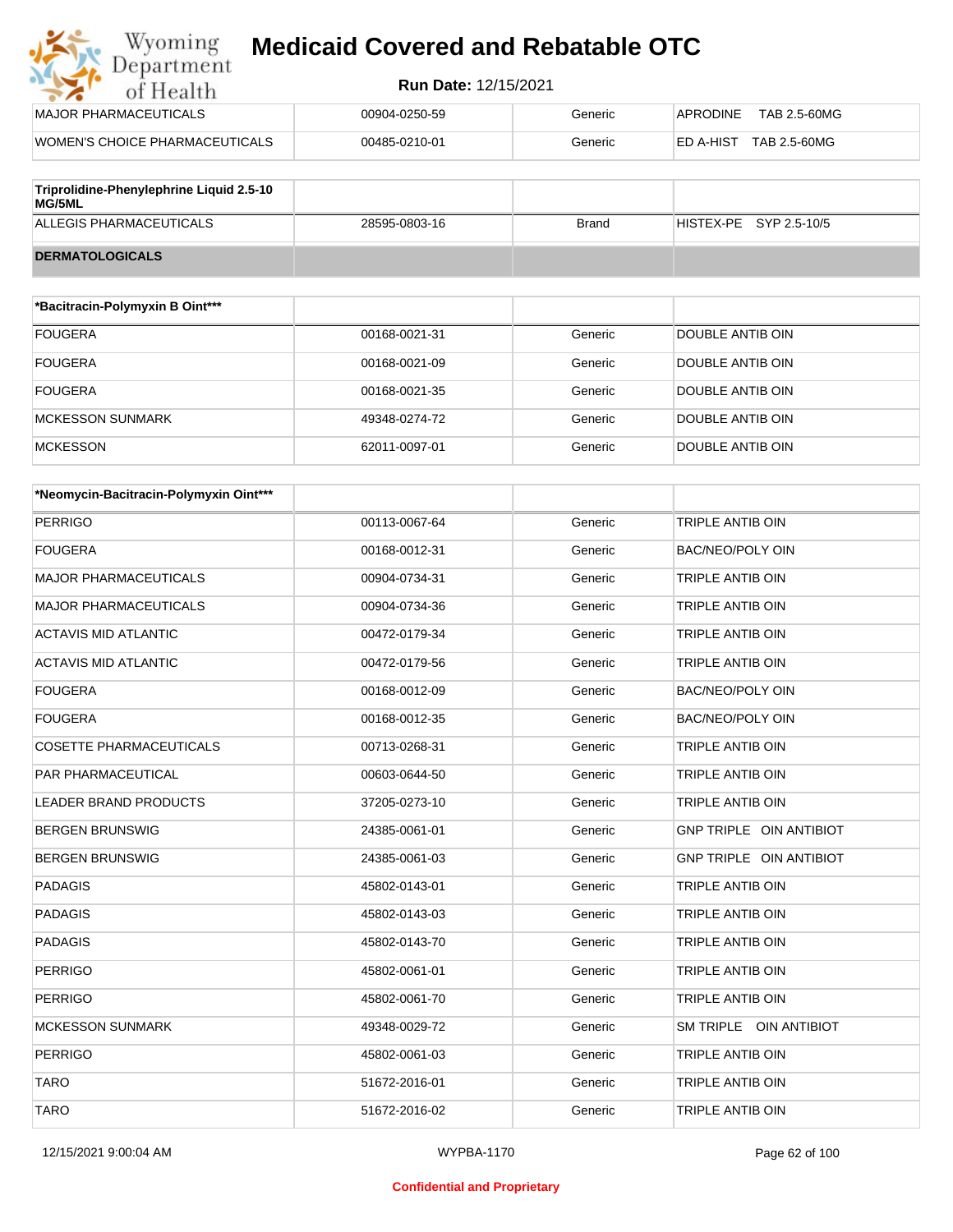

# Wyoming **Medicaid Covered and Rebatable OTC**<br>Department Run Date: 12/15/2021<br>of Health 62011-0098-01 **Medicaid Covered and Rebatable OTC**

| MUNESSUN                                | 020.1.1-0098-0.1 | Generic | HIVI I KIPLE UIN ANTIBIUT  |
|-----------------------------------------|------------------|---------|----------------------------|
|                                         |                  |         |                            |
| Bacitracin Oint 500 Unit/GM             |                  |         |                            |
| <b>COSETTE PHARMACEUTICALS</b>          | 00713-0280-31    | Generic | BACITRACIN OIN 500/GM      |
| LEADER BRAND PRODUCTS                   | 37205-0275-10    | Generic | BACITRACIN OIN 500/GM      |
| <b>PADAGIS</b>                          | 45802-0060-01    | Generic | BACITRACIN OIN 500/GM      |
| <b>PADAGIS</b>                          | 45802-0060-03    | Generic | BACITRACIN OIN 500/GM      |
| <b>PADAGIS</b>                          | 45802-0060-70    | Generic | BACITRACIN OIN 500/GM      |
|                                         |                  |         |                            |
| <b>Bacitracin Zinc Oint 500 Unit/GM</b> |                  |         |                            |
| <b>FOUGERA</b>                          | 00168-0011-04    | Generic | BACITR ZINC OIN 500/GM     |
| <b>FOUGERA</b>                          | 00168-0011-16    | Generic | BACITR ZINC OIN 500/GM     |
| <b>FOUGERA</b>                          | 00168-0011-31    | Generic | BACITR ZINC OIN 500/GM     |
| <b>FOUGERA</b>                          | 00168-0011-35    | Generic | BACITR ZINC OIN 500/GM     |
| <b>FOUGERA</b>                          | 00168-0111-09    | Generic | BACITR ZINC OIN 500/GM     |
| PAR PHARMACEUTICAL                      | 00603-0441-50    | Generic | BACITR ZINC OIN 500/GM     |
| <b>ACTAVIS MID ATLANTIC</b>             | 00472-1105-34    | Generic | BACITR ZINC OIN 500/GM     |
| <b>ACTAVIS MID ATLANTIC</b>             | 00472-1105-56    | Generic | BACITR ZINC OIN 500/GM     |
| <b>BERGEN BRUNSWIG</b>                  | 24385-0060-03    | Generic | BACITR ZINC OIN 500/GM     |
| <b>MCKESSON SUNMARK</b>                 | 49348-0154-72    | Generic | SM ANTIBIOTI OIN 500/GM    |
| <b>TARO</b>                             | 51672-2075-02    | Generic | BACITR ZINC OIN 500/GM     |
| TARO                                    | 51672-2075-01    | Generic | BACITR ZINC OIN 500/GM     |
| <b>MCKESSON</b>                         | 62011-0094-01    | Generic | BACITRACIN OIN 500/GM      |
|                                         |                  |         |                            |
| <b>Castellani Paint</b>                 |                  |         |                            |
| <b>BAUSCH HEALTH</b>                    | 00884-2993-01    | Generic | CASTELLANI LIQ PAINT/CL    |
| <b>BAUSCH HEALTH</b>                    | 00884-2893-01    | Generic | CASTELLANI LIQ PAINT       |
| <b>Clotrimazole Cream 1%</b>            |                  |         |                            |
| <b>MAJOR PHARMACEUTICALS</b>            | 00904-7822-36    | Generic | <b>CLOTRIMAZOLE CRE 1%</b> |
| <b>BERGEN BRUNSWIG</b>                  | 24385-0205-01    | Generic | ATHLETE FOOT CRE 1%        |
| <b>MAJOR PHARMACEUTICALS</b>            | 00904-7822-31    | Generic | <b>CLOTRIMAZOLE CRE 1%</b> |
| <b>BERGEN BRUNSWIG</b>                  | 24385-0205-03    | Generic | ATHLETE FOOT CRE 1%        |
| <b>PERRIGO</b>                          | 45802-0434-11    | Generic | <b>CLOTRIMAZOLE CRE 1%</b> |
| <b>MCKESSON SUNMARK</b>                 | 49348-0279-72    | Generic | <b>CLOTRIMAZOLE CRE 1%</b> |
| <b>PERRIGO</b>                          | 45802-0434-01    | Generic | <b>CLOTRIMAZOLE CRE 1%</b> |
| <b>TARO</b>                             | 51672-2002-01    | Generic | <b>CLOTRIMAZOLE CRE 1%</b> |
| <b>TARO</b>                             | 51672-2002-02    | Generic | <b>CLOTRIMAZOLE CRE 1%</b> |
|                                         |                  |         |                            |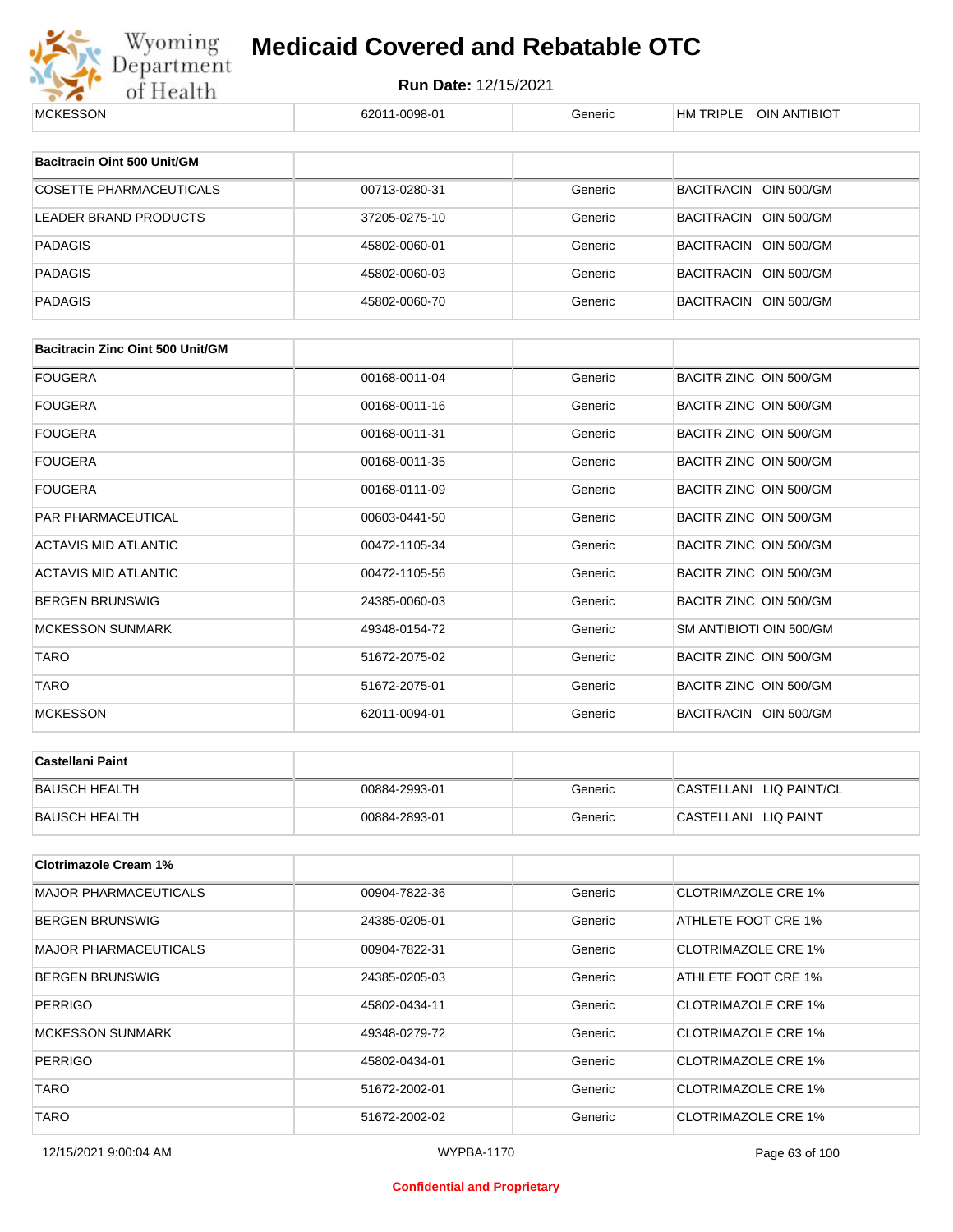

| <b>Clotrimazole Ointment 1%</b>  |               |              |                                  |
|----------------------------------|---------------|--------------|----------------------------------|
| <b>CAPITAL PHARMACEUTICAL</b>    | 29978-0918-60 | <b>Brand</b> | <b>ALEVAZOL</b><br><b>OIN 1%</b> |
|                                  |               |              |                                  |
| <b>Clotrimazole Soln 1%</b>      |               |              |                                  |
| <b>TARO</b>                      | 51672-2037-01 | Generic      | <b>CLOTRIMAZOLE SOL 1%</b>       |
|                                  |               |              |                                  |
| <b>Hydrocortisone Cream 0.5%</b> |               |              |                                  |
| <b>FOUGERA</b>                   | 00168-0014-31 | Generic      | CRE 0.5%<br>HYDROCORT            |
| <b>BERGEN BRUNSWIG</b>           | 24385-0190-03 | Generic      | HYDROCORT CRE 0.5%               |
| <b>Hydrocortisone Cream 1%</b>   |               |              |                                  |
| <b>PERRIGO</b>                   | 00113-0541-64 | Generic      | ANTI-ITCH<br><b>CRE 1%</b>       |
| <b>PERRIGO</b>                   | 00113-0973-64 | Generic      | ANTI-ITCH CRE 1%                 |
|                                  |               |              |                                  |
| <b>FOUGERA</b>                   | 00168-0154-08 | Generic      | HYDROCORT CRE 1%                 |
| <b>FOUGERA</b>                   | 00168-0154-31 | Generic      | HYDROCORT CRE 1%                 |
| <b>RUGBY LABORATORIES</b>        | 00536-5108-95 | Generic      | HYDROSKIN CRE 1%                 |
| <b>ACTAVIS MID ATLANTIC</b>      | 00472-0343-56 | Generic      | HYDROCORT CRE 1%                 |
| PAR PHARMACEUTICAL               | 00603-0535-50 | Generic      | HYDROCORT CRE 1%                 |
| <b>MAJOR PHARMACEUTICALS</b>     | 00904-7623-31 | Generic      | HYDROCORT CRE 1%                 |
| <b>BERGEN BRUNSWIG</b>           | 24385-0021-03 | Generic      | GNP HYDROCOR CRE 1% PLUS         |
| LEADER BRAND PRODUCTS            | 37205-0162-10 | Generic      | HYDROCORT CRE 1%                 |
| <b>SELECT BRAND</b>              | 15127-0127-01 | Generic      | SB HYDROCORT CRE 1%              |
| <b>PERRIGO</b>                   | 45802-0438-03 | Generic      | HYDROCORT CRE 1%                 |
| <b>PERRIGO</b>                   | 45802-0438-05 | Generic      | HYDROCORT CRE 1%                 |
| <b>MCKESSON SUNMARK</b>          | 49348-0521-72 | Generic      | SM HYDROCORT CRE 1%              |
| <b>TARO</b>                      | 51672-2013-02 | Generic      | HYDROCORT CRE 1%                 |
| <b>TARO</b>                      | 51672-2013-01 | Generic      | HYDROCORT CRE 1%                 |
| <b>TARO</b>                      | 51672-2063-02 | Generic      | HYDROCORT CRE 1%                 |
| <b>TARO</b>                      | 51672-2069-02 | Generic      | HYDROCORT CRE 1%                 |
|                                  |               |              |                                  |
| <b>Hydrocortisone Lotion 1%</b>  |               |              |                                  |
| <b>RUGBY LABORATORIES</b>        | 00536-5105-97 | Generic      | HYDRO SKIN LOT 1%                |
| <b>BERGEN BRUNSWIG</b>           | 24385-0283-06 | Generic      | <b>HYDRO-LOTION LOT 1%</b>       |
|                                  |               |              |                                  |
| Hydrocortisone Oint 0.5%         |               |              |                                  |
| <b>FOUGERA</b>                   | 00168-0016-31 | Generic      | HYDROCORT OIN 0.5%               |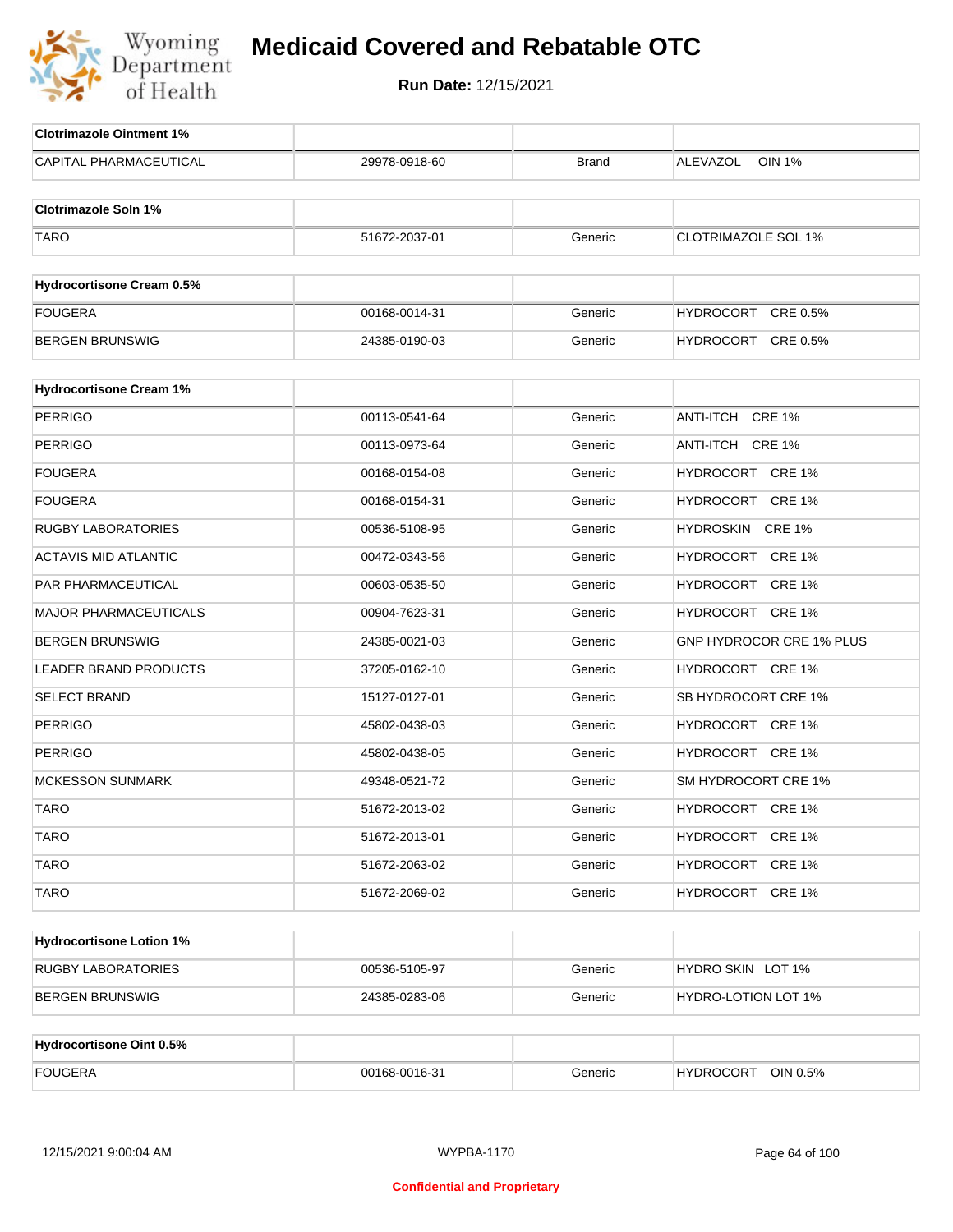

#### **Medicaid Covered and Rebatable OTC**

**Run Date:** 12/15/2021

 $\top$ 

| <b>Hydrocortisone Oint 1%</b>        |               |         |                                   |
|--------------------------------------|---------------|---------|-----------------------------------|
| <b>FOUGERA</b>                       | 00168-0181-31 | Generic | <b>HYDROCORT</b><br><b>OIN 1%</b> |
| <b>ACTAVIS MID ATLANTIC</b>          | 00472-0345-56 | Generic | HYDROCORT OIN 1%                  |
| <b>SELECT BRAND</b>                  | 15127-0128-01 | Generic | SB HYDROCORT OIN 1%               |
| BERGEN BRUNSWIG                      | 24385-0276-03 | Generic | HYDROCORT OIN 1%                  |
| <b>MCKESSON SUNMARK</b>              | 49348-0522-72 | Generic | SM HYDROCORT OIN 1%               |
| <b>PADAGIS</b>                       | 45802-0276-03 | Generic | HYDROCORT OIN 1%                  |
| <b>TARO</b>                          | 51672-2018-02 | Generic | HYDROCORT OIN 1%                  |
|                                      |               |         |                                   |
| <b>Hydrocortisone Soln 1%</b>        |               |         |                                   |
| RB HEALTH (US)                       | 63824-0850-15 | Generic | SCALPICIN SOL 1%                  |
| Hydrocortisone-Aloe Vera Cream 0.5%  |               |         |                                   |
|                                      |               |         |                                   |
| <b>TARO</b>                          | 51672-2010-02 | Generic | CRE 0.5%<br><b>HC/ALOE</b>        |
| Hydrocortisone-Aloe Vera Cream 1%    |               |         |                                   |
| <b>ACTAVIS MID ATLANTIC</b>          | 00472-0339-56 | Generic | HYDROCORT/ CRE ALOE 1%            |
| BERGEN BRUNSWIG                      | 24385-0274-03 | Generic | HYDROCORT/ CRE ALOE 1%            |
| <b>LEADER BRAND PRODUCTS</b>         | 37205-0272-10 | Generic | HYDROCORT/ CRE ALOE 1%            |
| <b>MCKESSON SUNMARK</b>              | 49348-0441-72 | Generic | SM HYDROCORT CRE 1% PLUS          |
| <b>MCKESSON</b>                      | 62011-0095-01 | Generic | HYDROCORT/ CRE ALOE 1%            |
| <b>MCKESSON</b>                      | 62011-0096-01 | Generic | HM HYDROCORT CRE 1% PLUS          |
|                                      |               |         |                                   |
| <b>Miconazole Nitrate Aerosol 2%</b> |               |         |                                   |
| GLAXO CONSUMER HEALTHCARE L.P.       | 00067-0969-46 | Generic | <b>DESENEX SPRY AER LIQUID</b>    |
| Miconazole Nitrate Aerosol Pow 2%    |               |         |                                   |
| GLAXO CONSUMER HEALTHCARE L.P.       | 00067-0959-40 | Generic | <b>DESENEX</b><br><b>AER 2%</b>   |
| LEADER BRAND PRODUCTS                | 37205-0998-66 | Generic | <b>MICATIN</b><br>AER 2%          |
|                                      |               |         |                                   |
| <b>Miconazole Nitrate Cream 2%</b>   |               |         |                                   |
| <b>ACTAVIS MID ATLANTIC</b>          | 00472-0735-56 | Generic | ANTIFUNGAL CRE 2%                 |
| ACTAVIS MID ATLANTIC                 | 00472-0735-14 | Generic | ANTIFUNGAL CRE 2%                 |
| PAR PHARMACEUTICAL                   | 00603-7805-50 | Generic | MICONAZOLE CRE 2%                 |
| <b>ACTAVIS MID ATLANTIC</b>          | 00472-0735-42 | Generic | ANTIFUNGAL CRE 2%                 |
| <b>COLOPLAST</b>                     | 11701-0045-14 | Generic | <b>BAZA ANTIFUN CRE 2%</b>        |
| <b>COLOPLAST</b>                     | 11701-0045-22 | Generic | <b>BAZA ANTIFUN CRE 2%</b>        |
|                                      |               |         |                                   |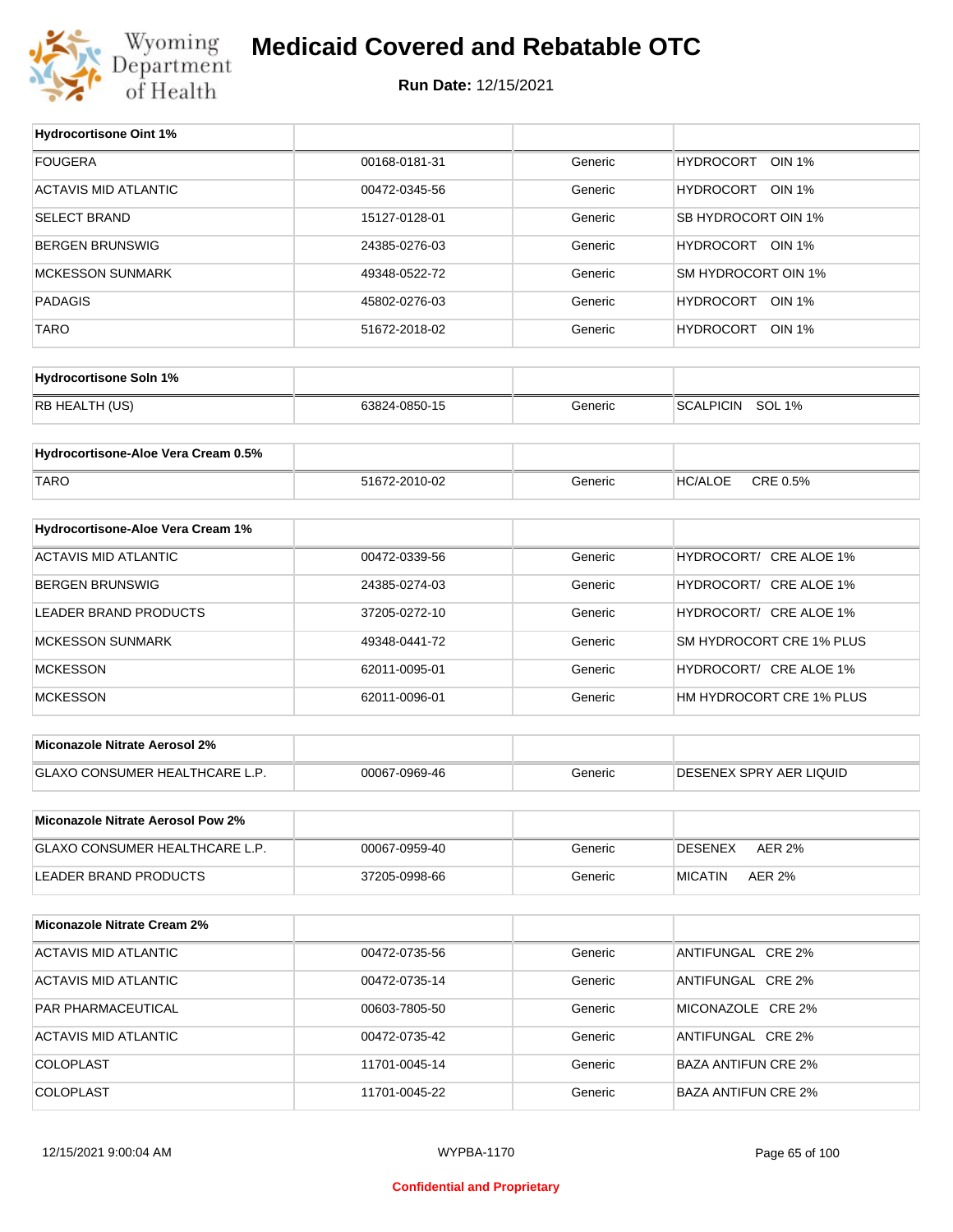#### **Run Date:** 12/15/2021

| Wyoming<br>Department      | <b>Medicaid Covered and Rebatable OTC</b> |         |                               |  |  |  |
|----------------------------|-------------------------------------------|---------|-------------------------------|--|--|--|
| of Health                  | <b>Run Date: 12/15/2021</b>               |         |                               |  |  |  |
| <b>COLOPLAST</b>           | 11701-0045-23                             | Generic | <b>BAZA ANTIFUN CRE 2%</b>    |  |  |  |
| MCKESSON SUNMARK           | 49348-0689-72                             | Generic | SM ANTIFUNGL CRE 2%           |  |  |  |
| SMITH & NEPHEW UNITED      | 50484-0328-00                             | Generic | ANTIFUNGAL CRE 2%             |  |  |  |
| <b>TARO</b>                | 51672-2001-01                             | Generic | MICONAZOLE CRE 2%             |  |  |  |
| MEDLINE/DERMAL MANAGEMENT  | 53329-0162-04                             | Generic | <b>CRE ANTIFUNG</b><br>REMEDY |  |  |  |
| SMITH & NEPHEW UNITED      | 50484-0329-00                             | Generic | ANTIFUNGAL CRE 2%             |  |  |  |
| <b>TARO</b>                | 51672-2001-02                             | Generic | MICONAZOLE CRE 2%             |  |  |  |
| MEDLINE/DERMAL MANAGEMENT  | 53329-0079-64                             | Generic | ANTIFUNGAL CRE 2%             |  |  |  |
| MEDLINE/DERMAL MANAGEMENT  | 53329-0080-58                             | Generic | SOOTHE&COOL CRE INZO 2%       |  |  |  |
| MEDI INF/DERMAI MANAGEMENT | 53329-0080-57                             | Generic | SOOTHE&COOL CRE INZO 2%       |  |  |  |

| Miconazole Nitrate Kit 2% |               |              |                         |
|---------------------------|---------------|--------------|-------------------------|
| BAUSCH HEALTH             | 00884-5493-01 | <b>Brand</b> | <b>FUNGOID TINC KIT</b> |

| Miconazole Nitrate Ointment 2% |               |         |                   |
|--------------------------------|---------------|---------|-------------------|
| <b>COLOPLAST</b>               | 11701-0067-14 | Generic | CRITIC-AID OIN 2% |
| <b>COLOPLAST</b>               | 11701-0067-23 | Generic | CRITIC-AID OIN 2% |
| <b>COLOPLAST</b>               | 11701-0067-22 | Generic | CRITIC-AID OIN 2% |

| Miconazole Nitrate Powder 2%   |               |         |                            |
|--------------------------------|---------------|---------|----------------------------|
| GLAXO CONSUMER HEALTHCARE L.P. | 00067-0949-15 | Generic | DESENEX SHAK POW 2%        |
| GLAXO CONSUMER HEALTHCARE L.P. | 00067-0949-30 | Generic | <b>DESENEX SHAK POW 2%</b> |
| GLAXO CONSUMER HEALTHCARE L.P. | 00145-1506-05 | Generic | ZEASORB-AF POW 2%          |
| GLAXO CONSUMER HEALTHCARE L.P. | 00145-1501-03 | Generic | ZEASORB-AF POW 2%          |
| COLOPLAST                      | 11701-0038-16 | Generic | MICRO GUARD POW 2%         |
| LEADER BRAND PRODUCTS          | 37205-0653-18 | Generic | MICONAZORB<br>POW AF 2%    |
| AMERISOURCE BERGEN DRUGS       | 46122-0039-27 | Generic | MICONAZORB POW AF 2%       |

| Miconazole Nitrate Soln 2% |               |       |                     |
|----------------------------|---------------|-------|---------------------|
| BAUSCH HEALTH              | 00884-0293-01 | Brand | FUNGOID TINC SOL 2% |

| Neomycin-Bacitracin-Polymyxin-<br><b>Pramoxine Oint 1%</b> |               |         |                         |
|------------------------------------------------------------|---------------|---------|-------------------------|
| COSETTE PHARMACEUTICALS                                    | 00713-0622-31 | Generic | TRIPLE ANTIB OIN PLUS   |
| <b>BERGEN BRUNSWIG</b>                                     | 24385-0143-03 | Generic | TRIPLE ANTIB OIN PLUS   |
| LEADER BRAND PRODUCTS                                      | 37205-0266-10 | Generic | TRIPLE ANTIB OIN PLUS   |
| <b>MCKESSON SUNMARK</b>                                    | 49348-0600-72 | Generic | TRIPLE ANTIB OIN MAX ST |
| <b>TARO</b>                                                | 51672-2027-01 | Generic | TRIPLE ANTIB OIN PLUS   |
| <b>TARO</b>                                                | 51672-2027-02 | Generic | TRIPLE ANTIB OIN PLUS   |

#### **Confidential and Proprietary**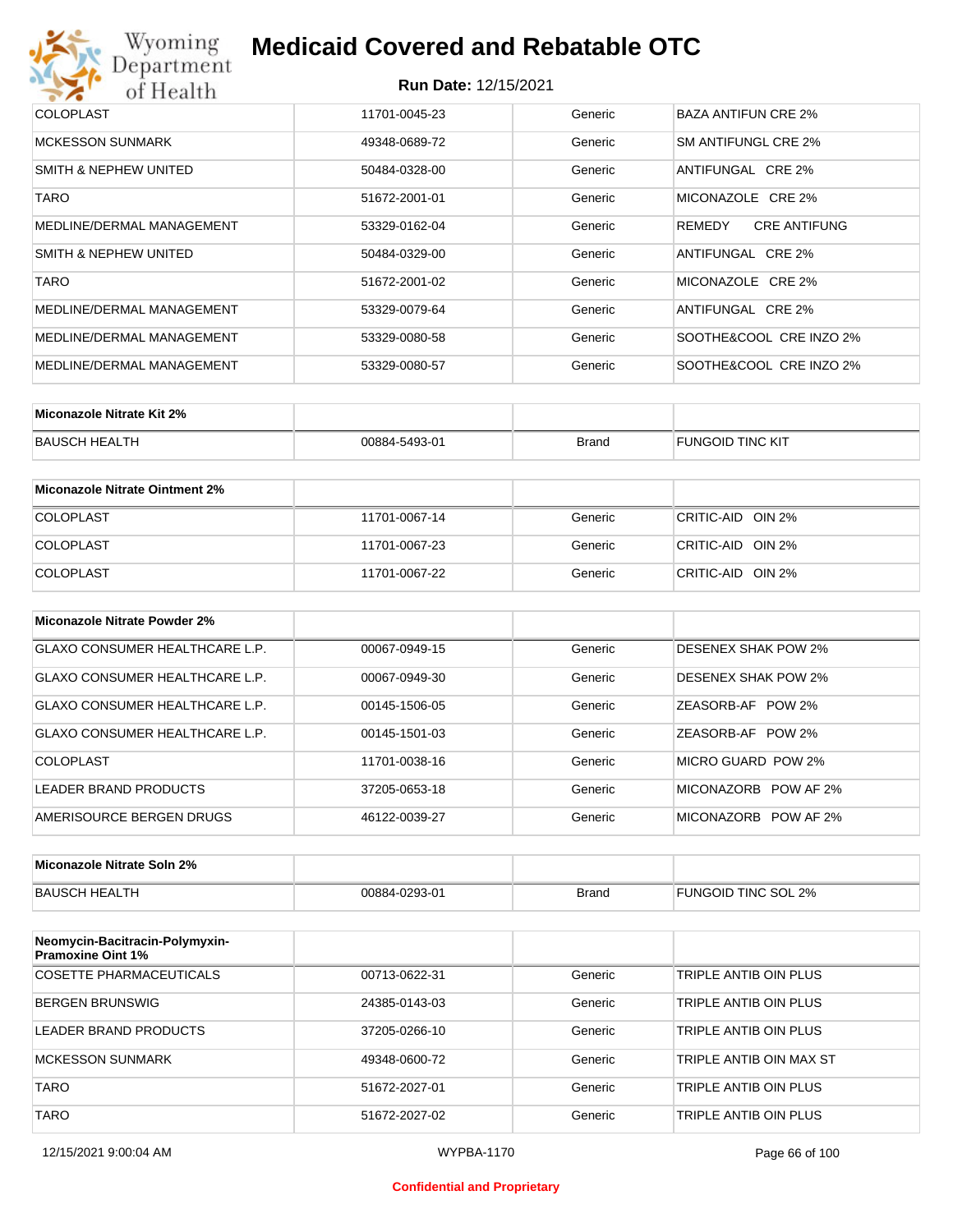

| 62011-0099-01 | Generic      | TRIPLE ANTIB OIN MAX ST        |
|---------------|--------------|--------------------------------|
|               |              |                                |
| 49348-0690-69 | Generic      | <b>SM ANTIBIOTI CRE PLUS</b>   |
|               |              |                                |
| 46122-0108-46 | Generic      | LICE TRTMNT LIQ 1%             |
|               |              |                                |
| 00472-5242-67 | Generic      | PERMETHRIN LOT 1%              |
| 00472-5242-69 | Generic      | PERMETHRIN LOT 1%              |
| 49348-0460-30 | Generic      | SM LICE<br><b>LOT TREATMNT</b> |
| 49348-0460-34 | Generic      | SM LICE<br><b>LOT TREATMNT</b> |
| 62011-0112-01 | Generic      | LICE TREATME LOT 1%            |
|               |              |                                |
| 24385-0634-23 | Generic      | <b>GNP LICE</b><br>KIT         |
| 37205-0519-02 | Generic      | LICE SOLN KIT                  |
|               |              |                                |
| 37205-0285-16 | Generic      | LICE TRTMNT LIQ CRM RNSE       |
|               |              |                                |
| 00113-0866-26 | Generic      | LICE KILLING SHA 0.33-4%       |
| 00904-2528-20 | Generic      | LICE KILLING SHA 0.33-4%       |
| 24385-0116-03 | Generic      | LICE TREATMT SHA 0.33-4%       |
| 37205-0165-26 | Generic      | LICE KILLING SHA 0.33-4%       |
| 49348-0443-34 | Generic      | LICE KILLING SHA 0.33-4%       |
| 62011-0119-02 | Generic      | LICE KILLING SHA 0.33-4%       |
|               |              |                                |
| 00067-6239-42 | <b>Brand</b> | LAMISIL ADV GEL 1%             |
|               |              |                                |
| 00067-3998-42 | <b>Brand</b> | LAMISIL AT CRE 1%              |
| 00067-8114-12 | <b>Brand</b> | LAMISIL AT CRE 1%              |
| 00067-8100-30 | <b>Brand</b> | LAMISIL AT CRE 1%              |
|               |              |                                |
|               |              |                                |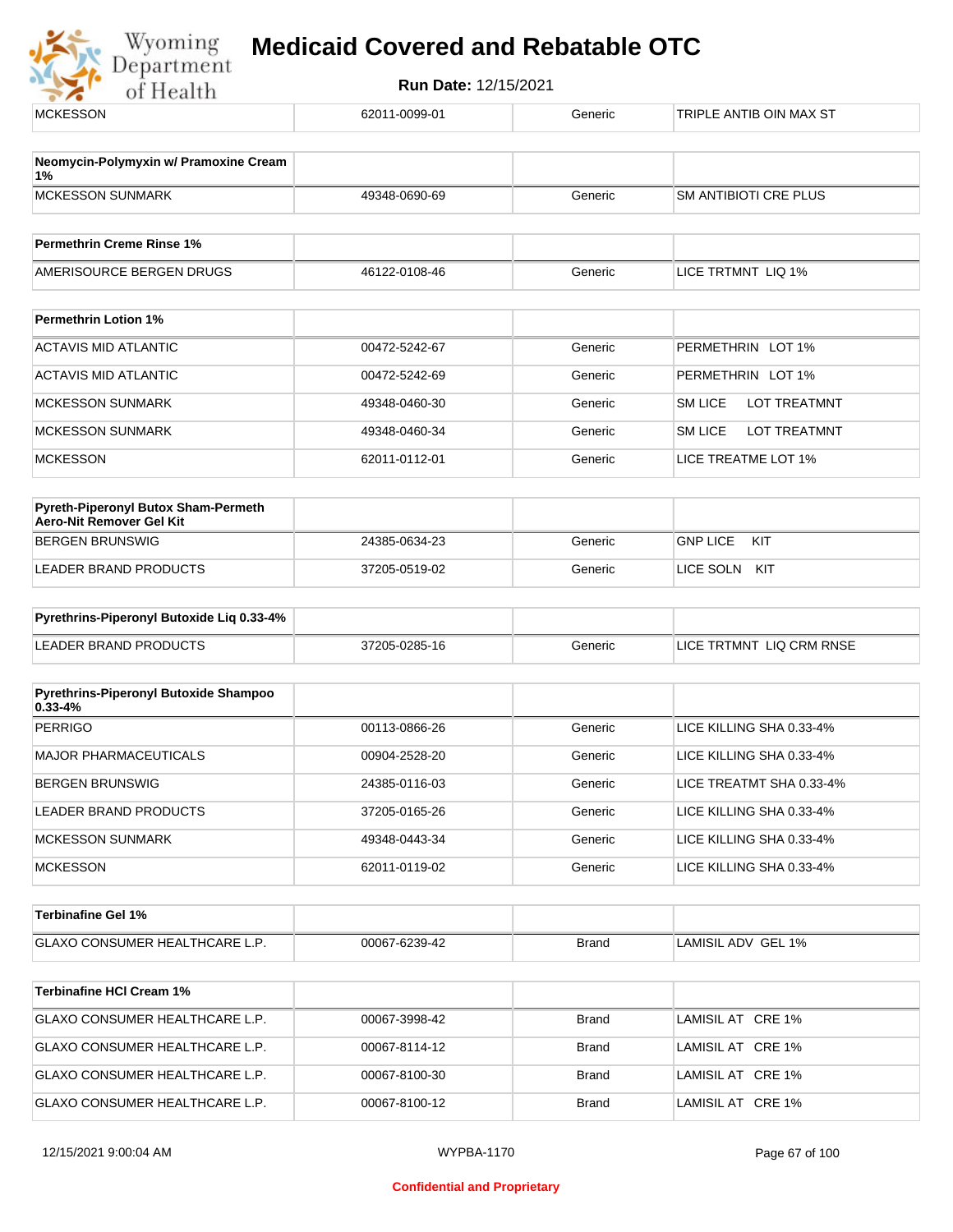# Wyoming<br>Department<br>of Health

## **Medicaid Covered and Rebatable OTC**

| BERGEN BRUNSWIG        | 24385-0524-03 | Generic | TERBINAFINE CRE 1%        |
|------------------------|---------------|---------|---------------------------|
| <b>BERGEN BRUNSWIG</b> | 24385-0524-05 | Generic | <b>TERBINAFINE CRE 1%</b> |
| LEADER BRAND PRODUCTS  | 37205-0941-99 | Generic | ATHLETE FOOT CRE AF       |
| MCKESSON SUNMARK       | 49348-0790-72 | Generic | ATHLETE FOOT CRE 1%       |
| <b>TARO</b>            | 51672-2080-01 | Generic | <b>TERBINAFINE CRE 1%</b> |
| <b>TARO</b>            | 51672-2080-02 | Generic | <b>TERBINAFINE CRE 1%</b> |

| ∣Terbinafine HCl Soln 1% ∣            |               |       |                   |
|---------------------------------------|---------------|-------|-------------------|
| <b>GLAXO CONSUMER HEALTHCARE L.P.</b> | 00067-6292-83 | Brand | LAMISIL AT SPR 1% |
| <b>GLAXO CONSUMER HEALTHCARE L.P.</b> | 00067-6293-83 | Brand | LAMISIL AT SPR 1% |

| Tolnaftate Aerosol 1% |               |         |                     |
|-----------------------|---------------|---------|---------------------|
| PERRIGO               | 00113-0154-73 | Generic | ATH FOOT SPR AER 1% |
| LEADER BRAND PRODUCTS | 37205-0344-66 | Generic | ANTIFUNGAL AER 1%   |

| Tolnaftate Aerosol Pow 1%             |               |         |                   |
|---------------------------------------|---------------|---------|-------------------|
| <b>GLAXO CONSUMER HEALTHCARE L.P.</b> | 00067-6114-46 | Generic | LAMISIL AF AER 1% |
| PERRIGO                               | 00113-0695-90 | Generic | JOCK ITCH AER 1%  |

| <b>Tolnaftate Cream 1%</b>   |               |         |                     |
|------------------------------|---------------|---------|---------------------|
| <b>MAJOR PHARMACEUTICALS</b> | 00904-0722-36 | Generic | ANTIFUNGAL CRE 1%   |
| <b>BERGEN BRUNSWIG</b>       | 24385-0032-03 | Generic | TOLNAFTATE CRE 1%   |
| LEADER BRAND PRODUCTS        | 37205-0197-10 | Generic | ANTIFUNGAL CRE 1%   |
| <b>PERRIGO</b>               | 45802-0032-01 | Generic | TOLNAFTATE CRE 1%   |
| <b>PERRIGO</b>               | 45802-0032-03 | Generic | TOLNAFTATE CRE 1%   |
| <b>MCKESSON SUNMARK</b>      | 49348-0155-29 | Generic | SM ANTIFUNGL CRE 1% |
| <b>TARO</b>                  | 51672-2020-02 | Generic | TOLNAFTATE CRE 1%   |
| <b>TARO</b>                  | 51672-2020-01 | Generic | TOLNAFTATE CRE 1%   |
| CHAIN DRUG MARKETING ASSOC   | 63868-0104-46 | Generic | TOLNAFTATE CRE 1%   |

| Tolnaftate Powder 1%  |               |         |                    |
|-----------------------|---------------|---------|--------------------|
| RUGBY LABORATORIES    | 00536-5150-26 | Generic | ANTI-FUNGAL POW 1% |
| MAJOR PHARMACEUTICALS | 00904-0726-45 | Generic | TOLNAFTATE POW 1%  |

| Tolnaftate Soln 1% |               |         |                             |
|--------------------|---------------|---------|-----------------------------|
| PADAGIS            | 45802-0701-11 | Generic | SOL 1%<br><b>TOLNAFTATE</b> |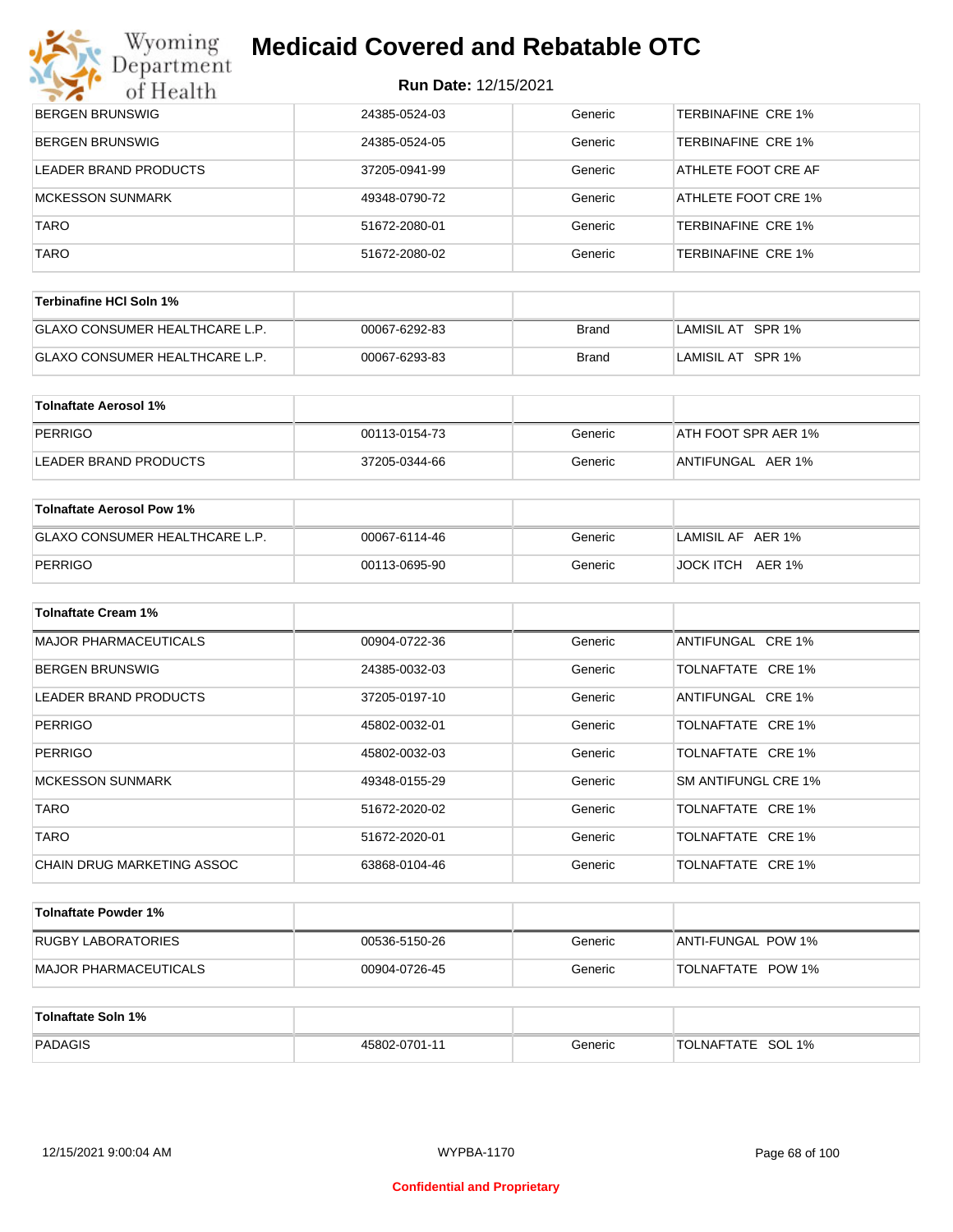

**GASTROINTESTINAL AGENTS - MISC.**

Wyoming<br>Department

of Health

| Calcium Acetate (Phosphate Binder) Tab<br>667 MG |               |         |                                     |
|--------------------------------------------------|---------------|---------|-------------------------------------|
| NEPHRO-TECH                                      | 59528-0331-02 | Generic | <b>TAB 667MG</b><br><b>CALPHRON</b> |
|                                                  |               |         |                                     |
| Simethicone Cap 125 MG                           |               |         |                                     |
| <b>GLAXO CONSUMER HEALTHCARE L.P.</b>            | 00067-6275-50 | Generic | GAS-X<br><b>CAP 125MG</b>           |
| GLAXO CONSUMER HEALTHCARE L.P.                   | 00067-6275-72 | Generic | GAS-X<br><b>CAP 125MG</b>           |
| <b>GLAXO CONSUMER HEALTHCARE L.P.</b>            | 00067-6275-82 | Generic | GAS-X<br><b>CAP 125MG</b>           |
| <b>PERRIGO</b>                                   | 00113-0428-60 | Generic | GAS RELIEF CAP 125MG                |
| <b>GLAXO CONSUMER HEALTHCARE L.P.</b>            | 00067-6275-20 | Generic | GAS-X<br><b>CAP 125MG</b>           |
| <b>GLAXO CONSUMER HEALTHCARE L.P.</b>            | 00067-6275-10 | Generic | GAS-X<br><b>CAP 125MG</b>           |
| <b>MAJOR PHARMACEUTICALS</b>                     | 00904-5458-46 | Generic | <b>GAS FREE</b><br><b>CAP 125MG</b> |
| <b>BERGEN BRUNSWIG</b>                           | 24385-0428-65 | Generic | GAS RELIEF CAP 125MG                |
| <b>TOPCO</b>                                     | 36800-0428-71 | Generic | GAS RELIEF CAP 125MG                |
| <b>TOPCO</b>                                     | 36800-0428-60 | Generic | GAS RELIEF CAP 125MG                |
| <b>LEADER BRAND PRODUCTS</b>                     | 37205-0295-65 | Generic | GAS RELIEF CAP 125MG                |
| <b>MCKESSON</b>                                  | 62011-0160-01 | Generic | GAS RELIEF CAP 125MG                |
|                                                  |               |         |                                     |
| Simethicone Cap 180 MG                           |               |         |                                     |

| <b>PERRIGO</b>                        | 00113-0657-72 | Generic | GAS RELIEF CAP 180MG           |
|---------------------------------------|---------------|---------|--------------------------------|
| <b>GLAXO CONSUMER HEALTHCARE L.P.</b> | 00067-6274-50 | Generic | GAS-X<br>CAP 180MG             |
| GLAXO CONSUMER HEALTHCARE L.P.        | 00067-6274-18 | Generic | CAP 180MG<br>GAS-X             |
| <b>MAJOR PHARMACEUTICALS</b>          | 00904-5572-52 | Generic | GAS RELIEF CAP 180MG           |
| <b>RUGBY LABORATORIES</b>             | 00536-3604-08 | Generic | SIMETHICONE CAP 180MG          |
| <b>BERGEN BRUNSWIG</b>                | 24385-0460-72 | Generic | CAP 180MG<br>ANTI-GAS          |
| LEADER BRAND PRODUCTS                 | 37205-0292-72 | Generic | CAP 180MG<br><b>GAS RELIEF</b> |
| <b>MCKESSON SUNMARK</b>               | 49348-0489-12 | Generic | GAS RELIEF CAP 180MG           |

| Simethicone Chew Tab 125 MG           |               |              |                        |
|---------------------------------------|---------------|--------------|------------------------|
| <b>GLAXO CONSUMER HEALTHCARE L.P.</b> | 00067-0117-18 | <b>Brand</b> | GAS-X EX-STR CHW 125MG |
| GLAXO CONSUMER HEALTHCARE L.P.        | 00067-0129-18 | <b>Brand</b> | GAS-X EX-STR CHW 125MG |
| GLAXO CONSUMER HEALTHCARE L.P.        | 00067-0117-48 | <b>Brand</b> | GAS-X EX-STR CHW 125MG |
| <b>RUGBY LABORATORIES</b>             | 00536-1020-08 | Generic      | GAS RELIEF CHW 125MG   |
| <b>PAR PHARMACEUTICAL</b>             | 00603-0211-20 | Generic      | MYTAB GAS<br>CHW 125MG |
| <b>SELECT BRAND</b>                   | 15127-0157-08 | Generic      | SB GAS RELF CHW 125MG  |
| <b>BERGEN BRUNSWIG</b>                | 24385-0307-89 | Generic      | GNP GAS RELF CHW 125MG |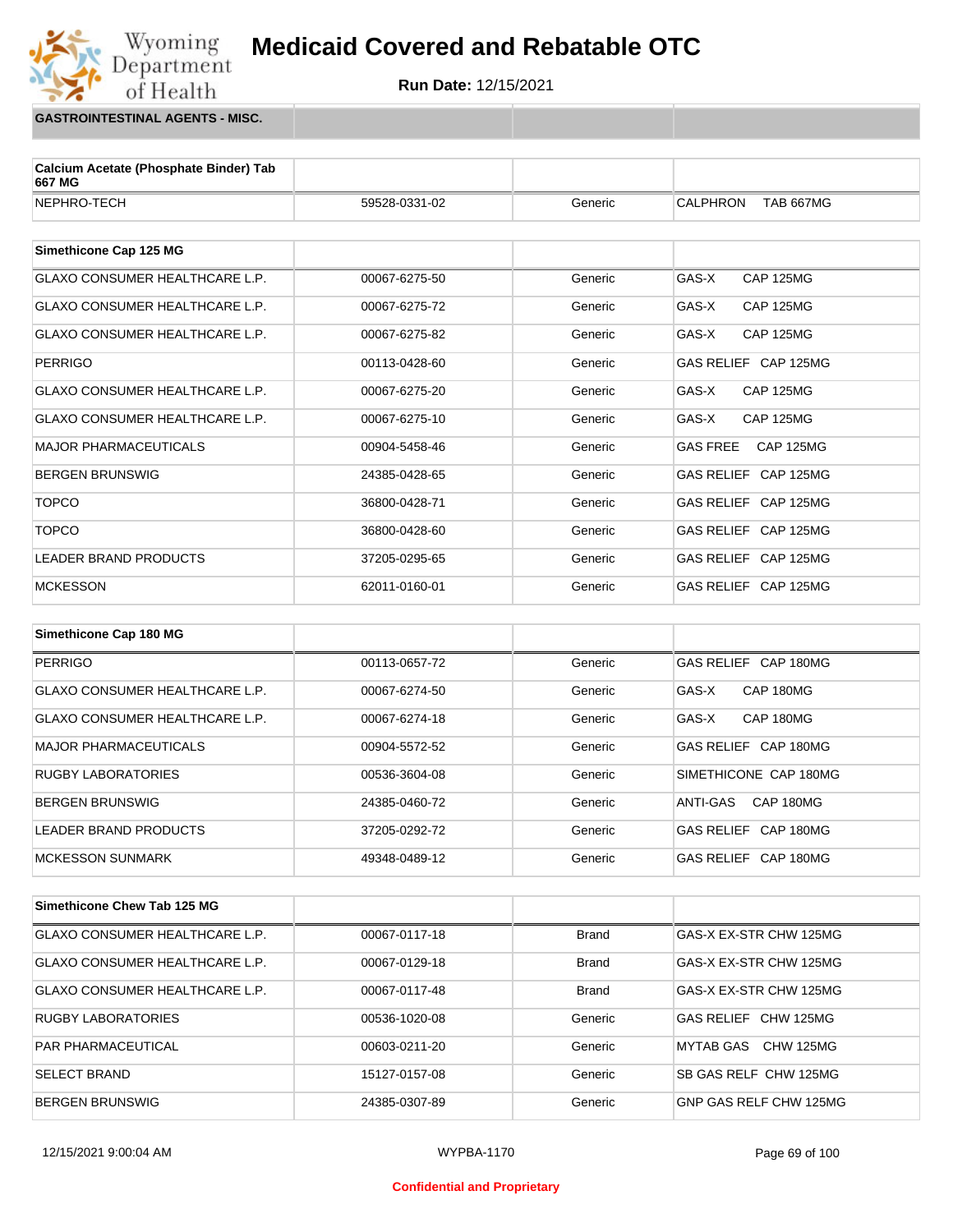| Wyoming<br><b>Medicaid Covered and Rebatable OTC</b><br>Department |                             |         |                       |  |
|--------------------------------------------------------------------|-----------------------------|---------|-----------------------|--|
| of Health                                                          | <b>Run Date: 12/15/2021</b> |         |                       |  |
| MCKESSON SUNMARK                                                   | 49348-0863-48               | Generic | SM GAS REL CHW 125MG  |  |
| <b>MCKESSON</b>                                                    | 62011-0189-01               | Generic | HM GAS RELF CHW 125MG |  |

| Simethicone Chew Tab 80 MG            |               |         |                       |
|---------------------------------------|---------------|---------|-----------------------|
| <b>GLAXO CONSUMER HEALTHCARE L.P.</b> | 00067-0113-36 | Brand   | GAS-X<br>CHW 80MG     |
| <b>GLAXO CONSUMER HEALTHCARE L.P.</b> | 00067-0116-36 | Brand   | GAS-X<br>CHW 80MG     |
| <b>RUGBY LABORATORIES</b>             | 00536-1019-01 | Generic | GAS RELIEF CHW 80MG   |
| <b>PAR PHARMACEUTICAL</b>             | 00603-0210-21 | Generic | MYTAB GAS CHW 80MG    |
| <b>MAJOR PHARMACEUTICALS</b>          | 00904-5068-60 | Generic | MI-ACID GAS CHW 80MG  |
| <b>BERGEN BRUNSWIG</b>                | 24385-0118-78 | Generic | GNP GAS RELF CHW 80MG |
| <b>LEADER BRAND PRODUCTS</b>          | 37205-0112-78 | Generic | GAS RELIEF CHW 80MG   |
| <b>MCKESSON SUNMARK</b>               | 49348-0509-07 | Generic | SM GAS RELF CHW 80MG  |
| <b>MCKESSON</b>                       | 62011-0138-01 | Generic | HM GAS RELF CHW 80MG  |

| Simethicone Susp 40 MG/0.6ML |               |         |                          |
|------------------------------|---------------|---------|--------------------------|
| <b>PERRIGO</b>               | 00113-0882-10 | Generic | SIMETHICONE DRO 20/0.3ML |
| <b>MAJOR PHARMACEUTICALS</b> | 00904-5894-30 | Generic | GAS RELIEF DRO 20/0.3ML  |
| <b>RUGBY LABORATORIES</b>    | 00536-2220-75 | Generic | GAS RELIEF DRO 20/0.3ML  |
| <b>PAR PHARMACEUTICALS</b>   | 00603-0894-50 | Generic | SIMETHICONE DRO 40/0.6ML |
| <b>SELECT BRAND</b>          | 15127-0042-17 | Generic | GAS RELIEF DRO 40/0.6ML  |
| <b>TOPCO</b>                 | 36800-0882-10 | Generic | GAS RELIEF DRO 40/0.6ML  |
| <b>LEADER BRAND PRODUCTS</b> | 37205-0119-10 | Generic | SIMETHICONE DRO 40/0.6ML |
| <b>MCKESSON SUNMARK</b>      | 49348-0740-27 | Generic | GAS RELIEF DRO 20/0.3ML  |
| AMERISOURCE BERGEN DRUGS     | 46122-0051-03 | Generic | GAS RELIEF DRO 20/0.3ML  |
| <b>MCKESSON</b>              | 62011-0139-01 | Generic | GAS RELIEF DRO 40/0.6ML  |
| <b>MCKESSON</b>              | 62011-0187-01 | Generic | GAS RELIEF DRO 20/0.3ML  |
| <b>HEMATOPOIETIC AGENTS</b>  |               |         |                          |

| Carbonyl Iron Susp 15 MG/1.25ML<br>(Elemental Iron) |               |         |                 |             |
|-----------------------------------------------------|---------------|---------|-----------------|-------------|
| <b>CENTURION LABS</b>                               | 23359-0012-04 | Generic | <b>WEE CARE</b> | SUS 15/1.25 |

| <b>Polysaccharide Iron Complex Cap 150 MG</b><br>(Iron Equivalent) |               |         |                |
|--------------------------------------------------------------------|---------------|---------|----------------|
| NNODUM CORPORATION                                                 | 63044-0203-61 | Generic | IFEREX 150 CAP |
| NNODUM CORPORATION                                                 | 63044-0203-01 | Generic | IFEREX 150 CAP |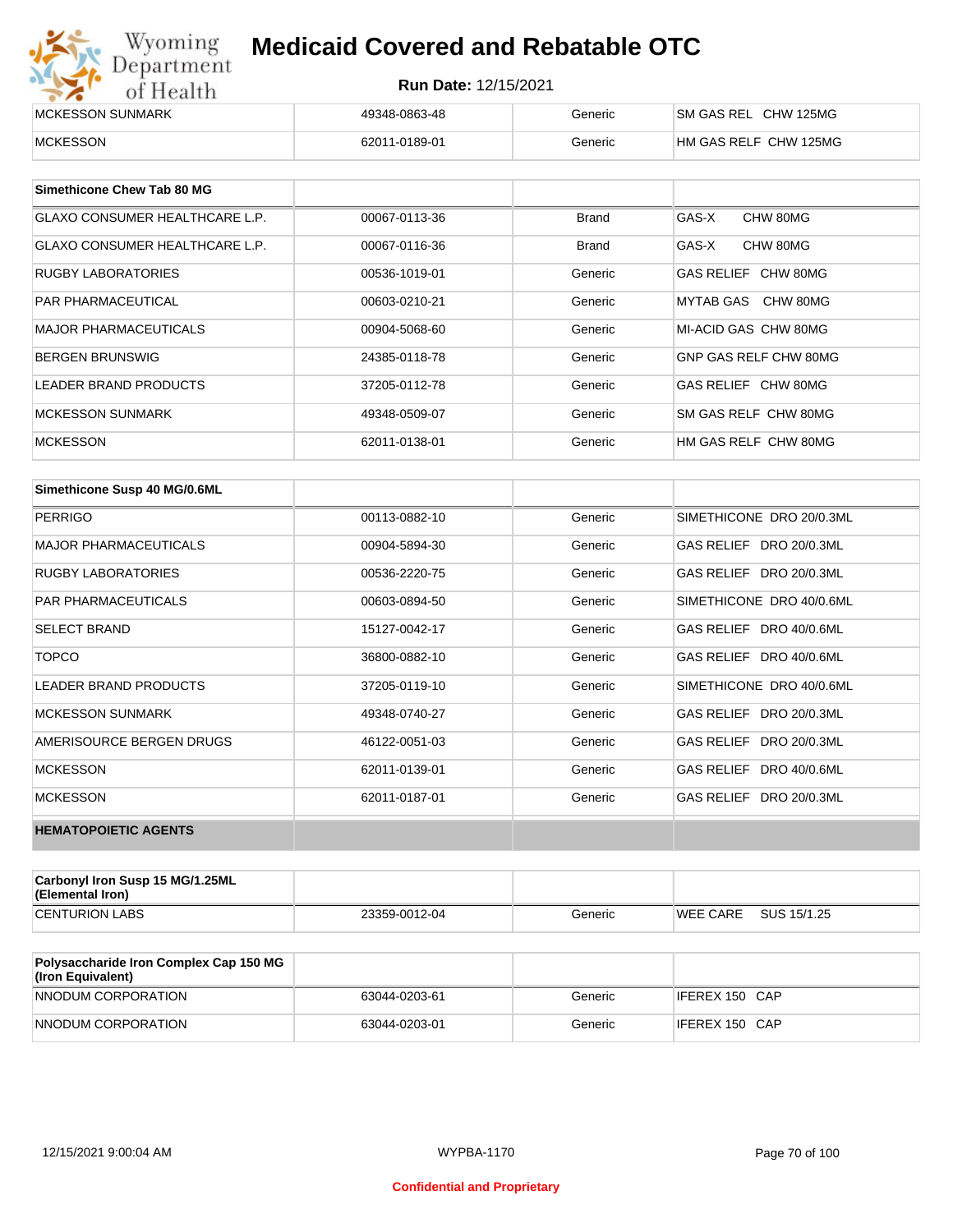

**\*Sodium Phosphates - Enema (Pediatric)\*\*\***

| <b>FLEET PHARMACEUTICALS</b>                                | 00132-0202-20 | <b>Brand</b> | FLEET<br>ENE PED               |
|-------------------------------------------------------------|---------------|--------------|--------------------------------|
|                                                             |               |              |                                |
| *Sodium Phosphates - Enema***                               |               |              |                                |
| FLEET PHARMACEUTICALS                                       | 00132-0201-40 | <b>Brand</b> | <b>FLEET</b><br><b>ENE</b>     |
| <b>FLEET PHARMACEUTICALS</b>                                | 00132-0201-45 | <b>Brand</b> | <b>FLEET</b><br><b>ENE</b>     |
| FLEET PHARMACEUTICALS                                       | 00132-0201-42 | <b>Brand</b> | <b>FLEET</b><br><b>ENE</b>     |
| <b>RUGBY LABORATORIES</b>                                   | 00536-7415-51 | Generic      | <b>ENEMA READY- ENE-TO-USE</b> |
| <b>MAJOR PHARMACEUTICALS</b>                                | 00904-6320-78 | Generic      | ENEMA READY- ENE -TO-USE       |
| <b>BERGEN BRUNSWIG</b>                                      | 24385-0039-36 | Generic      | GNP ENEMA ENE                  |
| <b>TOPCO</b>                                                | 36800-0002-36 | Generic      | ENEMA<br><b>ENE SINGLE</b>     |
| <b>TOPCO</b>                                                | 36800-0002-02 | Generic      | ENEMA<br><b>ENE SINGLE</b>     |
| AMERISOURCE BERGEN DRUGS                                    | 46122-0161-28 | Generic      | GNP ENEMA ENE                  |
| AMERISOURCE BERGEN DRUGS                                    | 46122-0161-36 | Generic      | <b>GNP ENEMA</b><br><b>ENE</b> |
| <b>MCKESSON SUNMARK</b>                                     | 49348-0864-20 | Generic      | <b>SM ENEMA</b><br>ENE         |
| <b>MCKESSON</b>                                             | 62011-0191-02 | Generic      | HM ENEMA<br>ENE R-T-U          |
| <b>MCKESSON</b>                                             | 62011-0154-01 | Generic      | HM ENEMA<br>ENE                |
| <b>MCKESSON</b>                                             | 62011-0191-01 | Generic      | HM ENEMA<br>ENE R-T-U          |
|                                                             |               |              |                                |
| <b>Benzocaine-Docusate Sodium Rectal</b><br>Enema 20-283 MG |               |              |                                |
| ENEMEEZ                                                     | 17433-9877-03 | <b>Brand</b> | ENEMEEZ PLUS ENE 20-283        |
| ENEMEEZ                                                     | 17433-9883-05 | <b>Brand</b> | DOCUSOL PLUS ENE 20-283        |
|                                                             |               |              |                                |
| <b>Bisacodyl Enema 10 MG/30ML</b>                           |               |              |                                |
| FLEET PHARMACEUTICALS                                       | 00132-0703-36 | <b>Brand</b> | FLEET BISACO ENE 10/30ML       |
|                                                             |               |              |                                |
| <b>Bisacodyl Suppos 10 MG</b>                               |               |              |                                |
| <b>RUGBY LABORATORIES</b>                                   | 00536-1355-01 | Generic      | LAXATIVE<br>SUP 10MG           |
| COSETTE PHARMACEUTICALS                                     | 00713-0109-10 | Generic      | BISAC-EVAC SUP 10MG            |
| COSETTE PHARMACEUTICALS                                     | 00713-0109-12 | Generic      | BISAC-EVAC SUP 10MG            |
| <b>COSETTE PHARMACEUTICALS</b>                              | 00713-0109-50 | Generic      | BISAC-EVAC SUP 10MG            |
| MAJOR PHARMACEUTICALS                                       | 00904-5058-12 | Generic      | <b>BISCOLAX</b><br>SUP 10MG    |
| <b>MAJOR PHARMACEUTICALS</b>                                | 00904-5058-60 | Generic      | <b>BISCOLAX</b><br>SUP 10MG    |
| RUGBY LABORATORIES                                          | 00536-1355-12 | Generic      | LAXATIVE<br>SUP 10MG           |
| COSETTE PHARMACEUTICALS                                     | 00713-0109-05 | Generic      | BISAC-EVAC SUP 10MG            |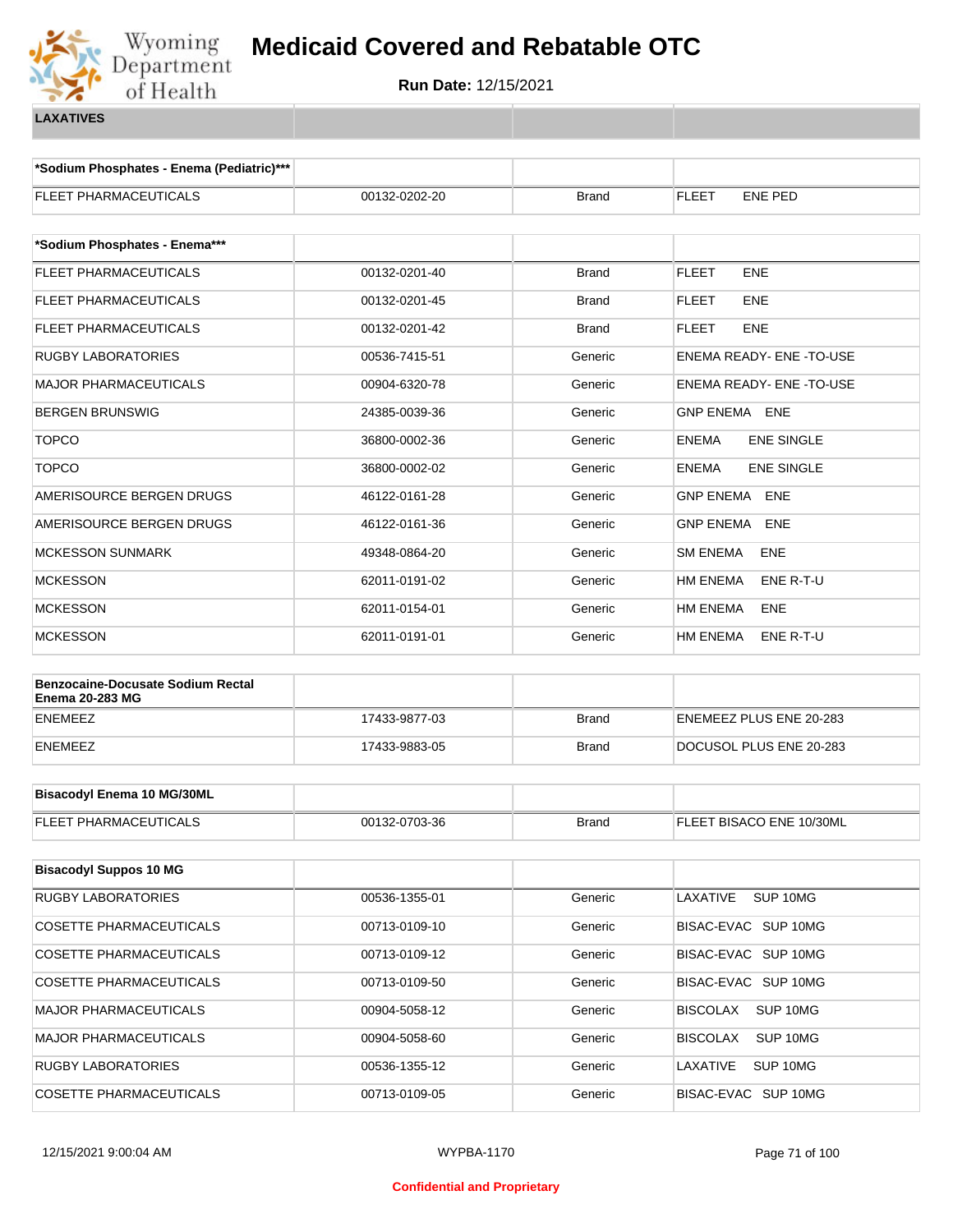#### Wyoming<br>Department **Medicaid Covered and Rebatable OTC**



| $\sim$ $\sim$<br>от пеани                 |               |         |                                |
|-------------------------------------------|---------------|---------|--------------------------------|
| <b>COSETTE PHARMACEUTICALS</b>            | 00713-0109-08 | Generic | BISAC-EVAC SUP 10MG            |
| <b>PADAGIS</b>                            | 00574-7050-12 | Generic | BISACODYL SUP 10MG             |
| <b>PADAGIS</b>                            | 00574-7050-50 | Generic | BISACODYL SUP 10MG             |
| <b>COSETTE PHARMACEUTICALS</b>            | 00713-0109-01 | Generic | BISAC-EVAC SUP 10MG            |
| CHAIN DRUG MARKETING ASSOC                | 63868-0328-08 | Generic | QC LAXATIVE SUP 10MG           |
|                                           |               |         |                                |
| <b>Bisacodyl Tab Delayed Release 5 MG</b> |               |         |                                |
| <b>FLEET PHARMACEUTICALS</b>              | 00132-0704-02 | Generic | FLEET LAXATI TAB 5MG EC        |
| <b>RUGBY LABORATORIES</b>                 | 00536-3381-10 | Generic | STIM LAXAT TAB 5MG EC          |
| <b>RUGBY LABORATORIES</b>                 | 00536-3381-01 | Generic | STIM LAXAT TAB 5MG EC          |
| PAR PHARMACEUTICALS                       | 00603-2483-21 | Generic | BISACODYL TAB 5MG EC           |
| <b>MAJOR PHARMACEUTICALS</b>              | 00904-6407-61 | Generic | BISACODYL TAB 5MG EC           |
| <b>MAJOR PHARMACEUTICALS</b>              | 00904-7927-17 | Generic | BISACODYL TAB 5MG EC           |
| <b>MAJOR PHARMACEUTICALS</b>              | 00904-7927-60 | Generic | BISACODYL TAB 5MG EC           |
| <b>MAJOR PHARMACEUTICALS</b>              | 00904-7927-80 | Generic | BISACODYL TAB 5MG EC           |
| <b>SELECT BRAND</b>                       | 15127-0178-07 | Generic | SB BISACODYL TAB 5MG EC        |
| <b>BERGEN BRUNSWIG</b>                    | 24385-0903-63 | Generic | <b>GNP LAXATIVE TAB 5MG EC</b> |
| <b>TOPCO</b>                              | 36800-0174-65 | Generic | WOMANS LAXAT TAB 5MG EC        |
| <b>BERGEN BRUNSWIG</b>                    | 24385-0193-65 | Generic | <b>GNP LAXATIVE TAB 5MG EC</b> |
| <b>BERGEN BRUNSWIG</b>                    | 24385-0903-78 | Generic | GNP BISA-LAX TAB 5MG EC        |
| LEADER BRAND PRODUCTS                     | 37205-0128-63 | Generic | BISACODYL TAB 5MG EC           |
| <b>TOPCO</b>                              | 36800-0086-63 | Generic | LAXATIVE TAB 5MG EC            |
| LEADER BRAND PRODUCTS                     | 37205-0298-65 | Generic | FEMININE LAX TAB 5MG EC        |
| <b>MCKESSON SUNMARK</b>                   | 49348-0920-44 | Generic | WOMENS LAXAT TAB 5MG EC        |
| <b>MCKESSON SUNMARK</b>                   | 49348-0599-05 | Generic | SM LAXATIVE TAB 5MG EC         |
| <b>TIME-CAP LABS</b>                      | 49483-0003-10 | Generic | BISACODYL TAB 5MG EC           |
| TIME-CAP LABS                             | 49483-0003-01 | Generic | BISACODYL TAB 5MG EC           |
| <b>MCKESSON</b>                           | 62011-0159-01 | Generic | HM LAXATIVE TAB 5MG EC         |
| <b>AUBURN PHARMACEUTICAL</b>              | 62107-0030-01 | Generic | <b>DUCODYL</b><br>TAB 5MG EC   |
| AUBURN PHARMACEUTICAL                     | 62107-0030-10 | Generic | <b>DUCODYL</b><br>TAB 5MG EC   |
|                                           |               |         |                                |

| Calcium Polycarbophil Tab 625 MG |               |         |                                  |
|----------------------------------|---------------|---------|----------------------------------|
| <b>PERRIGO</b>                   | 00113-0477-75 | Generic | FIBER LAXATV TAB 625MG           |
| KONSYL PHARMACEUTICAL            | 00224-0500-80 | Generic | KONSYL FIBER TAB 625MG           |
| <b>MAJOR PHARMACEUTICALS</b>     | 00904-2500-91 | Generic | <b>TAB 625MG</b><br><b>FIBER</b> |
| <b>RUGBY LABORATORIES</b>        | 00536-4306-05 | Generic | <b>TAB 625MG</b><br>FIBER-LAX    |
| <b>RUGBY LABORATORIES</b>        | 00536-4306-08 | Generic | <b>TAB 625MG</b><br>FIBER-LAX    |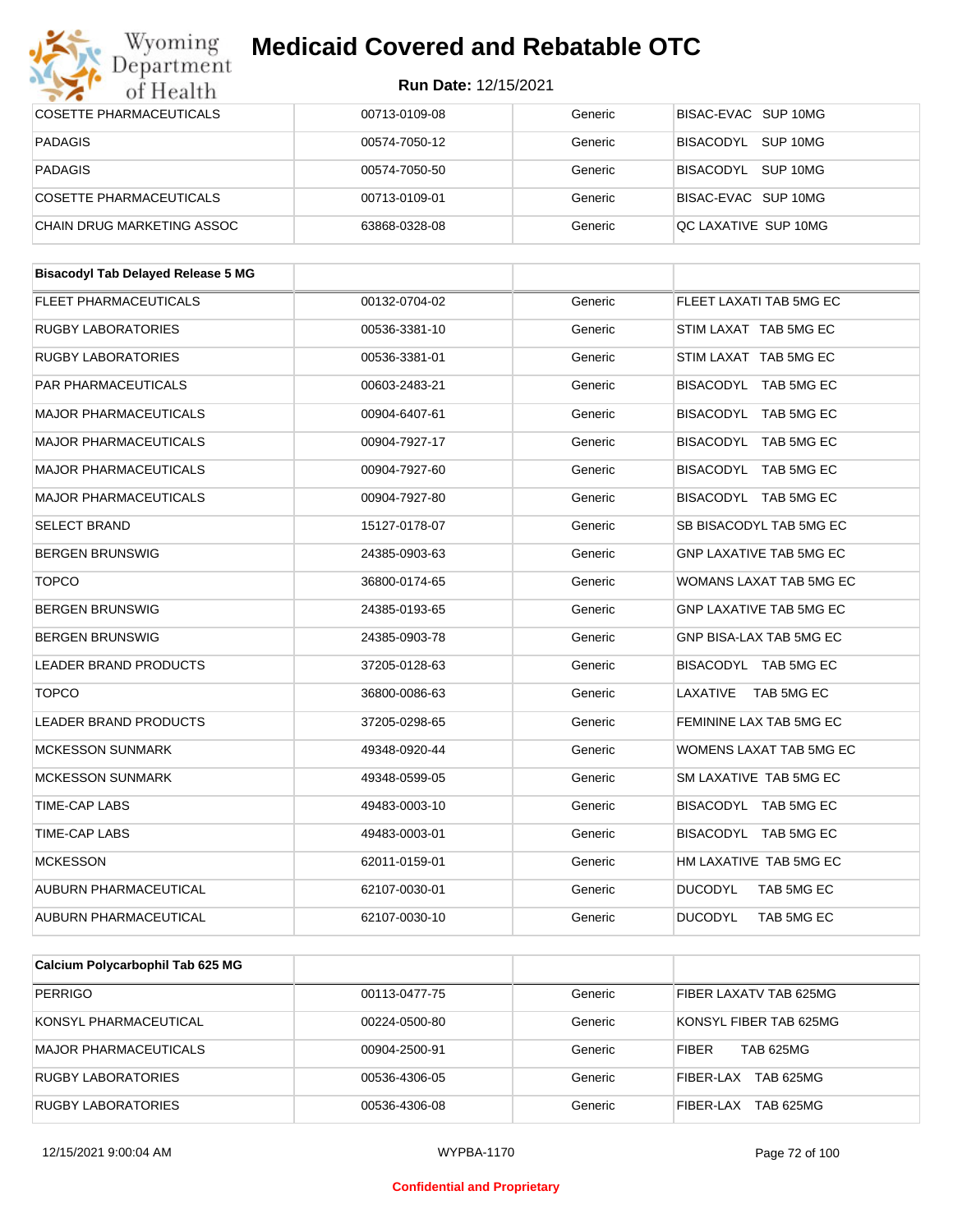

| KONSYL PHARMACEUTICAL     | 00224-0500-90 | Generic | KONSYL FIBER TAB 625MG        |
|---------------------------|---------------|---------|-------------------------------|
| <b>RUGBY LABORATORIES</b> | 00536-4306-11 | Generic | <b>TAB 625MG</b><br>FIBER-LAX |
| <b>TOPCO</b>              | 36800-0477-92 | Generic | FIBER LAXATV TAB 625MG        |
| BERGEN BRUNSWIG           | 24385-0125-76 | Generic | FIBER-CAPS TAB 625MG          |
| LEADER BRAND PRODUCTS     | 37205-0213-75 | Generic | FIBER LAXATV TAB 625MG        |
| <b>TOPCO</b>              | 36800-0477-75 | Generic | FIBER LAXATV TAB 625MG        |
| IMCKESSON SUNMARK         | 49348-0759-13 | Generic | FIBER LAXATV TAB 625MG        |

| Castor Oil 100%          |               |         |                                 |
|--------------------------|---------------|---------|---------------------------------|
| <b>IMCKESSON SUNMARK</b> | 49348-0016-36 | Generic | OIL<br><b>SM CASTOR</b><br>100% |

| Docusate Calcium Cap 240 MG  |               |         |                             |
|------------------------------|---------------|---------|-----------------------------|
| <b>MAJOR PHARMACEUTICALS</b> | 00904-5779-40 | Generic | KAO-TIN<br><b>CAP 240MG</b> |
| RUGBY LABORATORIES           | 00536-3755-01 | Generic | STOOL SOFTNR CAP 240MG      |
| <b>RUGBY LABORATORIES</b>    | 00536-3755-05 | Generic | STOOL SOFTNR CAP 240MG      |
| <b>RUGBY LABORATORIES</b>    | 00536-3755-10 | Generic | STOOL SOFTNR CAP 240MG      |
| RUGBY LABORATORIES           | 00536-1065-01 | Generic | STOOL SOFTNR CAP 240MG      |
| RUGBY LABORATORIES           | 00536-1065-05 | Generic | STOOL SOFTNR CAP 240MG      |
| <b>MAJOR PHARMACEUTICALS</b> | 00904-5779-60 | Generic | <b>CAP 240MG</b><br>KAO-TIN |
| <b>MAJOR PHARMACEUTICALS</b> | 00904-6459-59 | Generic | KAO-TIN<br><b>CAP 240MG</b> |
| <b>BERGEN BRUNSWIG</b>       | 24385-0435-78 | Generic | DOCUSATE CAL CAP 240MG      |
| <b>MCKESSON SUNMARK</b>      | 49348-0280-10 | Generic | DOCUSATE CAL CAP 240MG      |

| Docusate Sodium Cap 100 MG   |               |         |                              |
|------------------------------|---------------|---------|------------------------------|
| <b>PERRIGO</b>               | 00113-0486-72 | Generic | STOOL SOFTNR CAP 100MG       |
| <b>FLEET PHARMACEUTICALS</b> | 00132-0751-60 | Generic | CAP 100MG<br>SOF-LAX         |
| <b>RUGBY LABORATORIES</b>    | 00536-1062-10 | Generic | STOOL SOFTNR CAP 100MG       |
| <b>RUGBY LABORATORIES</b>    | 00536-3756-10 | Generic | STOOL SOFTNR CAP 100MG       |
| <b>RUGBY LABORATORIES</b>    | 00536-3756-01 | Generic | STOOL SOFTNR CAP 100MG       |
| <b>RUGBY LABORATORIES</b>    | 00536-1062-29 | Generic | STOOL SOFTNR CAP 100MG       |
| <b>MAJOR PHARMACEUTICALS</b> | 00904-2244-61 | Generic | CAP 100MG<br>DOK.            |
| <b>PAR PHARMACEUTICALS</b>   | 00603-0150-21 | Generic | <b>DOCQLACE</b><br>CAP 100MG |
| <b>PAR PHARMACEUTICALS</b>   | 00603-0150-32 | Generic | <b>DOCQLACE</b><br>CAP 100MG |
| <b>MAJOR PHARMACEUTICALS</b> | 00904-6457-80 | Generic | DOK.<br>CAP 100MG            |
| <b>MAJOR PHARMACEUTICALS</b> | 00904-6457-60 | Generic | DOK.<br>CAP 100MG            |
| <b>MAJOR PHARMACEUTICALS</b> | 00904-7889-59 | Generic | DOK.<br>CAP 100MG            |
| <b>MAJOR PHARMACEUTICALS</b> | 00904-7889-80 | Generic | DOK.<br>CAP 100MG            |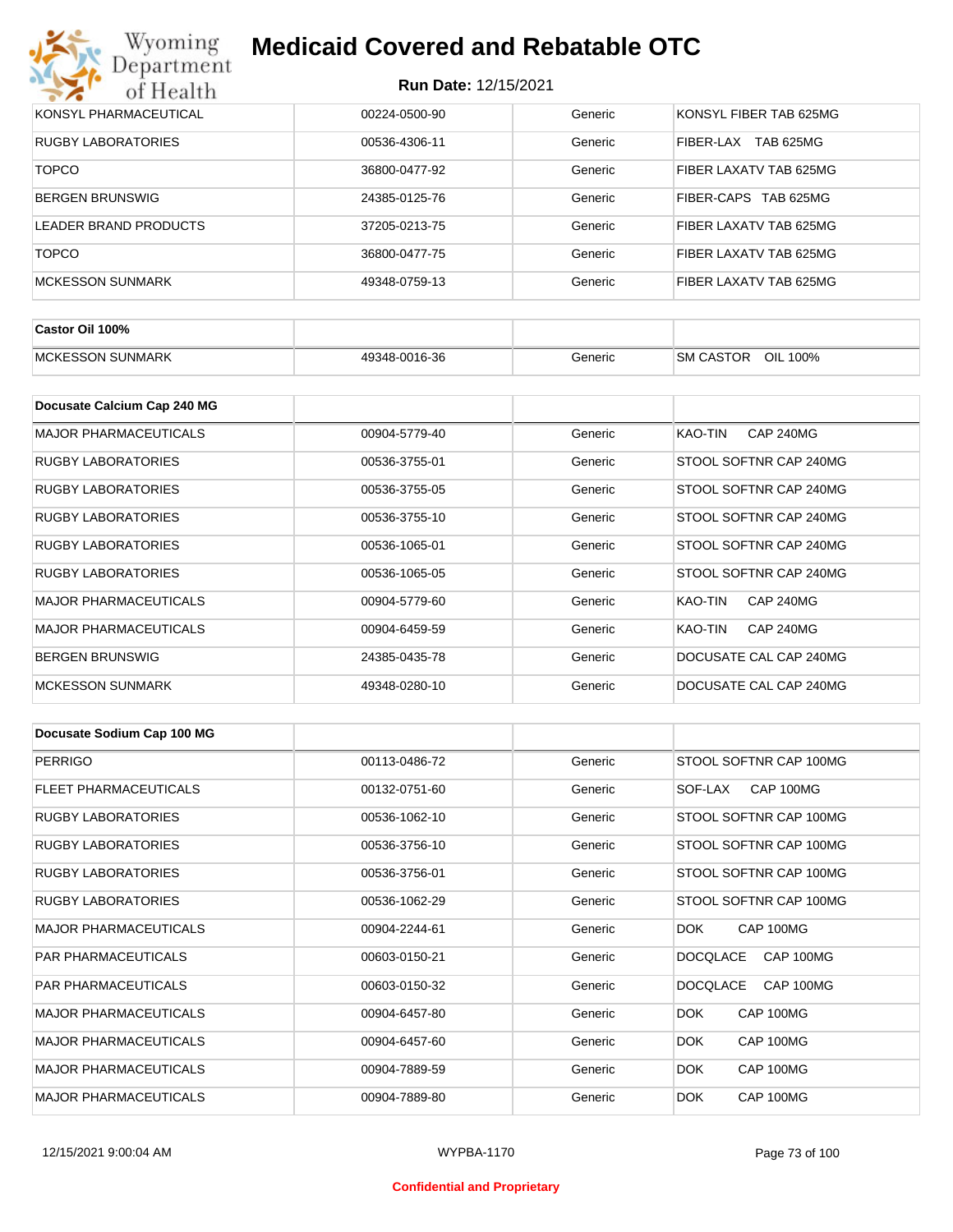

| <b>TOPCO</b><br>STOOL SOFTNR CAP 100MG<br>36800-0486-72<br>Generic<br><b>TOPCO</b><br>36800-0486-78<br>Generic<br>STOOL SOFTNR CAP 100MG<br><b>MAJOR PHARMACEUTICALS</b><br>CAP 100MG<br>00904-7889-60<br>Generic<br><b>DOK</b><br>PHARBEST PHARMACEUTICALS<br>DOCUSATE SOD CAP 100MG<br>16103-0384-08<br>Generic<br>DOCUSATE SOD CAP 100MG<br><b>SELECT BRAND</b><br>15127-0288-10<br>Generic<br><b>BERGEN BRUNSWIG</b><br>24385-0436-78<br>Generic<br>STOOL SOFTNR CAP 100MG<br><b>MCKESSON SUNMARK</b><br>49348-0058-19<br>Generic<br>STOOL SOFTNR CAP 100MG<br><b>MCKESSON SUNMARK</b><br>49348-0483-90<br>Generic<br>STOOL SOFTNR CAP 100MG<br>DOCUSATE SOD CAP 100MG<br><b>PADAGIS</b><br>45802-0486-78<br>Generic<br>AMERISOURCE BERGEN DRUGS<br>46122-0231-72<br>Generic<br>STOOL SOFTNR CAP 100MG<br>STOOL SOFTNR CAP 100MG<br>AMERISOURCE BERGEN DRUGS<br>46122-0231-78<br>Generic<br><b>MCKESSON SUNMARK</b><br>49348-0483-10<br>Generic<br>STOOL SOFTNR CAP 100MG<br><b>MCKESSON SUNMARK</b><br>49348-0616-90<br>Generic<br>STOOL SOFTNR CAP 100MG<br><b>MCKESSON SUNMARK</b><br>49348-0483-19<br>Generic<br>STOOL SOFTNR CAP 100MG<br><b>MCKESSON SUNMARK</b><br>49348-0917-05<br>Generic<br>STOOL SOFTNR CAP 100MG<br>AMERICAN HEALTH PACKAGING<br>62584-0683-01<br>Generic<br>DOCUSATE SOD CAP 100MG<br>AMERICAN HEALTH PACKAGING<br>DOCUSATE SOD CAP 100MG<br>62584-0683-11<br>Generic<br><b>MCKESSON</b><br>62011-0163-03<br>Generic<br>STOOL SOFTNR CAP 100MG<br>AUBURN PHARMACEUTICAL<br>62107-0033-01<br>Generic<br><b>DOCUSIL</b><br>CAP 100MG<br>AUBURN PHARMACEUTICAL<br>62107-0033-10<br>Generic<br><b>DOCUSIL</b><br>CAP 100MG<br><b>SDA LABORATORIES INC</b><br>STOOL SOFTNR CAP 100MG<br>66424-0030-10<br>Generic<br>AVRIO HEALTH LP<br>67618-0101-10<br><b>Brand</b><br><b>COLACE</b><br>CAP 100MG<br><b>COLACE</b><br>AVRIO HEALTH LP<br>67618-0101-52<br><b>Brand</b><br>CAP 100MG<br><b>MCKESSON</b><br>STOOL SOFTNR CAP 100MG<br>62011-0224-01<br>Generic<br><b>SKY PACKAGING</b><br>DOCUSATE SOD CAP 100MG<br>63739-0478-01<br>Generic<br><b>SKY PACKAGING</b><br>Generic<br>DOCUSATE SOD CAP 100MG<br>63739-0478-10<br><b>AVRIO HEALTH LP</b><br>67618-0101-30<br>COLACE<br>CAP 100MG<br><b>Brand</b><br>AVRIO HEALTH LP<br>67618-0101-60<br><b>Brand</b><br><b>COLACE</b><br>CAP 100MG | PHARBEST PHARMACEUTICALS | 16103-0384-11 | Generic | DOCUSATE SOD CAP 100MG |
|---------------------------------------------------------------------------------------------------------------------------------------------------------------------------------------------------------------------------------------------------------------------------------------------------------------------------------------------------------------------------------------------------------------------------------------------------------------------------------------------------------------------------------------------------------------------------------------------------------------------------------------------------------------------------------------------------------------------------------------------------------------------------------------------------------------------------------------------------------------------------------------------------------------------------------------------------------------------------------------------------------------------------------------------------------------------------------------------------------------------------------------------------------------------------------------------------------------------------------------------------------------------------------------------------------------------------------------------------------------------------------------------------------------------------------------------------------------------------------------------------------------------------------------------------------------------------------------------------------------------------------------------------------------------------------------------------------------------------------------------------------------------------------------------------------------------------------------------------------------------------------------------------------------------------------------------------------------------------------------------------------------------------------------------------------------------------------------------------------------------------------------------------------------------------------------------------------------------------------------------------------------------------------------------------------------------------|--------------------------|---------------|---------|------------------------|
|                                                                                                                                                                                                                                                                                                                                                                                                                                                                                                                                                                                                                                                                                                                                                                                                                                                                                                                                                                                                                                                                                                                                                                                                                                                                                                                                                                                                                                                                                                                                                                                                                                                                                                                                                                                                                                                                                                                                                                                                                                                                                                                                                                                                                                                                                                                           |                          |               |         |                        |
|                                                                                                                                                                                                                                                                                                                                                                                                                                                                                                                                                                                                                                                                                                                                                                                                                                                                                                                                                                                                                                                                                                                                                                                                                                                                                                                                                                                                                                                                                                                                                                                                                                                                                                                                                                                                                                                                                                                                                                                                                                                                                                                                                                                                                                                                                                                           |                          |               |         |                        |
|                                                                                                                                                                                                                                                                                                                                                                                                                                                                                                                                                                                                                                                                                                                                                                                                                                                                                                                                                                                                                                                                                                                                                                                                                                                                                                                                                                                                                                                                                                                                                                                                                                                                                                                                                                                                                                                                                                                                                                                                                                                                                                                                                                                                                                                                                                                           |                          |               |         |                        |
|                                                                                                                                                                                                                                                                                                                                                                                                                                                                                                                                                                                                                                                                                                                                                                                                                                                                                                                                                                                                                                                                                                                                                                                                                                                                                                                                                                                                                                                                                                                                                                                                                                                                                                                                                                                                                                                                                                                                                                                                                                                                                                                                                                                                                                                                                                                           |                          |               |         |                        |
|                                                                                                                                                                                                                                                                                                                                                                                                                                                                                                                                                                                                                                                                                                                                                                                                                                                                                                                                                                                                                                                                                                                                                                                                                                                                                                                                                                                                                                                                                                                                                                                                                                                                                                                                                                                                                                                                                                                                                                                                                                                                                                                                                                                                                                                                                                                           |                          |               |         |                        |
|                                                                                                                                                                                                                                                                                                                                                                                                                                                                                                                                                                                                                                                                                                                                                                                                                                                                                                                                                                                                                                                                                                                                                                                                                                                                                                                                                                                                                                                                                                                                                                                                                                                                                                                                                                                                                                                                                                                                                                                                                                                                                                                                                                                                                                                                                                                           |                          |               |         |                        |
|                                                                                                                                                                                                                                                                                                                                                                                                                                                                                                                                                                                                                                                                                                                                                                                                                                                                                                                                                                                                                                                                                                                                                                                                                                                                                                                                                                                                                                                                                                                                                                                                                                                                                                                                                                                                                                                                                                                                                                                                                                                                                                                                                                                                                                                                                                                           |                          |               |         |                        |
|                                                                                                                                                                                                                                                                                                                                                                                                                                                                                                                                                                                                                                                                                                                                                                                                                                                                                                                                                                                                                                                                                                                                                                                                                                                                                                                                                                                                                                                                                                                                                                                                                                                                                                                                                                                                                                                                                                                                                                                                                                                                                                                                                                                                                                                                                                                           |                          |               |         |                        |
|                                                                                                                                                                                                                                                                                                                                                                                                                                                                                                                                                                                                                                                                                                                                                                                                                                                                                                                                                                                                                                                                                                                                                                                                                                                                                                                                                                                                                                                                                                                                                                                                                                                                                                                                                                                                                                                                                                                                                                                                                                                                                                                                                                                                                                                                                                                           |                          |               |         |                        |
|                                                                                                                                                                                                                                                                                                                                                                                                                                                                                                                                                                                                                                                                                                                                                                                                                                                                                                                                                                                                                                                                                                                                                                                                                                                                                                                                                                                                                                                                                                                                                                                                                                                                                                                                                                                                                                                                                                                                                                                                                                                                                                                                                                                                                                                                                                                           |                          |               |         |                        |
|                                                                                                                                                                                                                                                                                                                                                                                                                                                                                                                                                                                                                                                                                                                                                                                                                                                                                                                                                                                                                                                                                                                                                                                                                                                                                                                                                                                                                                                                                                                                                                                                                                                                                                                                                                                                                                                                                                                                                                                                                                                                                                                                                                                                                                                                                                                           |                          |               |         |                        |
|                                                                                                                                                                                                                                                                                                                                                                                                                                                                                                                                                                                                                                                                                                                                                                                                                                                                                                                                                                                                                                                                                                                                                                                                                                                                                                                                                                                                                                                                                                                                                                                                                                                                                                                                                                                                                                                                                                                                                                                                                                                                                                                                                                                                                                                                                                                           |                          |               |         |                        |
|                                                                                                                                                                                                                                                                                                                                                                                                                                                                                                                                                                                                                                                                                                                                                                                                                                                                                                                                                                                                                                                                                                                                                                                                                                                                                                                                                                                                                                                                                                                                                                                                                                                                                                                                                                                                                                                                                                                                                                                                                                                                                                                                                                                                                                                                                                                           |                          |               |         |                        |
|                                                                                                                                                                                                                                                                                                                                                                                                                                                                                                                                                                                                                                                                                                                                                                                                                                                                                                                                                                                                                                                                                                                                                                                                                                                                                                                                                                                                                                                                                                                                                                                                                                                                                                                                                                                                                                                                                                                                                                                                                                                                                                                                                                                                                                                                                                                           |                          |               |         |                        |
|                                                                                                                                                                                                                                                                                                                                                                                                                                                                                                                                                                                                                                                                                                                                                                                                                                                                                                                                                                                                                                                                                                                                                                                                                                                                                                                                                                                                                                                                                                                                                                                                                                                                                                                                                                                                                                                                                                                                                                                                                                                                                                                                                                                                                                                                                                                           |                          |               |         |                        |
|                                                                                                                                                                                                                                                                                                                                                                                                                                                                                                                                                                                                                                                                                                                                                                                                                                                                                                                                                                                                                                                                                                                                                                                                                                                                                                                                                                                                                                                                                                                                                                                                                                                                                                                                                                                                                                                                                                                                                                                                                                                                                                                                                                                                                                                                                                                           |                          |               |         |                        |
|                                                                                                                                                                                                                                                                                                                                                                                                                                                                                                                                                                                                                                                                                                                                                                                                                                                                                                                                                                                                                                                                                                                                                                                                                                                                                                                                                                                                                                                                                                                                                                                                                                                                                                                                                                                                                                                                                                                                                                                                                                                                                                                                                                                                                                                                                                                           |                          |               |         |                        |
|                                                                                                                                                                                                                                                                                                                                                                                                                                                                                                                                                                                                                                                                                                                                                                                                                                                                                                                                                                                                                                                                                                                                                                                                                                                                                                                                                                                                                                                                                                                                                                                                                                                                                                                                                                                                                                                                                                                                                                                                                                                                                                                                                                                                                                                                                                                           |                          |               |         |                        |
|                                                                                                                                                                                                                                                                                                                                                                                                                                                                                                                                                                                                                                                                                                                                                                                                                                                                                                                                                                                                                                                                                                                                                                                                                                                                                                                                                                                                                                                                                                                                                                                                                                                                                                                                                                                                                                                                                                                                                                                                                                                                                                                                                                                                                                                                                                                           |                          |               |         |                        |
|                                                                                                                                                                                                                                                                                                                                                                                                                                                                                                                                                                                                                                                                                                                                                                                                                                                                                                                                                                                                                                                                                                                                                                                                                                                                                                                                                                                                                                                                                                                                                                                                                                                                                                                                                                                                                                                                                                                                                                                                                                                                                                                                                                                                                                                                                                                           |                          |               |         |                        |
|                                                                                                                                                                                                                                                                                                                                                                                                                                                                                                                                                                                                                                                                                                                                                                                                                                                                                                                                                                                                                                                                                                                                                                                                                                                                                                                                                                                                                                                                                                                                                                                                                                                                                                                                                                                                                                                                                                                                                                                                                                                                                                                                                                                                                                                                                                                           |                          |               |         |                        |
|                                                                                                                                                                                                                                                                                                                                                                                                                                                                                                                                                                                                                                                                                                                                                                                                                                                                                                                                                                                                                                                                                                                                                                                                                                                                                                                                                                                                                                                                                                                                                                                                                                                                                                                                                                                                                                                                                                                                                                                                                                                                                                                                                                                                                                                                                                                           |                          |               |         |                        |
|                                                                                                                                                                                                                                                                                                                                                                                                                                                                                                                                                                                                                                                                                                                                                                                                                                                                                                                                                                                                                                                                                                                                                                                                                                                                                                                                                                                                                                                                                                                                                                                                                                                                                                                                                                                                                                                                                                                                                                                                                                                                                                                                                                                                                                                                                                                           |                          |               |         |                        |
|                                                                                                                                                                                                                                                                                                                                                                                                                                                                                                                                                                                                                                                                                                                                                                                                                                                                                                                                                                                                                                                                                                                                                                                                                                                                                                                                                                                                                                                                                                                                                                                                                                                                                                                                                                                                                                                                                                                                                                                                                                                                                                                                                                                                                                                                                                                           |                          |               |         |                        |
|                                                                                                                                                                                                                                                                                                                                                                                                                                                                                                                                                                                                                                                                                                                                                                                                                                                                                                                                                                                                                                                                                                                                                                                                                                                                                                                                                                                                                                                                                                                                                                                                                                                                                                                                                                                                                                                                                                                                                                                                                                                                                                                                                                                                                                                                                                                           |                          |               |         |                        |
|                                                                                                                                                                                                                                                                                                                                                                                                                                                                                                                                                                                                                                                                                                                                                                                                                                                                                                                                                                                                                                                                                                                                                                                                                                                                                                                                                                                                                                                                                                                                                                                                                                                                                                                                                                                                                                                                                                                                                                                                                                                                                                                                                                                                                                                                                                                           |                          |               |         |                        |
|                                                                                                                                                                                                                                                                                                                                                                                                                                                                                                                                                                                                                                                                                                                                                                                                                                                                                                                                                                                                                                                                                                                                                                                                                                                                                                                                                                                                                                                                                                                                                                                                                                                                                                                                                                                                                                                                                                                                                                                                                                                                                                                                                                                                                                                                                                                           |                          |               |         |                        |
|                                                                                                                                                                                                                                                                                                                                                                                                                                                                                                                                                                                                                                                                                                                                                                                                                                                                                                                                                                                                                                                                                                                                                                                                                                                                                                                                                                                                                                                                                                                                                                                                                                                                                                                                                                                                                                                                                                                                                                                                                                                                                                                                                                                                                                                                                                                           |                          |               |         |                        |

| Docusate Sodium Cap 250 MG |               |         |                                |
|----------------------------|---------------|---------|--------------------------------|
| RUGBY LABORATORIES         | 00536-1064-01 | Generic | STOOL SOFTNR CAP 250MG         |
| <b>RUGBY LABORATORIES</b>  | 00536-3757-10 | Generic | STOOL SOFTNR CAP 250MG         |
| <b>RUGBY LABORATORIES</b>  | 00536-1064-10 | Generic | STOOL SOFTNR CAP 250MG         |
| RUGBY LABORATORIES         | 00536-3757-01 | Generic | STOOL SOFTNR CAP 250MG         |
| MAJOR PHARMACEUTICALS      | 00904-6458-59 | Generic | <b>CAP 250MG</b><br><b>DOK</b> |
| <b>BERGEN BRUNSWIG</b>     | 24385-0443-78 | Generic | STOOL SOFTNR CAP 250MG         |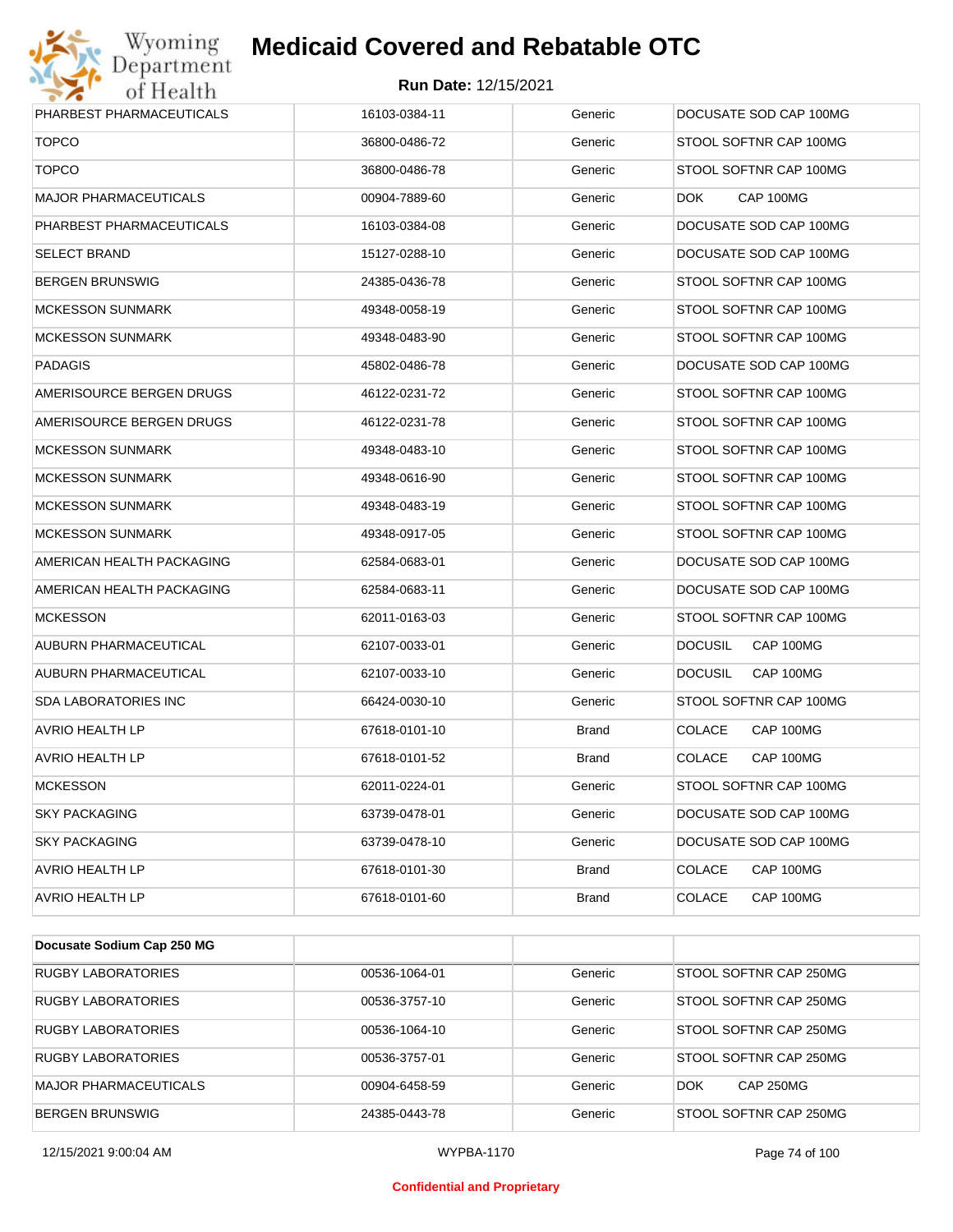|  | <b>Run Date: 12/15/2021</b> |
|--|-----------------------------|
|  |                             |

| Department<br>of Health            | Run Date: 12/15/2021 |              |                                |
|------------------------------------|----------------------|--------------|--------------------------------|
| MAJOR PHARMACEUTICALS              | 00904-7891-59        | Generic      | <b>CAP 250MG</b><br>DOK.       |
| AMERISOURCE BERGEN DRUGS           | 46122-0263-78        | Generic      | STOOL SOFTNR CAP 250MG         |
| <b>MCKESSON SUNMARK</b>            | 49348-0714-10        | Generic      | STOOL SOFTNR CAP 250MG         |
| <b>MCKESSON</b>                    | 62011-0244-01        | Generic      | STOOL SOFTNR CAP 250MG         |
| <b>MCKESSON</b>                    | 62011-0164-01        | Generic      | STOOL SOFTNR CAP 250MG         |
| Docusate Sodium Cap 50 MG          |                      |              |                                |
| PURDUE PRODUCTS LP                 | 67618-0100-30        | <b>Brand</b> | CAP 50MG<br><b>COLACE</b>      |
| PURDUE PRODUCTS LP                 | 67618-0100-60        | <b>Brand</b> | <b>COLACE</b><br>CAP 50MG      |
| <b>AVRIO HEALTH LP</b>             | 67618-0109-28        | <b>Brand</b> | COLACE CLEAR CAP 50 MG         |
| Docusate Sodium Enema 100 MG/5ML   |                      |              |                                |
| <b>ENEMEEZ</b>                     | 17433-9884-05        | <b>Brand</b> | DOCUSOL KIDS ENE 100MG/5M      |
| Docusate Sodium Enema 283 MG/5ML   |                      |              |                                |
| <b>ENEMEEZ</b>                     | 17433-9878-05        | Generic      | DOCUSOL MINI ENE               |
| <b>ENEMEEZ</b>                     | 17433-9876-03        | Generic      | <b>ENEMEEZ MINI ENE</b>        |
| Docusate Sodium Liquid 150 MG/15ML |                      |              |                                |
| PHARMACEUTICAL ASSOCIATES          | 00121-0544-10        | Generic      | DOCUSATE SOD LIQ 50MG/5ML      |
| <b>RUGBY LABORATORIES</b>          | 00536-0590-85        | Generic      | <b>DIOCTO</b><br>LIQ 50MG/5ML  |
| <b>SILARX</b>                      | 54838-0116-80        | Generic      | <b>SILACE</b><br>LIQ 10MG/ML   |
| HI-TECH                            | 50383-0771-10        | Generic      | <b>DOCU</b><br>LIQ 50MG/5ML    |
| HI-TECH                            | 50383-0771-11        | Generic      | <b>DOCU</b><br>LIQ 50MG/5ML    |
| HI-TECH                            | 50383-0771-16        | Generic      | <b>DOCU</b><br>LIQ 50MG/5ML    |
| Docusate Sodium Liquid 50 MG/15ML  |                      |              |                                |
| FLEET PHARMACEUTICALS              | 00132-0106-24        | <b>Brand</b> | PEDIA-LAX LIQ 50MG             |
| Docusate Sodium Syrup 60 MG/15ML   |                      |              |                                |
| <b>RUGBY LABORATORIES</b>          | 00536-1001-85        | Generic      | <b>DIOCTO</b><br>SYP 60/15ML   |
| <b>SILARX</b>                      | 54838-0107-80        | Generic      | <b>SILACE</b><br>SYP 60/15ML   |
| Docusate Sodium Tab 100 MG         |                      |              |                                |
| <b>MAJOR PHARMACEUTICALS</b>       | 00904-5869-60        | Generic      | <b>TAB 100MG</b><br><b>DOK</b> |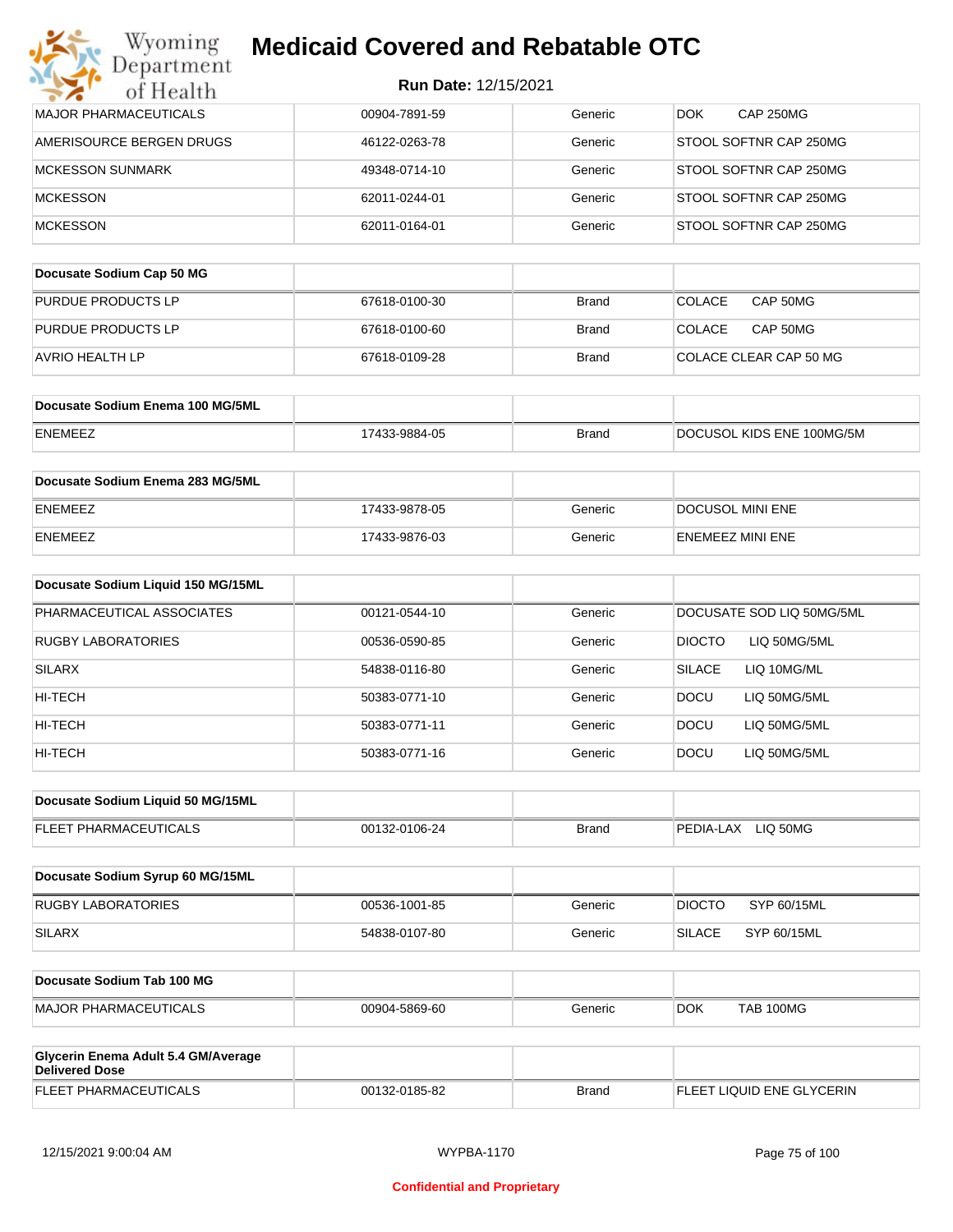

| Glycerin Liquid Suppos 2.8 GM (2.7 ML) |               |              |                                       |
|----------------------------------------|---------------|--------------|---------------------------------------|
| FLEET PHARMACEUTICALS                  | 00132-0190-12 | <b>Brand</b> | PEDIA-LAX SUP 2.8GM                   |
| <b>Glycerin Suppos 1 GM</b>            |               |              |                                       |
| FLEET PHARMACEUTICALS                  | 00132-0081-12 | <b>Brand</b> | PEDIA-LAX SUP 1GM                     |
| <b>Glycerin Suppos 1.2 GM</b>          |               |              |                                       |
| <b>COSETTE PHARMACEUTICALS</b>         | 00713-0102-09 | Generic      | <b>SUP PEDIATRI</b><br>SANI-SUPP      |
| <b>COSETTE PHARMACEUTICALS</b>         | 00713-0102-25 | Generic      | SANI-SUPP<br><b>SUP PEDIATRI</b>      |
| G & W LABS                             | 00713-0102-13 | Generic      | GLYCERIN PED SUP 1.2GM                |
| G & W LABS                             | 00713-0102-26 | Generic      | GLYCERIN PED SUP 1.2GM                |
| <b>Glycerin Suppos 2 GM</b>            |               |              |                                       |
| FLEET PHARMACEUTICALS                  | 00132-0079-12 | Generic      | SUP <sub>2GM</sub><br><b>GLYCERIN</b> |
| FLEET PHARMACEUTICALS                  | 00132-0079-24 | Generic      | SUP <sub>2GM</sub><br><b>GLYCERIN</b> |
| FLEET PHARMACEUTICALS                  | 00132-0079-50 | Generic      | <b>GLYCERIN</b><br>SUP <sub>2GM</sub> |
| <b>COSETTE PHARMACEUTICALS</b>         | 00713-0101-25 | Generic      | <b>SUP ADULT</b><br>SANI-SUPP         |
| <b>COSETTE PHARMACEUTICALS</b>         | 00713-0101-09 | Generic      | <b>SUP ADULT</b><br>SANI-SUPP         |
| <b>Glycerin Suppos 2.1 GM</b>          |               |              |                                       |
| G & W LABS                             | 00713-0101-02 | Generic      | <b>GLYCERIN</b><br><b>SUP 2.1GM</b>   |
| G & W LABS                             | 00713-0101-13 | Generic      | <b>GLYCERIN</b><br><b>SUP 2.1GM</b>   |
| G & W LABS                             | 00713-0101-26 | Generic      | <b>GLYCERIN</b><br><b>SUP 2.1GM</b>   |
| G & W LABS                             | 00713-0101-51 | Generic      | <b>GLYCERIN</b><br><b>SUP 2.1GM</b>   |
| <b>Magnesium Citrate Soln</b>          |               |              |                                       |
| <b>MAJOR PHARMACEUTICALS</b>           | 00904-6304-77 | Generic      | MAG CITRATE SOL LEMON                 |
| <b>BERGEN BRUNSWIG</b>                 | 24385-0675-10 | Generic      | MAG CITRATE SOL LEMON                 |
| <b>BERGEN BRUNSWIG</b>                 | 24385-0910-10 | Generic      | MAG CITRATE SOL CHERRY                |
| <b>MCKESSON SUNMARK</b>                | 49348-0504-49 | Generic      | MAG CITRATE SOL CHERRY                |
| <b>MCKESSON SUNMARK</b>                | 49348-0696-49 | Generic      | MAG CITRATE SOL LEMON                 |
| <b>MCKESSON</b>                        | 62011-0166-01 | Generic      | MAG CITRATE SOL LEMON                 |
| CHAIN DRUG MARKETING ASSOC             | 63868-0934-10 | Generic      | MAG CITRATE SOL CHERRY                |
| CHAIN DRUG MARKETING ASSOC             | 63868-0935-10 | Generic      | MAG CITRATE SOL LEMON                 |
|                                        |               |              |                                       |
| Magnesium Hydroxide Chew Tab 400 MG    |               |              |                                       |

| FLEE.<br>TIC:AI<br>PHARMAL | 32-0655-01<br>001 | <b>Brand</b> | '400MG<br>PEDIA-.<br>CHW<br>ΑX |
|----------------------------|-------------------|--------------|--------------------------------|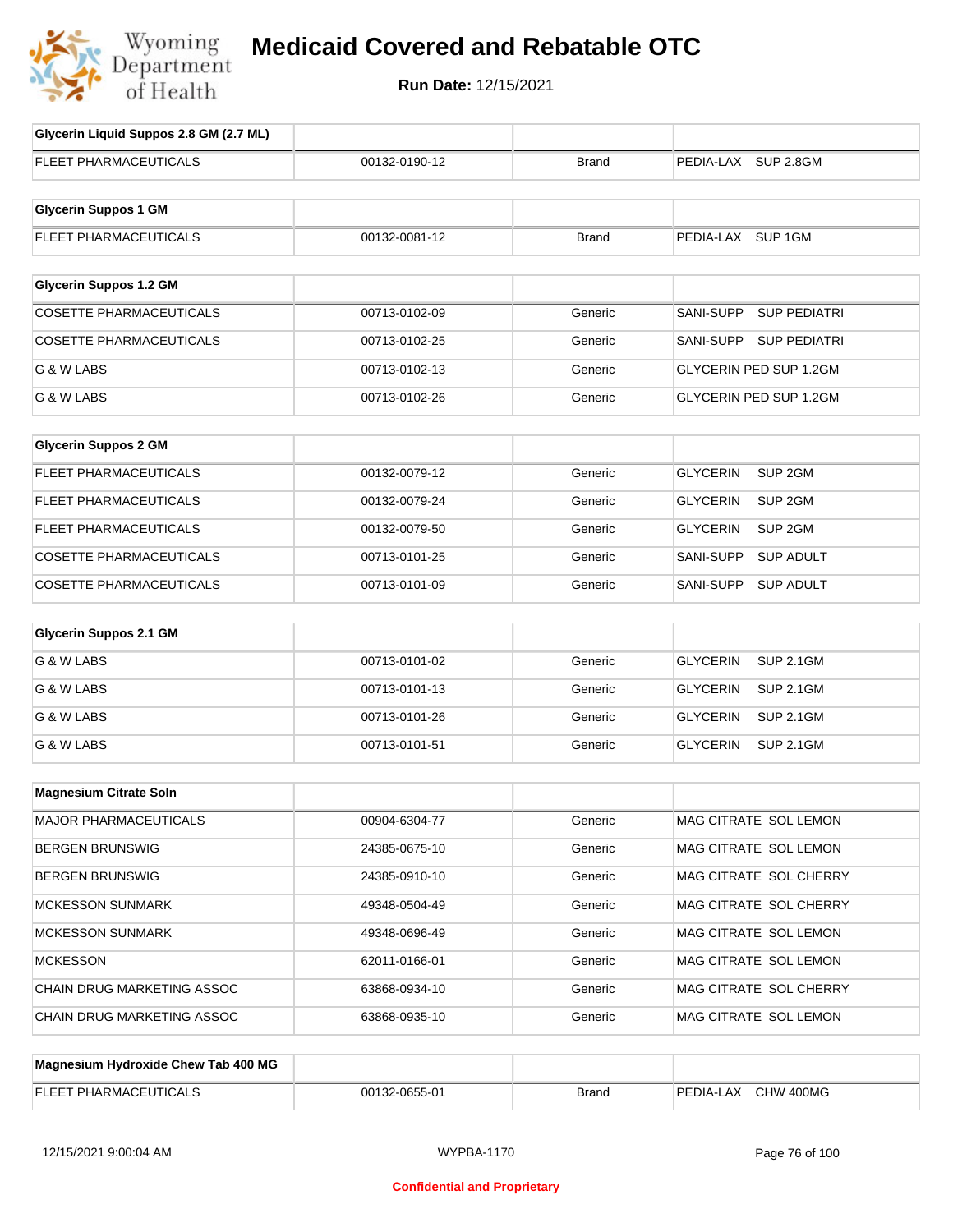

| Magnesium Hydroxide Susp 400 MG/5ML |               |         |                           |
|-------------------------------------|---------------|---------|---------------------------|
| <b>PERRIGO</b>                      | 00113-0396-40 | Generic | MILK OF MAGN SUS          |
| PHARMACEUTICAL ASSOCIATES           | 00121-0431-30 | Generic | MILK OF MAGN SUS          |
| <b>PERRIGO</b>                      | 00113-0332-40 | Generic | MILK OF MAGN SUS FRSH MNT |
| <b>RUGBY LABORATORIES</b>           | 00536-2470-85 | Generic | <b>MILK OF MAGN SUS</b>   |
| <b>MAJOR PHARMACEUTICALS</b>        | 00904-0789-14 | Generic | MILK OF MAGN SUS MINT     |
| <b>RUGBY LABORATORIES</b>           | 00536-2470-83 | Generic | MILK OF MAGN SUS          |
| <b>MAJOR PHARMACEUTICALS</b>        | 00904-0788-14 | Generic | MILK OF MAGN SUS 1200/15  |
| <b>MAJOR PHARMACEUTICALS</b>        | 00904-0788-16 | Generic | MILK OF MAGN SUS 1200/15  |
| <b>SELECT BRAND</b>                 | 15127-0833-73 | Generic | <b>SB MILK MAGN SUS</b>   |
| <b>SELECT BRAND</b>                 | 15127-0835-73 | Generic | SB MILK MAGN SUS MINT     |
| <b>BERGEN BRUNSWIG</b>              | 24385-0332-40 | Generic | <b>GNP MILK MAG SUS</b>   |
| <b>TOPCO</b>                        | 36800-0332-40 | Generic | MILK OF MAGN SUS 1200/15  |
| <b>BERGEN BRUNSWIG</b>              | 24385-0396-40 | Generic | <b>GNP MILK MAG SUS</b>   |
| <b>BERGEN BRUNSWIG</b>              | 24385-0608-40 | Generic | <b>GNP MILK MAG SUS</b>   |
| <b>TOPCO</b>                        | 36800-0396-40 | Generic | <b>MILK OF MAGN SUS</b>   |
| <b>LEADER BRAND PRODUCTS</b>        | 37205-0834-40 | Generic | MILK OF MAGN SUS MINT     |
| <b>TOPCO</b>                        | 36800-0949-40 | Generic | MILK OF MAGN SUS CHERRY   |
| <b>LEADER BRAND PRODUCTS</b>        | 37205-0833-40 | Generic | MILK OF MAGN SUS 400/5ML  |
| <b>MCKESSON SUNMARK</b>             | 49348-0307-39 | Generic | MILK OF MAGN SUS 1200/15  |
| <b>MCKESSON</b>                     | 62011-0124-01 | Generic | MILK OF MAGN SUS 400/5ML  |
| <b>MCKESSON</b>                     | 62011-0123-01 | Generic | MILK OF MAGN SUS 400/5ML  |
| CHAIN DRUG MARKETING ASSOC          | 63868-0310-12 | Generic | MILK OF MAGN SUS 400/5ML  |
| <b>CHAIN DRUG MARKETING ASSOC</b>   | 63868-0788-57 | Generic | MILK OF MAGN SUS 400/5ML  |
| CHAIN DRUG MARKETING ASSOC          | 63868-0787-57 | Generic | MILK OF MAGN SUS 400/5ML  |
|                                     |               |         |                           |

| Magnesium Hydroxide Susp Concentrate<br>2400 MG/10ML |               |         |                         |
|------------------------------------------------------|---------------|---------|-------------------------|
| <b>HIKMA</b>                                         | 00054-3567-49 | Generic | MILK OF MAGN SUS 2400MG |
| <b>HIKMA</b>                                         | 00054-3567-61 | Generic | MILK OF MAGN SUS 2400MG |
| PHARMACEUTICAL ASSOCIATES                            | 00121-0527-10 | Generic | MILK OF MAGN SUS 2400MG |

| <b>Magnesium Sulfate Oral Granules</b> |               |         |                                     |
|----------------------------------------|---------------|---------|-------------------------------------|
| <b>BERGEN BRUNSWIG</b>                 | 24385-0807-01 | Generic | <b>GNP EPSOM</b><br>GRA SALT        |
| BERGEN BRUNSWIG                        | 24385-0807-04 | Generic | <b>GRA SALT</b><br><b>GNP EPSOM</b> |
| MCKESSON SUNMARK                       | 49348-0018-75 | Generic | <b>SM EPSOM</b><br>GRA SALT         |
| MCKESSON SUNMARK                       | 49348-0018-63 | Generic | <b>SM EPSOM</b><br>GRA SALT         |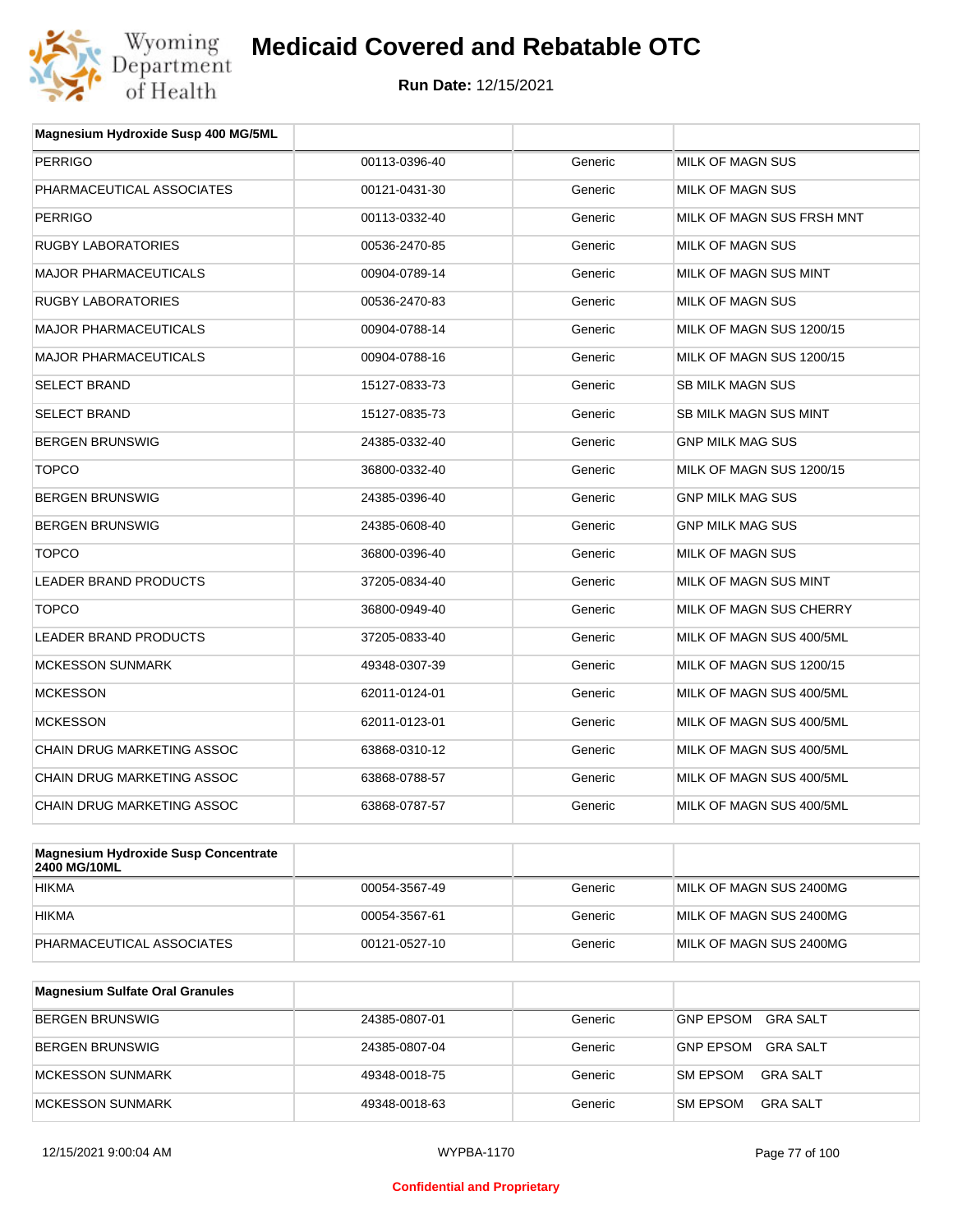

| <b>Methylcellulose Powder Laxative</b>         |               |              |                                      |  |
|------------------------------------------------|---------------|--------------|--------------------------------------|--|
| GLAXO CONSUMER HEALTHCARE L.P.                 | 00135-0090-70 | <b>Brand</b> | <b>CITRUCEL</b><br>POW SF ORANG      |  |
| GLAXO CONSUMER HEALTHCARE L.P.                 | 00135-0090-74 | <b>Brand</b> | <b>CITRUCEL</b><br>POW SF ORANG      |  |
| <b>GLAXO CONSUMER HEALTHCARE L.P.</b>          | 00135-0090-75 | <b>Brand</b> | <b>CITRUCEL</b><br>POW SF ORANG      |  |
| GLAXO CONSUMER HEALTHCARE L.P.                 | 00135-0089-69 | <b>Brand</b> | <b>CITRUCEL</b><br>POW ORANGE        |  |
| GLAXO CONSUMER HEALTHCARE L.P.                 | 00135-0089-71 | <b>Brand</b> | <b>CITRUCEL</b><br><b>POW ORANGE</b> |  |
| <b>MAJOR PHARMACEUTICALS</b>                   | 00904-5675-16 | Generic      | SOLUBLE FIB POW THERAPY              |  |
|                                                |               |              |                                      |  |
| Methylcellulose Tab 500 MG                     |               |              |                                      |  |
| GLAXO CONSUMER HEALTHCARE L.P.                 | 00135-0199-02 | <b>Brand</b> | <b>CITRUCEL</b><br><b>TAB 500MG</b>  |  |
| GLAXO CONSUMER HEALTHCARE L.P.                 | 00135-0199-07 | <b>Brand</b> | <b>CITRUCEL</b><br><b>TAB 500MG</b>  |  |
| GLAXO CONSUMER HEALTHCARE L.P.                 | 00135-0199-01 | <b>Brand</b> | <b>CITRUCEL</b><br>TAB 500MG         |  |
| <b>BERGEN BRUNSWIG</b>                         | 24385-0466-78 | Generic      | FIBER THERAP TAB 500MG               |  |
| <b>MCKESSON SUNMARK</b>                        | 49348-0541-10 | Generic      | SM FIBER LAX TAB 500MG               |  |
| <b>MCKESSON</b>                                | 62011-0134-01 | Generic      | HM FIBER<br><b>TAB 500MG</b>         |  |
|                                                |               |              |                                      |  |
| <b>Mineral Oil</b>                             |               |              |                                      |  |
| <b>PERRIGO</b>                                 | 00574-0618-16 | Generic      | <b>MINERAL</b><br>OIL                |  |
| BERGEN BRUNSWIG                                | 24385-0685-16 | Generic      | <b>GNP MINERAL OIL HEAVY</b>         |  |
| <b>MCKESSON SUNMARK</b>                        | 49348-0804-38 | Generic      | SM MINERAL OIL                       |  |
| CHAIN DRUG MARKETING ASSOC                     | 63868-0938-16 | Generic      | QC MINERAL OIL HEAVY                 |  |
|                                                |               |              |                                      |  |
| <b>Mineral Oil Enema</b>                       |               |              |                                      |  |
| FLEET PHARMACEUTICALS                          | 00132-0301-40 | Brand        | FLEET OIL ENE                        |  |
| <b>MCKESSON</b>                                | 62011-0190-01 | Generic      | MINERAL OIL ENE                      |  |
|                                                |               |              |                                      |  |
| Polyethylene Glycol 3350 Oral Packet 17<br>GM. |               |              |                                      |  |
| <b>MAJOR PHARMACEUTICALS</b>                   | 00904-6025-61 | Generic      | PEG 3350<br><b>POW</b>               |  |
| <b>MAJOR PHARMACEUTICALS</b>                   | 00904-6422-81 | Generic      | PEG 3350<br><b>POW</b>               |  |
| <b>MAJOR PHARMACEUTICALS</b>                   | 00904-6422-86 | Generic      | PEG 3350<br><b>POW</b>               |  |
| <b>TOPCO</b>                                   | 36800-0306-52 | Generic      | <b>POW</b><br>CLEARLAX               |  |
| <b>MYLAN INSTITUTIONAL</b>                     | 51079-0306-01 | Generic      | POLYETH GLYC POW 3350 NF             |  |
| <b>MYLAN INSTITUTIONAL</b>                     | 51079-0306-30 | Generic      | POLYETH GLYC POW 3350 NF             |  |
| AMERICAN HEALTH PACKAGING                      | 68084-0430-98 | Generic      | HEALTHYLAX POW                       |  |
| AMERICAN HEALTH PACKAGING                      | 68084-0430-99 | Generic      | HEALTHYLAX POW                       |  |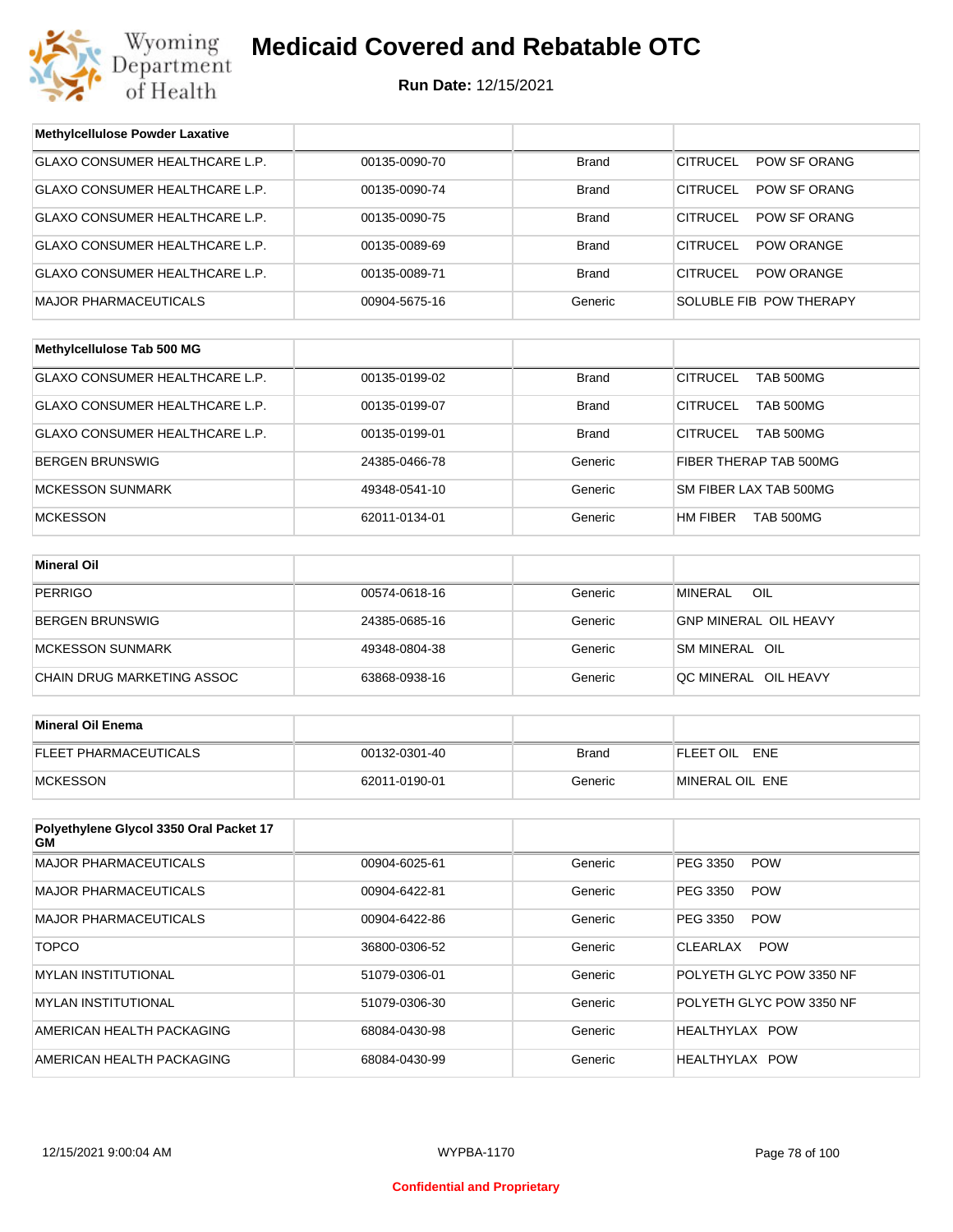

| Polyethylene Glycol 3350 Oral Powder 17<br><b>GM/SCOOP</b> |               |         |                               |
|------------------------------------------------------------|---------------|---------|-------------------------------|
| <b>MAJOR PHARMACEUTICALS</b>                               | 00904-6025-76 | Generic | PEG 3350<br><b>POW</b>        |
| <b>RUGBY LABORATORIES</b>                                  | 00536-1052-24 | Generic | PEG3350<br><b>POW</b>         |
| <b>RUGBY LABORATORIES</b>                                  | 00536-1052-27 | Generic | PEG3350<br><b>POW</b>         |
| <b>RUGBY LABORATORIES</b>                                  | 00536-1052-84 | Generic | PEG3350<br><b>POW</b>         |
| <b>MAJOR PHARMACEUTICALS</b>                               | 00904-6025-77 | Generic | PEG 3350<br><b>POW</b>        |
| <b>MAJOR PHARMACEUTICALS</b>                               | 00904-6025-84 | Generic | PEG 3350<br><b>POW</b>        |
| <b>TOPCO</b>                                               | 36800-0181-04 | Generic | <b>CLEARLAX</b><br><b>POW</b> |
| <b>TOPCO</b>                                               | 36800-0306-01 | Generic | <b>CLEARLAX</b><br><b>POW</b> |
| <b>TOPCO</b>                                               | 36800-0306-02 | Generic | CLEARLAX<br><b>POW</b>        |
| <b>LEADER BRAND PRODUCTS</b>                               | 37205-0612-71 | Generic | <b>CLEARLAX</b><br><b>POW</b> |
| <b>LEADER BRAND PRODUCTS</b>                               | 37205-0612-72 | Generic | CLEARLAX<br><b>POW</b>        |
| <b>LEADER BRAND PRODUCTS</b>                               | 37205-0612-73 | Generic | CLEARLAX<br><b>POW</b>        |
| LUPIN PHARMACEUTICALS                                      | 43386-0312-08 | Generic | <b>GAVILAX</b><br><b>POW</b>  |
| LUPIN PHARMACEUTICALS                                      | 43386-0312-14 | Generic | <b>GAVILAX</b><br><b>POW</b>  |
| <b>TOPCO</b>                                               | 36800-0306-03 | Generic | CLEARLAX<br><b>POW</b>        |
| <b>PADAGIS</b>                                             | 45802-0868-03 | Generic | POLYETH GLYC POW 3350 NF      |
| <b>PADAGIS</b>                                             | 45802-0868-01 | Generic | POLYETH GLYC POW 3350 NF      |
| AMERISOURCE BERGEN DRUGS                                   | 46122-0014-31 | Generic | <b>GNP CLEARLAX POW</b>       |
| AMERISOURCE BERGEN DRUGS                                   | 46122-0014-71 | Generic | <b>GNP CLEARLAX POW</b>       |
| <b>PADAGIS</b>                                             | 45802-0868-02 | Generic | POLYETH GLYC POW 3350 NF      |
| AMERISOURCE BERGEN DRUGS                                   | 46122-0014-33 | Generic | <b>GNP CLEARLAX POW</b>       |
| <b>MCKESSON SUNMARK</b>                                    | 49348-0893-70 | Generic | <b>SM CLEARLAX POW</b>        |
| <b>MCKESSON SUNMARK</b>                                    | 49348-0893-50 | Generic | SM CLEARLAX POW               |
| <b>MCKESSON SUNMARK</b>                                    | 49348-0893-92 | Generic | <b>SM CLEARLAX POW</b>        |
| <b>MCKESSON</b>                                            | 62011-0153-01 | Generic | HM CLEARLAX POW               |
| <b>MCKESSON</b>                                            | 62011-0153-02 | Generic | HM CLEARLAX POW               |
| <b>KREMERS URBAN</b>                                       | 62175-0190-15 | Generic | GLYCOLAX POW 3350 NF          |
| <b>KREMERS URBAN</b>                                       | 62175-0195-07 | Generic | POLYETH GLYC POW 3350 NF      |
| <b>KREMERS URBAN</b>                                       | 62175-0195-31 | Generic | POLYETH GLYC POW 3350 NF      |
| <b>KREMERS URBAN</b>                                       | 62175-0190-31 | Generic | GLYCOLAX POW 3350 NF          |
| <b>KREMERS URBAN</b>                                       | 62175-0195-15 | Generic | POLYETH GLYC POW 3350 NF      |
| CHAIN DRUG MARKETING ASSOC                                 | 63868-0002-14 | Generic | NATURA-LAX POW 3350 NF        |

| <b>Psyllium Cap 0.52 GM</b> |               |         |         |           |
|-----------------------------|---------------|---------|---------|-----------|
| KONSYL PHARMACEUTICAL       | 00224-1847-80 | Generic | 'KONSYL | CAP 520MG |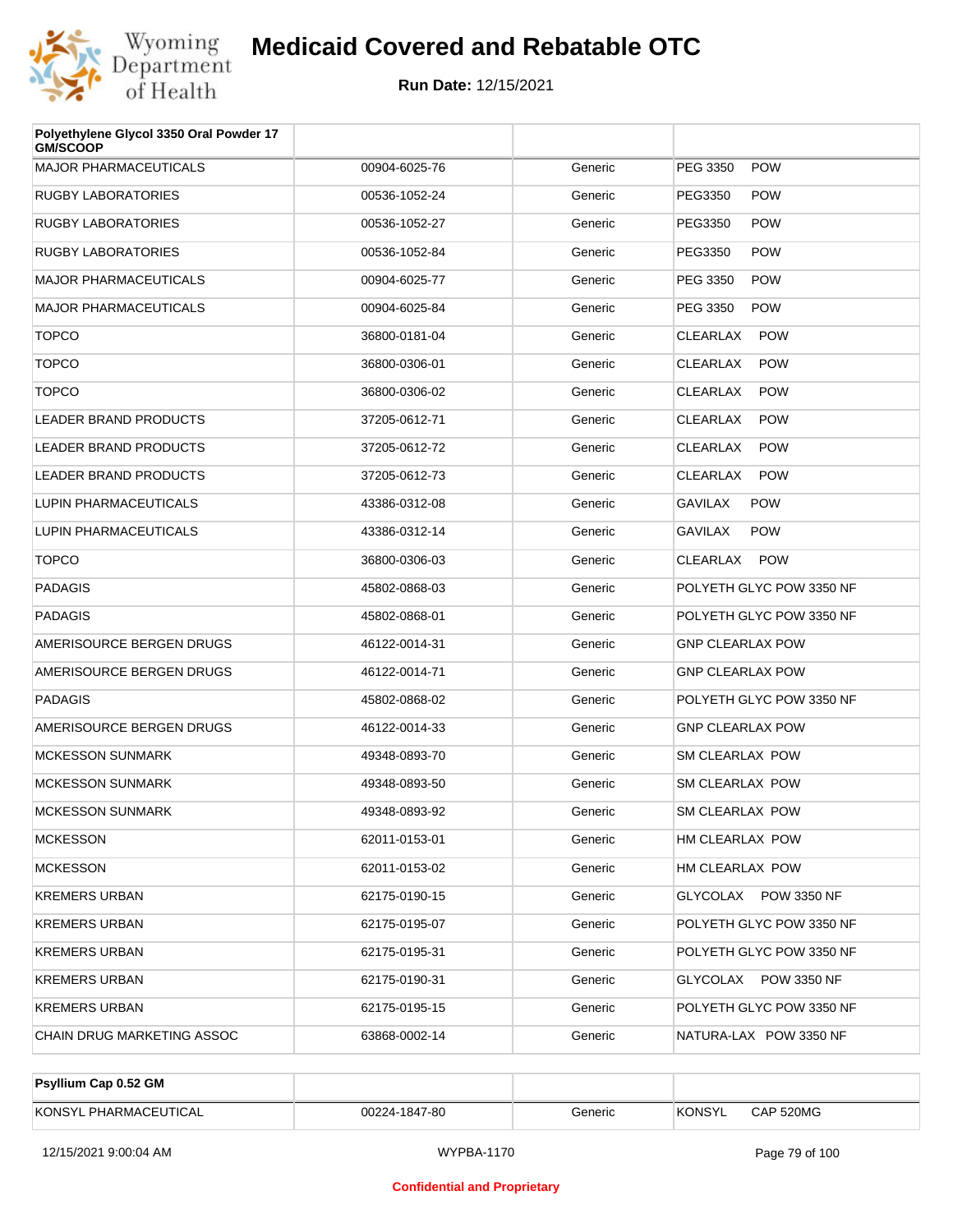| <b>Psyllium Powder 100%</b> |               |         |                               |
|-----------------------------|---------------|---------|-------------------------------|
| <b>MCKESSON</b>             | 62011-0053-01 | Generic | HM FIBER<br>CAP 0.52GM        |
| MCKESSON SUNMARK            | 49348-0633-49 | Generic | SM FIBER LAX CAP 0.52GM       |
| LEADER BRAND PRODUCTS       | 37205-0372-78 | Generic | FIBER LAXTIV CAP 0.52GM       |
| <b>RUGBY LABORATORIES</b>   | 00536-1500-60 | Generic | CAP 0.52GM<br><b>REGULOID</b> |
| KONSYL PHARMACEUTICAL       | 00224-1847-10 | Generic | <b>KONSYL</b><br>CAP 520MG    |

| KONSYL PHARMACEUTICAL | 00224-1801-06 | Brand        | KONSYL DAILY POW 100% |
|-----------------------|---------------|--------------|-----------------------|
| KONSYL PHARMACEUTICAL | 00224-1801-07 | Brand        | KONSYL DAILY POW 100% |
| KONSYL PHARMACEUTICAL | 00224-1801-80 | Brand        | KONSYL DAILY POW 100% |
| KONSYL PHARMACEUTICAL | 00224-1801-81 | <b>Brand</b> | KONSYL DAILY POW 100% |

| Psyllium Powder 28.3%        |               |         |                              |
|------------------------------|---------------|---------|------------------------------|
| <b>RUGBY LABORATORIES</b>    | 00536-4445-54 | Generic | <b>REGULOID</b><br>POW 28.3% |
| <b>RUGBY LABORATORIES</b>    | 00536-4445-89 | Generic | POW 28.3%<br><b>REGULOID</b> |
| <b>MAJOR PHARMACEUTICALS</b> | 00904-5200-65 | Generic | NATURL FIBER POW 28.3%       |
| <b>MAJOR PHARMACEUTICALS</b> | 00904-5200-66 | Generic | NATURL FIBER POW 28.3%       |
| KONSYL PHARMACEUTICAL        | 00224-1852-06 | Generic | KONSYL DAILY POW 28.3%       |
| KONSYL PHARMACEUTICAL        | 00224-1852-80 | Generic | KONSYL DAILY POW 28.3%       |
| <b>MCKESSON SUNMARK</b>      | 49348-0047-65 | Generic | POW 28.3%<br>SM FIBER        |
| <b>MCKESSON SUNMARK</b>      | 49348-0091-68 | Generic | SM FIBER<br>POW 28.3%        |
| <b>MCKESSON</b>              | 62011-0133-01 | Generic | HM FIBER<br>POW 28.3%        |

| <b>Psyllium Powder 30.9%</b> |               |         |                            |
|------------------------------|---------------|---------|----------------------------|
| KONSYL PHARMACEUTICAL        | 00224-1841-03 | Generic | <b>KONSYL</b><br>POW 30.9% |
| KONSYL PHARMACEUTICAL        | 00224-1841-80 | Generic | KONSYL<br>POW 30.9%        |
| <b>IMCKESSON</b>             | 62011-0135-01 | Generic | HM FIBER<br>POW 30.9%      |

| Psyllium Powder 48.57%    |               |         |                                 |
|---------------------------|---------------|---------|---------------------------------|
| <b>RUGBY LABORATORIES</b> | 00536-4444-54 | Generic | <b>REGULOID</b><br>POW 48.57%   |
| <b>RUGBY LABORATORIES</b> | 00536-4444-89 | Generic | <b>REGULOID</b><br>POW 48.57%   |
| MAJOR PHARMACEUTICALS     | 00904-5199-65 | Generic | NAT FIBER<br><b>POW THERAPY</b> |
| MAJOR PHARMACEUTICALS     | 00904-5199-66 | Generic | NAT FIBER<br><b>POW THERAPY</b> |
| BERGEN BRUNSWIG           | 24385-0301-27 | Generic | <b>NAT FIBER</b><br>POW 48.57%  |
| MCKESSON SUNMARK          | 49348-0166-93 | Generic | SM FIBER<br>POW 48.57%          |
| MCKESSON SUNMARK          | 49348-0166-65 | Generic | SM FIBER<br>POW 48.57%          |
| <b>MCKESSON</b>           | 62011-0136-01 | Generic | HM FIBER<br>POW 48.57%          |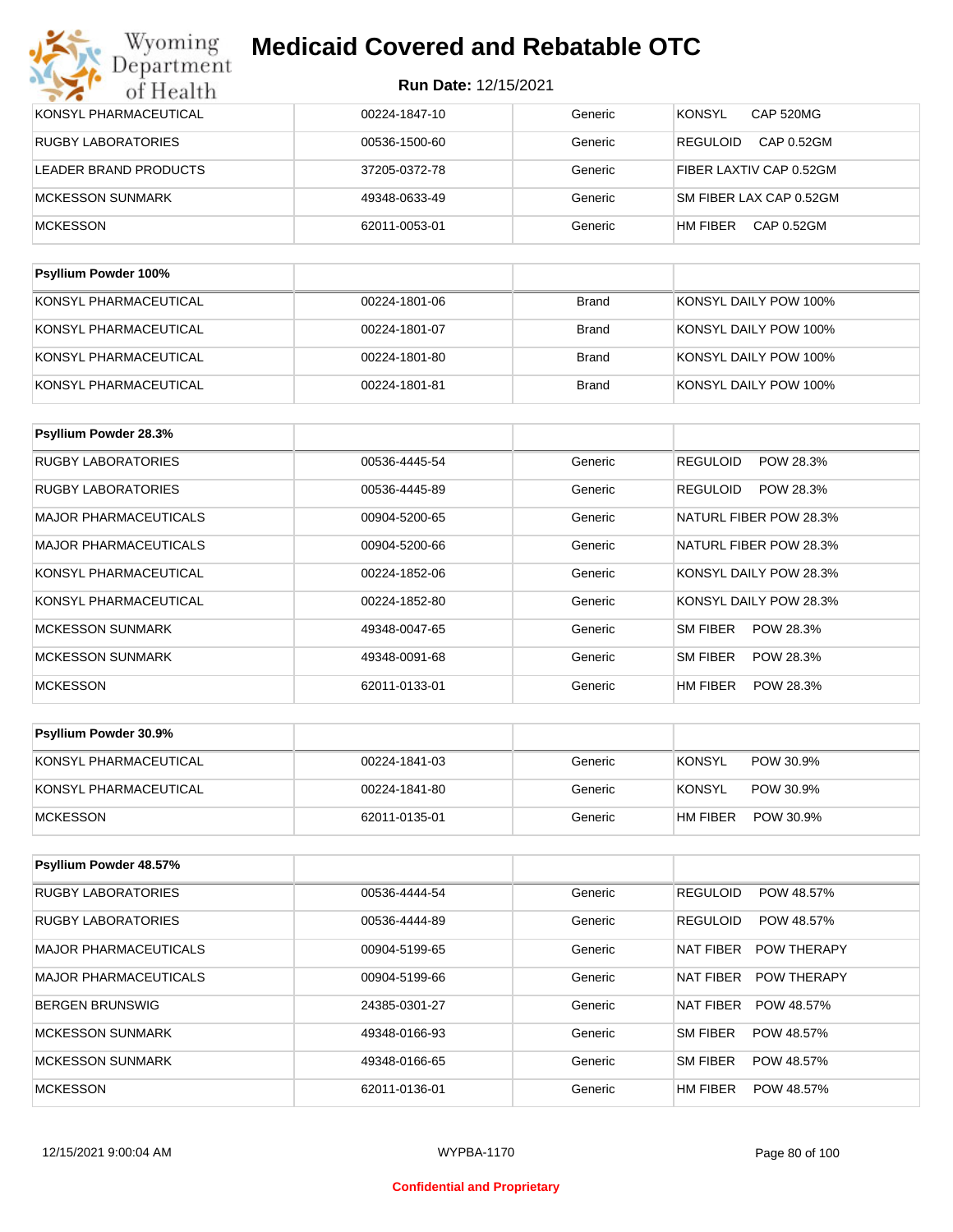

| Psyllium Powder 52.3%          |               |              |                              |
|--------------------------------|---------------|--------------|------------------------------|
| KONSYL PHARMACEUTICAL          | 00224-1822-80 | <b>Brand</b> | KONSYL-D<br>POW 52.3%        |
| KONSYL PHARMACEUTICAL          | 00224-1822-03 | <b>Brand</b> | KONSYL-D<br>POW 52.3%        |
|                                |               |              |                              |
| Psyllium Powder 58.6%          |               |              |                              |
| <b>MAJOR PHARMACEUTICALS</b>   | 00904-5788-77 | Generic      | FIBER THERAP POW 58.6%       |
| <b>RUGBY LABORATORIES</b>      | 00536-1875-16 | Generic      | <b>REGULOID</b><br>POW 58.6% |
| RUGBY LABORATORIES             | 00536-1875-79 | Generic      | <b>REGULOID</b><br>POW 58.6% |
| <b>RUGBY LABORATORIES</b>      | 00536-1881-16 | Generic      | <b>REGULOID</b><br>POW 58.6% |
| <b>RUGBY LABORATORIES</b>      | 00536-1881-79 | Generic      | <b>REGULOID</b><br>POW 58.6% |
| <b>MCKESSON SUNMARK</b>        | 49348-0090-92 | Generic      | SM FIBER<br>POW 58.6%        |
| <b>MCKESSON</b>                | 62011-0137-01 | Generic      | HM FIBER<br>POW 58.6%        |
|                                |               |              |                              |
| Psyllium Powder 60.3%          |               |              |                              |
| KONSYL PHARMACEUTICAL          | 00224-1855-81 | <b>Brand</b> | <b>KONSYL</b><br>POW 60.3%   |
| KONSYL PHARMACEUTICAL          | 00224-1866-28 | <b>Brand</b> | <b>KONSYL</b><br>POW 60.3%   |
| KONSYL PHARMACEUTICAL          | 00224-1866-80 | <b>Brand</b> | <b>KONSYL</b><br>POW 60.3%   |
| KONSYL PHARMACEUTICAL          | 00224-1855-07 | <b>Brand</b> | <b>KONSYL</b><br>POW 60.3%   |
| Psyllium Powder 71.67%         |               |              |                              |
| KONSYL PHARMACEUTICAL          | 00224-1856-06 | <b>Brand</b> | <b>KONSYL</b><br>POW 71.67%  |
| KONSYL PHARMACEUTICAL          | 00224-1856-80 | <b>Brand</b> | KONSYL<br>POW 71.67%         |
|                                |               |              |                              |
| Psyllium Powder Packet 100%    |               |              |                              |
| KONSYL PHARMACEUTICAL          | 00224-1801-24 | <b>Brand</b> | KONSYL DAILY POW 100%        |
| KONSYL PHARMACEUTICAL          | 00224-1801-84 | <b>Brand</b> | KONSYL DAILY POW 100%        |
| KONSYL PHARMACEUTICAL          | 00224-1801-35 | <b>Brand</b> | KONSYL DAILY POW 100%        |
|                                |               |              |                              |
| Psyllium Powder Packet 28.3%   |               |              |                              |
| KONSYL PHARMACEUTICAL          | 00224-1852-13 | <b>Brand</b> | KONSYL DAILY POW 28.3%       |
| KONSYL PHARMACEUTICAL          | 00224-1852-81 | <b>Brand</b> | KONSYL DAILY POW 28.3%       |
|                                |               |              |                              |
| Psyllium Powder Packet 60.3%   |               |              |                              |
| KONSYL PHARMACEUTICAL          | 00224-1855-82 | <b>Brand</b> | <b>KONSYL</b><br>POW 60.3%   |
| KONSYL PHARMACEUTICAL          | 00224-1855-30 | <b>Brand</b> | <b>KONSYL</b><br>POW 60.3%   |
|                                |               |              |                              |
| Sennosides Chew Tab 15 MG      |               |              |                              |
| GLAXO CONSUMER HEALTHCARE L.P. | 00067-0005-12 | <b>Brand</b> | CHW 15MG<br>EX-LAX           |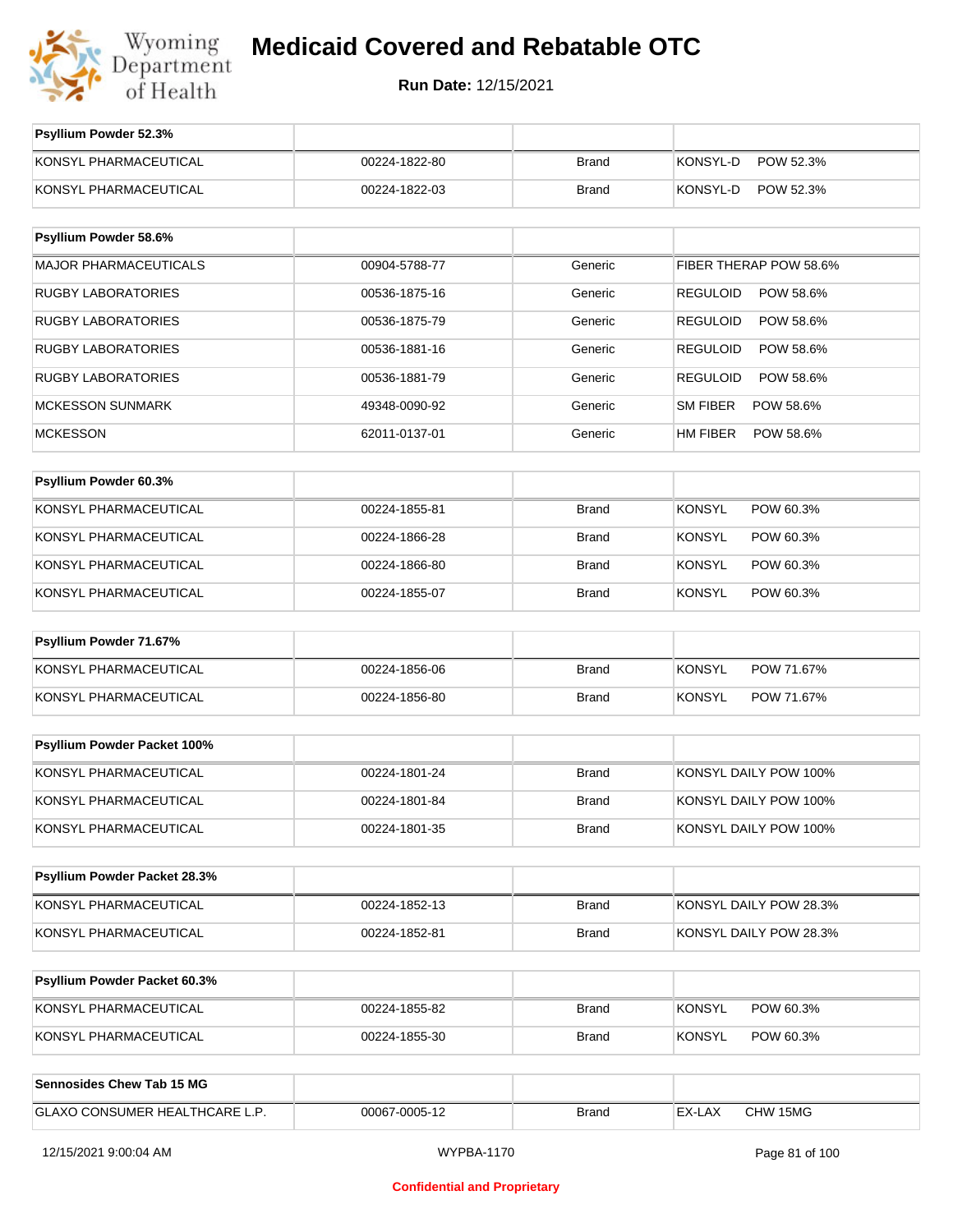| Wyoming<br><b>Medicaid Covered and Rebatable OTC</b><br>Department |                             |              |        |          |  |
|--------------------------------------------------------------------|-----------------------------|--------------|--------|----------|--|
| of Health                                                          | <b>Run Date: 12/15/2021</b> |              |        |          |  |
| <b>GLAXO CONSUMER HEALTHCARE L.P.</b>                              | 00067-0005-24               | Brand        | EX-LAX | CHW 15MG |  |
| <b>GLAXO CONSUMER HEALTHCARE L.P.</b>                              | 00067-0005-48               | <b>Brand</b> | EX-LAX | CHW 15MG |  |

| Sennosides Syrup 8.8 MG/5ML |               |         |                        |
|-----------------------------|---------------|---------|------------------------|
| <b>RUGBY LABORATORIES</b>   | 00536-1000-59 | Generic | SENEXON<br>LIQ 8.8MG/5 |
| MAJOR PHARMACEUTICALS       | 00904-6289-09 | Generic | SYP 8.8MG/5<br>SENNA   |

| <b>Sennosides Tab 15 MG</b>    |               |              |                       |
|--------------------------------|---------------|--------------|-----------------------|
| GLAXO CONSUMER HEALTHCARE L.P. | 00067-0003-30 | <b>Brand</b> | TAB 15MG<br>EX-LAX    |
| GLAXO CONSUMER HEALTHCARE L.P. | 00067-6025-60 | Generic      | PERDIEM OVER TAB 15MG |
| GLAXO CONSUMER HEALTHCARE L.P. | 00067-0003-08 | <b>Brand</b> | TAB 15MG<br>EX-LAX    |

| Sennosides Tab 17.2 MG |               |              |                                |
|------------------------|---------------|--------------|--------------------------------|
| <b>AVRIO HEALTH LP</b> | 67618-0315-12 | <b>Brand</b> | <b>SENOKOT XTRA TAB 17,2MG</b> |

| Sennosides Tab 25 MG           |               |              |                                |
|--------------------------------|---------------|--------------|--------------------------------|
| GLAXO CONSUMER HEALTHCARE L.P. | 00067-0016-90 | <b>Brand</b> | EX-LAX<br>TAB MAX ST           |
| GLAXO CONSUMER HEALTHCARE L.P. | 00067-0016-48 | <b>Brand</b> | TAB MAX ST<br>EX-LAX           |
| GLAXO CONSUMER HEALTHCARE L.P. | 00067-0016-24 | <b>Brand</b> | TAB MAX ST<br>EX-LAX           |
| <b>BERGEN BRUNSWIG</b>         | 24385-0369-62 | Generic      | <b>GNP LAXATIVE TAB 25MG</b>   |
| LEADER BRAND PRODUCTS          | 37205-0294-62 | Generic      | TAB 25MG<br>LAXATIVE           |
| <b>MCKESSON SUNMARK</b>        | 49348-0224-04 | Generic      | SM SENNA LAX TAB MAX STR       |
| CHAIN DRUG MARKETING ASSOC     | 63868-0549-24 | Generic      | LAXATIVE<br><b>TAB MAX-STR</b> |

| Sennosides Tab 8.6 MG        |               |         |                           |
|------------------------------|---------------|---------|---------------------------|
| <b>PAR PHARMACEUTICAL</b>    | 00603-0282-32 | Generic | SENNA LAX TAB 8.6MG       |
| <b>MAJOR PHARMACEUTICALS</b> | 00904-5165-59 | Generic | <b>SENNA</b><br>TAB 8.6MG |
| <b>RUGBY LABORATORIES</b>    | 00536-5904-10 | Generic | TAB 8.6MG<br>SENEXON      |
| <b>MAJOR PHARMACEUTICALS</b> | 00904-5165-61 | Generic | TAB 8.6MG<br><b>SENNA</b> |
| <b>MAJOR PHARMACEUTICALS</b> | 00904-5165-80 | Generic | TAB 8.6MG<br><b>SENNA</b> |
| <b>RUGBY LABORATORIES</b>    | 00536-5904-01 | Generic | SENEXON<br>TAB 8.6MG      |
| <b>PAR PHARMACEUTICAL</b>    | 00603-0282-21 | Generic | SENNA LAX TAB 8.6MG       |
| <b>MAJOR PHARMACEUTICALS</b> | 00904-6434-59 | Generic | <b>SENNA</b><br>TAB 8.6MG |
| <b>MAJOR PHARMACEUTICALS</b> | 00904-6434-80 | Generic | TAB 8.6MG<br><b>SENNA</b> |
| PHARBEST PHARMACEUTICALS     | 16103-0363-08 | Generic | SENNA-TABS TAB 8.6MG      |
| PHARBEST PHARMACEUTICALS     | 16103-0363-11 | Generic | SENNA-TABS TAB 8.6MG      |
| <b>BERGEN BRUNSWIG</b>       | 24385-0404-78 | Generic | SENNA-LAX TAB 8.6MG       |
| <b>LEADER BRAND PRODUCTS</b> | 37205-0241-78 | Generic | <b>SENNA</b><br>TAB 8.6MG |

#### **Confidential and Proprietary**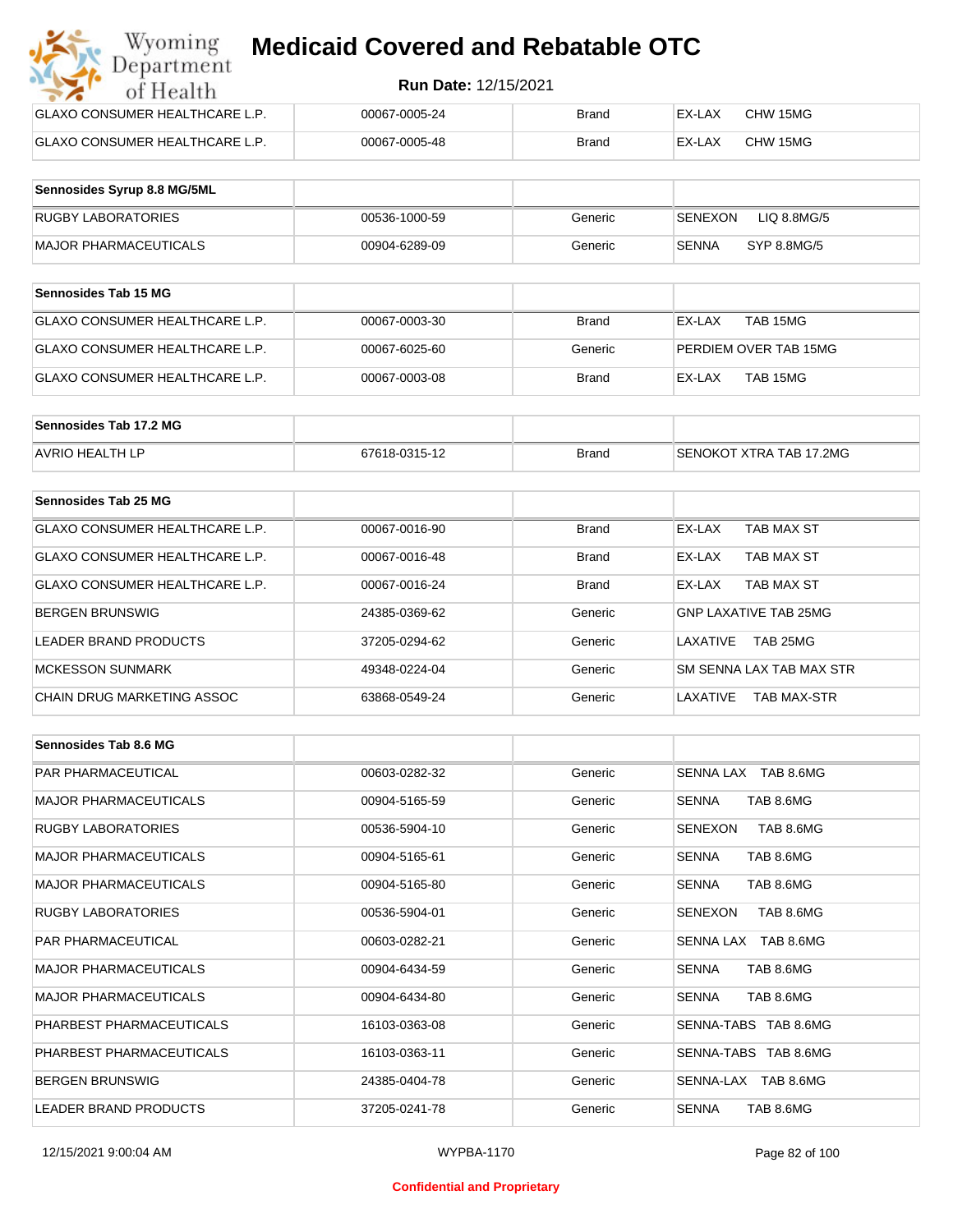

| <b>SELECT BRAND</b>        | 15127-0105-01 | Generic      | SB SENNA-LAX TAB 8.6MG       |
|----------------------------|---------------|--------------|------------------------------|
| TIME-CAP LABS              | 49483-0080-01 | Generic      | SENNA-TIME TAB 8.6MG         |
| TIME-CAP LABS              | 49483-0080-10 | Generic      | SENNA-TIME<br>TAB 8.6MG      |
| AUBURN PHARMACEUTICAL      | 62107-0031-01 | Generic      | <b>SENNO</b><br>TAB 8.6MG    |
| AVRIO HEALTH LP            | 67618-0300-50 | <b>Brand</b> | TAB 8.6MG<br><b>SENOKOT</b>  |
| CHAIN DRUG MARKETING ASSOC | 63868-0257-10 | Generic      | NAT VEG LAX TAB 8.6MG        |
| AVRIO HEALTH LP            | 67618-0300-10 | <b>Brand</b> | TAB 8.6MG<br><b>SENOKOT</b>  |
| AVRIO HEALTH LP            | 67618-0300-20 | <b>Brand</b> | TAB 8.6MG<br><b>SENOKOT</b>  |
| <b>MCKESSON</b>            | 62011-0192-01 | Generic      | <b>HM SENNA</b><br>TAB 8.6MG |
| PURDUE PRODUCTS LP         | 67618-0300-11 | <b>Brand</b> | <b>SENOKOT</b><br>TAB 8.6MG  |

| Sennosides-Docusate Sodium Tab 8.6-50<br>МG |               |         |                                  |
|---------------------------------------------|---------------|---------|----------------------------------|
| <b>RUGBY LABORATORIES</b>                   | 00536-0355-10 | Generic | <b>DSS/SENNA</b><br>TAB 8.6-50MG |
| RUGBY LABORATORIES                          | 00536-4086-10 | Generic | SENEXON-S TAB 8.6-50MG           |
| MAJOR PHARMACEUTICALS                       | 00904-5643-60 | Generic | DOK PLUS<br>TAB 8.6-50MG         |
| PAR PHARMACEUTICAL                          | 00603-0283-21 | Generic | SENNALAX-S TAB 8.6-50MG          |
| PAR PHARMACEUTICAL                          | 00603-0283-32 | Generic | SENNALAX-S TAB 8.6-50MG          |
| RUGBY LABORATORIES                          | 00536-0355-01 | Generic | DSS/SENNA TAB 8.6-50MG           |
| <b>RUGBY LABORATORIES</b>                   | 00536-4086-01 | Generic | SENEXON-S TAB 8.6-50MG           |
| PAR PHARMACEUTICAL                          | 00603-0149-21 | Generic | DOC-Q-LAX TAB 8.6-50MG           |
| MAJOR PHARMACEUTICALS                       | 00904-5643-61 | Generic | DOK PLUS<br>TAB 8.6-50MG         |
| PAR PHARMACEUTICAL                          | 00603-0149-32 | Generic | DOC-Q-LAX TAB 8.6-50MG           |
| <b>MAJOR PHARMACEUTICALS</b>                | 00904-6339-61 | Generic | SENNA PLUS TAB 8.6-50MG          |
| BERGEN BRUNSWIG                             | 24385-0495-78 | Generic | STOOL SOFTNR TAB 8.6-50MG        |
| BERGEN BRUNSWIG                             | 24385-0495-72 | Generic | STOOL SOFTNR TAB 8.6-50MG        |
| BERGEN BRUNSWIG                             | 24385-0505-72 | Generic | SENNA PLUS TAB 8.6-50MG          |
| <b>LEADER BRAND PRODUCTS</b>                | 37205-0251-72 | Generic | SENNA PLUS TAB 8.6-50MG          |
| <b>MCKESSON SUNMARK</b>                     | 49348-0544-19 | Generic | STOOL SOFTNR TAB 8.6-50MG        |
| <b>MCKESSON SUNMARK</b>                     | 49348-0532-12 | Generic | LAX/STL SOFT TAB 8.6-50MG        |
| <b>MCKESSON SUNMARK</b>                     | 49348-0544-10 | Generic | STOOL SOFTNR TAB 8.6-50MG        |
| TIME-CAP LABS                               | 49483-0081-01 | Generic | SENNA-TIME S TAB 8.6-50MG        |
| TIME-CAP LABS                               | 49483-0081-10 | Generic | SENNA-TIME S TAB 8.6-50MG        |
| <b>CYPRESS PHARMACEUTICAL</b>               | 60258-0951-06 | Generic | SENNA-S<br><b>TAB 8.6-50MG</b>   |
| <b>MCKESSON</b>                             | 62011-0161-01 | Generic | SENNA-S<br>TAB 8.6-50MG          |
| SKY PACKAGING                               | 63739-0432-10 | Generic | SENNA/DSS TAB 8.6-50MG           |
| <b>SKY PACKAGING</b>                        | 63739-0432-01 | Generic | SENNA/DSS TAB 8.6-50MG           |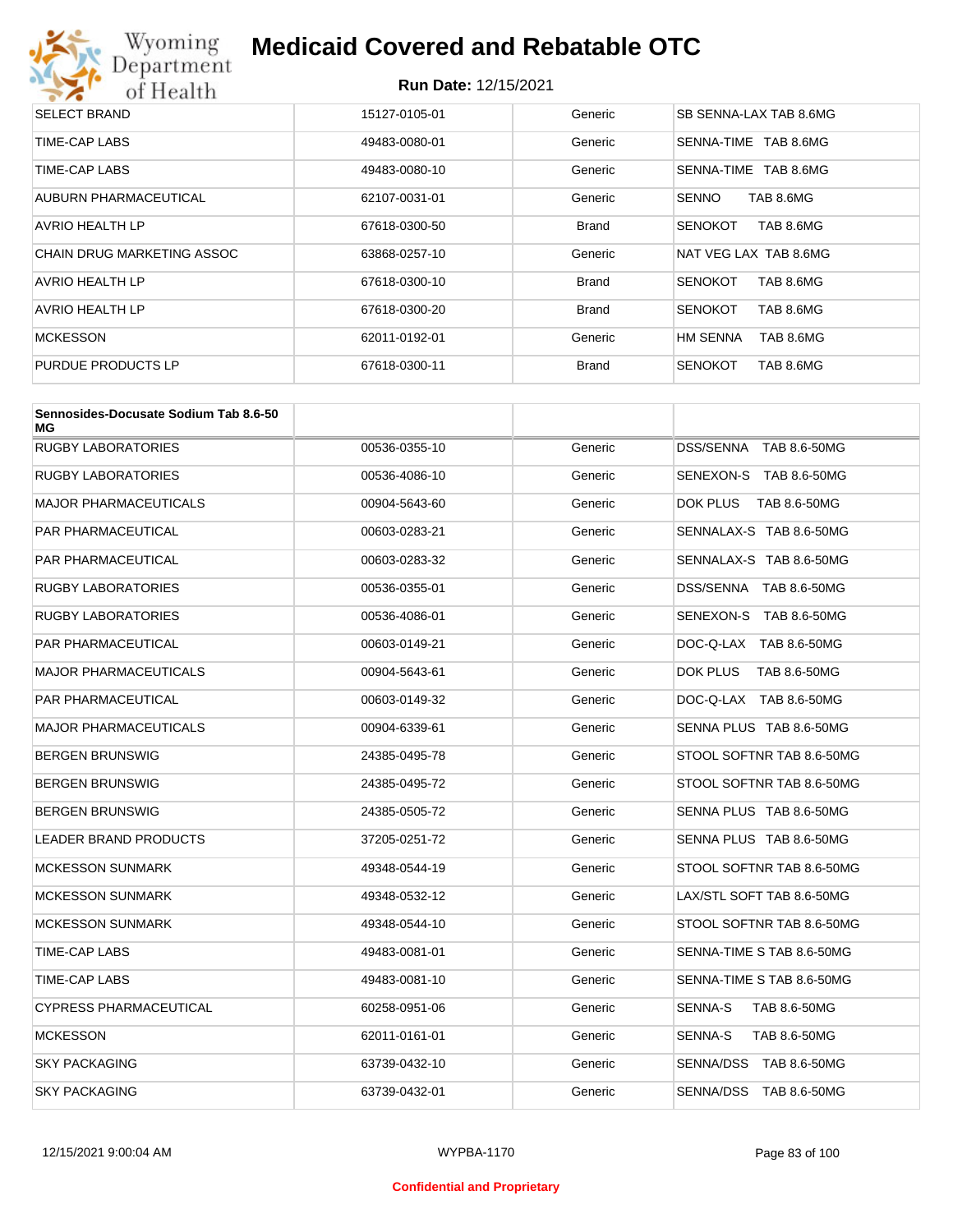| Wyoming<br><b>Medicaid Covered and Rebatable OTC</b><br>Department |                             |              |                           |
|--------------------------------------------------------------------|-----------------------------|--------------|---------------------------|
| of Health                                                          | <b>Run Date: 12/15/2021</b> |              |                           |
| CHAIN DRUG MARKETING ASSOC                                         | 63868-0131-01               | Generic      | STOOL SOFTNR TAB 8.6-50MG |
| AVRIO HEALTH LP                                                    | 67618-0106-10               | Generic      | PERI-COLACE TAB 8.6-50MG  |
| AVRIO HEALTH LP                                                    | 67618-0106-30               | Generic      | PERI-COLACE TAB 8.6-50MG  |
| AVRIO HEALTH LP                                                    | 67618-0106-60               | Generic      | PERI-COLACE TAB 8.6-50MG  |
| AVRIO HEALTH LP                                                    | 67618-0310-01               | <b>Brand</b> | SENOKOT S<br>TAB 8.6-50MG |
| PURDUE PRODUCTS LP                                                 | 67618-0310-11               | <b>Brand</b> | SENOKOT S<br>TAB 8.6-50MG |
| AVRIO HEALTH LP                                                    | 67618-0310-60               | <b>Brand</b> | SENOKOT S<br>TAB 8.6-50MG |
| <b>MCKESSON</b>                                                    | 62011-0165-01               | Generic      | STOOL SOFTNR TAB 8.6-50MG |
| AVRIO HEALTH LP                                                    | 67618-0310-30               | <b>Brand</b> | SENOKOT S<br>TAB 8.6-50MG |

| Sennosides-Psyllium Cap 9-500 MG   |               |              |                          |
|------------------------------------|---------------|--------------|--------------------------|
| KONSYL PHARMACEUTICAL              | 00224-1860-60 | <b>Brand</b> | SENNA PROMPT CAP 9-500MG |
| KONSYL PHARMACEUTICAL              | 00224-1860-81 | <b>Brand</b> | SENNA PROMPT CAP 9-500MG |
| <b>MINERALS &amp; ELECTROLYTES</b> |               |              |                          |

| Calcium Carbonate Tab 1250 MG (500 MG<br>Elemental Ca) |               |         |                         |
|--------------------------------------------------------|---------------|---------|-------------------------|
| <b>HIKMA</b>                                           | 00054-8120-25 | Generic | CALCIUM CARB TAB 1250MG |
| <b>HIKMA</b>                                           | 00054-4120-25 | Generic | CALCIUM CARB TAB 1250MG |

| <b>Calcium Carbonate-Magnesium Carbonate</b><br>Tab 250-300 MG |               |              |                                    |
|----------------------------------------------------------------|---------------|--------------|------------------------------------|
| NEPHRO-TECH                                                    | 59528-0508-05 | <b>Brand</b> | <b>TAB 300</b><br><b>MAGNEBIND</b> |

| Calcium Gluconate Tab 500 MG                         |               |         |                        |
|------------------------------------------------------|---------------|---------|------------------------|
| <b>HIKMA</b>                                         | 00054-0262-20 | Generic | CALCIUM GLUC TAB 500MG |
| <b>HIKMA</b>                                         | 00054-0262-25 | Generic | CALCIUM GLUC TAB 500MG |
| <b>NASAL AGENTS - SYSTEMIC AND</b><br><b>TOPICAL</b> |               |         |                        |

| Cromolyn Sodium Nasal Aerosol Soln 5.2<br><b>MG/ACT (4%)</b> |               |         |                          |
|--------------------------------------------------------------|---------------|---------|--------------------------|
| MAJOR PHARMACEUTICALS                                        | 00904-5532-67 | Generic | CROMOLYN SOD SPR 5.2/ACT |
| BAUSCH HEALTH                                                | 57782-0397-26 | Generic | CROMOLYN SOD SPR 5.2/ACT |

| Oxymetazoline HCI Nasal Soln 0.05% |               |         |                       |
|------------------------------------|---------------|---------|-----------------------|
| <b>GEISS DESTIN &amp; DUNN</b>     | 00113-0304-10 | Generic | NASAL 12 HR SPR 0.05% |
| <b>GEISS DESTIN &amp; DUNN</b>     | 00113-0388-10 | Generic | 12 HR NASAL SPR 0.05% |
| <b>PERRIGO</b>                     | 00113-0065-10 | Generic | NASAL<br>SPR 0.05%    |
| <b>PERRIGO</b>                     | 00113-0817-10 | Generic | SINUS NASAL SPR 0.05% |
| <b>RUGBY LABORATORIES</b>          | 00536-1013-94 | Generic | NRS NASAL SPR 0.05%   |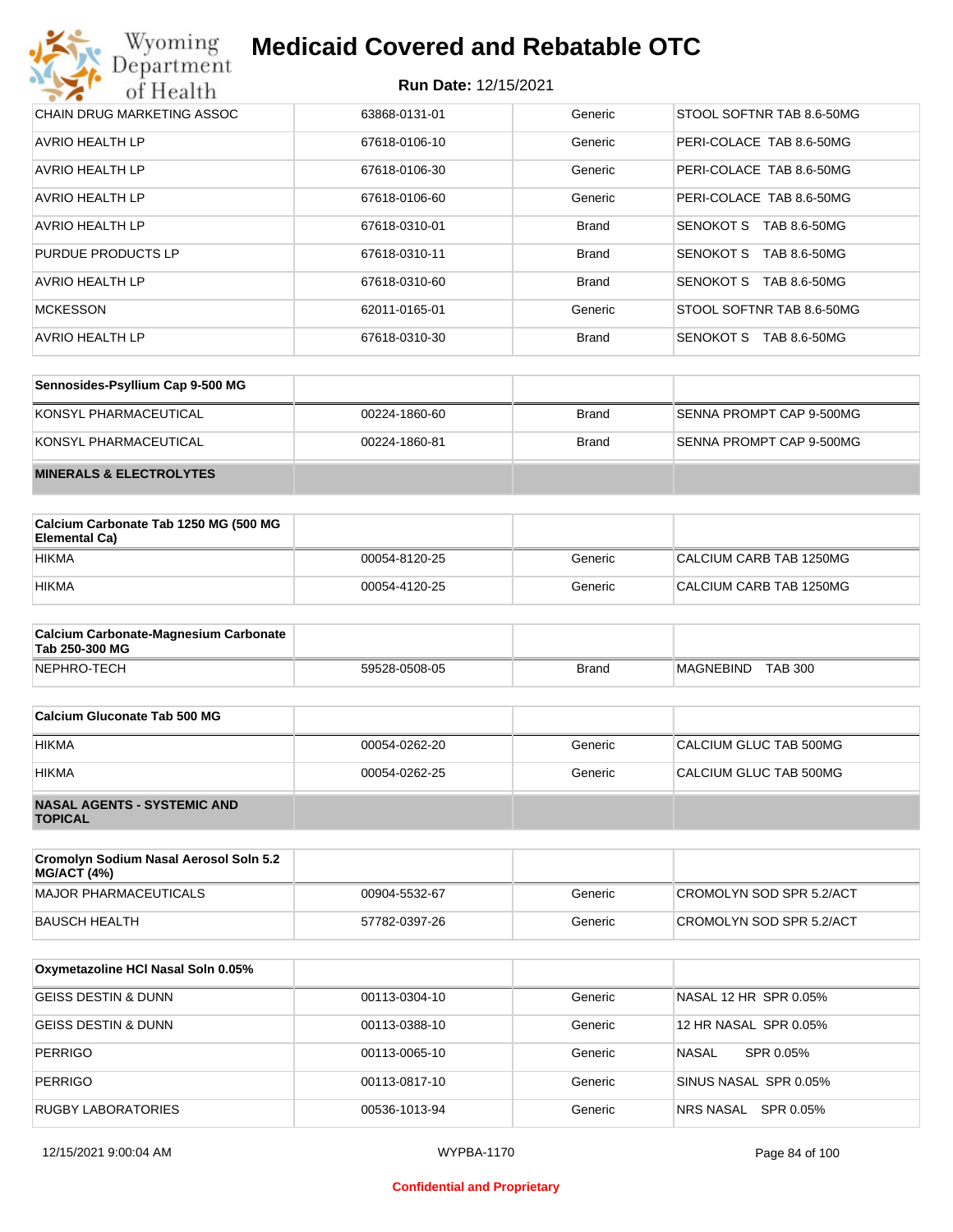

| <b>MAJOR PHARMACEUTICALS</b> | 00904-5711-30 | Generic | NASAL DECONG SPR 0.05% |
|------------------------------|---------------|---------|------------------------|
| <b>MAJOR PHARMACEUTICALS</b> | 00904-5711-35 | Generic | NASAL DECONG SPR 0.05% |
| <b>SELECT BRAND</b>          | 15127-0304-05 | Generic | 12 HR NASAL SPR 0.05%  |
| <b>SELECT BRAND</b>          | 15127-0304-10 | Generic | 12 HR NASAL SPR 0.05%  |
| <b>BERGEN BRUNSWIG</b>       | 24385-0498-10 | Generic | 12 HR NASAL SPR 0.05%  |
| <b>BERGEN BRUNSWIG</b>       | 24385-0304-10 | Generic | 12 HR NASAL SPR 0.05%  |
| <b>BERGEN BRUNSWIG</b>       | 24385-0304-11 | Generic | 12 HR NASAL SPR 0.05%  |
| <b>BERGEN BRUNSWIG</b>       | 24385-0352-10 | Generic | GNP NASAL SPR 0.05%    |
| <b>TOPCO</b>                 | 36800-0688-05 | Generic | SINUS RELIEF SPR 0.05% |
| <b>TOPCO</b>                 | 36800-0388-10 | Generic | NO DRIP NASL SPR 0.05% |
| <b>TOPCO</b>                 | 36800-0817-10 | Generic | NASAL 12 HR SPR 0.05%  |
| <b>BERGEN BRUNSWIG</b>       | 24385-0067-10 | Generic | GNP NASAL SPR 0.05%    |
| <b>TOPCO</b>                 | 36800-0065-10 | Generic | NASAL 12 HR SPR 0.05%  |
| <b>TOPCO</b>                 | 36800-0304-10 | Generic | NASAL 12 HR SPR 0.05%  |
| <b>PERRIGO</b>               | 45802-0410-59 | Generic | NASAL RELIEF SPR 0.05% |
| AMERISOURCE BERGEN DRUGS     | 46122-0165-10 | Generic | GNP NASAL SPR 0.05%    |
| AMERISOURCE BERGEN DRUGS     | 46122-0165-11 | Generic | GNP NASAL SPR 0.05%    |
| <b>MCKESSON SUNMARK</b>      | 49348-0028-27 | Generic | SM NASAL 12H SPR 0.05% |
| <b>MCKESSON SUNMARK</b>      | 49348-0230-27 | Generic | SM NASAL SPR 0.05%     |
| <b>MCKESSON SUNMARK</b>      | 49348-0231-27 | Generic | SM NASAL SPR 0.05%     |
| <b>MCKESSON SUNMARK</b>      | 49348-0472-27 | Generic | SM 12-HOUR SPR 0.05%   |
| <b>MCKESSON SUNMARK</b>      | 49348-0130-27 | Generic | SM NASAL SPR 0.05%     |
| <b>TARO</b>                  | 51672-2030-03 | Generic | NASAL DECONG SPR 0.05% |
| <b>TARO</b>                  | 51672-2030-05 | Generic | NASAL DECONG SPR 0.05% |
| <b>MCKESSON</b>              | 62011-0080-01 | Generic | HM NASAL SPR 0.05%     |
| RB HEALTH (US)               | 63824-0127-75 | Generic | MUCINEX FF SPR 0.05%   |
| <b>MCKESSON</b>              | 62011-0079-01 | Generic | SINUS NASAL SPR 0.05%  |
| <b>MCKESSON</b>              | 62011-0081-01 | Generic | HM NASAL SPR 0.05%     |
| <b>RECKITT BENCKISER</b>     | 63824-0126-75 | Generic | MUCINEX MS SPR 0.05%   |
|                              |               |         |                        |

| <b>Phenylephrine HCI Nasal Soln 1%</b> |               |         |                                  |
|----------------------------------------|---------------|---------|----------------------------------|
| <b>GLAXO CONSUMER HEALTHCARE L.P.</b>  | 00067-2086-01 | Generic | 4-WAY FAST SPR 1%                |
| <b>GEISS DESTIN &amp; DUNN</b>         | 00113-0648-10 | Generic | NASAL FOUR SOL 1%                |
| <b>BERGEN BRUNSWIG</b>                 | 24385-0390-10 | Generic | <b>GNP NOSE</b><br><b>DRO 1%</b> |
| <b>TOPCO</b>                           | 36800-0390-10 | Generic | <b>NOSE</b><br><b>DRO 1%</b>     |
| <b>TOPCO</b>                           | 36800-0648-10 | Generic | NASAL FOUR SOL 1%                |
| LEADER BRAND PRODUCTS                  | 37205-0483-10 | Generic | DECONGESTANT SOL 1%              |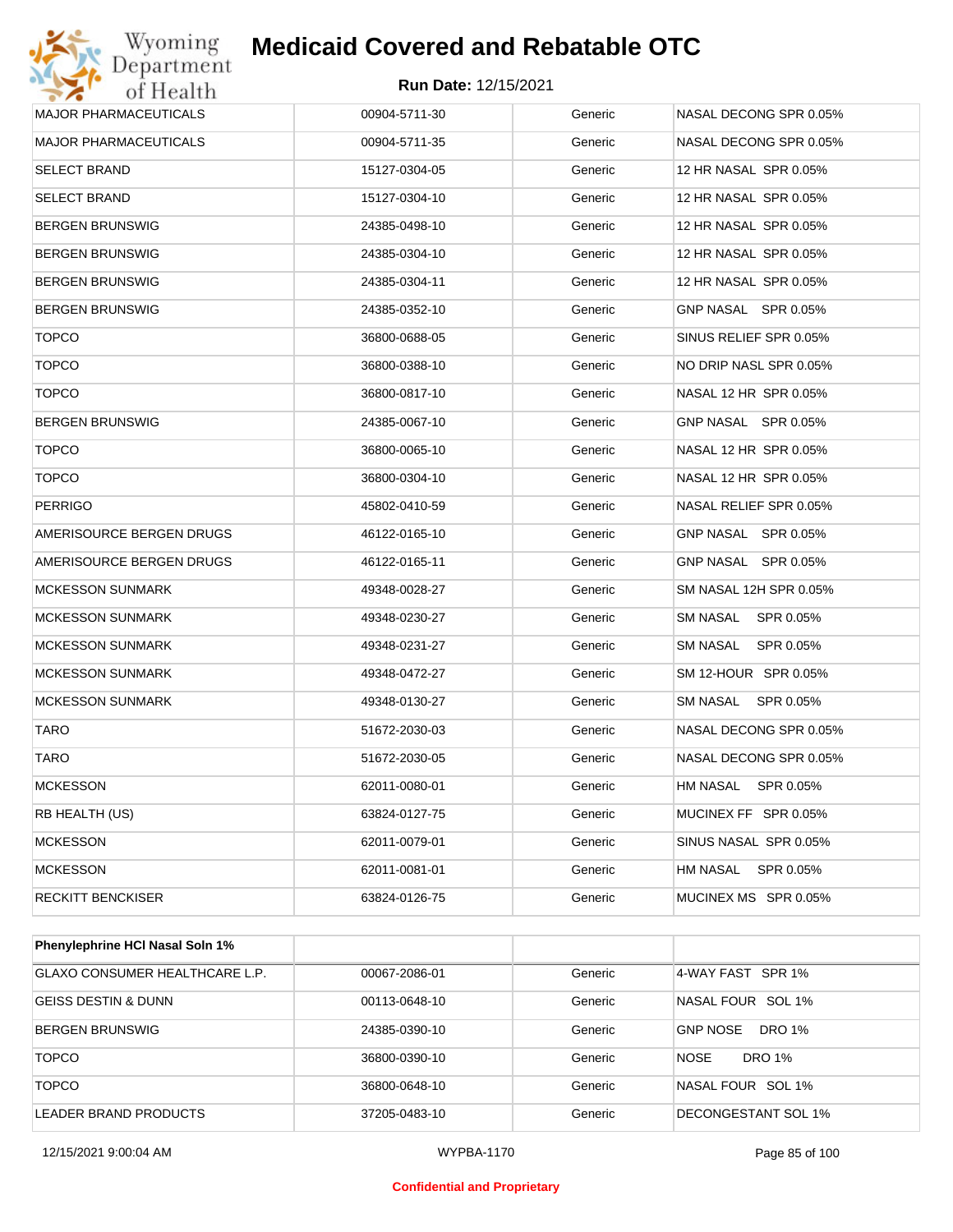| Wyoming<br>Department    | <b>Medicaid Covered and Rebatable OTC</b> |         |                           |  |
|--------------------------|-------------------------------------------|---------|---------------------------|--|
| of Health                | <b>Run Date: 12/15/2021</b>               |         |                           |  |
| <b>MCKESSON SUNMARK</b>  | 49348-0197-27                             | Generic | DRO 1%<br>SM NOSE         |  |
| AMERISOURCE BERGEN DRUGS | 46122-0149-03                             | Generic | GNP NASAL<br>SPR 1%       |  |
| <b>MCKESSON</b>          | 62011-0085-01                             | Generic | <b>DRO 1%</b><br>'HM NOSE |  |

| Phenylephrine HCI Tab 10 MG  |               |         |                       |
|------------------------------|---------------|---------|-----------------------|
| <b>PERRIGO</b>               | 00113-0094-23 | Generic | NASAL DECONG TAB 10MG |
| <b>PERRIGO</b>               | 00113-0094-68 | Generic | NASAL DECONG TAB 10MG |
| <b>PERRIGO</b>               | 00113-0094-89 | Generic | NASAL DECONG TAB 10MG |
| <b>MAJOR PHARMACEUTICALS</b> | 00904-5733-49 | Generic | SUDOGEST PE TAB 10MG  |
| <b>MAJOR PHARMACEUTICALS</b> | 00904-5733-73 | Generic | SUDOGEST PE TAB 10MG  |
| <b>BERGEN BRUNSWIG</b>       | 24385-0603-89 | Generic | NASAL DECONG TAB 10MG |
| <b>TOPCO</b>                 | 36800-0094-47 | Generic | NASAL DECONG TAB 10MG |
| <b>TOPCO</b>                 | 36800-0094-89 | Generic | NASAL DECONG TAB 10MG |
| <b>BERGEN BRUNSWIG</b>       | 24385-0603-68 | Generic | NASAL DECONG TAB 10MG |
| <b>LEADER BRAND PRODUCTS</b> | 37205-0473-69 | Generic | NASAL DECONG TAB 10MG |
| <b>TOPCO</b>                 | 36800-0094-23 | Generic | NASAL DECONG TAB 10MG |
| <b>TOPCO</b>                 | 36800-0094-68 | Generic | NASAL DECONG TAB 10MG |
| <b>LEADER BRAND PRODUCTS</b> | 37205-0473-89 | Generic | NASAL DECONG TAB 10MG |
| <b>MCKESSON SUNMARK</b>      | 49348-0700-48 | Generic | NASAL DECONG TAB 10MG |
| <b>MCKESSON SUNMARK</b>      | 49348-0700-07 | Generic | NASAL DECONG TAB 10MG |
| <b>MCKESSON</b>              | 62011-0077-01 | Generic | NASAL DECONG TAB 10MG |
| <b>MCKESSON</b>              | 62011-0077-02 | Generic | NASAL DECONG TAB 10MG |

| <b>Pseudoephedrine HCI Lig 15 MG/5ML</b> |               |         |                           |
|------------------------------------------|---------------|---------|---------------------------|
| <b>SILARX</b>                            | 54838-0104-40 | Generic | CHILD SILFED LIQ 15MG/5ML |
| SILARX                                   | 54838-0104-70 | Generic | CHILD SILFED LIQ 15MG/5ML |

| <b>Pseudoephedrine HCI Lig 30 MG/5ML</b> |               |       |                            |
|------------------------------------------|---------------|-------|----------------------------|
| <b>RUGBY LABORATORIES</b>                | 00536-1850-97 | Brand | INASAL DECONG LIQ 30MG/5ML |

| Pseudoephedrine HCI Syrup 30 MG/5ML |               |       |                           |
|-------------------------------------|---------------|-------|---------------------------|
| LABORATORIES<br>RUGBY               | 00536-1850-85 | Brand | INASAL DECON SYP 30MG/5ML |

| <b>Pseudoephedrine HCI Tab 30 MG</b> |               |         |                       |
|--------------------------------------|---------------|---------|-----------------------|
| GEISS DESTIN & DUNN                  | 00113-0432-62 | Generic | NASAL DECONG TAB 30MG |
| PERRIGO                              | 00113-2432-62 | Generic | NASAL DECONG TAB 30MG |
| PERRIGO                              | 00113-2432-80 | Generic | NASAL DECONG TAB 30MG |
| PERRIGO                              | 00113-2432-67 | Generic | NASAL DECONG TAB 30MG |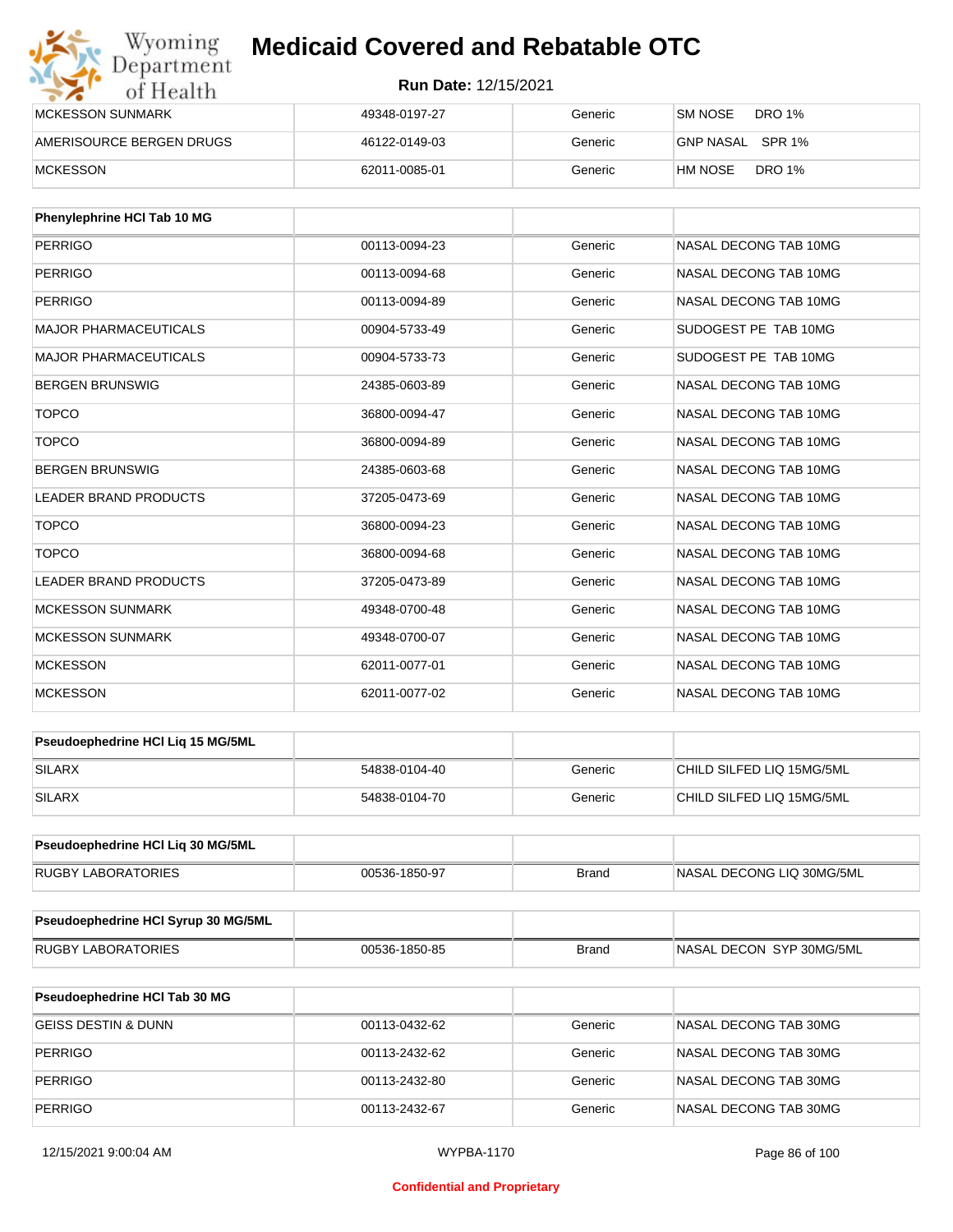## **Run Date:** 12/15/2021

| Wyoming<br>Department             | <b>Medicaid Covered and Rebatable OTC</b> |         |                             |
|-----------------------------------|-------------------------------------------|---------|-----------------------------|
| of Health                         | <b>Run Date: 12/15/2021</b>               |         |                             |
| <b>RUGBY LABORATORIES</b>         | 00536-3607-35                             | Generic | NASAL DECONG TAB 30MG       |
| <b>MAJOR PHARMACEUTICALS</b>      | 00904-5053-24                             | Generic | <b>SUDOGEST</b><br>TAB 30MG |
| <b>MAJOR PHARMACEUTICALS</b>      | 00904-5053-60                             | Generic | <b>SUDOGEST</b><br>TAB 30MG |
| <b>MAJOR PHARMACEUTICALS</b>      | 00904-5053-59                             | Generic | <b>SUDOGEST</b><br>TAB 30MG |
| <b>MAJOR PHARMACEUTICALS</b>      | 00904-6338-60                             | Generic | <b>SUDOGEST</b><br>TAB 30MG |
| <b>BERGEN BRUNSWIG</b>            | 24385-0432-80                             | Generic | NASAL DECONG TAB 30MG       |
| <b>TOPCO</b>                      | 36800-0432-62                             | Generic | NASAL DECONG TAB 30MG       |
| <b>TOPCO</b>                      | 36800-0432-67                             | Generic | NASAL DECONG TAB 30MG       |
| <b>BERGEN BRUNSWIG</b>            | 24385-0432-62                             | Generic | NASAL DECONG TAB 30MG       |
| <b>LEADER BRAND PRODUCTS</b>      | 37205-0445-80                             | Generic | PSEUDOEPHEDR TAB 30MG       |
| <b>PADAGIS</b>                    | 45802-0432-62                             | Generic | PSEUDOEPHEDR TAB 30MG       |
| <b>MCKESSON SUNMARK</b>           | 49348-0024-04                             | Generic | SM NASAL DEC TAB 30MG       |
| <b>MCKESSON SUNMARK</b>           | 49348-0024-08                             | Generic | SM NASAL DEC TAB 30MG       |
| <b>MCKESSON SUNMARK</b>           | 49348-0024-34                             | Generic | SM NASAL DEC TAB 30MG       |
| <b>MCKESSON</b>                   | 62011-0078-01                             | Generic | NASAL DECONG TAB 30MG       |
| <b>MCKESSON</b>                   | 62011-0078-02                             | Generic | NASAL DECONG TAB 30MG       |
| CHAIN DRUG MARKETING ASSOC        | 63868-0146-48                             | Generic | SUPHEDRINE TAB 30MG         |
| <b>CHAIN DRUG MARKETING ASSOC</b> | 63868-0146-24                             | Generic | SUPHEDRINE TAB 30MG         |

| <b>Pseudoephedrine HCI Tab 60 MG</b> |               |         |                             |
|--------------------------------------|---------------|---------|-----------------------------|
| MAJOR PHARMACEUTICALS                | 00904-5125-46 | Generic | TAB 60MG<br><b>SUDOGEST</b> |
| MAJOR PHARMACEUTICALS                | 00904-5125-59 | Generic | TAB 60MG<br><b>SUDOGEST</b> |

| Pseudoephedrine HCI Tab ER 12HR 120<br>MG |               |         |                                 |
|-------------------------------------------|---------------|---------|---------------------------------|
| <b>PERRIGO</b>                            | 00113-2054-60 | Generic | DECONGESTANT TAB 120MG ER       |
| <b>GEISS DESTIN &amp; DUNN</b>            | 00113-0054-52 | Generic | SUPHEDRINE TAB 120MG ER         |
| <b>MAJOR PHARMACEUTICALS</b>              | 00904-5803-15 | Generic | <b>SUDOGEST</b><br>TAB 120MG ER |
| <b>TOPCO</b>                              | 36800-0054-52 | Generic | DECONGESTANT TAB 120MG ER       |
| <b>TOPCO</b>                              | 36800-0054-60 | Generic | DECONGESTANT TAB 120MG ER       |
| <b>BERGEN BRUNSWIG</b>                    | 24385-0054-52 | Generic | PSEUDOEPHEDR TAB 120MG ER       |
| <b>LEADER BRAND PRODUCTS</b>              | 37205-0446-52 | Generic | DECONGESTANT TAB 120MG ER       |
| <b>MCKESSON SUNMARK</b>                   | 49348-0361-01 | Generic | DECONGESTANT TAB 120MG ER       |
| AMERISOURCE BERGEN DRUGS                  | 46122-0166-60 | Generic | PSEUDOEPHEDR TAB 120MG ER       |
| <b>PADAGIS</b>                            | 45802-0107-52 | Generic | PSEUDOEPHEDR TAB 120MG ER       |
| <b>OHM LABS</b>                           | 51660-0204-69 | Generic | PSEUDOEPHEDR TAB 120MG ER       |
| <b>MCKESSON</b>                           | 62011-0087-01 | Generic | NASAL DECONG TAB 120MG ER       |
| CHAIN DRUG MARKETING ASSOC                | 63868-0143-10 | Generic | OC SUPHEDRIN TAB 120MG SR       |

#### **Confidential and Proprietary**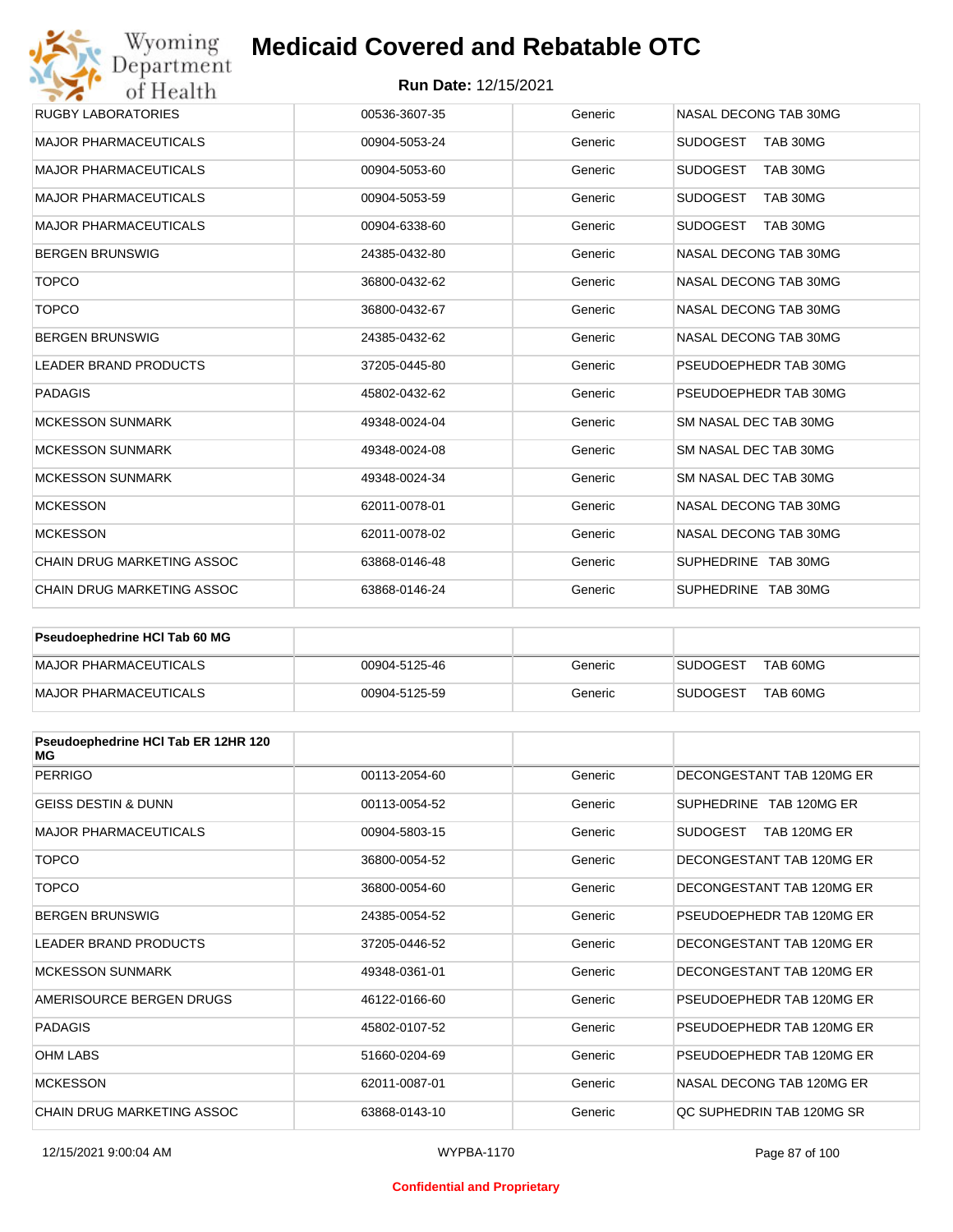

**Run Date:** 12/15/2021

**OPHTHALMIC AGENTS**

| Sodium Chloride Hypertonic Ophth Oint<br>5% |               |              |                              |
|---------------------------------------------|---------------|--------------|------------------------------|
| <b>MAJOR PHARMACEUTICALS</b>                | 00904-5315-38 | Generic      | SOD CHLORIDE OIN 5% OP       |
| <b>BAUSCH HEALTH</b>                        | 24208-0385-55 | <b>Brand</b> | <b>MURO 128</b><br>OIN 5% OP |
| <b>BAUSCH HEALTH</b>                        | 24208-0385-56 | <b>Brand</b> | <b>MURO 128</b><br>OIN 5% OP |
| <b>AKORN</b>                                | 17478-0622-35 | Generic      | SOD CHLORIDE OIN 5% OP       |

| Sodium Chloride Hypertonic Ophth Soln<br>2% |               |              |          |           |
|---------------------------------------------|---------------|--------------|----------|-----------|
| <b>BAUSCH HEALTH</b>                        | 24208-0276-15 | <b>Brand</b> | MURO 128 | SOL 2% OP |

| Sodium Chloride Hypertonic Ophth Soln<br>5%                 |               |              |                              |
|-------------------------------------------------------------|---------------|--------------|------------------------------|
| <b>MAJOR PHARMACEUTICALS</b>                                | 00904-5314-35 | Generic      | SOD CHLORIDE SOL 5% OP       |
| <b>AKORN</b>                                                | 17478-0623-12 | Generic      | SOD CHLORIDE SOL 5% OP       |
| <b>BAUSCH HEALTH</b>                                        | 24208-0277-15 | <b>Brand</b> | <b>MURO 128</b><br>SOL 5% OP |
| <b>BAUSCH HEALTH</b>                                        | 24208-0277-30 | <b>Brand</b> | <b>MURO 128</b><br>SOL 5% OP |
| <b>PSYCHOTHERAPEUTIC AND</b><br>NEUROLOGICAL AGENTS - MISC. |               |              |                              |

| <b>Nicotine Polacrilex Gum 2 MG</b>   |               |              |                                         |
|---------------------------------------|---------------|--------------|-----------------------------------------|
| <b>PERRIGO</b>                        | 00113-0206-25 | Generic      | NICOTINE POL GUM 2MG MINT               |
| <b>GLAXO CONSUMER HEALTHCARE L.P.</b> | 00135-0157-07 | <b>Brand</b> | NICORETTE ST GUM 2MG ORIG               |
| <b>GLAXO CONSUMER HEALTHCARE L.P.</b> | 00135-0474-01 | <b>Brand</b> | <b>NICORETTE</b><br><b>GUM 2MG MINT</b> |
| <b>GLAXO CONSUMER HEALTHCARE L.P.</b> | 00135-0474-02 | <b>Brand</b> | <b>NICORETTE</b><br><b>GUM 2MG MINT</b> |
| <b>GLAXO CONSUMER HEALTHCARE L.P.</b> | 00135-0157-11 | <b>Brand</b> | <b>NICORETTE</b><br><b>GUM 2MG ORIG</b> |
| <b>GLAXO CONSUMER HEALTHCARE L.P.</b> | 00135-0225-02 | <b>Brand</b> | NICORETTE ST GUM 2MG MINT               |
| <b>GLAXO CONSUMER HEALTHCARE L.P.</b> | 00135-0229-05 | <b>Brand</b> | <b>NICORETTE</b><br><b>GUM 2MG MINT</b> |
| <b>GLAXO CONSUMER HEALTHCARE L.P.</b> | 00135-0241-03 | <b>Brand</b> | <b>NICORETTE</b><br><b>GUM 2MGFRUIT</b> |
| <b>GLAXO CONSUMER HEALTHCARE L.P.</b> | 00135-0241-06 | <b>Brand</b> | <b>NICORETTE</b><br><b>GUM 2MGFRUIT</b> |
| <b>GLAXO CONSUMER HEALTHCARE L.P.</b> | 00135-0466-03 | <b>Brand</b> | <b>NICORETTE</b><br><b>GUM 2MG CINN</b> |
| <b>GLAXO CONSUMER HEALTHCARE L.P.</b> | 00135-0474-03 | <b>Brand</b> | <b>NICORETTE</b><br><b>GUM 2MG MINT</b> |
| <b>GLAXO CONSUMER HEALTHCARE L.P.</b> | 00135-0157-10 | <b>Brand</b> | <b>GUM 2MG ORIG</b><br><b>NICORETTE</b> |
| <b>GLAXO CONSUMER HEALTHCARE L.P.</b> | 00135-0225-03 | <b>Brand</b> | <b>NICORETTE</b><br><b>GUM 2MG MINT</b> |
| <b>GLAXO CONSUMER HEALTHCARE L.P.</b> | 00135-0229-04 | <b>Brand</b> | <b>NICORETTE</b><br><b>GUM 2MG MINT</b> |
| <b>GLAXO CONSUMER HEALTHCARE L.P.</b> | 00135-0241-05 | <b>Brand</b> | <b>NICORETTE</b><br><b>GUM 2MGFRUIT</b> |
| <b>GLAXO CONSUMER HEALTHCARE L.P.</b> | 00135-0241-08 | <b>Brand</b> | <b>NICORETTE</b><br><b>GUM 2MGFRUIT</b> |
| <b>GLAXO CONSUMER HEALTHCARE L.P.</b> | 00135-0466-05 | <b>Brand</b> | <b>NICORETTE</b><br><b>GUM 2MG CINN</b> |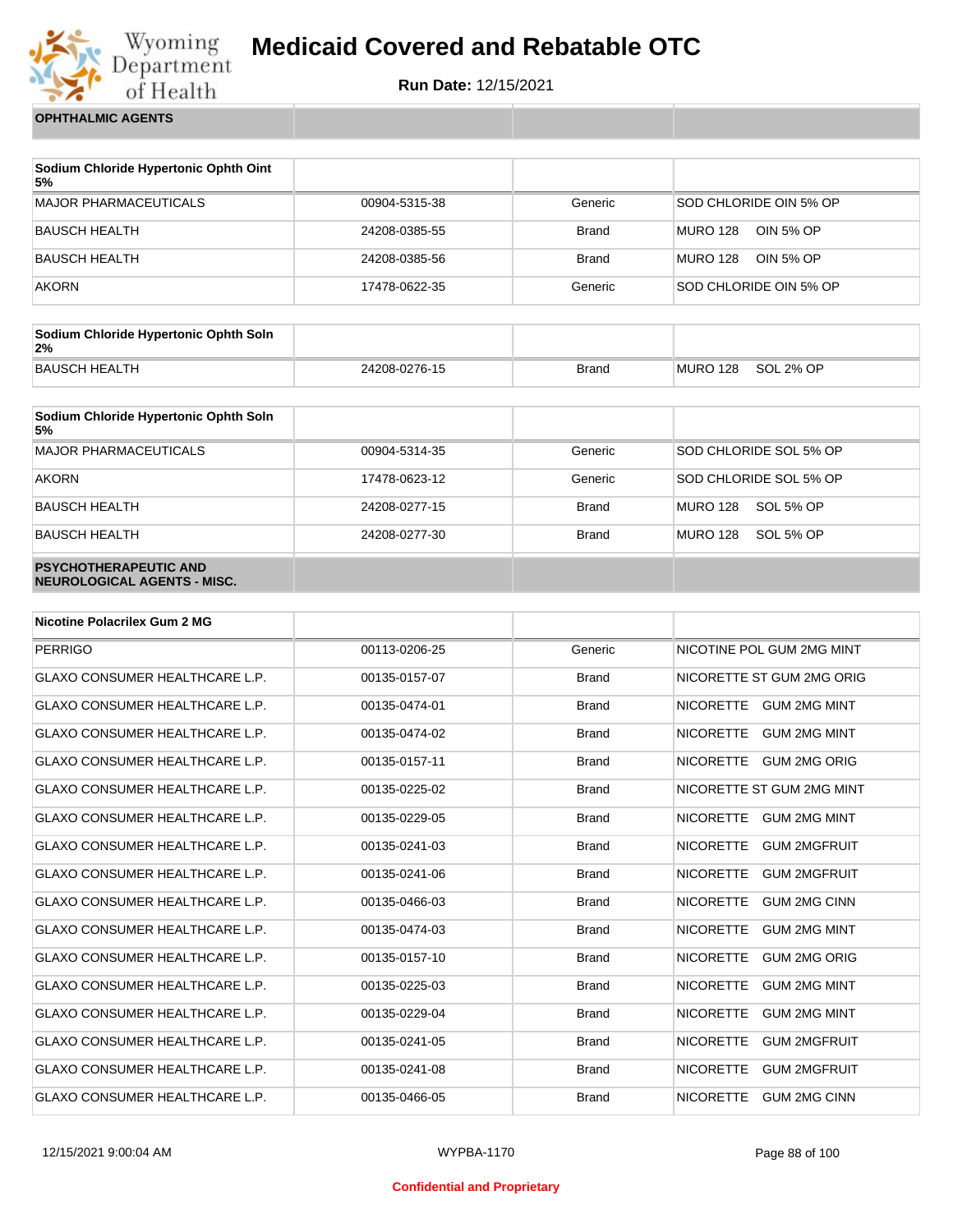| GLAXO CONSUMER HEALTHCARE L.P.        | 00135-0474-05 | <b>Brand</b> | NICORETTE GUM 2MG MINT           |
|---------------------------------------|---------------|--------------|----------------------------------|
| <b>GLAXO CONSUMER HEALTHCARE L.P.</b> | 00135-0474-08 | <b>Brand</b> | NICORETTE GUM 2MG MINT           |
| RUGBY LABORATORIES                    | 00536-3112-37 | Generic      | NICOTINE POL GUM 2MG MINT        |
| <b>MAJOR PHARMACEUTICALS</b>          | 00904-5736-11 | Generic      | NICORELIEF GUM 2MG MINT          |
| <b>MAJOR PHARMACEUTICALS</b>          | 00904-5734-11 | Generic      | NICORELIEF GUM 2MG ORIG          |
| <b>MAJOR PHARMACEUTICALS</b>          | 00904-5734-51 | Generic      | NICORELIEF GUM 2MG ORIG          |
| GLAXO CONSUMER HEALTHCARE L.P.        | 00135-0241-02 | <b>Brand</b> | NICORETTE GUM 2MGFRUIT           |
| <b>GLAXO CONSUMER HEALTHCARE L.P.</b> | 00135-0466-01 | <b>Brand</b> | NICORETTE GUM 2MG CINN           |
| GLAXO CONSUMER HEALTHCARE L.P.        | 00135-0466-02 | <b>Brand</b> | NICORETTE GUM 2MG CINN           |
| RUGBY LABORATORIES                    | 00536-1362-06 | Generic      | NICOTINE POL GUM 2MG             |
| RUGBY LABORATORIES                    | 00536-1362-23 | Generic      | NICOTINE POL GUM 2MG             |
| <b>RUGBY LABORATORIES</b>             | 00536-1362-34 | Generic      | NICOTINE POL GUM 2MG             |
| RUGBY LABORATORIES                    | 00536-3029-06 | Generic      | NICOTINE POL GUM 2MG ORIG        |
| <b>RUGBY LABORATORIES</b>             | 00536-3029-23 | Generic      | NICOTINE POL GUM 2MG ORIG        |
| <b>RUGBY LABORATORIES</b>             | 00536-3029-34 | Generic      | NICOTINE POL GUM 2MG ORIG        |
| <b>RUGBY LABORATORIES</b>             | 00536-3386-01 | Generic      | NICOTINE POL GUM 2MGFRUIT        |
| <b>RUGBY LABORATORIES</b>             | 00536-3112-01 | Generic      | NICOTINE POL GUM 2MG MINT        |
| <b>RUGBY LABORATORIES</b>             | 00536-3404-01 | Generic      | NICOTINE POL GUM 2MG CINN        |
| <b>MAJOR PHARMACEUTICALS</b>          | 00904-5736-51 | Generic      | NICORELIEF GUM 2MG MINT          |
| <b>BERGEN BRUNSWIG</b>                | 24385-0594-71 | Generic      | <b>GNP NICOTINE GUM 2MG MINT</b> |
| <b>TOPCO</b>                          | 36800-0206-25 | Generic      | NICOTINE POL GUM 2MG MINT        |
| <b>TOPCO</b>                          | 36800-0456-78 | Generic      | NICOTINE POL GUM 2MG MINT        |
| <b>TOPCO</b>                          | 36800-0029-25 | Generic      | NICOTINE POL GUM 2MG ORIG        |
| <b>BERGEN BRUNSWIG</b>                | 24385-0170-58 | Generic      | <b>GNP NICOTINE GUM 2MG MINT</b> |
| <b>LEADER BRAND PRODUCTS</b>          | 37205-0203-71 | Generic      | NICOTINE POL GUM 2MG             |
| LEADER BRAND PRODUCTS                 | 37205-0967-78 | Generic      | NICOTINE POL GUM 2MG MINT        |
| <b>TOPCO</b>                          | 36800-0352-78 | Generic      | NICOTINE POL GUM 2MGFRUIT        |
| LEADER BRAND PRODUCTS                 | 37205-0967-58 | Generic      | NICOTINE POL GUM 2MG MINT        |
| AMERISOURCE BERGEN DRUGS              | 46122-0173-20 | Generic      | <b>GNP NICOTINE GUM 2MG ORIG</b> |
| <b>PERRIGO</b>                        | 45802-0206-25 | Generic      | NICOTINE POL GUM 2MG MINT        |
| <b>MCKESSON SUNMARK</b>               | 49348-0691-36 | Generic      | SM NICOTINE GUM 2MG MINT         |
| <b>MCKESSON SUNMARK</b>               | 49348-0787-10 | Generic      | SM NICOTINE GUM 2MG MINT         |
| <b>MCKESSON SUNMARK</b>               | 49348-0573-08 | Generic      | SM NICOTINE GUM 2MG              |
| <b>MCKESSON SUNMARK</b>               | 49348-0573-36 | Generic      | SM NICOTINE GUM 2MG              |
| <b>MCKESSON</b>                       | 62011-0047-02 | Generic      | HM NICOTINE GUM 2MG MINT         |
|                                       |               |              |                                  |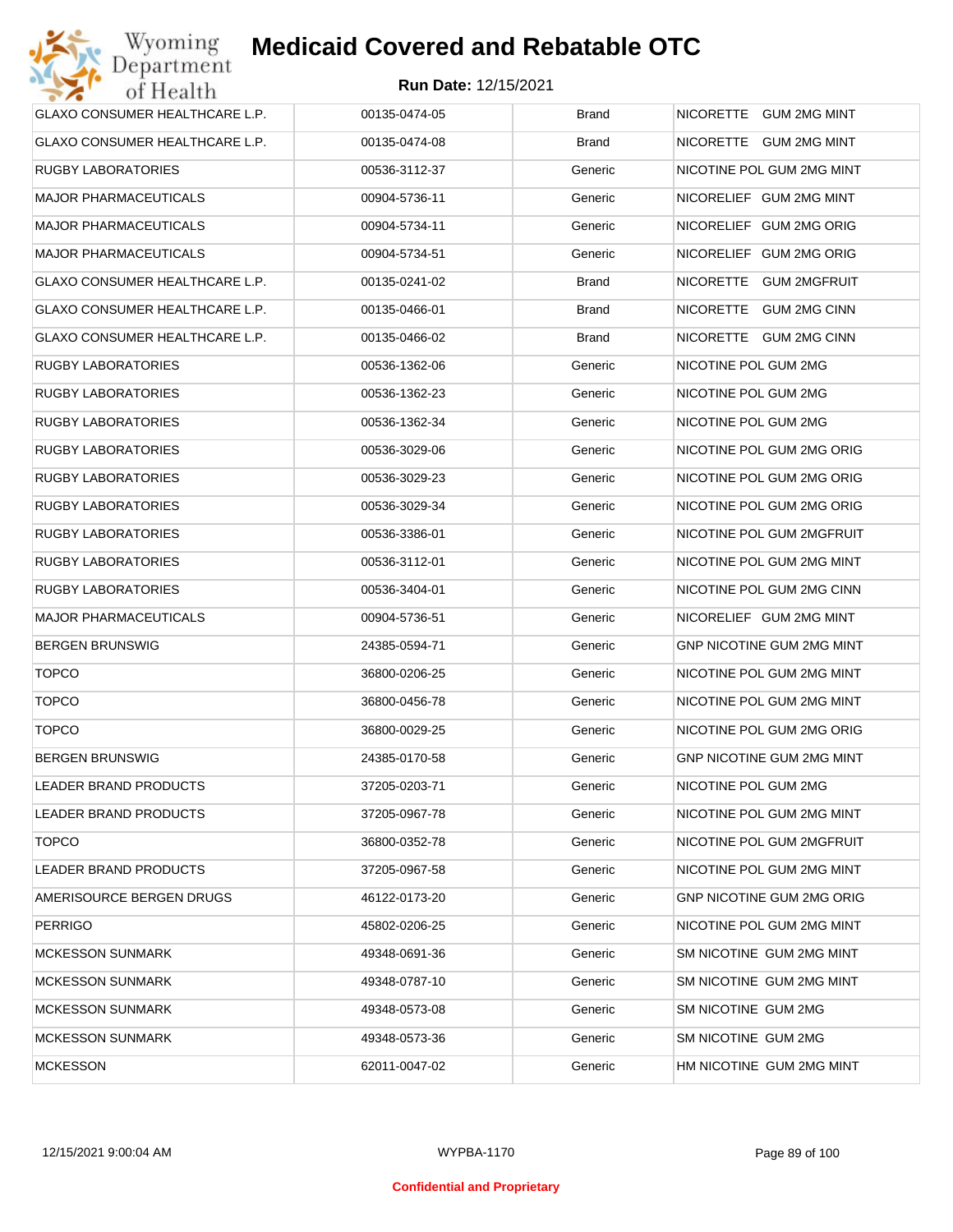

| <b>Nicotine Polacrilex Gum 4 MG</b>   |               |              |                            |
|---------------------------------------|---------------|--------------|----------------------------|
| GLAXO CONSUMER HEALTHCARE L.P.        | 00135-0158-07 | <b>Brand</b> | NICORETTE ST GUM 4MG ORIG  |
| GLAXO CONSUMER HEALTHCARE L.P.        | 00135-0226-02 | <b>Brand</b> | NICORETTE GUM 4MG MINT     |
| GLAXO CONSUMER HEALTHCARE L.P.        | 00135-0226-03 | <b>Brand</b> | NICORETTE GUM 4MG MINT     |
| GLAXO CONSUMER HEALTHCARE L.P.        | 00135-0242-01 | <b>Brand</b> | NICORETTE GUM 4MGFRUIT     |
| GLAXO CONSUMER HEALTHCARE L.P.        | 00135-0242-02 | <b>Brand</b> | NICORETTE GUM 4MGFRUIT     |
| <b>GLAXO CONSUMER HEALTHCARE L.P.</b> | 00135-0242-03 | <b>Brand</b> | NICORETTE GUM 4MGFRUIT     |
| GLAXO CONSUMER HEALTHCARE L.P.        | 00135-0242-05 | <b>Brand</b> | NICORETTE GUM 4MGFRUIT     |
| GLAXO CONSUMER HEALTHCARE L.P.        | 00135-0242-06 | <b>Brand</b> | NICORETTE GUM 4MGFRUIT     |
| GLAXO CONSUMER HEALTHCARE L.P.        | 00135-0158-11 | <b>Brand</b> | NICORETTE GUM 4MG ORIG     |
| GLAXO CONSUMER HEALTHCARE L.P.        | 00135-0230-05 | <b>Brand</b> | NICORETTE GUM 4MG MINT     |
| GLAXO CONSUMER HEALTHCARE L.P.        | 00135-0242-08 | <b>Brand</b> | NICORETTE GUM 4MGFRUIT     |
| <b>GLAXO CONSUMER HEALTHCARE L.P.</b> | 00135-0467-02 | <b>Brand</b> | NICORETTE GUM 4MG CINN     |
| GLAXO CONSUMER HEALTHCARE L.P.        | 00135-0467-05 | <b>Brand</b> | NICORETTE GUM 4MG CINN     |
| GLAXO CONSUMER HEALTHCARE L.P.        | 00135-0475-08 | <b>Brand</b> | NICORETTE GUM 4MG MINT     |
| <b>PERRIGO</b>                        | 00113-0422-25 | Generic      | NICOTINE POL GUM 4MG MINT  |
| <b>PERRIGO</b>                        | 00113-0532-78 | Generic      | <b>NICOTINE</b><br>GUM 4MG |
| GLAXO CONSUMER HEALTHCARE L.P.        | 00135-0158-10 | <b>Brand</b> | NICORETTE GUM 4MG ORIG     |
| GLAXO CONSUMER HEALTHCARE L.P.        | 00135-0230-04 | <b>Brand</b> | NICORETTE GUM 4MG MINT     |
| GLAXO CONSUMER HEALTHCARE L.P.        | 00135-0467-03 | <b>Brand</b> | NICORETTE GUM 4MG CINN     |
| <b>RUGBY LABORATORIES</b>             | 00536-1372-06 | Generic      | NICOTINE POL GUM 4MG MINT  |
| <b>RUGBY LABORATORIES</b>             | 00536-1372-34 | Generic      | NICOTINE POL GUM 4MG MINT  |
| <b>RUGBY LABORATORIES</b>             | 00536-3030-06 | Generic      | NICOTINE POL GUM 4MG ORIG  |
| <b>RUGBY LABORATORIES</b>             | 00536-3113-37 | Generic      | NICOTINE POL GUM 4MG MINT  |
| <b>MAJOR PHARMACEUTICALS</b>          | 00904-5735-51 | Generic      | NICORELIEF GUM 4MG ORIG    |
| <b>GLAXO CONSUMER HEALTHCARE L.P.</b> | 00135-0475-01 | <b>Brand</b> | NICORETTE GUM 4MG MINT     |
| GLAXO CONSUMER HEALTHCARE L.P.        | 00135-0475-02 | <b>Brand</b> | NICORETTE GUM 4MG MINT     |
| GLAXO CONSUMER HEALTHCARE L.P.        | 00135-0475-03 | <b>Brand</b> | NICORETTE GUM 4MG MINT     |
| GLAXO CONSUMER HEALTHCARE L.P.        | 00135-0475-05 | <b>Brand</b> | NICORETTE GUM 4MG MINT     |
| <b>RUGBY LABORATORIES</b>             | 00536-3387-01 | Generic      | NICOTINE POL GUM 4MG       |
| <b>RUGBY LABORATORIES</b>             | 00536-1372-23 | Generic      | NICOTINE POL GUM 4MG MINT  |
| <b>RUGBY LABORATORIES</b>             | 00536-3030-23 | Generic      | NICOTINE POL GUM 4MG ORIG  |
| RUGBY LABORATORIES                    | 00536-3113-01 | Generic      | NICOTINE POL GUM 4MG MINT  |
| <b>RUGBY LABORATORIES</b>             | 00536-3405-01 | Generic      | NICOTINE POL GUM 4MG       |
| <b>MAJOR PHARMACEUTICALS</b>          | 00904-5735-11 | Generic      | NICORELIEF GUM 4MG ORIG    |
| <b>MAJOR PHARMACEUTICALS</b>          | 00904-5737-11 | Generic      | NICORELIEF GUM 4MG MINT    |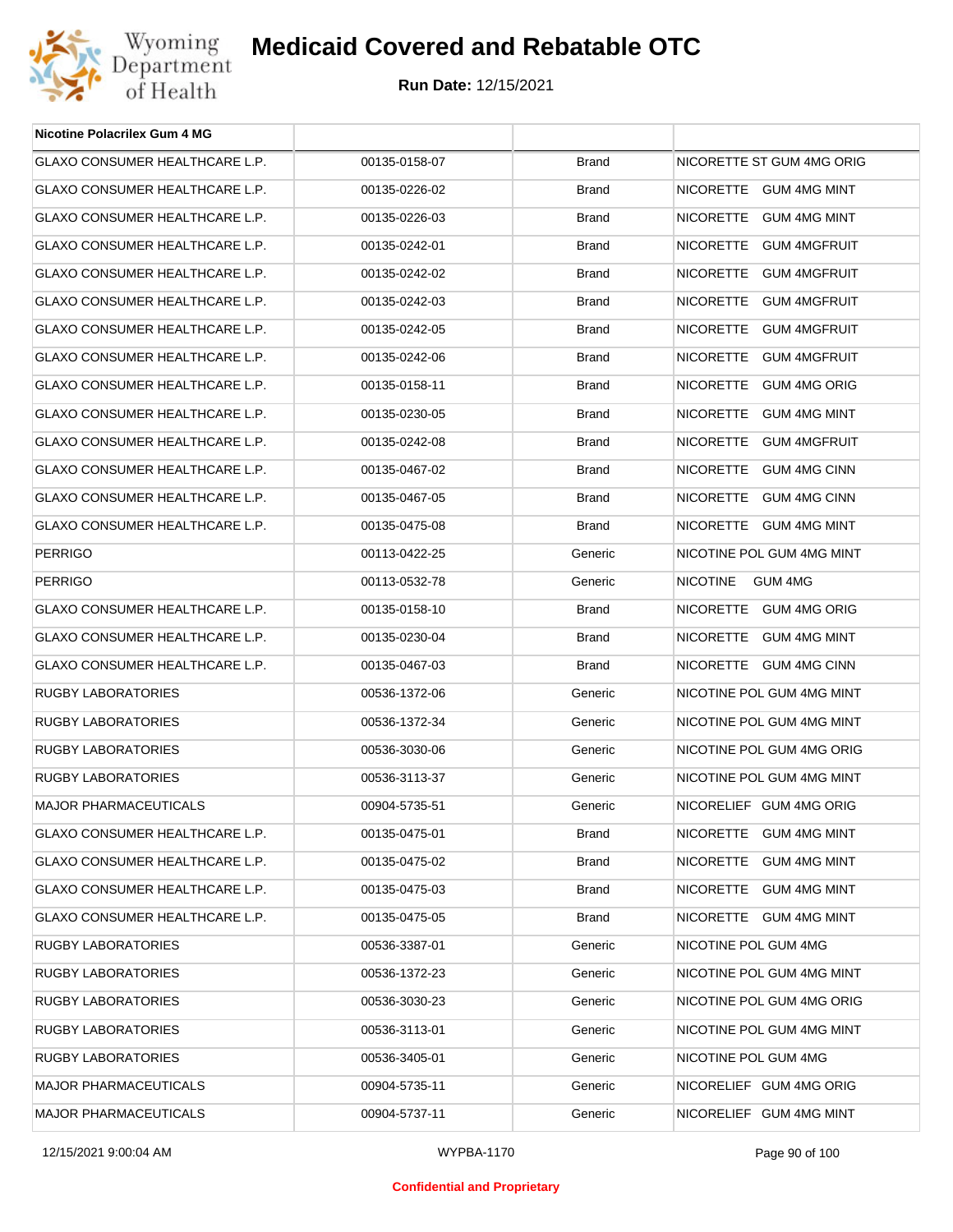

| <b>MAJOR PHARMACEUTICALS</b>     | 00904-5737-51 | Generic | NICORELIEF GUM 4MG MINT          |
|----------------------------------|---------------|---------|----------------------------------|
| <b>TOPCO</b>                     | 36800-0170-25 | Generic | NICOTINE POL GUM 4MG ORIG        |
| <b>TOPCO</b>                     | 36800-0422-71 | Generic | NICOTINE POL GUM 4MG MINT        |
| <b>TOPCO</b>                     | 36800-0532-78 | Generic | NICOTINE POL GUM 4MG MINT        |
| <b>LEADER BRAND PRODUCTS</b>     | 37205-0204-71 | Generic | NICOTINE POL GUM 4MG             |
| <b>BERGEN BRUNSWIG</b>           | 24385-0598-71 | Generic | <b>GNP NICOTINE GUM 4MG MINT</b> |
| <b>LEADER BRAND PRODUCTS</b>     | 37205-0968-78 | Generic | NICOTINE POL GUM 4MG MINT        |
| <b>PERRIGO</b>                   | 45802-0001-25 | Generic | NICOTINE POL GUM 4MG MINT        |
| <b>TOPCO</b>                     | 36800-0170-71 | Generic | NICOTINE POL GUM 4MG ORIG        |
| <b>TOPCO</b>                     | 36800-0854-78 | Generic | NICOTINE POL GUM 4MGFRUIT        |
| <b>MCKESSON SUNMARK</b>          | 49348-0572-08 | Generic | SM NICOTINE GUM 4MG              |
| <b>MCKESSON SUNMARK</b>          | 49348-0572-36 | Generic | SM NICOTINE GUM 4MG              |
| <b>LEADER BRAND PRODUCTS</b>     | 37205-0968-58 | Generic | NICOTINE POL GUM 4MG MINT        |
| <b>PERRIGO</b>                   | 45802-0110-78 | Generic | NICOTINE POL GUM 4MG MINT        |
| AMERISOURCE BERGEN DRUGS         | 46122-0286-60 | Generic | <b>GNP NICOTINE GUM 4MG MINT</b> |
| <b>MCKESSON SUNMARK</b>          | 49348-0692-36 | Generic | SM NICOTINE GUM 4MG MINT         |
| <b>MCKESSON SUNMARK</b>          | 49348-0788-10 | Generic | SM NICOTINE GUM 4MG MINT         |
| <b>MCKESSON</b>                  | 62011-0170-01 | Generic | HM NICOTINE GUM 4MG MINT         |
| Nicotine Pelseriler Lezenge 2 MC |               |         |                                  |

| NICOTING POIACTIEX LOZENGE 2 MG       |               |              |                                         |
|---------------------------------------|---------------|--------------|-----------------------------------------|
| <b>GLAXO CONSUMER HEALTHCARE L.P.</b> | 00135-0512-01 | <b>Brand</b> | NICORETTE LOZ 2MG CHRY                  |
| <b>PERRIGO</b>                        | 00113-0344-05 | Generic      | NICOTINE POL LOZ 2MG MINT               |
| <b>GLAXO CONSUMER HEALTHCARE L.P.</b> | 00135-0510-03 | <b>Brand</b> | NICORETTE LOZ 2MG MINT                  |
| <b>GLAXO CONSUMER HEALTHCARE L.P.</b> | 00135-0512-05 | <b>Brand</b> | <b>NICORETTE</b><br>LOZ 2MG CHRY        |
| <b>GLAXO CONSUMER HEALTHCARE L.P.</b> | 00135-0508-02 | <b>Brand</b> | <b>NICORETTE</b><br><b>LOZ 2MG MINT</b> |
| <b>GLAXO CONSUMER HEALTHCARE L.P.</b> | 00135-0510-05 | <b>Brand</b> | NICORETTE LOZ 2MG MINT                  |
| <b>RUGBY LABORATORIES</b>             | 00536-1038-81 | Generic      | NICOTINE POL LOZ 2MG MINT               |
| <b>GLAXO CONSUMER HEALTHCARE L.P.</b> | 00135-0508-03 | <b>Brand</b> | NICORETTE LOZ 2MG MINT                  |
| <b>GLAXO CONSUMER HEALTHCARE L.P.</b> | 00135-0510-01 | <b>Brand</b> | <b>NICORETTE</b><br>LOZ 2MG MINT        |
| <b>GLAXO CONSUMER HEALTHCARE L.P.</b> | 00135-0510-02 | <b>Brand</b> | <b>NICORETTE</b><br>LOZ 2MG MINT        |
| <b>GLAXO CONSUMER HEALTHCARE L.P.</b> | 00135-0514-03 | <b>Brand</b> | NICORETTE LOZ 2MG ORIG                  |
| <b>TOPCO</b>                          | 36800-0344-05 | Generic      | NICOTINE POL LOZ 2MG MINT               |
| <b>LEADER BRAND PRODUCTS</b>          | 37205-0987-69 | Generic      | NICOTINE POL LOZ 2MG MINT               |
| <b>PADAGIS</b>                        | 45802-0344-05 | Generic      | NICOTINE POL LOZ 2MG MINT               |
| AMERISOURCE BERGEN DRUGS              | 46122-0176-08 | Generic      | <b>GNP NICOTINE LOZ 2MG MINT</b>        |
| AMERISOURCE BERGEN DRUGS              | 46122-0254-15 | Generic      | <b>GNP NICOTINE LOZ MINI 2MG</b>        |
| <b>MCKESSON SUNMARK</b>               | 49348-0852-16 | Generic      | SM NICOTINE LOZ 2MG MINT                |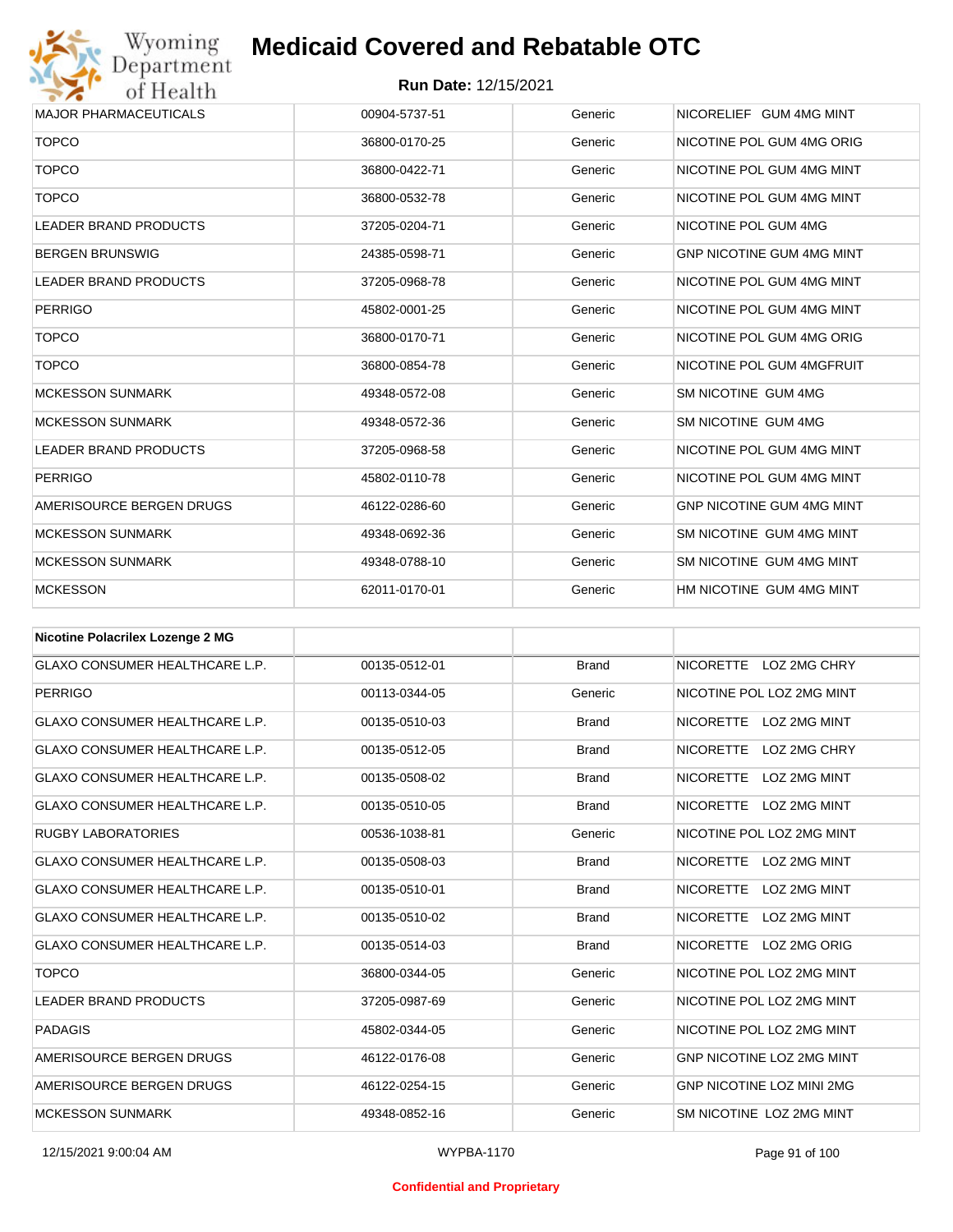# Wyoming<br>Department<br>of Health

## **Medicaid Covered and Rebatable OTC**

| <b>MCKESSON</b> | 62011-0048-01 | Generic | HM NICOTINE LOZ 2MG MINT |
|-----------------|---------------|---------|--------------------------|
| <b>MCKESSON</b> | 62011-0199-01 | Generic | HM NICOTINE LOZ 2MG MINT |

| <b>Nicotine Polacrilex Lozenge 4 MG</b> |               |              |                                  |
|-----------------------------------------|---------------|--------------|----------------------------------|
| <b>GEISS DESTIN &amp; DUNN</b>          | 00113-0873-05 | Generic      | NICOTINE POL LOZ 4MG MINT        |
| <b>GLAXO CONSUMER HEALTHCARE L.P.</b>   | 00135-0511-05 | <b>Brand</b> | NICORETTE LOZ 4MG MINT           |
| <b>GLAXO CONSUMER HEALTHCARE L.P.</b>   | 00135-0513-01 | <b>Brand</b> | <b>NICORETTE</b><br>LOZ 4MG CHRY |
| <b>GLAXO CONSUMER HEALTHCARE L.P.</b>   | 00135-0511-02 | <b>Brand</b> | <b>NICORETTE</b><br>LOZ 4MG MINT |
| <b>GLAXO CONSUMER HEALTHCARE L.P.</b>   | 00135-0513-05 | <b>Brand</b> | NICORETTE LOZ 4MG CHRY           |
| <b>GLAXO CONSUMER HEALTHCARE L.P.</b>   | 00135-0515-03 | <b>Brand</b> | <b>NICORETTE</b><br>LOZ 4MG ORIG |
| <b>GLAXO CONSUMER HEALTHCARE L.P.</b>   | 00135-0509-02 | <b>Brand</b> | <b>NICORETTE</b><br>LOZ 4MG MINT |
| <b>GLAXO CONSUMER HEALTHCARE L.P.</b>   | 00135-0509-03 | <b>Brand</b> | <b>NICORETTE</b><br>LOZ 4MG MINT |
| <b>GLAXO CONSUMER HEALTHCARE L.P.</b>   | 00135-0511-01 | <b>Brand</b> | NICORETTE LOZ 4MG MINT           |
| <b>RUGBY LABORATORIES</b>               | 00536-1039-81 | Generic      | NICOTINE POL LOZ 4MG MINT        |
| <b>TOPCO</b>                            | 36800-0873-05 | Generic      | NICOTINE POL LOZ 4MG MINT        |
| <b>LEADER BRAND PRODUCTS</b>            | 37205-0988-69 | Generic      | NICOTINE POL LOZ 4MG MINT        |
| <b>PADAGIS</b>                          | 45802-0873-05 | Generic      | NICOTINE POL LOZ 4MG MINT        |
| AMERISOURCE BERGEN DRUGS                | 46122-0177-08 | Generic      | GNP NICOTINE LOZ 4MG MINT        |
| AMERISOURCE BERGEN DRUGS                | 46122-0255-15 | Generic      | GNP NICOTINE LOZ 4MG MINT        |
| <b>MCKESSON SUNMARK</b>                 | 49348-0853-16 | Generic      | SM NICOTINE LOZ 4MG MINT         |
| <b>MCKESSON</b>                         | 62011-0171-02 | Generic      | HM NICOTINE LOZ 4MG MINT         |
| <b>MCKESSON</b>                         | 62011-0171-01 | Generic      | HM NICOTINE LOZ 4MG MINT         |
| <b>MCKESSON</b>                         | 62011-0200-01 | Generic      | HM NICOTINE LOZ 4MG MINT         |

| Nicotine TD Patch 24 HR Kit 21-14-7<br>MG/24HR |               |         |                            |
|------------------------------------------------|---------------|---------|----------------------------|
| IDR.REDDY'S LABORATORIES                       | 00067-6045-56 | Generic | INICOTINE SYS KIT TRANSDER |
| DR.REDDY'S LABORATORIES. INC.                  | 43598-0445-56 | Generic | INICOTINE SYS KIT TRANSDER |

| Nicotine TD Patch 24HR 14 MG/24HR |               |              |                                        |
|-----------------------------------|---------------|--------------|----------------------------------------|
| DR.REDDY'S LABORATORIES           | 00067-5125-14 | Generic      | <b>NICOTINE</b><br><b>DIS 14MG/24H</b> |
| DR.REDDY'S LABORATORIES           | 00067-5125-07 | Generic      | <b>NICOTINE</b><br><b>DIS 14MG/24H</b> |
| <b>MCKESSON SUNMARK</b>           | 00067-6129-14 | Generic      | SM NICOTINE DIS 14MG/24H               |
| GLAXO CONSUMER HEALTHCARE L.P.    | 00135-0195-05 | <b>Brand</b> | NICODERM CO DIS 14MG/24H               |
| <b>RUGBY LABORATORIES</b>         | 00536-5895-88 | Generic      | NICOTINE TD DIS 14MG/24H               |
| GLAXO CONSUMER HEALTHCARE L.P.    | 00135-0195-02 | <b>Brand</b> | NICODERM CO DIS 14MG/24H               |
| GLAXO CONSUMER HEALTHCARE L.P.    | 00135-0195-03 | <b>Brand</b> | NICODERM CO DIS 14MG/24H               |
| LEADER BRAND PRODUCTS             | 37205-0361-74 | Generic      | NICOTINE TD DIS 14MG/24H               |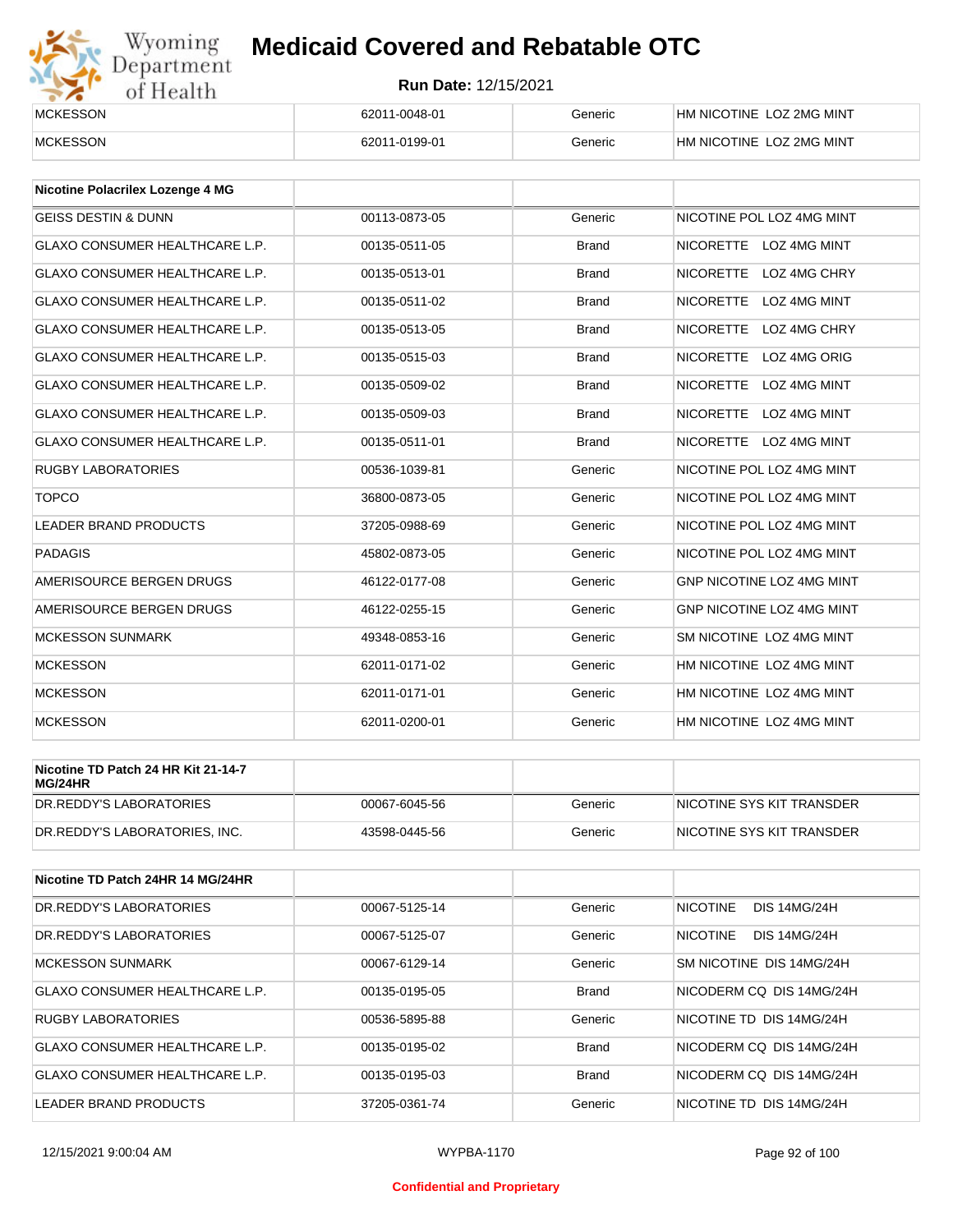

| Wyoming<br><b>Medicaid Covered and Rebatable OTC</b><br>Department |                             |         |                          |  |
|--------------------------------------------------------------------|-----------------------------|---------|--------------------------|--|
| of Health                                                          | <b>Run Date: 12/15/2021</b> |         |                          |  |
| DR.REDDY'S LABORATORIES, INC.                                      | 43598-0447-70               | Generic | NICOTINE TD DIS 14MG/24H |  |
| DR.REDDY'S LABORATORIES, INC.                                      | 43598-0447-74               | Generic | NICOTINE TD DIS 14MG/24H |  |
| <b>MCKESSON</b>                                                    | 62011-0172-01               | Generic | HM NICOTINE DIS 14MG/24H |  |

| Nicotine TD Patch 24HR 21 MG/24HR     |               |              |                                        |
|---------------------------------------|---------------|--------------|----------------------------------------|
| DR. REDDY'S LABORATORIES              | 00067-5126-14 | Generic      | <b>NICOTINE</b><br><b>DIS 21MG/24H</b> |
| DR. REDDY'S LABORATORIES              | 00067-5126-28 | Generic      | <b>NICOTINE</b><br><b>DIS 21MG/24H</b> |
| <b>GLAXO CONSUMER HEALTHCARE L.P.</b> | 00135-0145-02 | <b>Brand</b> | NICODERM CQ DIS 21MG/24H               |
| <b>GLAXO CONSUMER HEALTHCARE L.P.</b> | 00135-0194-03 | <b>Brand</b> | NICODERM CO DIS 21MG/24H               |
| <b>MCKESSON SUNMARK</b>               | 00067-6130-14 | Generic      | SM NICOTINE DIS 21MG                   |
| <b>GLAXO CONSUMER HEALTHCARE L.P.</b> | 00135-0194-01 | <b>Brand</b> | NICODERM CO DIS 21MG/24H               |
| DR.REDDY'S LABORATORIES               | 00067-5126-07 | Generic      | <b>NICOTINE</b><br><b>DIS 21MG/24H</b> |
| <b>GLAXO CONSUMER HEALTHCARE L.P.</b> | 00135-0194-02 | <b>Brand</b> | NICODERM CQ DIS 21MG/24H               |
| <b>RUGBY LABORATORIES</b>             | 00536-5896-88 | Generic      | NICOTINE TD DIS 21MG/24H               |
| <b>GLAXO CONSUMER HEALTHCARE L.P.</b> | 00135-0194-05 | <b>Brand</b> | NICODERM CO DIS 21MG/24H               |
| DR.REDDY'S LABORATORIES, INC.         | 43598-0448-70 | Generic      | NICOTINE TD DIS 21MG/24H               |
| <b>LEADER BRAND PRODUCTS</b>          | 37205-0358-74 | Generic      | NICOTINE TD DIS 21MG/24H               |
| DR.REDDY'S LABORATORIES, INC.         | 43598-0448-28 | Generic      | NICOTINE TD DIS 21MG/24H               |
| DR.REDDY'S LABORATORIES, INC.         | 43598-0448-74 | Generic      | NICOTINE TD DIS 21MG/24H               |
| <b>MCKESSON</b>                       | 62011-0173-01 | Generic      | HM NICOTINE DIS 21MG/24H               |

| Nicotine TD Patch 24HR 7 MG/24HR                                 |               |              |                                 |
|------------------------------------------------------------------|---------------|--------------|---------------------------------|
| DR. REDDY'S LABORATORIES                                         | 00067-5124-07 | Generic      | <b>NICOTINE</b><br>DIS 7MG/24HR |
| DR. REDDY'S LABORATORIES                                         | 00067-5124-14 | Generic      | <b>NICOTINE</b><br>DIS 7MG/24HR |
| <b>MCKESSON SUNMARK</b>                                          | 00067-6128-14 | Generic      | SM NICOTINE DIS 7MG/24HR        |
| <b>GLAXO CONSUMER HEALTHCARE L.P.</b>                            | 00135-0196-02 | <b>Brand</b> | NICODERM CQ DIS 7MG/24HR        |
| <b>GLAXO CONSUMER HEALTHCARE L.P.</b>                            | 00135-0196-05 | <b>Brand</b> | NICODERM CQ DIS 7MG/24HR        |
| RUGBY LABORATORIES                                               | 00536-5894-88 | Generic      | NICOTINE TD DIS 7MG/24HR        |
| DR.REDDY'S LABORATORIES, INC.                                    | 43598-0446-70 | Generic      | NICOTINE TD DIS 7MG/24HR        |
| DR.REDDY'S LABORATORIES, INC.                                    | 43598-0446-74 | Generic      | NICOTINE TD DIS 7MG/24HR        |
| LEADER BRAND PRODUCTS                                            | 37205-0363-74 | Generic      | NICOTINE TD DIS 7MG/24HR        |
| <b>MCKESSON</b>                                                  | 62011-0050-01 | Generic      | NICOTINE TD DIS 7MG/24HR        |
| <b>ULCER</b><br>DRUGS/ANTISPASMODICS/ANTICHOLINE<br><b>RGICS</b> |               |              |                                 |

| <b>Cimetidine Tab 200 MG</b> |                    |         |             |                   |
|------------------------------|--------------------|---------|-------------|-------------------|
| <b>TOPCO</b>                 | 0-0022-39<br>36800 | Generic | 'BURN<br>нF | <b>TAB RELIEF</b> |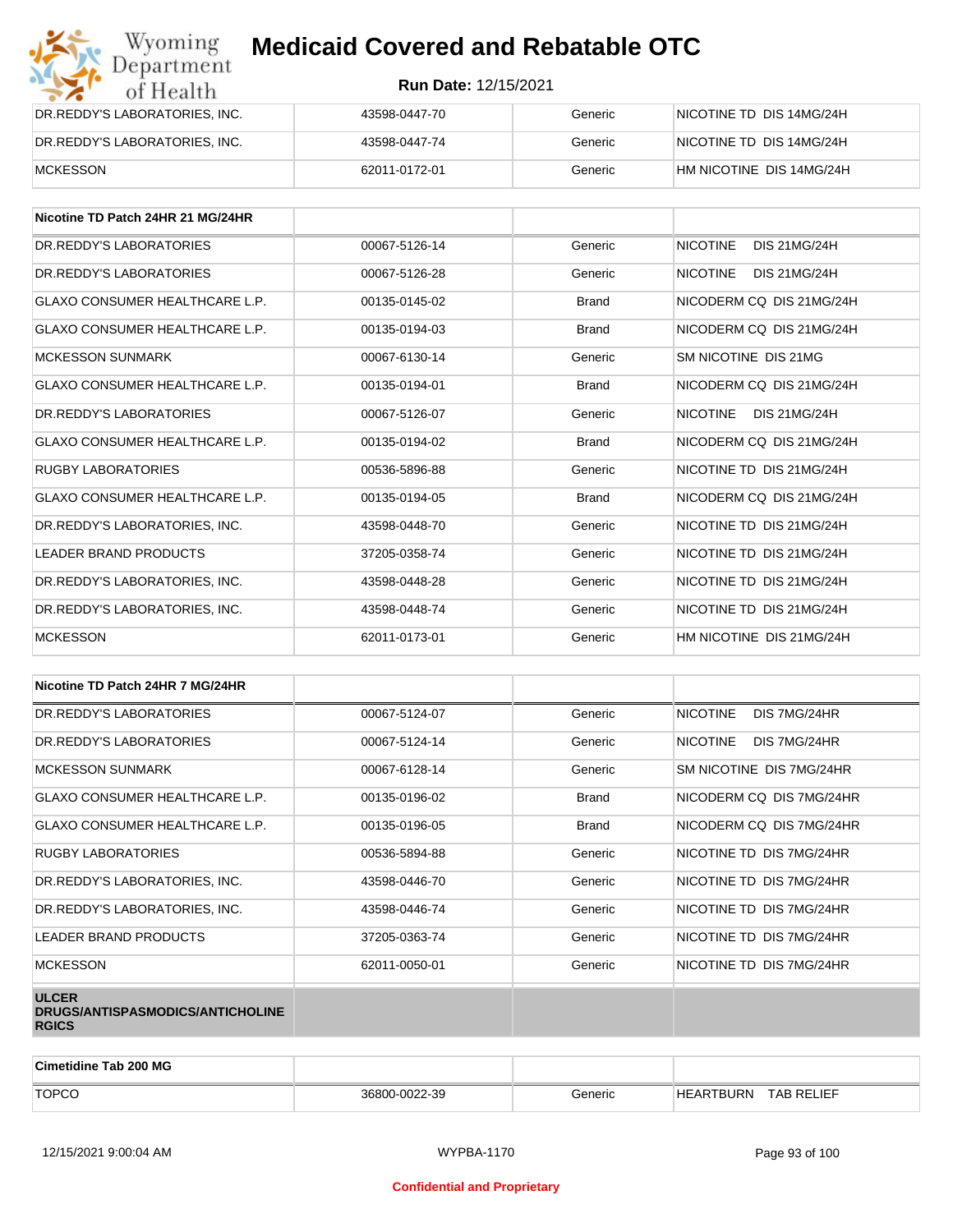| Wyoming    |
|------------|
| Department |
| of Health  |

| <b>BERGEN BRUNSWIG</b> | 24385-0111-65 | Generic | <b>TAB 200MG</b><br>HEARTBURN |
|------------------------|---------------|---------|-------------------------------|
| MCKESSON SUNMARK       | 49348-0246-44 | Generic | <b>SM ACID REDU TAB 200MG</b> |

| <b>Famotidine Tab 10 MG</b>       |               |         |                             |
|-----------------------------------|---------------|---------|-----------------------------|
| TEVA PHARMACEUTICALS USA          | 00093-2748-65 | Generic | FAMOTIDINE TAB 10MG         |
| TEVA PHARMACEUTICALS USA          | 00093-2748-92 | Generic | FAMOTIDINE TAB 10MG         |
| TEVA PHARMACEUTICALS USA          | 00093-2748-94 | Generic | FAMOTIDINE TAB 10MG         |
| PERRIGO                           | 00113-0141-65 | Generic | ACID REDUCER TAB 10MG       |
| <b>MAJOR PHARMACEUTICALS</b>      | 00904-5529-52 | Generic | <b>HEARTBURN TAB RELIEF</b> |
| <b>MAJOR PHARMACEUTICALS</b>      | 00904-5529-87 | Generic | <b>HEARTBURN TAB RELIEF</b> |
| <b>TOPCO</b>                      | 36800-0141-65 | Generic | ACID REDUCER TAB 10MG       |
| <b>SELECT BRAND</b>               | 15127-0370-30 | Generic | ACID REDUCER TAB 10MG       |
| <b>BERGEN BRUNSWIG</b>            | 24385-0255-72 | Generic | ACID REDUCER TAB 10MG       |
| <b>LEADER BRAND PRODUCTS</b>      | 37205-0614-65 | Generic | ACID REDUCER TAB 10MG       |
| <b>TOPCO</b>                      | 36800-0141-72 | Generic | ACID REDUCER TAB 10MG       |
| <b>MCKESSON SUNMARK</b>           | 49348-0442-13 | Generic | ACID REDUCER TAB 10MG       |
| <b>MCKESSON</b>                   | 62011-0142-01 | Generic | FAMOTIDINE TAB 10MG         |
| <b>CHAIN DRUG MARKETING ASSOC</b> | 63868-0714-30 | Generic | ACID CONTROL TAB 10MG       |

| <b>Famotidine Tab 20 MG</b>  |               |         |                              |
|------------------------------|---------------|---------|------------------------------|
| PERRIGO                      | 00113-0194-02 | Generic | ACID REDUCER TAB 20MG        |
| <b>MAJOR PHARMACEUTICALS</b> | 00904-5780-17 | Generic | HEARTBURN<br>TAB 20MG        |
| <b>MAJOR PHARMACEUTICALS</b> | 00904-5780-51 | Generic | <b>HEARTBURN</b><br>TAB 20MG |
| <b>BERGEN BRUNSWIG</b>       | 24385-0385-63 | Generic | ACID REDUCER TAB 20MG        |
| <b>BERGEN BRUNSWIG</b>       | 24385-0385-71 | Generic | ACID REDUCER TAB 20MG        |
| <b>TOPCO</b>                 | 36800-0194-71 | Generic | ACID REDUCER TAB 20MG        |
| <b>TOPCO</b>                 | 36800-0194-02 | Generic | ACID REDUCER TAB 20MG        |
| <b>BERGEN BRUNSWIG</b>       | 24385-0385-51 | Generic | ACID REDUCER TAB 20MG        |
| <b>TOPCO</b>                 | 36800-0194-51 | Generic | ACID REDUCER TAB 20MG        |
| <b>LEADER BRAND PRODUCTS</b> | 37205-0861-63 | Generic | ACID REDUCER TAB 20MG        |
| <b>MCKESSON SUNMARK</b>      | 49348-0817-09 | Generic | ACID REDUCER TAB 20MG        |
| AMERISOURCE BERGEN DRUGS     | 46122-0168-78 | Generic | ACID REDUCER TAB 20MG        |
| <b>MCKESSON SUNMARK</b>      | 49348-0817-05 | Generic | ACID REDUCER TAB 20MG        |
| <b>MCKESSON</b>              | 62011-0143-01 | Generic | FAMOTIDINE TAB 20MG          |
| CHAIN DRUG MARKETING ASSOC   | 63868-0486-25 | Generic | ACID CONTROL TAB 20MG        |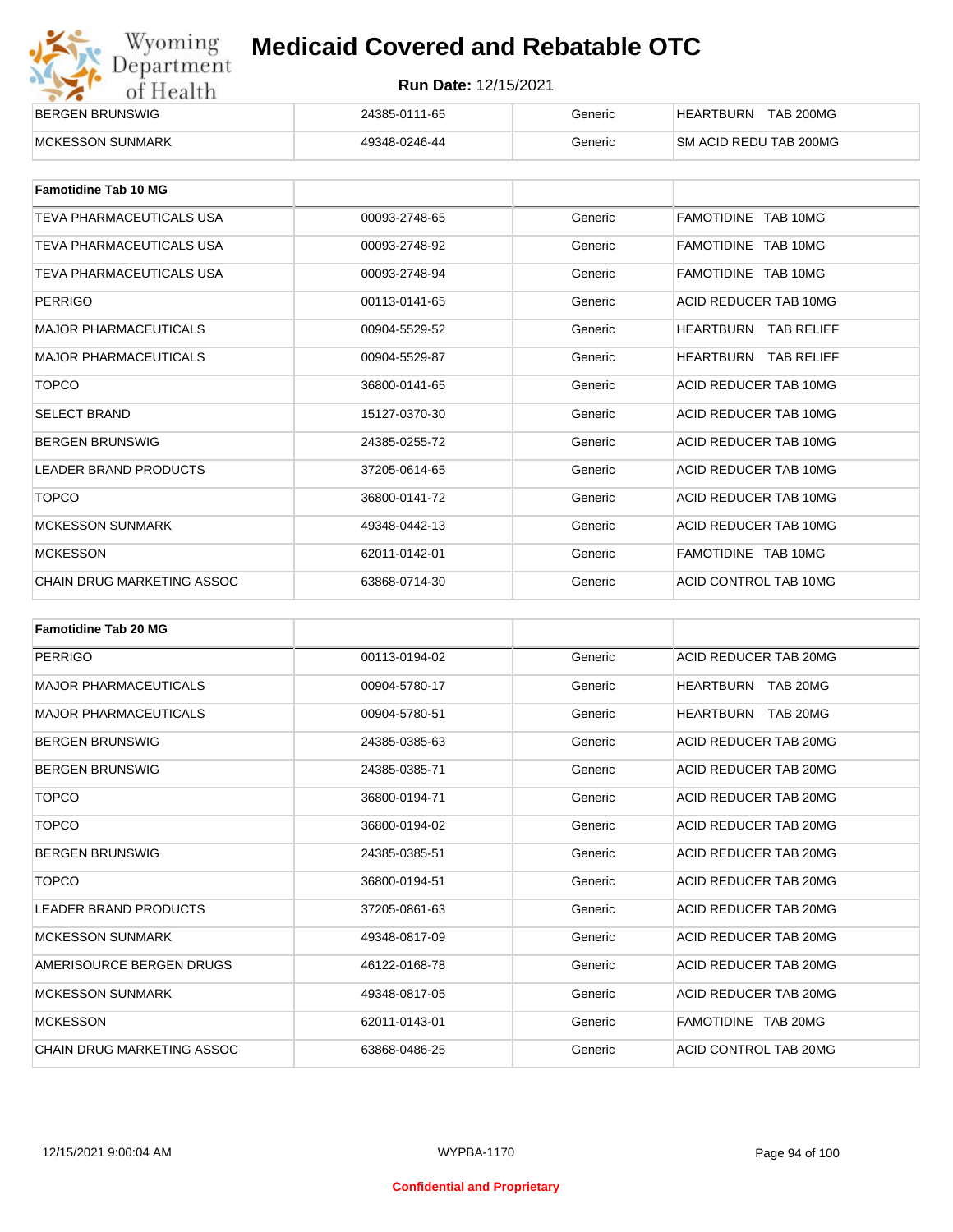

| Famotidine-Ca Carbonate-Mag Hydroxide<br>Chew Tab 10-800-165 MG |               |         |                                 |
|-----------------------------------------------------------------|---------------|---------|---------------------------------|
| <b>PERRIGO</b>                                                  | 00113-0321-63 | Generic | DUAL ACTION CHW COMPLETE        |
| <b>BERGEN BRUNSWIG</b>                                          | 24385-0201-63 | Generic | DUAL ACTION CHW COMPLETE        |
| <b>TOPCO</b>                                                    | 36800-0321-71 | Generic | DUAL ACTION CHW COMPLETE        |
| <b>TOPCO</b>                                                    | 36800-0546-71 | Generic | DUAL ACTION CHW COMPLETE        |
| <b>BERGEN BRUNSWIG</b>                                          | 24385-0202-63 | Generic | DUAL ACTION CHW COMPLETE        |
| <b>LEADER BRAND PRODUCTS</b>                                    | 37205-0680-63 | Generic | ACID REDUCER CHW COMPLETE       |
| <b>TOPCO</b>                                                    | 36800-0321-63 | Generic | DUAL ACTION CHW COMPLETE        |
| <b>TOPCO</b>                                                    | 36800-0546-63 | Generic | DUAL ACTION CHW COMPLETE        |
| <b>MCKESSON SUNMARK</b>                                         | 49348-0403-05 | Generic | SM COMPLETE CHW DUAL ACT        |
| <b>MCKESSON</b>                                                 | 62011-0182-01 | Generic | <b>COMPLETE</b><br>CHW DUAL ACT |

| Lansoprazole Cap Delayed Release 15 MG |               |              |                              |
|----------------------------------------|---------------|--------------|------------------------------|
| <b>PERRIGO</b>                         | 00067-6286-42 | <b>Brand</b> | PREVACID 24H CAP 15MG DR     |
| <b>PERRIGO</b>                         | 00067-6286-28 | <b>Brand</b> | PREVACID 24H CAP 15MG DR     |
| <b>PERRIGO</b>                         | 00067-6286-14 | <b>Brand</b> | PREVACID 24H CAP 15MG DR     |
| <b>RUGBY LABORATORIES</b>              | 00536-1034-13 | Generic      | <b>HEARTBURN TR CAP 15MG</b> |
| <b>RUGBY LABORATORIES</b>              | 00536-1034-71 | Generic      | <b>HEARTBURN TR CAP 15MG</b> |
| <b>RUGBY LABORATORIES</b>              | 00536-1034-88 | Generic      | <b>HEARTBURN TR CAP 15MG</b> |
| <b>PADAGIS</b>                         | 45802-0245-01 | Generic      | LANSOPRAZOLE CAP 15MG DR     |
| <b>PADAGIS</b>                         | 45802-0245-03 | Generic      | LANSOPRAZOLE CAP 15MG DR     |
| AMERISOURCE BERGEN DRUGS               | 46122-0107-03 | Generic      | LANSOPRAZOLE CAP 15MG DR     |
| <b>LEADER BRAND PRODUCTS</b>           | 37205-0661-74 | Generic      | LANSOPRAZOLE CAP 15MG DR     |
| AMERISOURCE BERGEN DRUGS               | 46122-0107-04 | Generic      | LANSOPRAZOLE CAP 15MG DR     |
| AMERISOURCE BERGEN DRUGS               | 46122-0107-74 | Generic      | LANSOPRAZOLE CAP 15MG DR     |
| <b>MCKESSON SUNMARK</b>                | 49348-0301-61 | Generic      | LANSOPRAZOLE CAP 15MG DR     |
| <b>PADAGIS</b>                         | 45802-0245-02 | Generic      | LANSOPRAZOLE CAP 15MG DR     |
| <b>MCKESSON SUNMARK</b>                | 49348-0301-46 | Generic      | LANSOPRAZOLE CAP 15MG DR     |
| <b>MCKESSON SUNMARK</b>                | 49348-0301-78 | Generic      | LANSOPRAZOLE CAP 15MG DR     |
| <b>MCKESSON</b>                        | 62011-0168-01 | Generic      | LANSOPRAZOLE CAP 15MG DR     |
| <b>MCKESSON</b>                        | 62011-0168-02 | Generic      | LANSOPRAZOLE CAP 15MG DR     |
| <b>MCKESSON</b>                        | 62011-0168-03 | Generic      | LANSOPRAZOLE CAP 15MG DR     |

| Omeprazole Delaved Release Tab 20 MG |               |         |                     |
|--------------------------------------|---------------|---------|---------------------|
| PERRIGO                              | 00113-0915-30 | Generic | OMEPRAZOLE TAB 20MG |
| PERRIGO                              | 00113-0915-55 | Generic | OMEPRAZOLE TAB 20MG |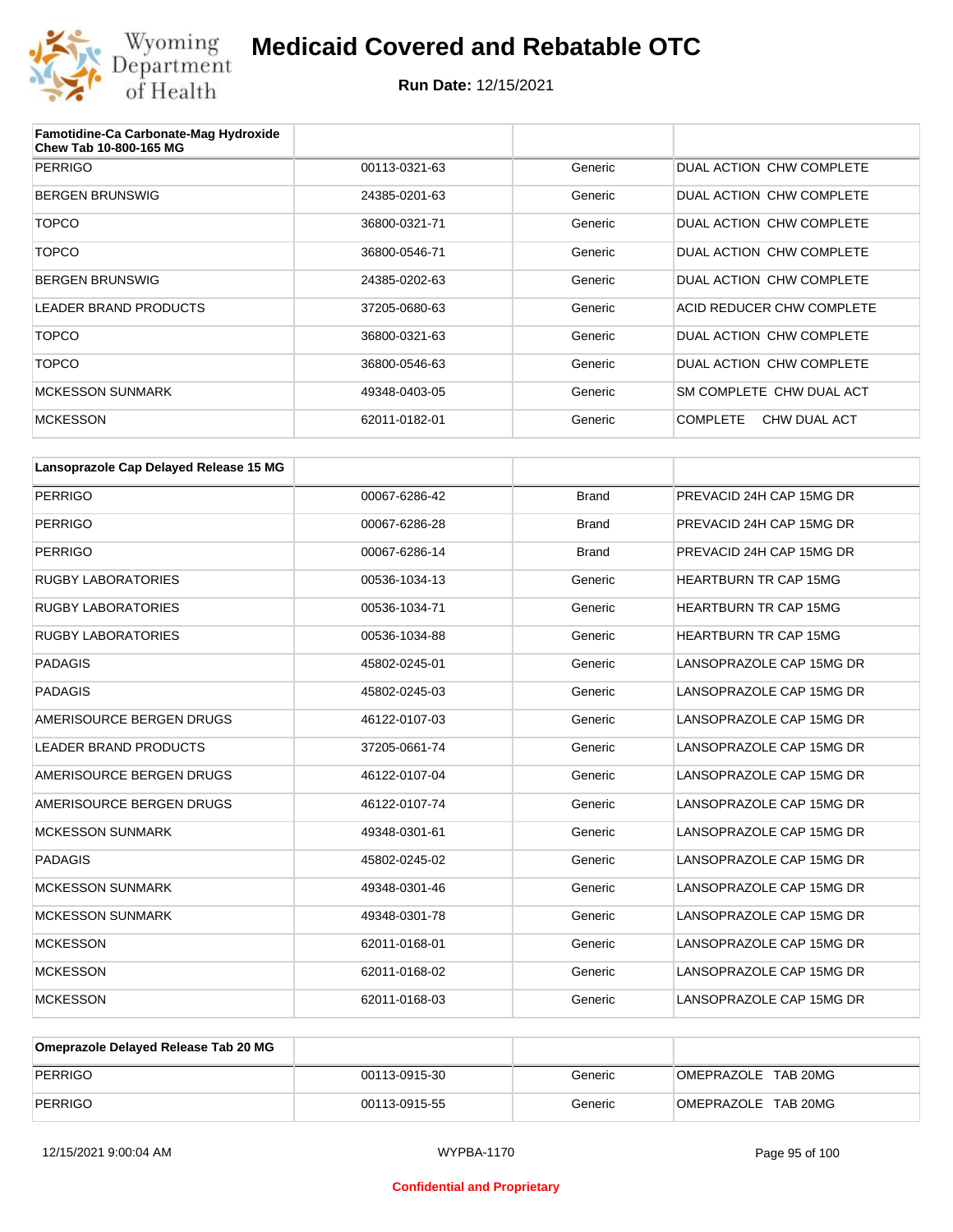

## **Run Date:** 12/15/2021

| <b>PERRIGO</b>               | 00113-0915-74 | Generic | OMEPRAZOLE TAB 20MG |
|------------------------------|---------------|---------|---------------------|
| <b>MAJOR PHARMACEUTICALS</b> | 00904-5834-71 | Generic | OMEPRAZOLE TAB 20MG |
| <b>MAJOR PHARMACEUTICALS</b> | 00904-5834-41 | Generic | OMEPRAZOLE TAB 20MG |
| <b>MAJOR PHARMACEUTICALS</b> | 00904-5834-42 | Generic | OMEPRAZOLE TAB 20MG |
| <b>TOPCO</b>                 | 36800-0915-01 | Generic | OMEPRAZOLE TAB 20MG |
| <b>TOPCO</b>                 | 36800-0915-30 | Generic | OMEPRAZOLE TAB 20MG |
| <b>TOPCO</b>                 | 36800-0915-74 | Generic | OMEPRAZOLE TAB 20MG |
| LEADER BRAND PRODUCTS        | 37205-0837-66 | Generic | OMEPRAZOLE TAB 20MG |
| <b>LEADER BRAND PRODUCTS</b> | 37205-0837-06 | Generic | OMEPRAZOLE TAB 20MG |
| <b>LEADER BRAND PRODUCTS</b> | 37205-0837-15 | Generic | OMEPRAZOLE TAB 20MG |
| <b>PERRIGO</b>               | 45802-0888-55 | Generic | OMEPRAZOLE TAB 20MG |
| AMERISOURCE BERGEN DRUGS     | 46122-0029-04 | Generic | OMEPRAZOLE TAB 20MG |
| <b>TOPCO</b>                 | 36800-0915-55 | Generic | OMEPRAZOLE TAB 20MG |
| <b>LEADER BRAND PRODUCTS</b> | 37205-0837-74 | Generic | OMEPRAZOLE TAB 20MG |
| AMERISOURCE BERGEN DRUGS     | 46122-0029-99 | Generic | OMEPRAZOLE TAB 20MG |
| <b>MCKESSON SUNMARK</b>      | 49348-0846-46 | Generic | OMEPRAZOLE TAB 20MG |
| <b>MCKESSON SUNMARK</b>      | 49348-0846-61 | Generic | OMEPRAZOLE TAB 20MG |
| <b>PERRIGO</b>               | 45802-0888-30 | Generic | OMEPRAZOLE TAB 20MG |
| AMERISOURCE BERGEN DRUGS     | 46122-0029-03 | Generic | OMEPRAZOLE TAB 20MG |
| AMERISOURCE BERGEN DRUGS     | 46122-0029-74 | Generic | OMEPRAZOLE TAB 20MG |
| <b>MCKESSON SUNMARK</b>      | 49348-0846-78 | Generic | OMEPRAZOLE TAB 20MG |
| <b>MCKESSON</b>              | 62011-0157-02 | Generic | OMEPRAZOLE TAB 20MG |
| <b>MCKESSON</b>              | 62011-0157-01 | Generic | OMEPRAZOLE TAB 20MG |
| <b>MCKESSON</b>              | 62011-0157-03 | Generic | OMEPRAZOLE TAB 20MG |

| Omeprazole Magnesium Cap DR 20.6 MG<br>(20 MG Base Equiv) |               |         |                         |
|-----------------------------------------------------------|---------------|---------|-------------------------|
| CHAIN DRUG MARKETING ASSOC                                | 63868-0177-42 | Generic | OMEPRAZOLE CAP 20.6MGDR |

| <b>Ranitidine HCI Tab 150 MG</b> |               |              |                            |
|----------------------------------|---------------|--------------|----------------------------|
| <b>PERRIGO</b>                   | 00113-0852-71 | Generic      | ACID REDUCER TAB 150MG     |
| <b>PERRIGO</b>                   | 00113-0852-02 | Generic      | ACID REDUCER TAB 150MG     |
| CHATTEM INC                      | 00597-0120-24 | <b>Brand</b> | <b>TAB 150MG</b><br>ZANTAC |
| CHATTEM INC                      | 00597-0121-68 | <b>Brand</b> | ZANTAC<br><b>TAB 150MG</b> |
| <b>CHATTEM INC</b>               | 00597-0121-95 | <b>Brand</b> | ZANTAC<br><b>TAB 150MG</b> |
| CHATTEM INC                      | 00597-0121-90 | <b>Brand</b> | ZANTAC<br><b>TAB 150MG</b> |
| CHATTEM INC                      | 00597-0120-50 | <b>Brand</b> | ZANTAC<br><b>TAB 150MG</b> |
| CHATTEM INC                      | 00597-0120-68 | <b>Brand</b> | ZANTAC<br><b>TAB 150MG</b> |

#### **Confidential and Proprietary**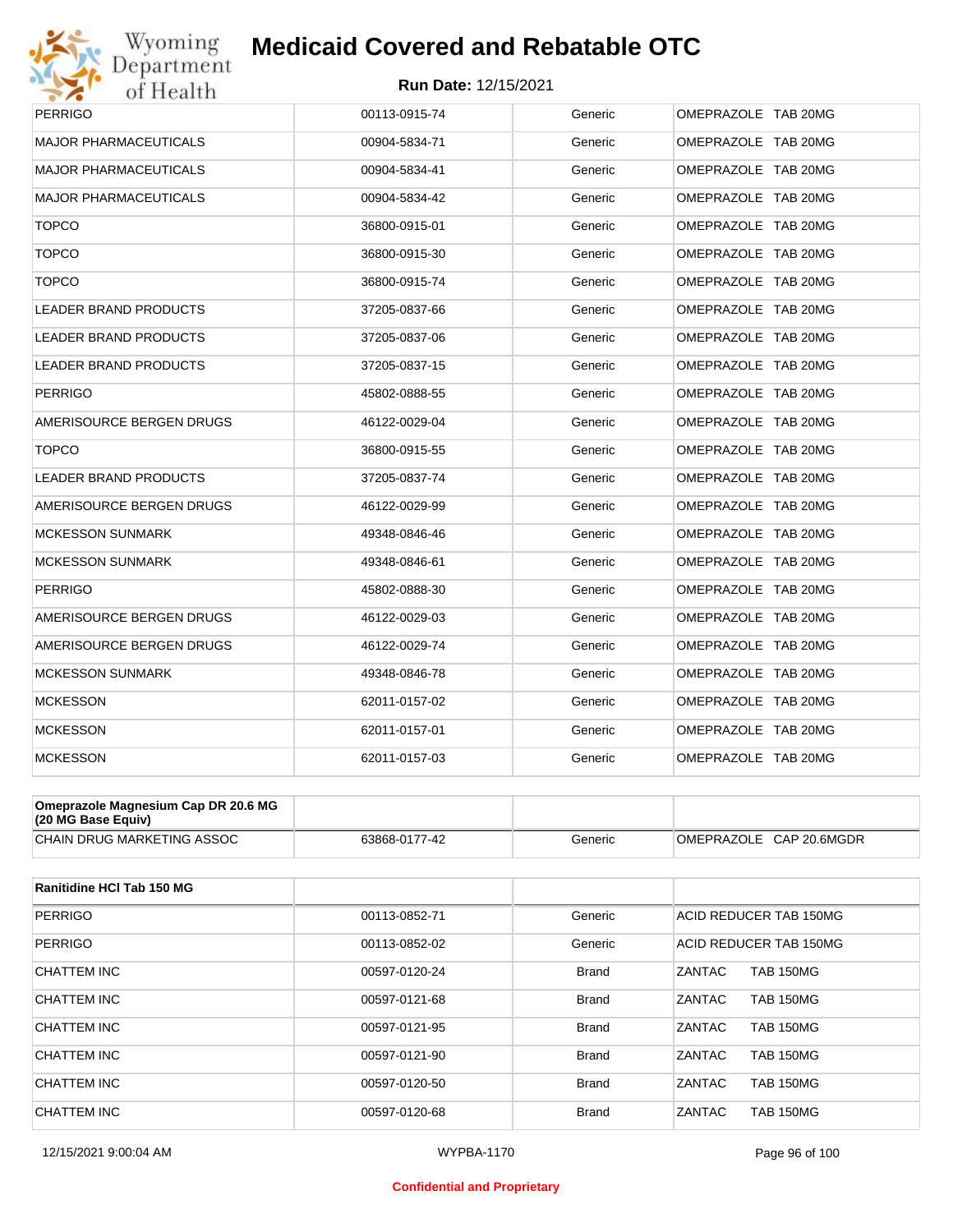| Department<br>of Health      | <b>Run Date: 12/15/2021</b> |              |                                      |
|------------------------------|-----------------------------|--------------|--------------------------------------|
| CHATTEM INC                  | 00597-0121-24               | <b>Brand</b> | ZANTAC<br><b>TAB 150MG</b>           |
| <b>CHATTEM INC</b>           | 00597-0121-50               | <b>Brand</b> | ZANTAC<br><b>TAB 150MG</b>           |
| <b>MAJOR PHARMACEUTICALS</b> | 00904-6350-24               | Generic      | RANITIDINE TAB 150MG                 |
| <b>MAJOR PHARMACEUTICALS</b> | 00904-6350-51               | Generic      | RANITIDINE TAB 150MG                 |
| <b>TOPCO</b>                 | 36800-0047-02               | Generic      | <b>HEARTBURN</b><br><b>TAB 150MG</b> |
| <b>BERGEN BRUNSWIG</b>       | 24385-0268-62               | Generic      | ACID CONTROL TAB 150MG               |
| <b>BERGEN BRUNSWIG</b>       | 24385-0268-71               | Generic      | ACID CONTROL TAB 150MG               |
| <b>TOPCO</b>                 | 36800-0047-71               | Generic      | HEARTBURN<br>TAB 150MG               |
| AMERISOURCE BERGEN DRUGS     | 46122-0224-62               | Generic      | ACID CONTROL TAB 150MG               |
| AMERISOURCE BERGEN DRUGS     | 46122-0041-62               | Generic      | ACID CONTROL TAB 150MG               |
| AMERISOURCE BERGEN DRUGS     | 46122-0041-71               | Generic      | ACID CONTROL TAB 150MG               |
| <b>MCKESSON SUNMARK</b>      | 49348-0026-54               | Generic      | ACID REDUCER TAB 150MG               |
| <b>OHM LABS</b>              | 51660-0351-60               | Generic      | ACID REDUCER TAB 150MG               |
| <b>MCKESSON</b>              | 62011-0227-01               | Generic      | ACID REDUCER TAB 150MG               |

| Ranitidine HCI Tab 75 MG     |               |              |                              |
|------------------------------|---------------|--------------|------------------------------|
| <b>CHATTEM INC</b>           | 00597-0122-27 | <b>Brand</b> | TAB 75MG<br>ZANTAC           |
| <b>CHATTEM INC</b>           | 00597-0122-37 | <b>Brand</b> | ZANTAC<br>TAB 75MG           |
| CHATTEM INC                  | 00597-0122-54 | <b>Brand</b> | ZANTAC<br>TAB 75MG           |
| CHATTEM INC                  | 00597-0122-81 | <b>Brand</b> | ZANTAC<br>TAB 75MG           |
| <b>CHATTEM INC</b>           | 00597-0122-13 | <b>Brand</b> | ZANTAC<br>TAB 75MG           |
| <b>MAJOR PHARMACEUTICALS</b> | 00904-6349-46 | Generic      | RANITIDINE TAB 75MG          |
| <b>MAJOR PHARMACEUTICALS</b> | 00904-6349-52 | Generic      | RANITIDINE TAB 75MG          |
| <b>TOPCO</b>                 | 36800-0271-39 | Generic      | <b>HEARTBRN REL TAB 75MG</b> |
| <b>TOPCO</b>                 | 36800-0271-72 | Generic      | <b>HEARTBRN REL TAB 75MG</b> |
| AMERISOURCE BERGEN DRUGS     | 46122-0223-65 | Generic      | ACID REDUCER TAB 75MG        |
| <b>MCKESSON SUNMARK</b>      | 49348-0473-44 | Generic      | ACID REDUCER TAB 75MG        |
| <b>MCKESSON SUNMARK</b>      | 49348-0473-12 | Generic      | ACID REDUCER TAB 75MG        |
| AMERISOURCE BERGEN DRUGS     | 46122-0223-72 | Generic      | ACID REDUCER TAB 75MG        |
| <b>OHM LABS</b>              | 51660-0352-30 | Generic      | ACID REDUCER TAB 75MG        |
| <b>MCKESSON</b>              | 62011-0144-01 | Generic      | ACID REDUCER TAB 75MG        |
| <b>MCKESSON</b>              | 62011-0144-02 | Generic      | ACID REDUCER TAB 75MG        |
| <b>MCKESSON</b>              | 62011-0225-01 | Generic      | ACID REDUCER TAB 75MG        |
| <b>MCKESSON</b>              | 62011-0225-02 | Generic      | <b>ACID REDUCER TAB 75MG</b> |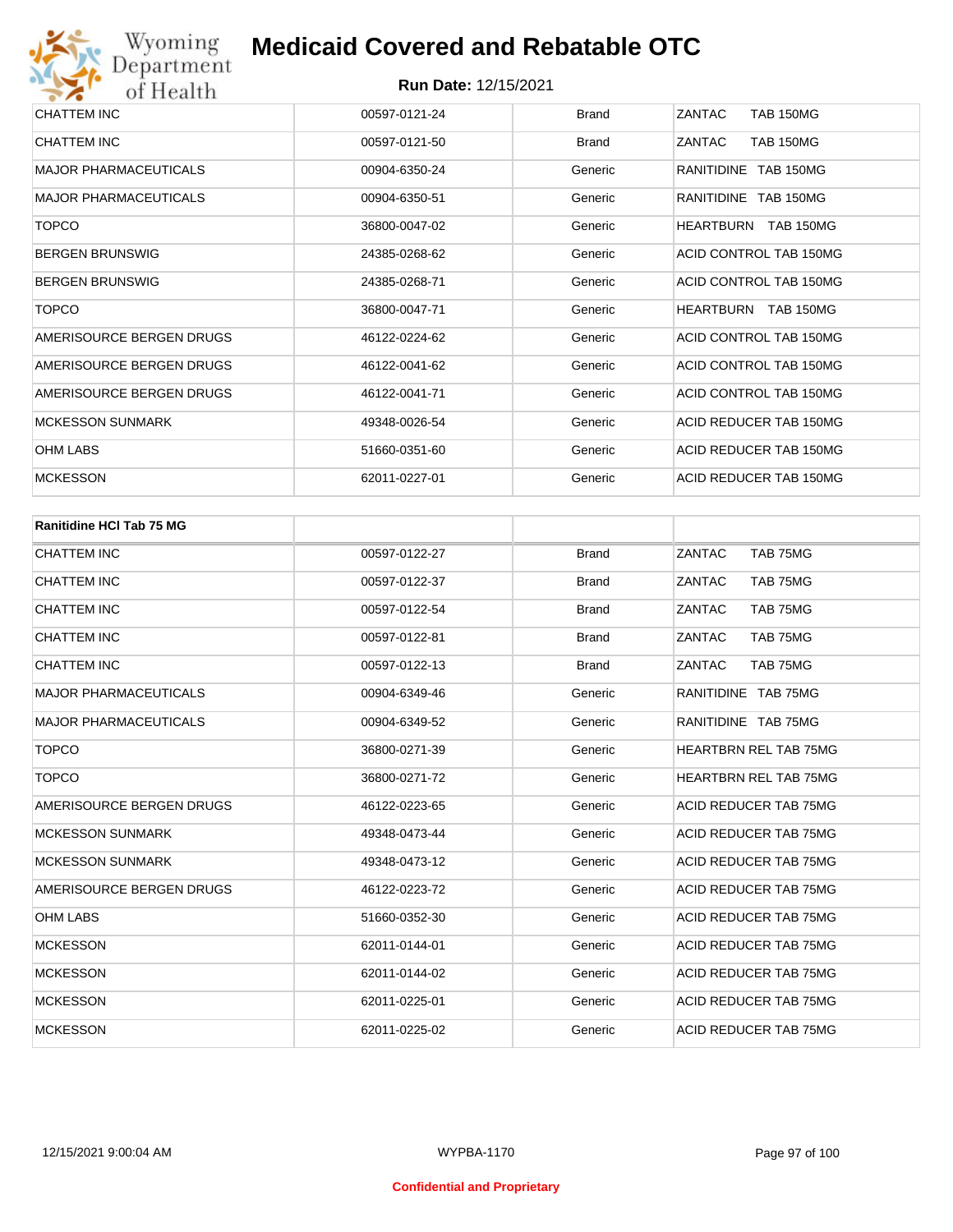

**VAGINAL AND RELATED PRODUCTS**

Wyoming<br>Department<br>of Health

| <b>Clotrimazole Vaginal Cream 1%</b> |               |         |                                |
|--------------------------------------|---------------|---------|--------------------------------|
| ACTAVIS MID ATLANTIC                 | 00472-0220-41 | Generic | <b>CLOTRIMAZOLE CRE 1%</b>     |
| ACTAVIS MID ATLANTIC                 | 00472-0220-63 | Generic | <b>CLOTRIMAZOLE CRE 1%</b>     |
| <b>MCKESSON SUNMARK</b>              | 49348-0793-76 | Generic | CLOTRIMAZOLE CRE 1% VAG        |
| <b>TARO</b>                          | 51672-2003-06 | Generic | <b>CLOTRIMAZOLE CRE 1% VAG</b> |

| <b>Clotrimazole Vaginal Cream 2%</b> |               |         |                               |
|--------------------------------------|---------------|---------|-------------------------------|
| BERGEN BRUNSWIG                      | 24385-0110-09 | Generic | <b>CLOTRIMAZOLE CRE 3 DAY</b> |
| IMCKESSON SUNMARK                    | 49348-0379-54 | Generic | 3 DAY VAGINL CRE 2%           |
| <b>TARO</b>                          | 51672-2062-00 | Generic | 3 DAY VAGINL CRE 2%           |

| Miconazole Nitrate Vaginal App 200 MG &<br>2% Cream 9 GM Kit |               |         |                           |
|--------------------------------------------------------------|---------------|---------|---------------------------|
| <b>TOPCO</b>                                                 | 36800-0982-00 | Generic | MICONAZOLE 3 KIT COMBINAT |
| MCKESSON SUNMARK                                             | 49348-0645-73 | Generic | MICONAZOLE 3 KIT COMBINAT |
| AMERISOURCE BERGEN DRUGS                                     | 46122-0144-04 | Generic | MICONAZOLE 3 KIT COMBO PK |

| <b>Miconazole Nitrate Vaginal Cream 2%</b> |               |         |                           |
|--------------------------------------------|---------------|---------|---------------------------|
| <b>GEISS DESTIN &amp; DUNN</b>             | 00113-0214-29 | Generic | MICONAZOLE 7 CRE TUBE/KIT |
| <b>GEISS DESTIN &amp; DUNN</b>             | 00113-0825-29 | Generic | MICONAZOLE 7 CRE 2%       |
| ACTAVIS MID ATLANTIC                       | 00472-0730-41 | Generic | MICONAZOLE CRE 2%         |
| <b>COSETTE PHARMACEUTICALS</b>             | 00713-0252-37 | Generic | MICONAZOLE CRE 2%         |
| ACTAVIS MID ATLANTIC                       | 00472-0730-63 | Generic | MICONAZOLE CRE 2%         |
| <b>MAJOR PHARMACEUTICALS</b>               | 00904-7734-57 | Generic | MICONAZOLE 7 CRE 2%       |
| <b>BERGEN BRUNSWIG</b>                     | 24385-0590-29 | Generic | MICONAZOLE 7 CRE 2%       |
| <b>MAJOR PHARMACEUTICALS</b>               | 00904-7734-45 | Generic | MICONAZOLE 7 CRE 2%       |
| <b>TOPCO</b>                               | 36800-0825-29 | Generic | MICONAZOLE 7 CRE 2%       |
| <b>MCKESSON SUNMARK</b>                    | 49348-0530-77 | Generic | MICONAZOLE 7 CRE 2%       |
| <b>MCKESSON SUNMARK</b>                    | 49348-0872-77 | Generic | MICONAZOLE 7 CRE 2%       |
| <b>TARO</b>                                | 51672-2035-06 | Generic | MICONAZOLE CRE 2%         |

| Miconazole Nitrate Vaginal Cream 4% (200<br>MG/5GM) |               |         |                     |
|-----------------------------------------------------|---------------|---------|---------------------|
| CHAIN DRUG MARKETING ASSOC                          | 63868-0197-25 | Generic | 3 DAY VAGNAL CRE 4% |

| Miconazole Nitrate Vaginal Supp 1200 MG<br>∣& 2% Cream Kit |               |         |                          |
|------------------------------------------------------------|---------------|---------|--------------------------|
| LEADER BRAND PRODUCTS                                      | 37205-0640-03 | Generic | MICONAZOLE 1 KIT 1200-2% |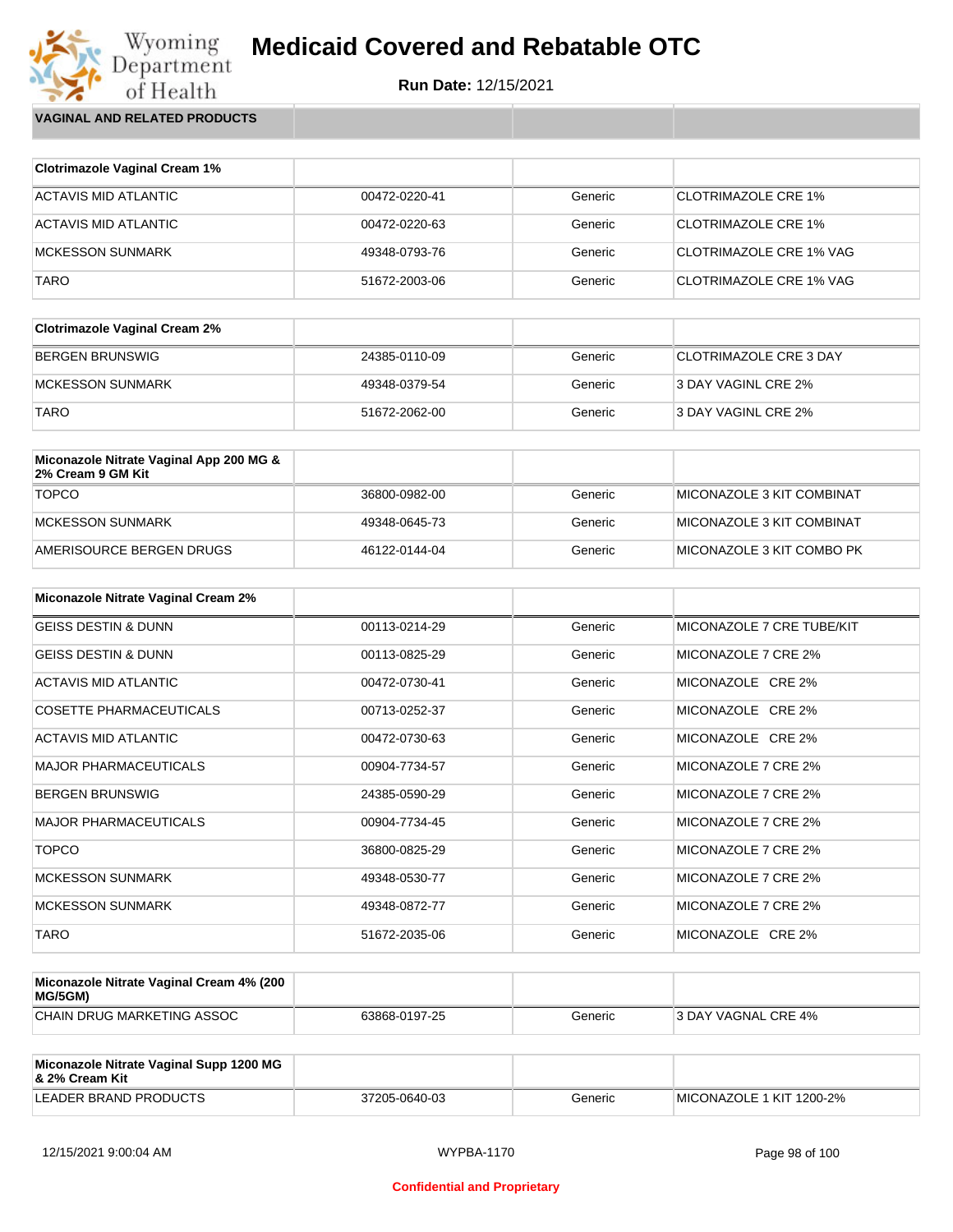| Wyoming<br>Department    | <b>Medicaid Covered and Rebatable OTC</b> |         |                  |  |
|--------------------------|-------------------------------------------|---------|------------------|--|
| of Health                | <b>Run Date: 12/15/2021</b>               |         |                  |  |
| AMERISOURCE BERGEN DRUGS | 46122-0027-02                             | Generic | MICONAZOLE 1 KIT |  |
| <b>TOPCO</b>             | 36800-0737-45                             | Generic | MICONAZOLE 1 KIT |  |

| Miconazole Nitrate Vaginal Supp 200 MG &<br>2% Cream 9 GM Kit |               |         |                           |
|---------------------------------------------------------------|---------------|---------|---------------------------|
| GLAXO CONSUMER HEALTHCARE L.P.                                | 00067-2091-03 | Generic | VAGISTAT-3 KIT COMBO PK   |
| IGEISS DESTIN & DUNN                                          | 00113-0081-00 | Generic | MICONAZOLE 3 KIT COMBO PK |
| MAJOR PHARMACEUTICALS                                         | 00904-5415-01 | Generic | MICONAZOLE 3 KIT COMBO PK |
| <b>BERGEN BRUNSWIG</b>                                        | 24385-0606-02 | Generic | MICONAZOLE 3 KIT COMBO PK |
| <b>TOPCO</b>                                                  | 36800-0081-00 | Generic | MICONAZOLE 3 KIT COMBO PK |
| MCKESSON SUNMARK                                              | 49348-0355-43 | Generic | MICONAZOLE 3 KIT COMBO PK |

| Miconazole Nitrate Vaginal Suppos 100 MG |               |         |                        |
|------------------------------------------|---------------|---------|------------------------|
| ACTAVIS MID ATLANTIC                     | 00472-1736-07 | Generic | MICONAZOLE 7 SUP 100MG |
| COSETTE PHARMACEUTICALS                  | 00713-0197-57 | Generic | MICONAZOLE SUP 100MG   |
| IMCKESSON SUNMARK                        | 49348-0833-61 | Generic | SM MICON 7 SUP 100MG   |

| Nonoxynol-9 Film 28% |               |              |                          |
|----------------------|---------------|--------------|--------------------------|
| <b>APOTHECUS</b>     | 52925-0112-01 | <b>Brand</b> | VCF VAGINAL MIS CONTRACP |
| <b>APOTHECUS</b>     | 52925-0112-03 | <b>Brand</b> | VCF VAGINAL MIS CONTRACP |
| <b>APOTHECUS</b>     | 52925-0112-02 | <b>Brand</b> | VCF VAGINAL MIS CONTRACP |

| Nonoxynol-9 Foam 12.5% |               |              |                               |
|------------------------|---------------|--------------|-------------------------------|
| <b>APOTHECUS</b>       | 52925-0312-14 | <b>Brand</b> | . AER CONTRACP<br>VCF VAGINAL |

| Nonoxynol-9 Gel 2% |               |       |                            |
|--------------------|---------------|-------|----------------------------|
| <b>MILEX</b>       | 00396-4010-00 | Brand | GEL 2%<br><b>SHUR-SEAL</b> |

| Nonoxynol-9 Gel 3%              |               |       |                    |  |
|---------------------------------|---------------|-------|--------------------|--|
| <b>CALDWELL CONSUMER HEALTH</b> | 34362-0302-13 | Brand | GEL 3%<br>GYNOL II |  |

| Nonoxynol-9 Gel 4%              |               |       |                   |
|---------------------------------|---------------|-------|-------------------|
| <b>REVIVE PERSONAL PRODUCTS</b> | 34362-0300-10 | Brand | CONCEPTROL GEL 4% |

| Nonoxynol-9 Vaginal Sponge 1000 MG |               |       |                  |
|------------------------------------|---------------|-------|------------------|
| MAYER LABORATORIES                 | 16169-0404-03 | Brand | TODAY SPONGE MIS |

| Nonoxynol-9 Vaginal Suppos 100 MG |               |              |               |           |
|-----------------------------------|---------------|--------------|---------------|-----------|
| <b>BLAIREX LABS</b>               | 50486-0221-12 | <b>Brand</b> | <b>ENCARE</b> | SUP 100MG |